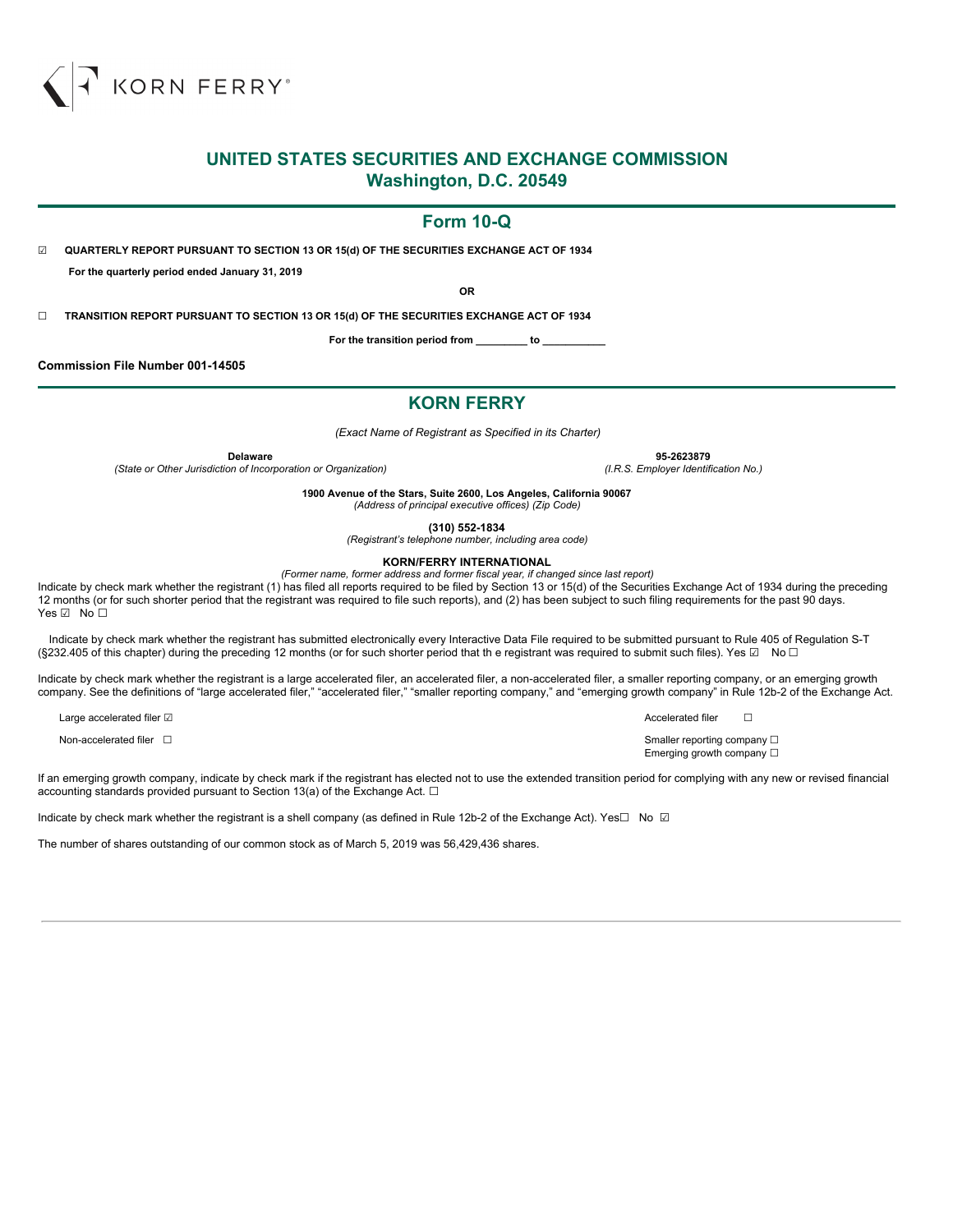

# **KORN FERRY**

### **Table of Contents**

| Item #   | <b>Description</b>                                                                                                        | Page |
|----------|---------------------------------------------------------------------------------------------------------------------------|------|
|          | <b>Part I. Financial Information</b>                                                                                      |      |
| Item 1.  | <b>Consolidated Financial Statements</b>                                                                                  |      |
|          | Consolidated Balance Sheets as of January 31, 2019 (unaudited) and April 30, 2018                                         |      |
|          | Consolidated Statements of Income (unaudited) for the three and nine months ended January 31, 2019 and 2018               | 2    |
|          | Consolidated Statements of Comprehensive Income (unaudited) for the three and nine months ended January 31, 2019 and 2018 | 3    |
|          | Consolidated Statements of Stockholders' Equity (unaudited) for nine months ended January 31, 2019 and 2018               | 4    |
|          | Consolidated Statements of Cash Flows (unaudited) for the nine months ended January 31, 2019 and 2018                     | 6    |
|          | <b>Notes to Consolidated Unaudited Financial Statements</b>                                                               |      |
| Item 2.  | Management's Discussion and Analysis of Financial Condition and Results of Operations                                     | 26   |
| Item 3.  | <b>Quantitative and Qualitative Disclosures About Market Risk</b>                                                         | 43   |
| Item 4.  | <b>Controls and Procedures</b>                                                                                            | 44   |
|          | Part II. Other Information                                                                                                |      |
| Item 1.  | <b>Legal Proceedings</b>                                                                                                  | 45   |
| Item 1A. | <b>Risk Factors</b>                                                                                                       | 45   |
| Item 2.  | Unregistered Sales of Equity Securities, Use of Proceeds and Issuer Purchases of Equity Securities                        | 45   |
| Item 6.  | <b>Exhibits</b>                                                                                                           | 46   |
|          | <b>Signatures</b>                                                                                                         | 47   |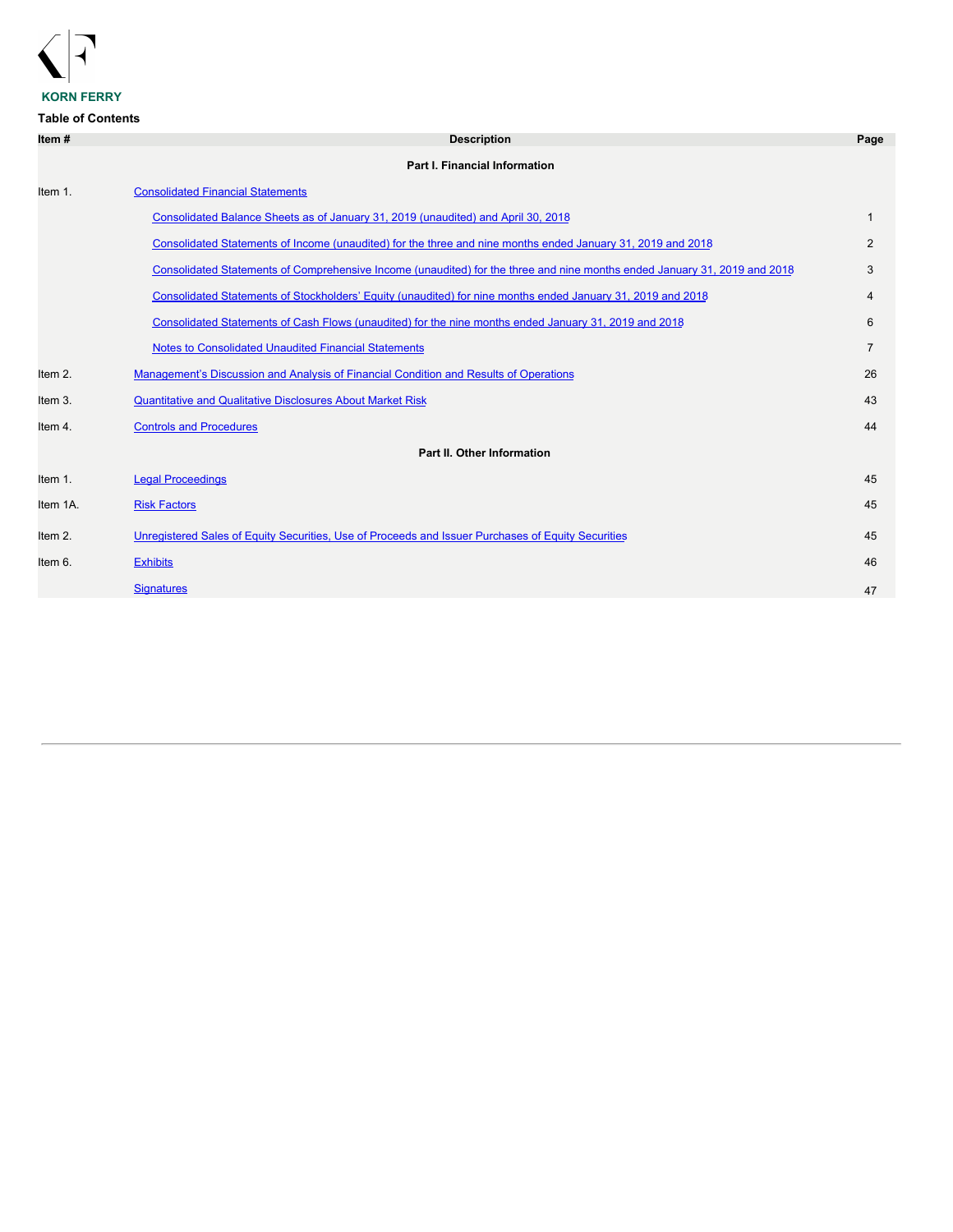

<span id="page-2-0"></span>*Item 1. Consolidated Financial Statements*

# <span id="page-2-1"></span>**KORN FERRY AND SUBSIDIARIES CONSOLIDATED BALANCE SHEETS**

|                                                                                                                             | January 31,<br>2019                   | April 30,<br>2018 |
|-----------------------------------------------------------------------------------------------------------------------------|---------------------------------------|-------------------|
|                                                                                                                             | (unaudited)                           |                   |
|                                                                                                                             | (in thousands, except per share data) |                   |
| <b>ASSETS</b>                                                                                                               |                                       |                   |
| Cash and cash equivalents                                                                                                   | \$<br>489,509                         | \$<br>520.848     |
| Marketable securities                                                                                                       | 6,414                                 | 14,293            |
| Receivables due from clients, net of allowance for doubtful accounts of \$22,046 and \$17,845 at January 31, 2019 and April |                                       |                   |
| 30, 2018, respectively                                                                                                      | 421,812                               | 384.996           |
| Income taxes and other receivables                                                                                          | 29,502                                | 29,089            |
| Unearned compensation                                                                                                       | 41,739                                | 37,333            |
| Prepaid expenses and other assets                                                                                           | 28,106                                | 27,700            |
| Total current assets                                                                                                        | 1,017,082                             | 1,014,259         |
| Marketable securities, non-current                                                                                          | 126,950                               | 122,792           |
| Property and equipment, net                                                                                                 | 130,266                               | 119,901           |
| Cash surrender value of company owned life insurance policies, net of loans                                                 | 124,607                               | 120,087           |
| Deferred income taxes                                                                                                       | 40,530                                | 25,520            |
| Goodwill                                                                                                                    | 580,021                               | 584,222           |
| Intangible assets, net                                                                                                      | 86,308                                | 203,216           |
| Unearned compensation, non-current                                                                                          | 88,986                                | 78,295            |
| Investments and other assets                                                                                                | 22,803                                | 19,622            |
| Total assets                                                                                                                | \$<br>2,217,553                       | \$<br>2,287,914   |
| <b>LIABILITIES AND STOCKHOLDERS' EQUITY</b>                                                                                 |                                       |                   |
| Accounts payable                                                                                                            | \$<br>31,151                          | \$<br>35,196      |
| Income taxes payable                                                                                                        | 24,287                                | 23,034            |
| Compensation and benefits payable                                                                                           | 266,925                               | 304,980           |
| Current portion of long-term debt                                                                                           |                                       | 24.911            |
| Other accrued liabilities                                                                                                   | 163,997                               | 170,339           |
| Total current liabilities                                                                                                   | 486,360                               | 558,460           |
| Deferred compensation and other retirement plans                                                                            | 240,856                               | 227,729           |
| Long-term debt                                                                                                              | 222,662                               | 211,311           |
| Deferred tax liabilities                                                                                                    | 1,434                                 | 9,105             |
| Other liabilities                                                                                                           | 59,201                                | 61,694            |
| <b>Total liabilities</b>                                                                                                    | 1,010,513                             | 1,068,299         |
| Stockholders' equity                                                                                                        |                                       |                   |
| Common stock: \$0.01 par value, 150,000 shares authorized, 72,440 and 71,631 shares issued at January 31, 2019 and April    |                                       |                   |
| 30, 2018, respectively, and 56,420 and 56,517 shares outstanding at January 31, 2019 and April 30, 2018, respectively       | 651,683                               | 683,942           |
| Retained earnings                                                                                                           | 616,282                               | 572,800           |
| Accumulated other comprehensive loss, net                                                                                   | (63, 271)                             | (40, 135)         |
| Total Korn Ferry stockholders' equity                                                                                       | 1,204,694                             | 1,216,607         |
| Noncontrolling interest                                                                                                     | 2,346                                 | 3,008             |
| Total stockholders' equity                                                                                                  | 1,207,040                             | 1,219,615         |
| Total liabilities and stockholders' equity                                                                                  | \$<br>2,217,553                       | \$<br>2,287,914   |

The accompanying notes are an integral part of these consolidated financial statements.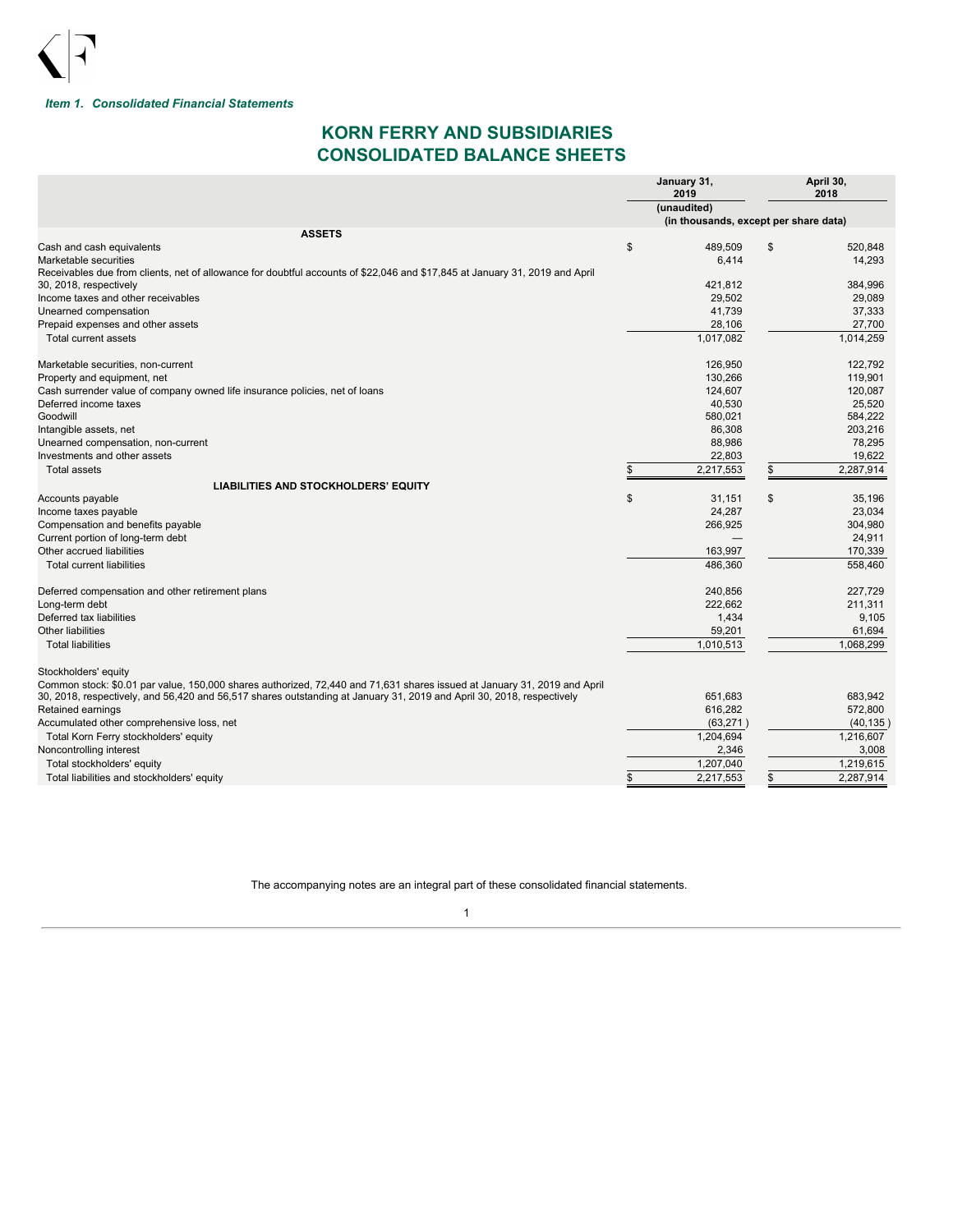

# <span id="page-3-0"></span>**KORN FERRY AND SUBSIDIARIES CONSOLIDATED STATEMENTS OF INCOME**

**(unaudited)**

|                                                                                                   |               | <b>Three Months Ended</b><br>January 31, |         |     | <b>Nine Months Ended</b><br>January 31, |                 |
|---------------------------------------------------------------------------------------------------|---------------|------------------------------------------|---------|-----|-----------------------------------------|-----------------|
|                                                                                                   | 2019          | 2018                                     |         |     | 2019                                    | 2018            |
|                                                                                                   |               |                                          |         |     | (in thousands, except per share data)   |                 |
| Fee revenue                                                                                       | \$<br>474,504 | \$                                       | 447,581 | \$. | 1,435,277                               | \$<br>1,291,853 |
| Reimbursed out-of-pocket engagement expenses                                                      | 11,668        |                                          | 13,189  |     | 36,050                                  | 39,302          |
| Total revenue                                                                                     | 486,172       |                                          | 460,770 |     | 1,471,327                               | 1,331,155       |
| Compensation and benefits                                                                         | 321,835       |                                          | 309,527 |     | 979,575                                 | 882,102         |
| General and administrative expenses                                                               | 61,179        |                                          | 58,516  |     | 287,641                                 | 175,380         |
| Reimbursed expenses                                                                               | 11,668        |                                          | 13,189  |     | 36,050                                  | 39,302          |
| Cost of services                                                                                  | 17,066        |                                          | 17,467  |     | 55,020                                  | 53,163          |
| Depreciation and amortization                                                                     | 11,741        |                                          | 12,225  |     | 34,490                                  | 36,881          |
| Restructuring charges, net                                                                        |               |                                          |         |     |                                         | 78              |
| Total operating expenses                                                                          | 423,489       |                                          | 410,924 |     | 1,392,776                               | 1,186,906       |
| Operating income                                                                                  | 62,683        |                                          | 49,846  |     | 78,551                                  | 144,249         |
| Other income, net                                                                                 | 2,401         |                                          | 7,510   |     | 2,292                                   | 14,311          |
| Interest expense, net                                                                             | (4, 282)      |                                          | (3,710) |     | (12, 722)                               | (11, 014)       |
| Income before provision for income taxes and equity in earnings of unconsolidated<br>subsidiaries | 60,802        |                                          | 53,646  |     | 68,121                                  | 147,546         |
| Equity in earnings of unconsolidated subsidiaries                                                 | 62            |                                          | 97      |     | 191                                     | 187             |
| Income tax provision                                                                              | 15,420        |                                          | 26,316  |     | 14,143                                  | 54,145          |
| Net income                                                                                        | 45,444        |                                          | 27,427  |     | 54,169                                  | 93,588          |
| Net income attributable to noncontrolling interest                                                | (480)         |                                          | (180)   |     | (1,782)                                 | (969)           |
|                                                                                                   |               |                                          |         |     |                                         |                 |
| Net income attributable to Korn Ferry                                                             | 44,964        |                                          | 27,247  | \$  | 52,387                                  | \$<br>92,619    |
| Earnings per common share attributable to Korn Ferry:                                             |               |                                          |         |     |                                         |                 |
| <b>Basic</b>                                                                                      | 0.81          |                                          | 0.49    |     | 0.94                                    | 1.65            |
| <b>Diluted</b>                                                                                    | 0.80          |                                          | 0.48    |     | 0.92                                    | \$<br>1.63      |
| Weighted-average common shares outstanding:                                                       |               |                                          |         |     |                                         |                 |
| <b>Basic</b>                                                                                      | 55,233        |                                          | 55,252  |     | 55,358                                  | 55,479          |
| <b>Diluted</b>                                                                                    | 55,753        |                                          | 55,997  |     | 56,181                                  | 56,236          |
| Cash dividends declared per share:                                                                | \$<br>0.10    | \$                                       | 0.10    | \$  | 0.30                                    | \$<br>0.30      |

The accompanying notes are an integral part of these consolidated financial statements.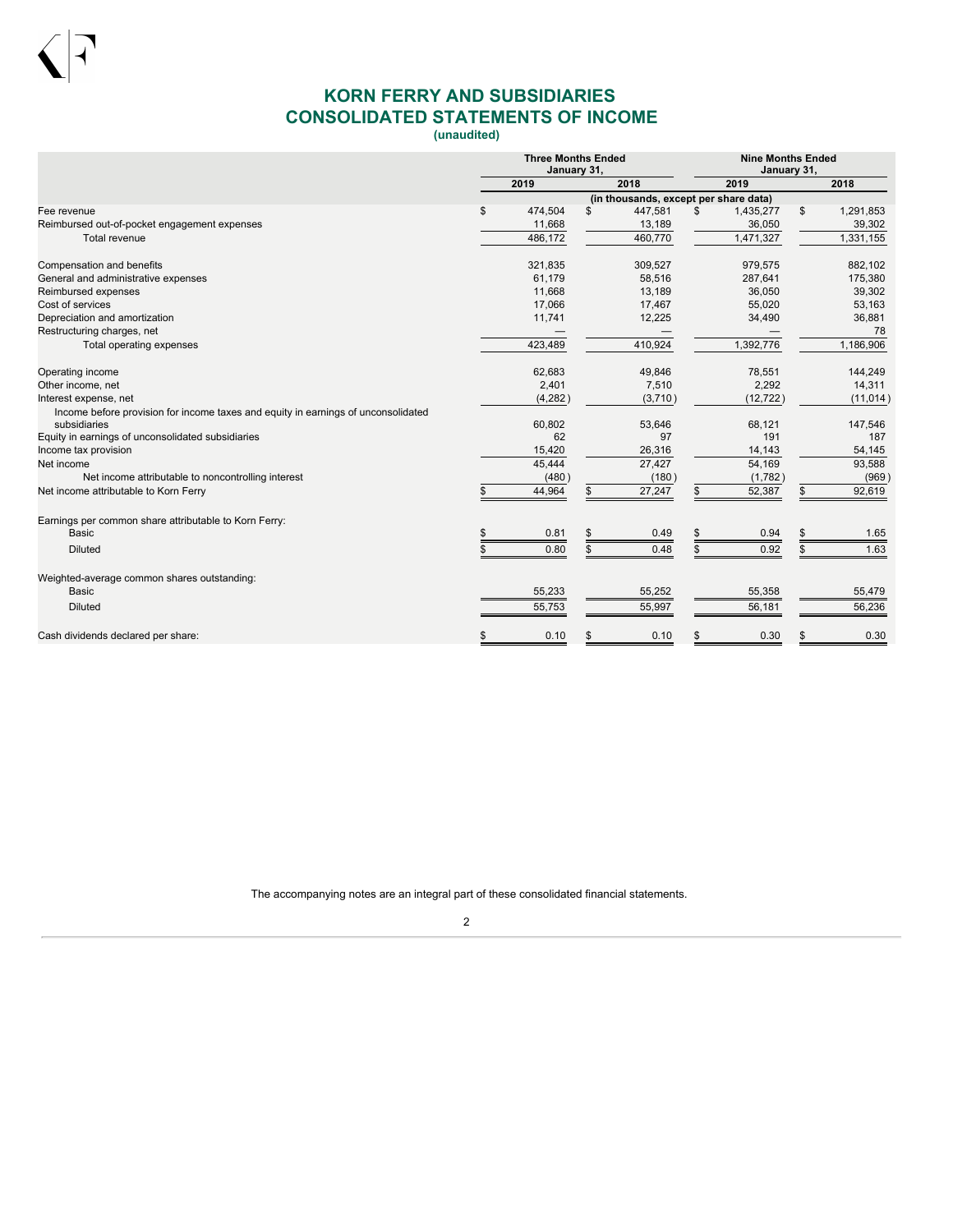

# <span id="page-4-0"></span>**KORN FERRY AND SUBSIDIARIES CONSOLIDATED STATEMENTS OF COMPREHENSIVE INCOME**

**(unaudited)**

|                                                                    |     | <b>Three Months Ended</b><br>January 31, |    | <b>Nine Months Ended</b><br>January 31, |           |   |         |
|--------------------------------------------------------------------|-----|------------------------------------------|----|-----------------------------------------|-----------|---|---------|
|                                                                    |     | 2019                                     |    | 2018                                    | 2019      |   | 2018    |
|                                                                    |     |                                          |    | (in thousands)                          |           |   |         |
| Net income                                                         | \$. | 45.444                                   | \$ | 27.427                                  | 54.169    | S | 93,588  |
| Other comprehensive income (loss):                                 |     |                                          |    |                                         |           |   |         |
| Foreign currency translation adjustments                           |     | 6.089                                    |    | 17.839                                  | (21, 245) |   | 29.773  |
| Deferred compensation and pension plan adjustments, net of tax     |     | 273                                      |    | 361                                     | 819       |   | 1,065   |
| Net unrealized (loss) gain on interest rate swap, net of tax       |     | (980)                                    |    | 1,077                                   | (702)     |   | 1,470   |
| Comprehensive income                                               |     | 50.826                                   |    | 46.704                                  | 33.041    |   | 125.896 |
| Less: comprehensive income attributable to noncontrolling interest |     | (552)                                    |    | (226)                                   | (1,593)   |   | (884)   |
| Comprehensive income attributable to Korn Ferry                    |     | 50,274                                   |    | 46,478                                  | 31,448    |   | 125,012 |

The accompanying notes are an integral part of these consolidated financial statements.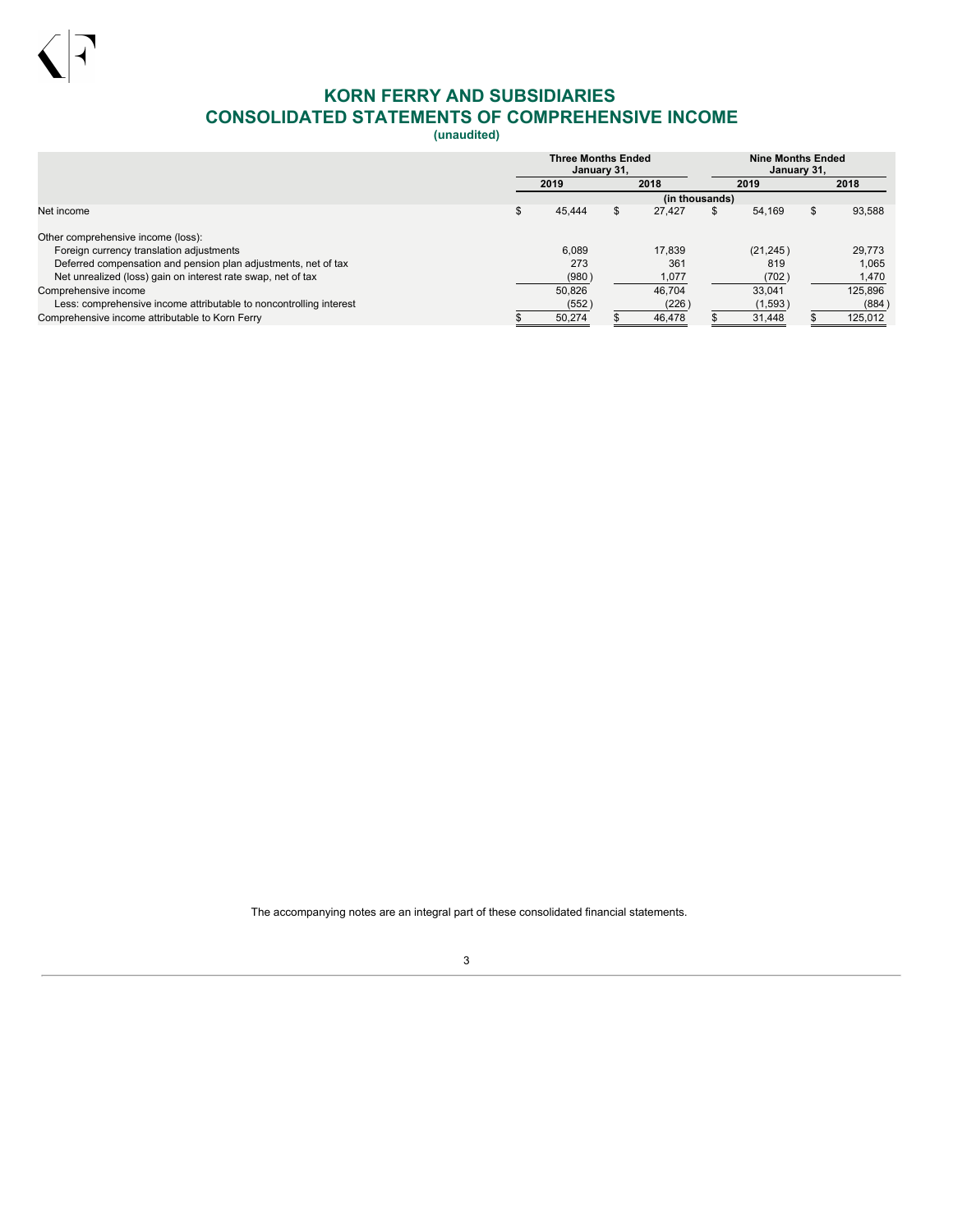

# **KORN FERRY AND SUBSIDIARIES CONSOLIDATED STATEMENTS OF STOCKHOLDERS' EQUITY**

<span id="page-5-0"></span>**(unaudited)**

|                                             |               |                                                                           |    |           |    | <b>Accumulated Other</b><br>Comprehensive |               | <b>Total</b><br><b>Korn Ferry</b> |               |                 |               | <b>Total</b> |
|---------------------------------------------|---------------|---------------------------------------------------------------------------|----|-----------|----|-------------------------------------------|---------------|-----------------------------------|---------------|-----------------|---------------|--------------|
|                                             |               | <b>Common Stock</b><br>Stockholders'<br><b>Retained</b><br>(Loss) Income, |    |           |    | Noncontrolling                            |               |                                   | Stockholder's |                 |               |              |
|                                             | <b>Shares</b> | <b>Amount</b>                                                             |    | Earnings  |    | <b>Net</b>                                | <b>Equity</b> |                                   |               | <b>Interest</b> | <b>Equity</b> |              |
|                                             |               |                                                                           |    |           |    | (in thousands)                            |               |                                   |               |                 |               |              |
| Balance as of April 30, 2018                | 56,517        | \$<br>683,942                                                             | \$ | 572,800   | \$ | (40, 135)                                 | \$            | 1,216,607                         | \$            | 3,008           | \$            | 1,219,615    |
| Net loss                                    |               |                                                                           |    | (38, 611) |    |                                           |               | (38, 611)                         |               | 19              |               | (38, 592)    |
| Other Comprehensive (loss) income           |               |                                                                           |    |           |    | (14, 156)                                 |               | (14, 156)                         |               |                 |               | (14, 150)    |
| Effect of adopting new accounting standards |               |                                                                           |    | 8,853     |    | (2, 197)                                  |               | 6,656                             |               |                 |               | 6,656        |
| Dividends paid to shareholders              |               |                                                                           |    | (6,027)   |    |                                           |               | (6,027)                           |               |                 |               | (6,027)      |
| Purchase of stock                           | (200)         | (13,054)                                                                  |    |           |    |                                           |               | (13,054)                          |               |                 |               | (13,054)     |
| <b>Issuance of stock</b>                    | 621           | 4,803                                                                     |    |           |    |                                           |               | 4,803                             |               |                 |               | 4,803        |
| Stock-based compensation                    |               | 5,369                                                                     |    |           |    |                                           |               | 5,369                             |               |                 |               | 5,369        |
| Balance as of July 31, 2018                 | 56,938        | 681,060                                                                   |    | 537,015   |    | (56, 488)                                 |               | 1,161,587                         |               | 3,033           |               | 1,164,620    |
| Net income                                  |               |                                                                           |    | 46,034    |    |                                           |               | 46,034                            |               | 1,283           |               | 47,317       |
| Other Comprehensive (loss) income           |               |                                                                           |    |           |    | (12,093)                                  |               | (12,093)                          |               | (267)           |               | (12, 360)    |
| Dividends paid to shareholders              |               |                                                                           |    | (5,716)   |    |                                           |               | (5,716)                           |               |                 |               | (5,716)      |
| Dividends paid to noncontrolling interest   |               |                                                                           |    |           |    |                                           |               |                                   |               | (690)           |               | (690)        |
| Purchase of stock                           | (459)         | (22, 875)                                                                 |    |           |    |                                           |               | (22, 875)                         |               |                 |               | (22, 875)    |
| <b>Issuance of stock</b>                    | 32            |                                                                           |    |           |    |                                           |               |                                   |               |                 |               |              |
| Stock-based compensation                    |               | 6,301                                                                     |    |           |    |                                           |               | 6,301                             |               |                 |               | 6,301        |
| Balance as of October 31, 2018              | 56,511        | 664,486                                                                   |    | 577,333   |    | (68, 581)                                 |               | 1,173,238                         |               | 3,359           |               | 1,176,597    |
| Net income                                  |               |                                                                           |    | 44,964    |    |                                           |               | 44,964                            |               | 480             |               | 45,444       |
| Other Comprehensive income                  |               |                                                                           |    |           |    | 5,310                                     |               | 5,310                             |               | 72              |               | 5,382        |
| Dividends paid to shareholders              |               |                                                                           |    | (6,015)   |    |                                           |               | (6,015)                           |               |                 |               | (6,015)      |
| Dividends paid to noncontrolling interest   |               |                                                                           |    |           |    |                                           |               |                                   |               | (1, 565)        |               | (1, 565)     |
| Purchase of stock                           | (503)         | (21, 940)                                                                 |    |           |    |                                           |               | (21, 940)                         |               |                 |               | (21, 940)    |
| <b>Issuance of stock</b>                    | 412           | 3,724                                                                     |    |           |    |                                           |               | 3,724                             |               |                 |               | 3,724        |
| Stock-based compensation                    |               | 5,413                                                                     |    |           |    |                                           |               | 5,413                             |               |                 |               | 5,413        |
| Balance as of January 31, 2019              | 56,420        | 651,683<br>\$                                                             |    | 616,282   |    | (63, 271)                                 | \$            | 1,204,694                         |               | 2,346           |               | 1,207,040    |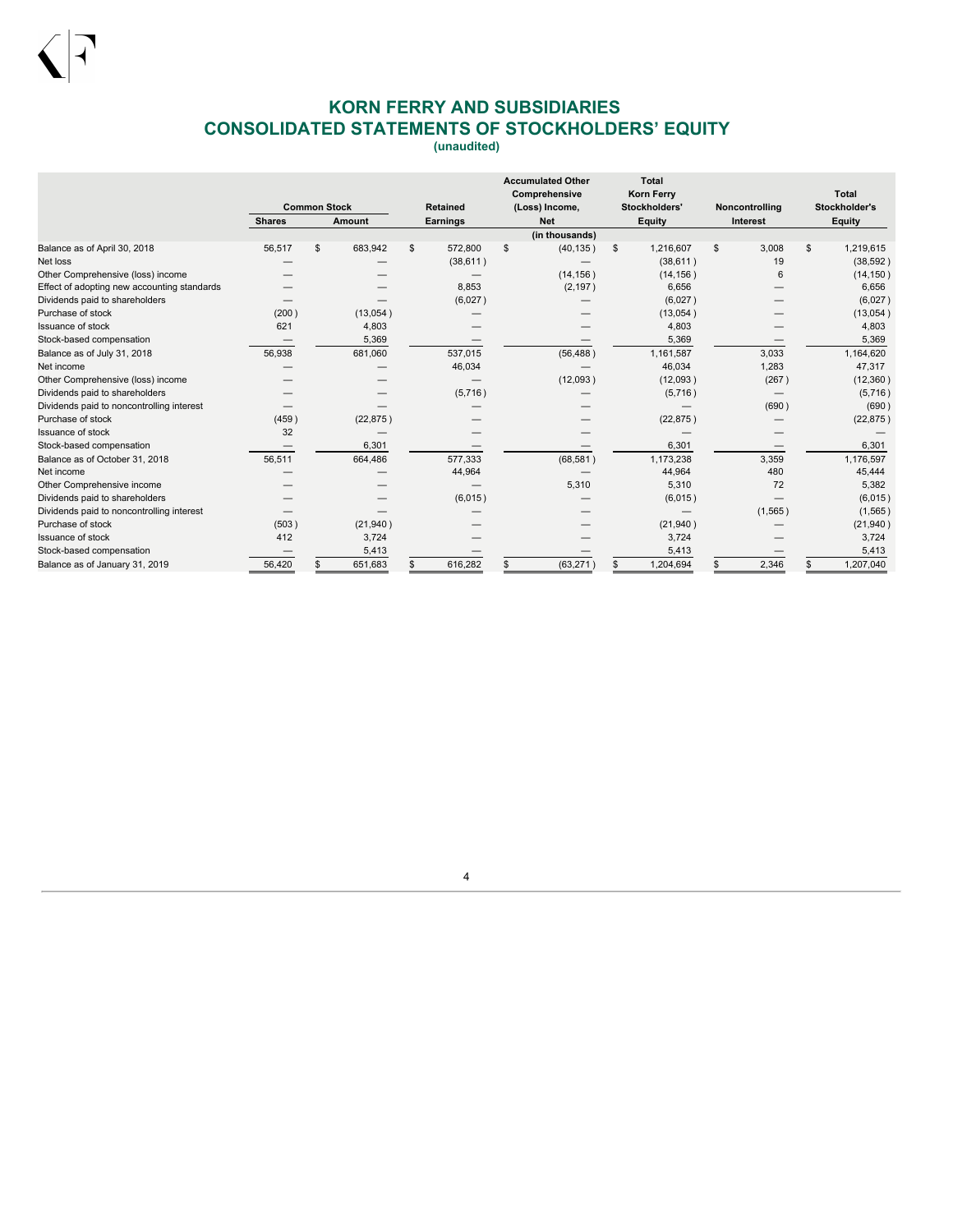

# **KORN FERRY AND SUBSIDIARIES CONSOLIDATED STATEMENTS OF STOCKHOLDERS' EQUITY (continued)**

**(unaudited)**

|                                           |               | <b>Common Stock</b> |  |              | Retained |            | <b>Accumulated Other</b><br>Comprehensive<br>(Loss) Income, |        | <b>Total</b><br><b>Korn Ferry</b><br>Stockholders' | Noncontrolling | <b>Total</b><br>Stockholder's |
|-------------------------------------------|---------------|---------------------|--|--------------|----------|------------|-------------------------------------------------------------|--------|----------------------------------------------------|----------------|-------------------------------|
|                                           | <b>Shares</b> | Amount              |  |              | Earnings | <b>Net</b> |                                                             | Equity |                                                    | Interest       | <b>Equity</b>                 |
|                                           |               |                     |  |              |          |            | (in thousands)                                              |        |                                                    |                |                               |
| Balance as of April 30, 2017              | 56,938        | \$<br>692,527       |  | $\mathbb{S}$ | 461,976  | \$         | (71,064)                                                    | \$     | 1,083,439                                          | \$<br>3.609    | \$<br>1,087,048               |
| Net income                                |               |                     |  |              | 29,041   |            |                                                             |        | 29,041                                             | 388            | 29,429                        |
| Other Comprehensive income                |               |                     |  |              |          |            | 16,373                                                      |        | 16,373                                             | 105            | 16,478                        |
| Dividends paid to shareholders            |               |                     |  |              | (5,823)  |            |                                                             |        | (5,823)                                            |                | (5,823)                       |
| Purchase of stock                         | (217)         | (7, 372)            |  |              |          |            |                                                             |        | (7, 372)                                           |                | (7, 372)                      |
| <b>Issuance of stock</b>                  | 525           | 4,586               |  |              |          |            |                                                             |        | 4,586                                              |                | 4,586                         |
| Stock-based compensation                  |               | 4,405               |  |              |          |            |                                                             |        | 4,405                                              |                | 4,405                         |
| Balance as of July 31, 2017               | 57,246        | 694,146             |  |              | 485,194  |            | (54, 691)                                                   |        | 1,124,649                                          | 4,102          | 1,128,751                     |
| Net income                                |               |                     |  |              | 36,331   |            |                                                             |        | 36,331                                             | 401            | 36,732                        |
| Other Comprehensive loss                  |               |                     |  |              |          |            | (3,211)                                                     |        | (3,211)                                            | (236)          | (3, 447)                      |
| Dividends paid to shareholders            |               |                     |  |              | (5,714)  |            |                                                             |        | (5,714)                                            |                | (5,714)                       |
| Dividends paid to noncontrolling interest |               |                     |  |              |          |            |                                                             |        |                                                    | (1,558)        | (1,558)                       |
| Purchase of stock                         | (777)         | (25, 350)           |  |              |          |            |                                                             |        | (25, 350)                                          |                | (25, 350)                     |
| <b>Issuance of stock</b>                  | 42            |                     |  |              |          |            |                                                             |        |                                                    |                |                               |
| Stock-based compensation                  |               | 5,309               |  |              |          |            |                                                             |        | 5,309                                              |                | 5,309                         |
| Balance as of October 31, 2017            | 56,511        | 674,105             |  |              | 515,811  |            | (57, 902)                                                   |        | 1,132,014                                          | 2,709          | 1,134,723                     |
| Net income                                |               |                     |  |              | 27,247   |            |                                                             |        | 27,247                                             | 180            | 27,427                        |
| Other Comprehensive income                |               |                     |  |              |          |            | 19,231                                                      |        | 19,231                                             | 46             | 19,277                        |
| Dividends paid to shareholders            |               |                     |  |              | (5,705)  |            |                                                             |        | (5,705)                                            |                | (5,705)                       |
| Purchase of stock                         | (85)          | (3,503)             |  |              |          |            |                                                             |        | (3,503)                                            |                | (3,503)                       |
| Issuance of stock                         | 92            | 3,412               |  |              |          |            |                                                             |        | 3,412                                              |                | 3,412                         |
| Stock-based compensation                  |               | 5,263               |  |              |          |            |                                                             |        | 5,263                                              |                | 5,263                         |
| Balance as of January 31, 2018            | 56,518        | 679,277             |  |              | 537,353  |            | (38, 671)                                                   |        | 1,177,959                                          | 2,935          | 1,180,894                     |

The accompanying notes are an integral part of these consolidated financial statements.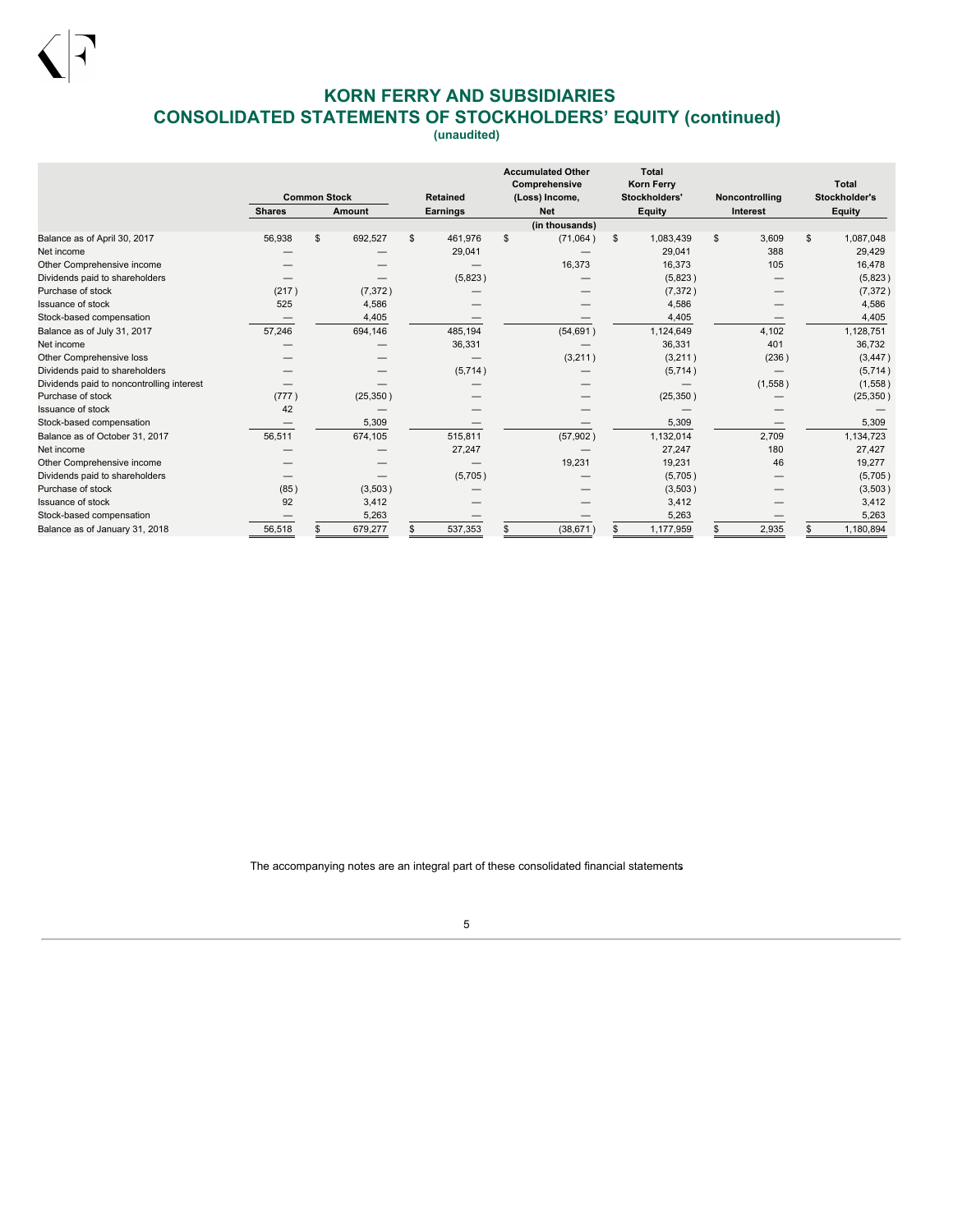

# <span id="page-7-0"></span>**KORN FERRY AND SUBSIDIARIES CONSOLIDATED STATEMENTS OF CASH FLOWS**

**(unaudited)**

|                                                                                   | <b>Nine Months Ended</b><br>January 31, |    |           |
|-----------------------------------------------------------------------------------|-----------------------------------------|----|-----------|
|                                                                                   | 2019                                    |    | 2018      |
|                                                                                   | (in thousands)                          |    |           |
| <b>Cash flows from operating activities:</b>                                      |                                         |    |           |
| Net income                                                                        | \$<br>54,169                            | \$ | 93,588    |
| Adjustments to reconcile net income to net cash provided by operating activities: |                                         |    |           |
| Depreciation and amortization                                                     | 34,490                                  |    | 36,881    |
| Stock-based compensation expense                                                  | 18,028                                  |    | 15.800    |
| Impairment of tradenames                                                          | 106,555                                 |    |           |
| Provision for doubtful accounts                                                   | 11,012                                  |    | 9,933     |
| Gain on cash surrender value of life insurance policies                           | (4, 547)                                |    | (6,020)   |
| Gain on marketable securities                                                     | (1,330)                                 |    | (14, 022) |
| Deferred income taxes                                                             | (23, 192)                               |    | 5,373     |
| Change in other assets and liabilities:                                           |                                         |    |           |
| Deferred compensation                                                             | 5,486                                   |    | 25,587    |
| Receivables due from clients                                                      | (44, 332)                               |    | (62, 464) |
| Income taxes and other receivables                                                | (1, 142)                                |    | 4,445     |
| Prepaid expenses and other assets                                                 | (479)                                   |    | (1,201)   |
| Unearned compensation                                                             | (15,097)                                |    | (42, 904) |
| Investment in unconsolidated subsidiaries                                         | (191)                                   |    | (187)     |
| Income taxes payable                                                              | (532)                                   |    | 18,217    |
| Accounts payable and accrued liabilities                                          | (33,076)                                |    | (15, 569) |
| Other                                                                             | (4,865)                                 |    | (7, 865)  |
| Net cash provided by operating activities                                         | 100,957                                 |    | 59.592    |
| <b>Cash flows from investing activities:</b>                                      |                                         |    |           |
| Purchase of property and equipment                                                | (36, 886)                               |    | (31, 133) |
| Purchase of marketable securities                                                 | (8,672)                                 |    | (7, 462)  |
| Proceeds from sales/maturities of marketable securities                           | 13,557                                  |    | 2,515     |
| Premium on company-owned life insurance policies                                  | (34, 612)                               |    | (1, 339)  |
| Dividends received from unconsolidated subsidiaries                               | 140                                     |    | 60        |
| Proceeds from life insurance policies                                             | 6,972                                   |    | 5,175     |
| Net cash used in investing activities                                             | (59, 501)                               |    | (32, 184) |
| <b>Cash flows from financing activities:</b>                                      |                                         |    |           |
| Proceeds from long term debt                                                      | 226,875                                 |    |           |
| Principal payments on term loan                                                   | (238,906)                               |    | (15, 469) |
| Payment of debt issuance costs                                                    | (2, 181)                                |    |           |
| Payment of contingent consideration from acquisitions                             | (455)                                   |    | (485)     |
| Repurchases of common stock                                                       | (37, 372)                               |    | (32, 568) |
| Payments of tax withholdings on restricted stock                                  | (20, 497)                               |    | (3,657)   |
| Proceeds from issuance of common stock upon exercise of employee                  |                                         |    |           |
| stock options and in connection with an employee stock purchase plan              | 7,271                                   |    | 6,885     |
| Dividends paid to shareholders                                                    | (17, 758)                               |    | (17, 242) |
| Dividends - noncontrolling interest                                               | (2,255)                                 |    | (1,558)   |
| Borrowings under life insurance policies                                          | 31,870                                  |    |           |
| Payments on life insurance policy loans                                           | (4, 351)                                |    | (464)     |
| Net cash used in financing activities                                             | (57, 759)                               |    | (64, 558) |
| Effect of exchange rate changes on cash and cash equivalents                      | (15,036)                                |    | 16.258    |
| Net decrease in cash and cash equivalents                                         | (31, 339)                               |    | (20, 892) |
| Cash and cash equivalents at beginning of period                                  | 520,848                                 |    | 410,882   |
| Cash and cash equivalents at end of the period                                    | \$<br>489,509                           | \$ | 389,990   |

<span id="page-7-1"></span>The accompanying notes are an integral part of these consolidated financial statements.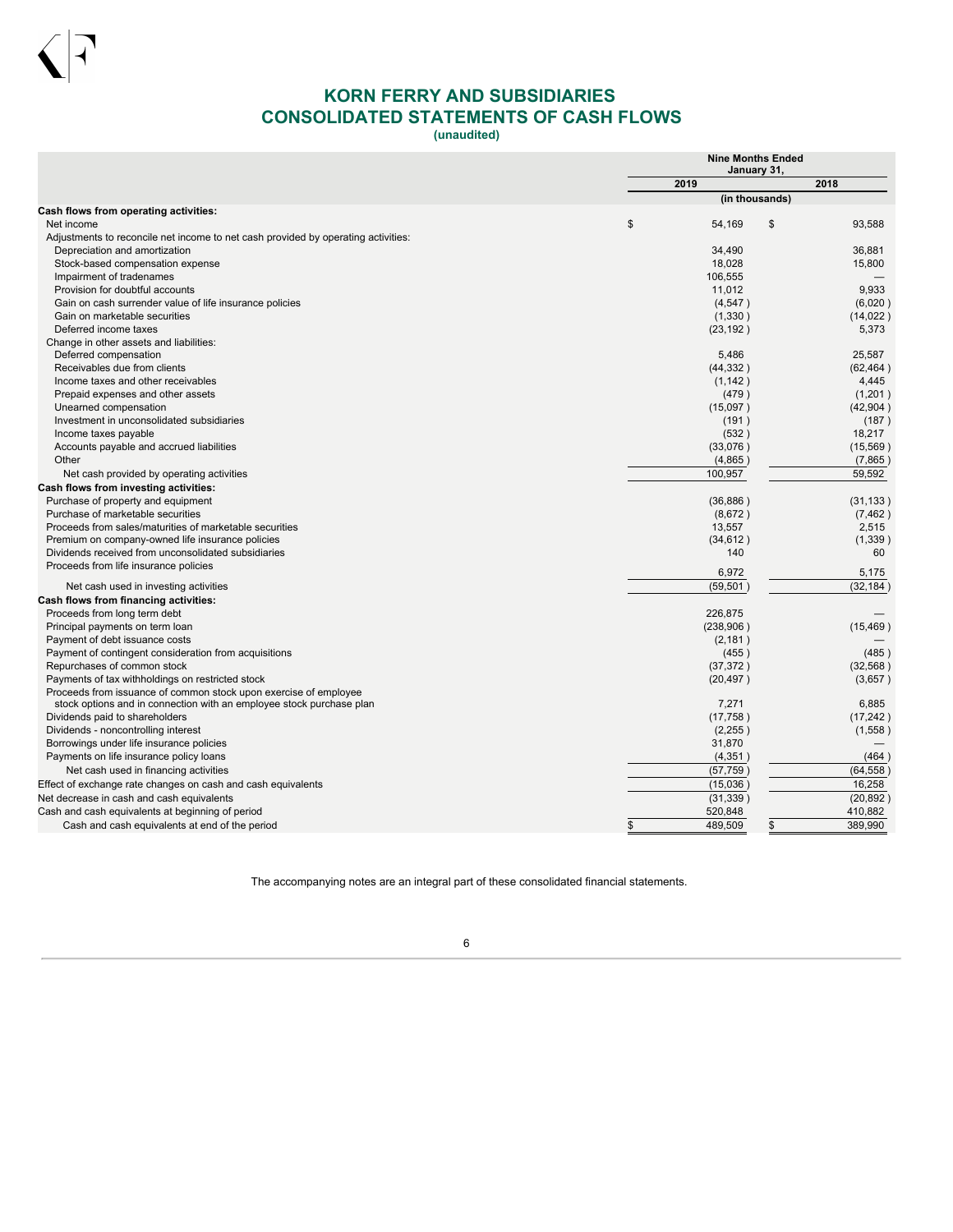

### **1. Organization and Summary of Significant Accounting Policies**

#### *Nature of Business*

On June 12, 2018, the Board of Directors of Korn Ferry, a Delaware corporation (the "Company") and its subsidiaries approved a plan (the "Plan") to go to market under a single, master brand architecture and to simplify the Company's organizational structur e by eliminating and/or consolidating certain legal entities and implementing a rebranding of the Company to offer the Company's current products and services using the "Korn Ferry" name, branding and trademarks. In connection with the Plan, (i) the Company has sunset all sub-brands, including Futurestep, Hay Group and Lominger, among others, and (ii) effective as of January 1, 2019, the Company has been renamed "Korn Ferry." The Company is harmonizing under one brand to help accelerate the firm's positioning as the preeminent organizational consultancy and bring more client awareness to its broad range of talent management solutions. While the rebranding will not impact the Company's segment financial reporting, the Company renamed its Hay Group segment as Korn Ferry Advisory ("Advisory") and its Futurestep segment as Korn Ferry RPO and Professional Search ("RPO & Professional Search"). The Company's Executive Search segment name remains unchanged.

The Company currently operates in three global businesses: Executive Search, Advisory and RPO & Professional Search. The Executive Search segment focuses on recruiting board level, chief executive and other senior executive and general management positions, in addition to research-based interviewing and onboarding solutions, for clients predominantly in the consumer goods, financial services, industrial, life sciences/healthcare and technology industries. Advisory assists clients synchronize strategy and talent by addressing four fundamental needs: Organizational Strategy, Assessment and Succession, Leadership Development, and Rewards and Benefits, all underpinned by a comprehensive array of world-leading intellectual property, products and tools. RPO & Professional Search is a global industry leader in high-impact talent acquisition solutions. Its portfolio of services includes global and regional RPO, project recruitment, individual professional search and consulting.

#### *Basis of Consolidation and Presentation*

The accompanying financial statements should be read in conjunction with the consolidated financial statements and notes thereto included in the Annual Report on Form 10-K for the year ended April 30, 2018 for the Company and its wholly and majority owned/controlled domestic and international subsidiaries. All intercompany balances and transactions have been eliminated in consolidation. The preparation of the consolidated financial statements conform with United States ("U.S.") generally accepted accounting principles ("GAAP") and prevailing practice within the industry. The consolidated financial statements include all adjustments, consisting of normal recurring accruals and any other adjustments that management considers necessary for a fair presentation of the results for these periods. The results of operations for the interim period are not necessarily indicative of the results for the entire fiscal year.

Investments in affiliated companies, which are 50% or less owned and where the Company exercises significant influence over operations, are accounted for using the equity method.

The Company has control of a Mexico subsidiary and consolidates the operations of this subsidiary. Noncontrolling interest, which represents the Company's 51% noncontrolling interest in the Mexico subsidiary, is reflected on the Company's consolidated financial statements.

The Company considers events or transactions that occur after the balance sheet date but before the consolidated financial statements are issued to provide additional evidence relative to certain estimates or to identify matters that require additional disclosures.

#### *Use of Estimates and Uncertainties*

The preparation of the consolidated financial statements in conformity with GAAP requires management to make estimates and assumptions that affect the reported amounts of assets and liabilities and disclosure of contingent assets and liabilities at the date of the consolidated financial statements and the reported amounts of revenue and expenses during the reporting period. Actual results could differ from these estimates, and changes in estimates are reported in current operations as new information is learned or upon the amounts becoming fixed or determinable. The most significant areas that require management's judgment are revenue recognition, deferred compensation, annual performance related bonuses, evaluation of the carrying value of receivables, goodwill and other intangible assets, share-based payments and the recoverability of deferred income taxes.

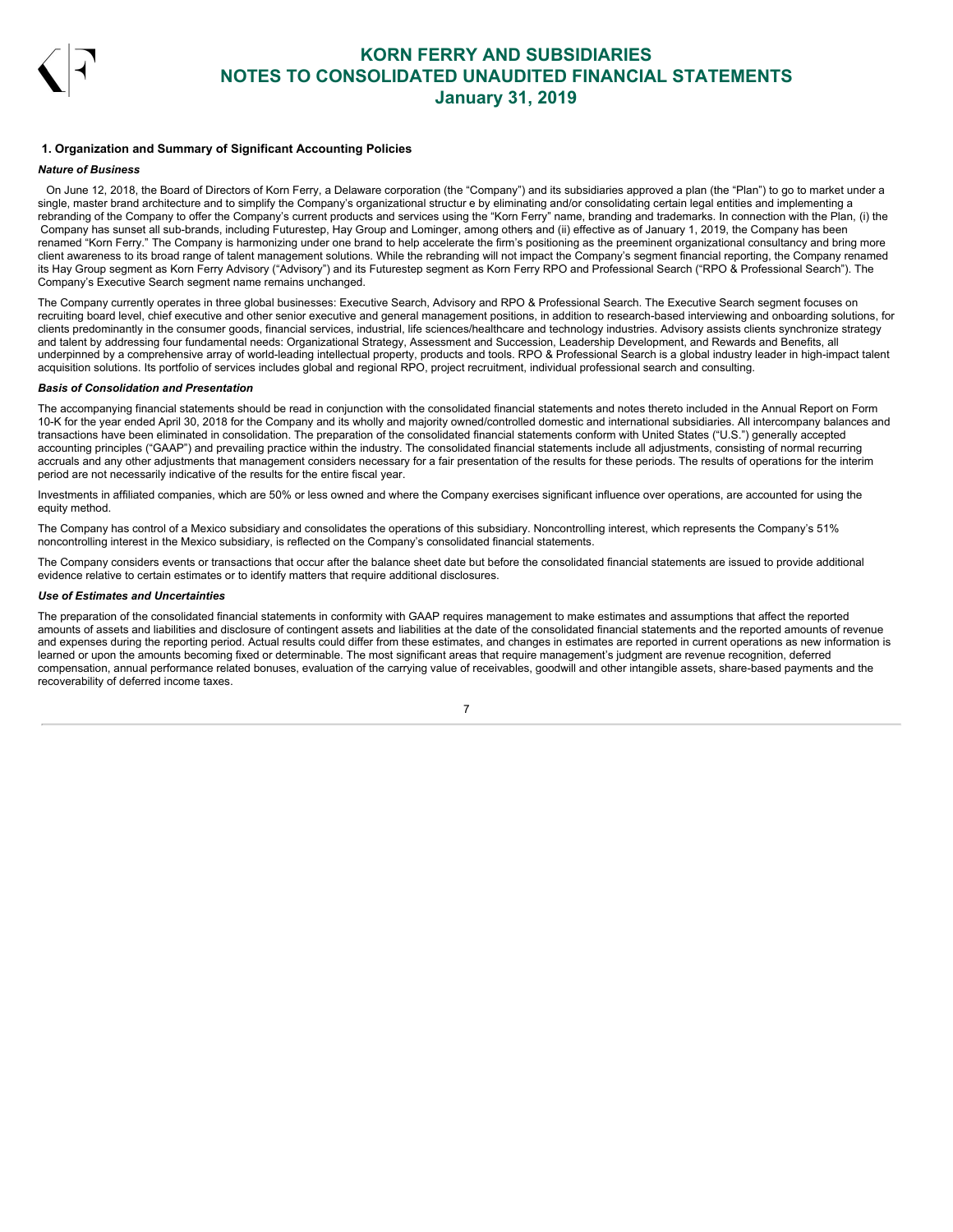

#### *Revenue Recognition*

Substantially all fee revenue is derived from fees for professional services related to executive and professional recruitment performed on a retained basis, recruitment process outsourcing, talent and organizational advisory services and the sale of products, either stand-alone or as part of a solution.

Revenue is recognized when control of the goods and services are transferred to the customer, in an amount that reflects the consideration the Company expects to be entitled to in exchange for those goods and services. Revenue contracts with customers are evaluated based on the five-step model outlined in Accounting Standard Codification 606 ("ASC 606"): 1) identify the contract with a customer; 2) identify the performance obligation(s) in the contract; 3) determine the transaction price; 4) allocate the transaction price to the separate performance obligation(s); and 5) recognize revenue when (or as) each performance obligation is satisfied.

Fee revenue from executive and non-executive professional search activities is generally one-third of the estimated first-year compensation of the placed candidate plus a percentage of the fee to cover indirect engagement-related expenses. In addition to the search retainer, an uptick fee is billed when the actual compensation awarded by the client for a placement is higher than the estimated compensation. In the aggregate, upticks have been a relatively consistent percentage of the original estimated fee; therefore, the Company estimates upticks using the expected value method based on historical data on a portfolio basis. In a standard search engagement, there is one performance obligation which is the promise to undertake a search. The Company generally recognizes such revenue over the course of a search and when it is legally entitled to payment as outlined in the billing terms of the contract. Any revenues associated with services that are provided on a contingent basis are recognized once the contingency is resolved as this is when control is transferred to the customer. These assumptions determine the timing of revenue recognition for the reported period.

RPO fee revenue is generated through two distinct phases: 1) the implementation phase and 2) the post-implementation recruitment phase. The fees associated with the implementation phase are recognized over the period that the related implementation services are provided. The post-implementation recruitment phase represents end-toend recruiting services to clients for which there are both fixed and variable fees, which are recognized over the period that the related recruiting services are performed.

Consulting fee revenue, primarily generated from Advisory, is recognized as services are rendered, measured by total hours incurred to the total estimated hours at completion. It is possible that updated estimates for consulting engagements may vary from initial estimates with such updates being recognized in the period of determination. Depending on the timing of billings and services rendered, the Company accrues or defers revenue as appropriate.

Product revenue is generated from a range of online tools designed to support human resource processes for pay, talent and engagement, and assessments, as well as licenses to proprietary intellectual property ("IP") and tangible/digital products. IP subscriptions grant access to proprietary compensation and job evaluation databases. IP subscriptions are considered symbolic IP due to the dynamic nature of the content and, as a result, revenue is recognized over the term of the contract. Functional IP licenses grant customers the right to use IP content via delivery of a flat file. Because the IP content license has significant stand-alone functionality, revenue is recognized upon delivery and when an enforceable right to payment exists**.** Online assessments are delivered in the form of online questionnaires.A bundle of assessments represents one performance obligation, and revenue is recognized as assessment services are delivered and the Company has a legally enforceable right to payment. Tangible/digital products sold by the Company mainly consist of books and digital files covering a variety of topics including performance management, team effectiveness, and coaching and development. The Company recognizes revenue for its products when sold or shipped, as is the case for books.

#### *Reimbursements*

The Company incurs certain out-of-pocket expenses that are reimbursed by its clients, which are accounted for as revenue in the consolidated statements of income.

#### *Allowance for Doubtful Accounts*

An allowance is established for doubtful accounts by taking a charge to general and administrative expenses. The amount of the allowance is based on historical loss experience and assessment of the collectability of specific accounts, as well as expectations of future collections based upon trends and the type of work for which services are rendered. After the Company exhausts all collection efforts, the amount of the allowance is reduced for balances identified as uncollectible.

#### *Cash and Cash Equivalents*

The Company considers all highly liquid investments with original maturities of three months or less to be cash equivalents. As of January 31, 2019 and April 30, 2018, the Company's investments in cash equivalents consisted of money market funds for which market prices are readily available.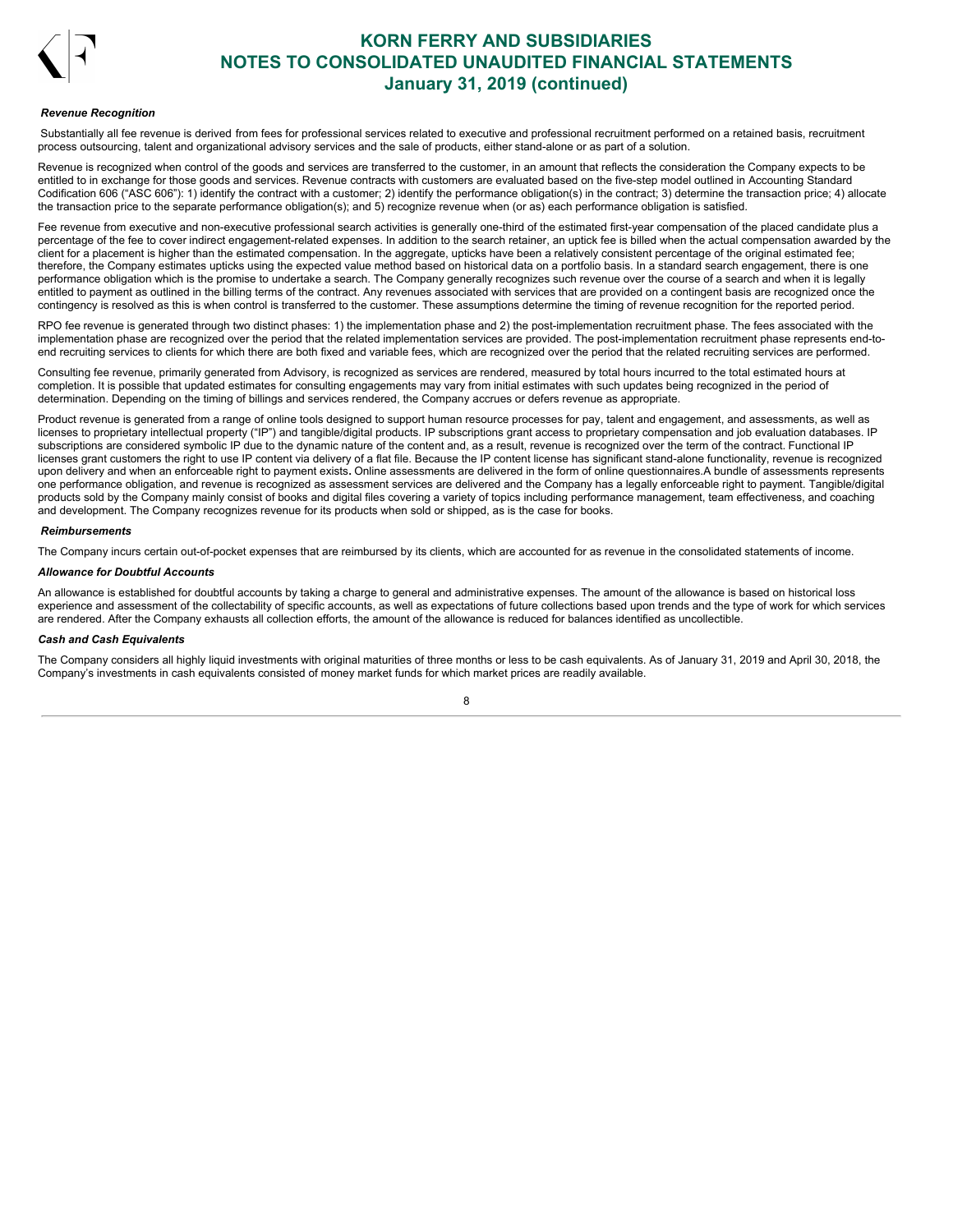

#### *Marketable Securities*

The Company currently has investments in mutual funds (for which market prices are readily available) that are held in trust to satisfy obligations under the Company's deferred compensation plans. Such investments are based upon the employees' investment elections in their deemed accounts in the Executive Capital Accumulation Plan and similar plans in Asia Pacific and Canada ("ECAP") from a pre-determined set of securities and the Company invests in marketable securities to mirror these elections. These investments are recorded at fair value with the change in value in the period being reflected in the consolidated statements of income and are classified as marketable securities in the accompanying consolidated balance sheets. The investments that the Company may sell within the next twelve months are carried as current assets. Realized gains (losses) on marketable securities are determined by specific identification. Interest is recognized on an accrual basis; dividends are recorded as earned on the ex-dividend date. Interest, dividend income and the changes in fair value in marketable securities are recorded in the accompanying consolidated statements of income in other income, net.

#### *Fair Value of Financial Instruments*

Fair value is the price the Company would receive to sell an asset or transfer a liability (exit price) in an orderly transaction between market participants. For those assets and liabilities recorded or disclosed at fair value, the Company determines the fair value based upon the quoted market price, if available. If a quoted market price is not available for identical assets, the fair value is based upon the quoted market price of similar assets. The fair values are assigned a level within the fair value hierarchy as defined below:

- Level 1: Observable inputs such as quoted prices (unadjusted) in active markets that are accessible at the measurement date for identical, unrestricted assets or **liabilities**
- Level 2: Inputs other than quoted prices that are observable for the asset or liability, either directly or indirectly. These include quoted prices for similar assets or liabilities in active markets and quoted prices for identical or similar assets or liabilities in markets that are not active.
- Level 3: Unobservable inputs that reflect the reporting entity's own assumptions.

As of January 31, 2019 and April 30, 2018, the Company held certain assets that are required to be measured at fair value on a recurring basis. These included cash, cash equivalents, accounts receivable, marketable securities, foreign currency forward contracts and an interest rate swap. The carrying amount of cash, cash equivalents and accounts receivable approximates fair value due to the short-term maturity of these instruments. The fair values of marketable securities are obtained from quoted market prices, and the fair values of foreign currency forward contracts and the interest rate swap are obtained from a third party, which are based on quoted prices or market prices for similar assets and financial instruments.

#### *Derivative Financial Instruments*

The Company has entered into an interest rate swap agreement to effectively convert its variable debt to a fixed-rate basis. The principal objective of these contracts is to eliminate or reduce the variability of the cash flows in interest payments associated with the Company's long-term debt, thus reducing the impact of interest rate changes on future interest payment cash flows. The Company has determined that the interest rate swap qualifies as a cash flow hedge in accordance with Accounting Standards Codification 815, *Derivatives and Hedging ("ASC 815")*. Changes in the fair value of an interest rate swap agreement designated as a cash flow hedge are recorded as a component of accumulated other comprehensive (loss) income within stockholders' equity and are amortized to interest expense over the term of the related debt.

#### *Foreign Currency Forward Contracts Not Designated as Hedges*

The Company has established a program that primarily utilizes foreign currency forward contracts to offset the risks associated with the effects of certain foreign currency exposures primarily originating from intercompany balances due to cross border work performed in the ordinary course of business. These foreign currency forward contracts are neither used for trading purposes nor are they designated as hedging instruments pursuant to ASC 815. Accordingly, the fair value of these contracts is recorded as of the end of the reporting period in the accompanying consolidated balance sheets, while the change in fair value is recorded to the accompanying consolidated statements of income.

#### *Business Acquisitions*

Business acquisitions are accounted for under the acquisition method. The acquisition method requires the reporting entity to identify the acquirer, determine the acquisition date, recognize and measure the identifiable assets acquired, the liabilities assumed and any noncontrolling interest in the acquired entity, and recognize and measure goodwill or a gain from the purchase. The acquiree's results are included in the Company's consolidated financial statements from the date of acquisition. Assets acquired and liabilities assumed are recorded at their fair values and the excess of the purchase price over the amounts assigned is recorded as goodwill, or if the fair value of the assets acquired exceeds the purchase price consideration, a bargain purchase gain is recorded. Adjustments to fair value assessments are generally recorded to goodwill

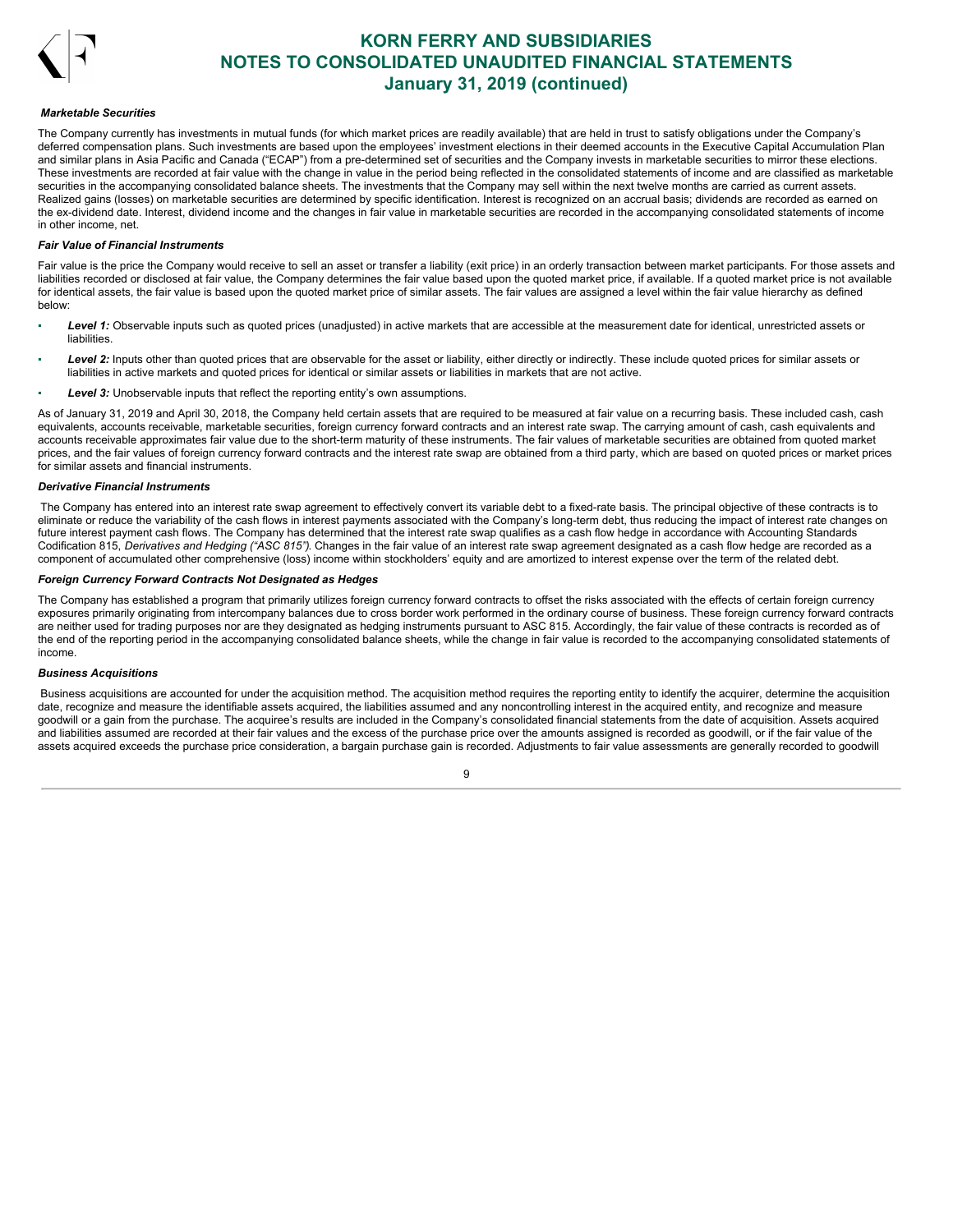

over the measurement period (not longer than twelve months). The acquisition method also requires that acquisition-related transaction and post-acquisition restructuring costs be charged to expense as committed and requires the Company to recognize and measure certain assets and liabilities including those arising from contingencies and contingent consideration in a business combination.

#### *Goodwill and Intangible Assets*

Goodwill represents the excess of the purchase price over the fair value of assets acquired. The goodwill impairment test compares the fair value of a reporting unit with its carrying amount, including goodwill. If the carrying amount of a reporting unit exceeds its fair value, goodwill of the reporting unit would be considered impaired. To measure the amount of the impairment loss, the implied fair value of a reporting unit's goodwill is compared to the carrying amount of that goodwill. The implied fair value of goodwill is determined in the same manner as the amount of goodwill recognized in a business combination. If the carrying amount of a reporting unit's goodwill exceeds the implied fair value of that goodwill, an impairment loss is recognized in an amount equal to that excess. For each of these tests, the fair value of each of the Company's reporting units is determined using a combination of valuation techniques, including a discounted cash flow methodology. To corroborate the discounted cash flow analysis performed at each reporting unit, a market approach is utilized using observable market data such as comparable companies in similar lines of business that are publicly traded or which are part of a public or private transaction (to the extent available). Results of the annual impairment test performed as of January 31, 2018, indicated that the fair value of each reporting unit exceeded its carrying amount and no reporting units were at risk of failing the impairment test. As a result, no impairment charge was recognized. The Company's annual impairment test will be performed in the fourth quarter of fiscal 2019. There was no indication of potential impairment as of January 31, 2019 and April 30, 2018 that would have required further testing.

Intangible assets primarily consist of customer lists, non-compete agreements, proprietary databases and IP. Intangible assets are recorded at their estimated fair value at the date of acquisition and are amortized in a pattern in which the asset is consumed if that pattern can be reliably determined, or using the straight-line method over their estimated useful lives which range from one to 24 years. For intangible assets subject to amortization, an impairment loss is recognized if the carrying amount of the intangible assets is not recoverable and exceeds fair value. The carrying amount of the intangible assets is considered not recoverable if it exceeds the sum of the undiscounted cash flows expected to result from use of the asset. Intangible assets with indefinite lives are not amortized, but are reviewed annually for impairment or more frequently whenever events or changes in circumstances indicate that the fair value of the asset may be less than its carrying amount. As of January 31, 2019 and April 30, 2018, there were no further indicators of impairment with respect to the Company's intangible assets, with the exception of the intangible asset impairment charge discussed below.

As described above, on June 12, 2018, the Company's Board of Directors voted to approve the Plan. This integrated go-to-market approach was a key driver in our fee revenue growth in fiscal 2018, which led to the decision to further integrate our go-to-market activities under one master brand — Korn Ferry. As a result, the Company discontinued the use of all sub-brands. Two of the Company's sub-brands, Hay Group and Lominger, came to Korn Ferry through acquisitions. In connection with the accounting for these acquisitions, \$106.6 million of the purchase price was allocated to indefinite-lived tradename intangible assets. As a result of the decision to discontinue their use, the Company took a non-cash intangible asset impairment charge of \$106.6 million during the nine months ended January 31, 2019, recorded in general and administrative expenses. No impairment charge was recorded during the three months ended January 31, 2019.

#### *Compensation and Benefits Expense*

Compensation and benefits expense in the accompanying consolidated statements of income consist of compensation and benefits paid to consultants (employees who originate business), executive officers and administrative and support personnel. The most significant portions of this expense are salaries and the amounts paid under the annual performance-related bonus plan to employees. The portion of the expense applicable to salaries is comprised of amounts earned by employees during a reporting period. The portion of the expenses applicable to annual performance-related bonuses refers to the Company's annual employee performance-related bonus with respect to a fiscal year, the amount of which is communicated and paid to each eligible employee following the completion of the fiscal year.

Each quarter, management makes its best estimate of its annual performance-related bonuses, which requires management to, among other things, project annual consultant productivity (as measured by engagement fees billed and collected by executive search consultants and revenue and other performance/profitability metrics for Advisory and RPO & Professional Search consultants), the level of engagements referred by a consultant in one line of business to a different line of business, and Company performance including profitability, competitive forces and future economic conditions and their impact on the Company's results. At the end of each fiscal year, annual performance-related bonuses take into account final individual consultant productivity (including referred work), Company/line of business results including profitability, the achievement of strategic objectives and the results of individual performance appraisals, and the current economic landscape. Accordingly, each quarter the Company reevaluates the assumptions used to estimate annual performance related bonus liability and

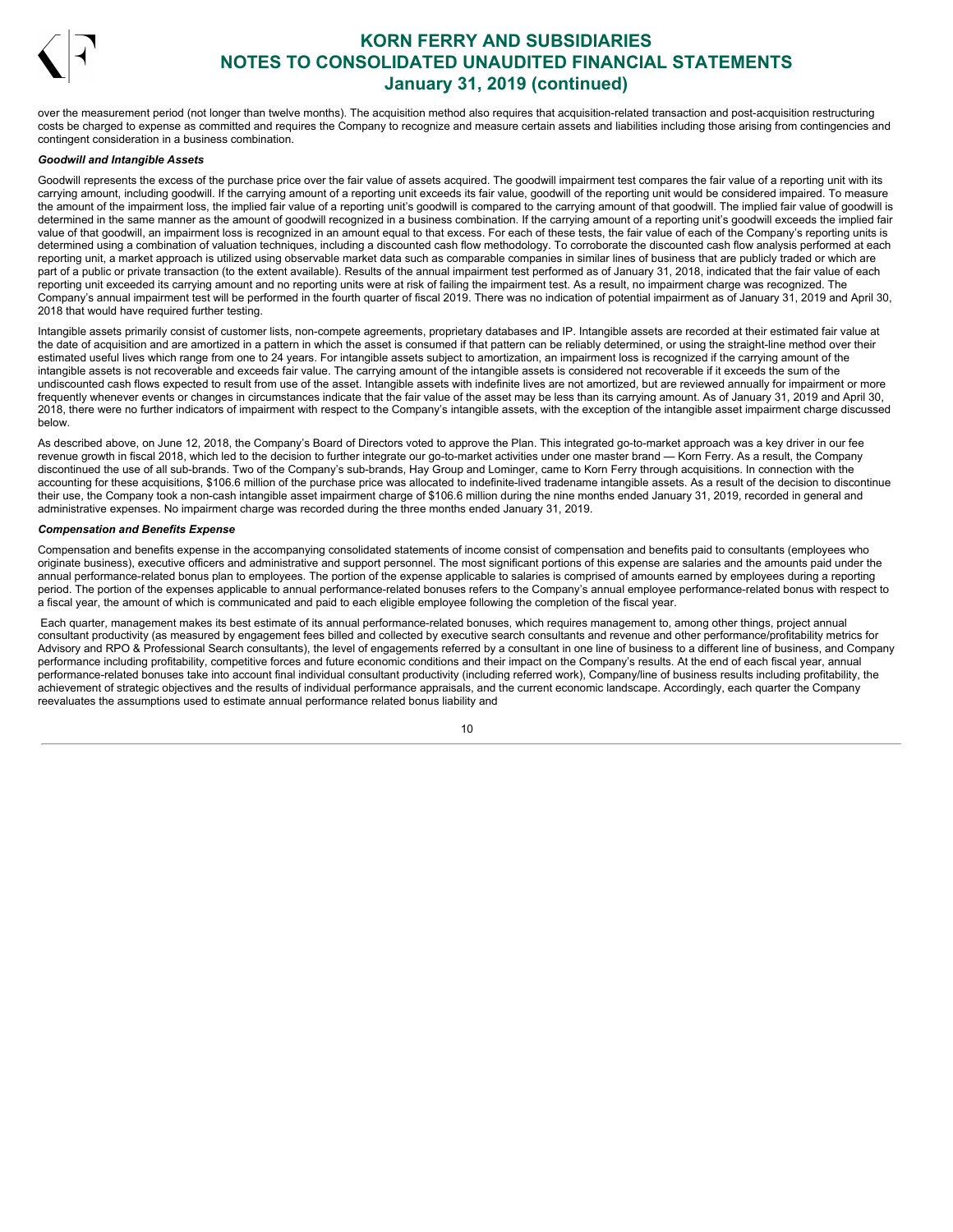

adjusts the carrying amount of the liability recorded on the consolidated balance sheet and reports any changes in the estimate in current operations.

Because annual performance-based bonuses are communicated and paid only after the Company reports its full fiscal year results, actual performance-based bonus payments may differ from the prior year's estimate. Such changes in the bonus estimate historically have been immaterial and are recorded in current operations in the period in which they are determined. The performance-related bonus expense was \$202.4 million and \$155.2 million during the nine months ended January 31, 2019 and 2018, respectively, included in compensation and benefits expense in the consolidated statements of income. During the three months ended January 31, 2019 and 2018, the performance-related bonus expense was \$59.5 million and \$56.8 million, respectively.

Other expenses included in compensation and benefits expense are due to changes in deferred compensation and pension plan liabilities, changes in cash surrender value ("CSV") of company-owned life insurance ("COLI") contracts, amortization of stock compensation awards, payroll taxes and employee insurance benefits. Unearned compensation on the consolidated balance sheets includes long-term retention awards that are generally amortized over four-to-five years.

#### *Restructuring Charges, Net*

The Company accounts for its restructuring charges as a liability when the obligations are incurred and records such charges at fair value. Such charges include one-time employee termination benefits and the cost to terminate an office lease including remaining lease payments. Changes in the estimates of the restructuring charges are recorded in the period the change is determined.

#### *Stock-Based Compensation*

The Company has employee compensation plans under which various types of stock-based instruments are granted. These instruments principally include restricted stock units, restricted stock and an Employee Stock Purchase Plan ("ESPP"). The Company recognizes compensation expense related to restricted stock units, restricted stock and the estimated fair value of stock purchases under the ESPP on a straight-line basis over the service period for the entire award.

#### *Reclassifications*

Certain reclassifications have been made to the amounts in prior periods in order to conform to the current period's presentation.

#### *Recently Adopted Accounting Standards*

In May 2014, the Financial Accounting Standards Board ("FASB") issued ASC 606, which superseded revenue recognition requirements regarding contracts with customers to transfer goods or services or for the transfer of nonfinancial assets. Under this guidance, entities are required to recognize revenue that depicts the transfer of promised goods or services to customers in an amount that reflects the consideration to which the entity expects to be entitled in exchange for those goods or services. The transfer is considered to occur when the customer obtains control of the goods or services delivered. The guidance provides a five-step analysis to be performed on transactions to determine when and how revenue is recognized. The new guidance became effective for fiscal years and interim periods within those annual years beginning after December 15, 2017. The Company adopted ASC 606 in its fiscal year beginning May 1, 2018 using the modified retrospective transition method with respect to those contracts still outstanding and not completed as of May 1, 2018.

The Company recognized the cumulative effect of initially applying the new guidance as an adjustment to the opening balance of retained earnings. The comparative periods have not been restated and continue to be reported under the revenue accounting standards in effect for those periods. As a result of the adoption, the Company recorded an increase to retained earnings of \$6.7 million, net of tax as of May 1, 2018 due to the cumulative impact of adopting ASC 606. The change in total assets was recorded to unbilled receivables which is included in receivables due from clients; the changes in total liabilities was recorded to income taxes payable, deferred tax liabilities and deferred revenue, which is included in other accrued liabilities.

The following table summarizes the effect of changes made to our consolidated balance sheet at May 1, 2018:

| <b>Adjustments</b>                                    |             |
|-------------------------------------------------------|-------------|
| due to ASC 606                                        | May 1, 2018 |
| (in thousands)                                        |             |
| 3,496                                                 | 2,291,410   |
| (3, 160)                                              | 1,065,139   |
| 6,656                                                 | 1,226,271   |
| April 30, 2018<br>2,287,914<br>1,068,299<br>1,219,615 |             |

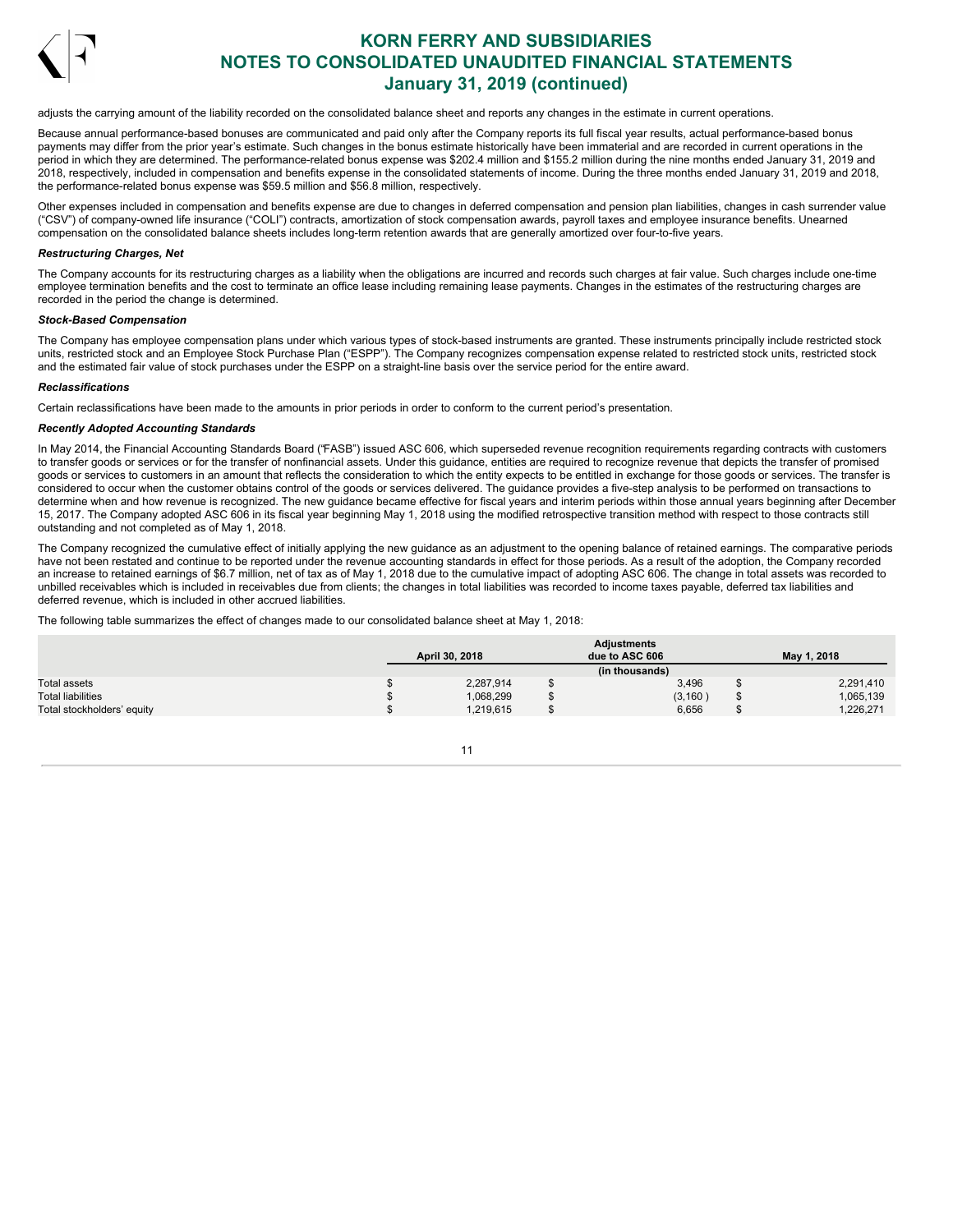

The adjustments primarily relate to uptick revenue (uptick revenue occurs when a placement's actual compensation is higher than the original estimated compensation) and certain Korn Ferry products that are now considered Functional IP. Under the new standard, uptick revenue is considered variable consideration and estimated at contract inception using the expected value method and recognized over the service period. Previously, the Company recognized uptick revenue as the amount became fixed or determinab le. Under the new standard, certain products are now considered Functional IP as delivery of IP content fulfills the performance obligation, and revenue is recognized upon delivery and when an enforceable right to payment exists. Previously these products were considered term licenses and revenue was recognized ratably over the contract term.

In August 2016, the FASB issued guidance on the classification of certain cash receipts and cash payments in the statement of cash flows. The new guidance provides clarification on specific cash flow issues regarding presentation and classification in the statement of cash flows with the objective of reducing the existing diversity in practice. The amendments in this update are effective for reporting periods beginning after December 15, 2017 and were adopted by the Company effective May 1, 2018. The adoption of this guidance did not have an impact on the Company's consolidated financial statements.

In January 2017, the FASB issued guidance that clarifies the definition of a business. The new guidance assists a company when evaluating whether transactions should be accounted for as acquisitions (disposals) of assets or businesses. The provisions of the guidance require that if the fair value of the gross assets acquired (or disposed of) is substantially concentrated in a single identifiable asset or a group of similar identifiable assets, then it is not a business. The provisions of the guidance are to be applied prospectively. The provisions of the guidance are effective for annual years beginning after December 15, 2017 and were adopted by the Company effective May 1, 2018. The adoption of this guidance did not have an impact on the Company's consolidated financial statements.

In March 2017, the FASB issued guidance that changes the presentation of net periodic pension cost and net periodic postretirement benefit cost. The new guidance will change the presentation of net periodic benefit cost related to employer-sponsored defined benefit plans and other postretirement benefits. Service cost will be included within the same income statement line item as other compensation costs arising from services rendered during the period, while other components of net periodic benefit pension cost will be presented separately outside of operating income. Additionally, only service costs may be capitalized in assets. This pronouncement is effective for annual reporting periods beginning after December 15, 2017 and was adopted by the Company effective May 1, 2018. The change to the consolidated statements of income has been reflected on a retrospective basis and had no effect on net income. Prior period amounts were revised, which resulted in a decrease in compensation expense and other income of \$3.6 million and \$0.5 million, respectively, and an increase in interest expense of \$3.1 million, in the nine months ended January 31, 2018. During the three months ended January 31, 2018, prior period amounts were revised, which resulted in a decrease in compensation expense and other income of \$1.2 million and \$0.2 million, respectively, and an increase in interest expense of \$1.0 million (see Note 6—*Deferred Compensation and Retirement Plans*).

In May 2017, the FASB issued guidance clarifying the scope of modification accounting for stock compensation. The new standard provides guidance about which changes to the terms or conditions of a share-based payment award require an entity to apply modification accounting in Topic 718. This pronouncement is effective for annual reporting periods beginning after December 15, 2017 and was adopted by the Company effective May 1, 2018. The adoption of this guidance did not have an impact on the Company's consolidated financial statements. Any future impact of this guidance will be dependent on future modification including the number of awards modified.

In February 2018, the FASB issued guidance that provides companies the option to reclassify stranded tax effects from accumulated other comprehensive (loss) income to retained earnings. The new guidance requires companies to disclose whether they decided to reclassify the income tax effects of the Tax Cuts and Jobs Act of 2017 (the "Tax Act") from accumulated other comprehensive income (loss) to retained earnings. The guidance is effective for annual reporting periods beginning after December 15, 2018, but early adoption is permitted. The Company early adopted effective May 1, 2018, upon the adoption of this guidance we recorded an increase of \$2.2 million to retained earnings due to the reclassification from accumulated other comprehensive (loss) income to retained earnings in the period of adoption.

### *Recently Proposed Accounting Standards — Not Yet Adopted*

In February 2016, the FASB issued guidance on accounting for leases that generally requires all leases to be recognized on the consolidated balance sheet. The provisions of the guidance are effective for fiscal years beginning after December 15, 2018 and early adoption is permitted. The Company plans to adopt this guidance in fiscal year beginning May 1, 2019. The provisions of the guidance are to be applied using a modified retrospective approach. On July 30, 2018, the FASB issued an amendment that allows entities to apply the provisions at the effective date without adjusting comparative periods. The Company is still evaluating the effect this guidance will have on the consolidated financial statements. Based on our initial assessment, the Company expects that upon adoption it will report an increase in assets and liabilities on our consolidated balance sheet as a result of recognizing right-of-use assets and lease liabilities related to lease agreements.

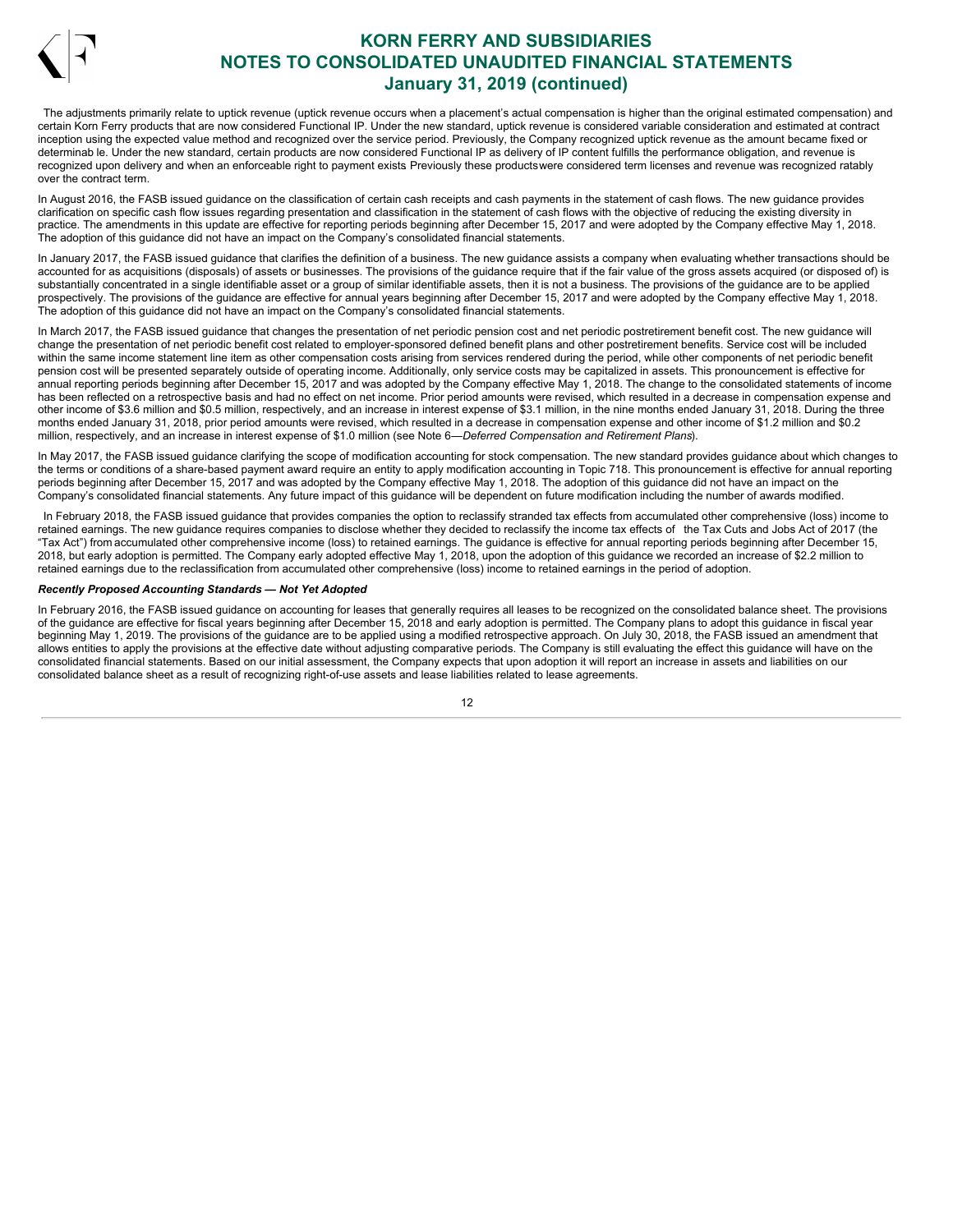

In January 2017, the FASB issued guidance simplifying the test for goodwill impairment. The new guidance simplifies the test for goodwill impairment by removingStep 2 from the goodwill impairment test. Companies will now perform the goodwill impairment test by comparing the fair value of a reporting unit with its carrying amount, recognizing an impairment charge for the amount by which the carrying amount exceeds the reporting unit's fair value not to exceed the total amount of goodwill allocated to that reporting unit. An entity still has the option to perform the qualitative assessment for a reporting unit to determine if the quantitative impairment test is necessary. The amendments of this standard are effective for goodwill impairment tests in fiscal years beginning after December 15, 2019, with early adoption permitted for goodwill impairment tests performed after January 1, 2017. The Company is evaluating the adoption timeline and the effects that the standard will have on the consolidated financial statements.

In August 2017, the FASB issued guidance amending and simplifying accounting for hedging activities. The new guidance will refine and expand strategies that qualify for hedge accounting and simplify the application of hedge accounting in certain situations. The amendments of this standard are effective for fiscal years beginning after December 15, 2018. The Company will adopt this guidance in its fiscal year beginning May 1, 2019. The Company is currently evaluating the impact of adopting this guidance.

In August 2018, the FASB issued guidance amending the disclosure requirements for fair value measurements. The amendment removes and modifies disclosures that are currently required and adds additional disclosures that are deemed relevant. The amendments of this standard are effective for fiscal years beginning after December 15, 2019. The Company will adopt this guidance in its fiscal year beginning May 1, 2020. The Company is currently evaluating the impact of adopting this guidance.

In August 2018, the FASB issued guidance amending accounting for internal-use software. The new guidance will align the requirements for capitalizing implementation costs incurred in a hosting arrangement that is a service contract with developing or obtaining internal-use software. The amendments of this standard are effective for fiscal years ending after December 15, 2019 with early adoption permitted. The Company will adopt this guidance in its fiscal year beginning May 1, 2020. The Company is currently evaluating the impact of adopting this guidance.

In August 2018, the FASB issued guidance amending and modifying the disclosure requirements for employers that sponsor defined benefit pension or other postretirement pension plans. The amendment removes disclosures to pension plans and other postretirement benefit plans that are no longer considered beneficial and adds disclosure requirements deemed relevant. The amendments of this standard are effective for fiscal years ending after December 15, 2020. The Company will adopt this guidance in its fiscal year beginning May 1, 2021. The Company is currently evaluating the impact of adopting this guidance.

#### **2. Basic and Diluted Earnings Per Share**

Accounting Standards Codification 260, *Earnings Per Share*, requires companies to treat unvested share-based payment awards that have non-forfeitable rights to dividends prior to vesting as a separate class of securities in calculating earnings per share. The Company has granted and expects to continue to grant to certain employees under its restricted stock agreements, grants that contain non-forfeitable rights to dividends. Such grants are considered participating securities. Therefore, the Company is required to apply the two-class method in calculating earnings per share. The two-class method of computing earnings per share is an earnings allocation formula that determines earnings per share for each class of common stock and participating security according to dividends declared (or accumulated) and participation rights in undistributed earnings. The dilutive effect of participating securities is calculated using the more dilutive of the treasury method or the two-class method.

Basic earnings per common share was computed using the two-class method by dividing basic net earnings attributable to common stockholders by the weighted-average number of common shares outstanding. Diluted earnings per common share was computed using the two-class method by dividing diluted net earnings attributable to common stockholders by the weighted-average number of common shares outstanding plus dilutive common equivalent shares. Dilutive common equivalent shares include all in-the-money outstanding options or other contracts to issue common stock as if they were exercised or converted. Financial instruments that are not in the form of common stock, but when converted into common stock increase earnings per share are anti-dilutive and are not included in the computation of diluted earnings per share.

During the three and nine months ended January 31, 2019, restricted stock awards of 0.7 million and 0.6 million were outstanding, respectively, but not included in the computation of diluted earnings per share because they were anti-dilutive. During the three and nine months ended January 31, 2018, restricted stock awards of 0.6 million were outstanding, but not included in the computation of diluted earnings per share because they were anti-dilutive.

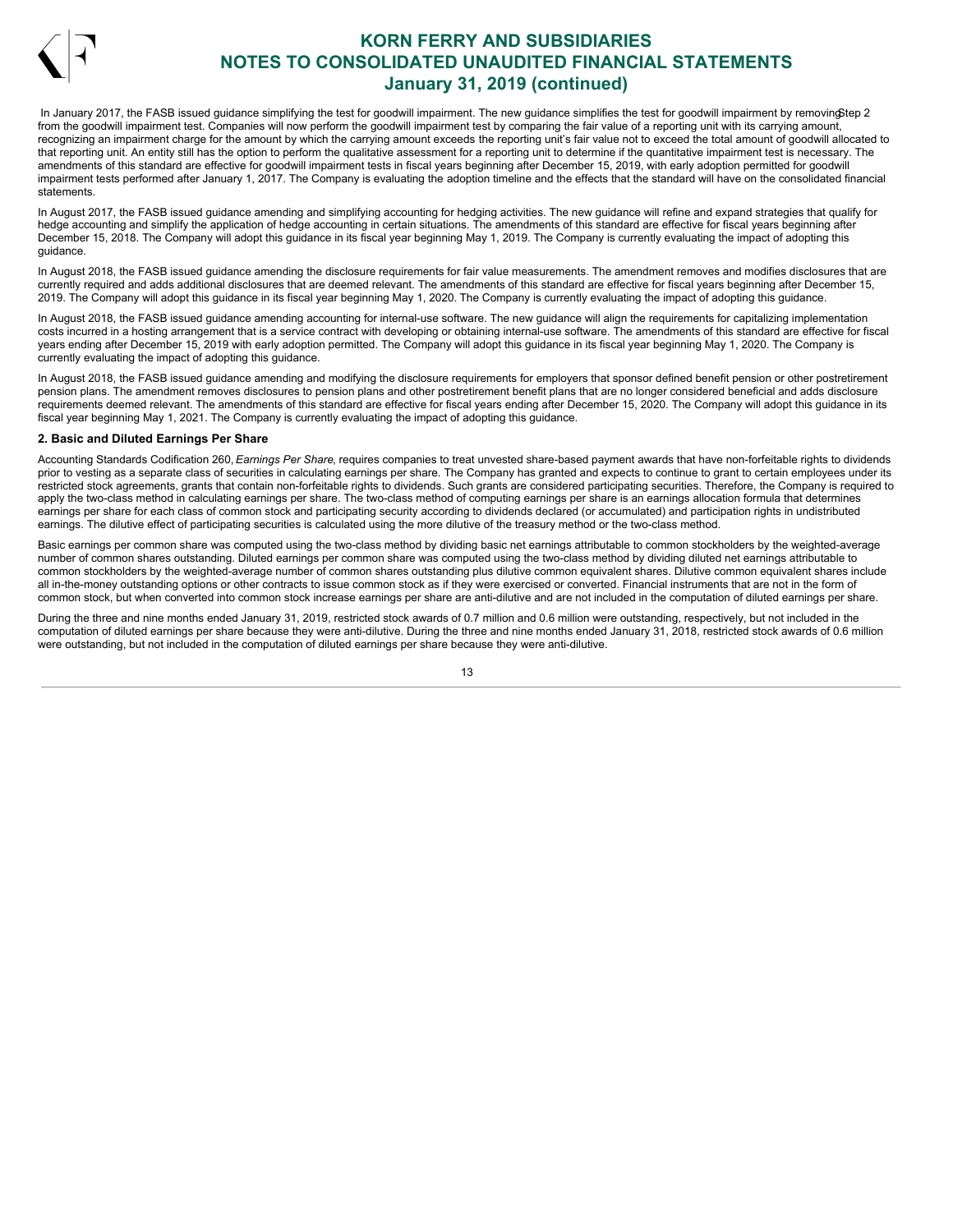

The following table summarizes basic and diluted earnings per common share attributable to common stockholders:

|                                                                                   |     | <b>Three Months Ended</b><br>January 31, |        |  | <b>Nine Months Ended</b>              |     |        |
|-----------------------------------------------------------------------------------|-----|------------------------------------------|--------|--|---------------------------------------|-----|--------|
|                                                                                   |     | 2019                                     | 2018   |  | 2019                                  |     | 2018   |
|                                                                                   |     |                                          |        |  | (in thousands, except per share data) |     |        |
| Net income attributable to Korn Ferry                                             | \$. | 44,964                                   | 27,247 |  | 52,387                                | \$. | 92,619 |
| Less: distributed and undistributed earnings to nonvested restricted stockholders |     | 468                                      | 295    |  | 541                                   |     | 982    |
| Basic net earnings attributable to common stockholders                            |     | 44,496                                   | 26,952 |  | 51,846                                |     | 91,637 |
| Add: undistributed earnings to nonvested restricted stockholders                  |     | 409                                      | 235    |  | 365                                   |     | 804    |
| Less: reallocation of undistributed earnings to nonvested restricted stockholders |     | 405                                      | 232    |  | 359                                   |     | 793    |
| Diluted net earnings attributable to common stockholders                          |     | 44,500                                   | 26,955 |  | 51,852                                |     | 91,648 |
| Weighted-average common shares outstanding:                                       |     |                                          |        |  |                                       |     |        |
| Basic weighted-average number of common shares outstanding                        |     | 55,233                                   | 55,252 |  | 55,358                                |     | 55,479 |
| Effect of dilutive securities:                                                    |     |                                          |        |  |                                       |     |        |
| <b>Restricted stock</b>                                                           |     | 516                                      | 738    |  | 799                                   |     | 744    |
| <b>ESPP</b>                                                                       |     |                                          |        |  | 24                                    |     |        |
| Stock options                                                                     |     |                                          |        |  |                                       |     | 6      |
| Diluted weighted-average number of common shares outstanding                      |     | 55,753                                   | 55,997 |  | 56,181                                |     | 56,236 |
| Net earnings per common share:                                                    |     |                                          |        |  |                                       |     |        |
| Basic earnings per share                                                          |     | 0.81                                     | 0.49   |  | 0.94                                  |     | 1.65   |
| Diluted earnings per share                                                        |     | 0.80                                     | 0.48   |  | 0.92                                  |     | 1.63   |

#### **3. Comprehensive Income**

Comprehensive income is comprised of net income and all changes to stockholders' equity, except those changes resulting from investments by stockholders (changes in paid in capital) and distributions to stockholders (dividends) and is reported in the accompanying consolidated statements of comprehensive income. Accumulated other comprehensive income (loss), net of taxes, is recorded as a component of stockholders' equity.

The components of accumulated other comprehensive income (loss) were as follows:

|                                                                | January 31, |                | April 30, |
|----------------------------------------------------------------|-------------|----------------|-----------|
|                                                                | 2019        |                | 2018      |
|                                                                |             | (in thousands) |           |
| Foreign currency translation adjustments                       |             | (53.455)       | (32, 399) |
| Deferred compensation and pension plan adjustments, net of tax |             | (10,650)       | (9,073)   |
| Interest rate swap unrealized gain, net of taxes               |             | 834            | 1.337     |
| Accumulated other comprehensive loss, net                      |             | (63, 271)      | (40, 135) |

The following table summarizes the changes in each component of accumulated other comprehensive income (loss) for the three months ended January 31, 2019:

|                                                               | Foreign                 |  | <b>Deferred</b><br>Compensation                               |  | <b>Unrealized</b><br>(Losses) Gains<br><b>on</b> | Accumulated<br>Other           |
|---------------------------------------------------------------|-------------------------|--|---------------------------------------------------------------|--|--------------------------------------------------|--------------------------------|
|                                                               | Currency<br>Translation |  | and Pension<br><b>Interest Rate</b><br>Plan $(1)$<br>Swap (2) |  |                                                  | Comprehensive<br>Income (Loss) |
|                                                               |                         |  | (in thousands)                                                |  |                                                  |                                |
| Balance as of October 31, 2018                                | (59, 472)               |  | (10, 923)                                                     |  | 1.814                                            | (68, 581)                      |
| Unrealized gains (losses) arising during the period           | 6,017                   |  |                                                               |  | (880)                                            | 5.137                          |
| Reclassification of realized net losses (gains) to net income |                         |  | 273                                                           |  | (100)                                            | 173                            |
| Balance as of January 31, 2019                                | (53, 455)               |  | (10, 650)                                                     |  | 834                                              | (63, 271)                      |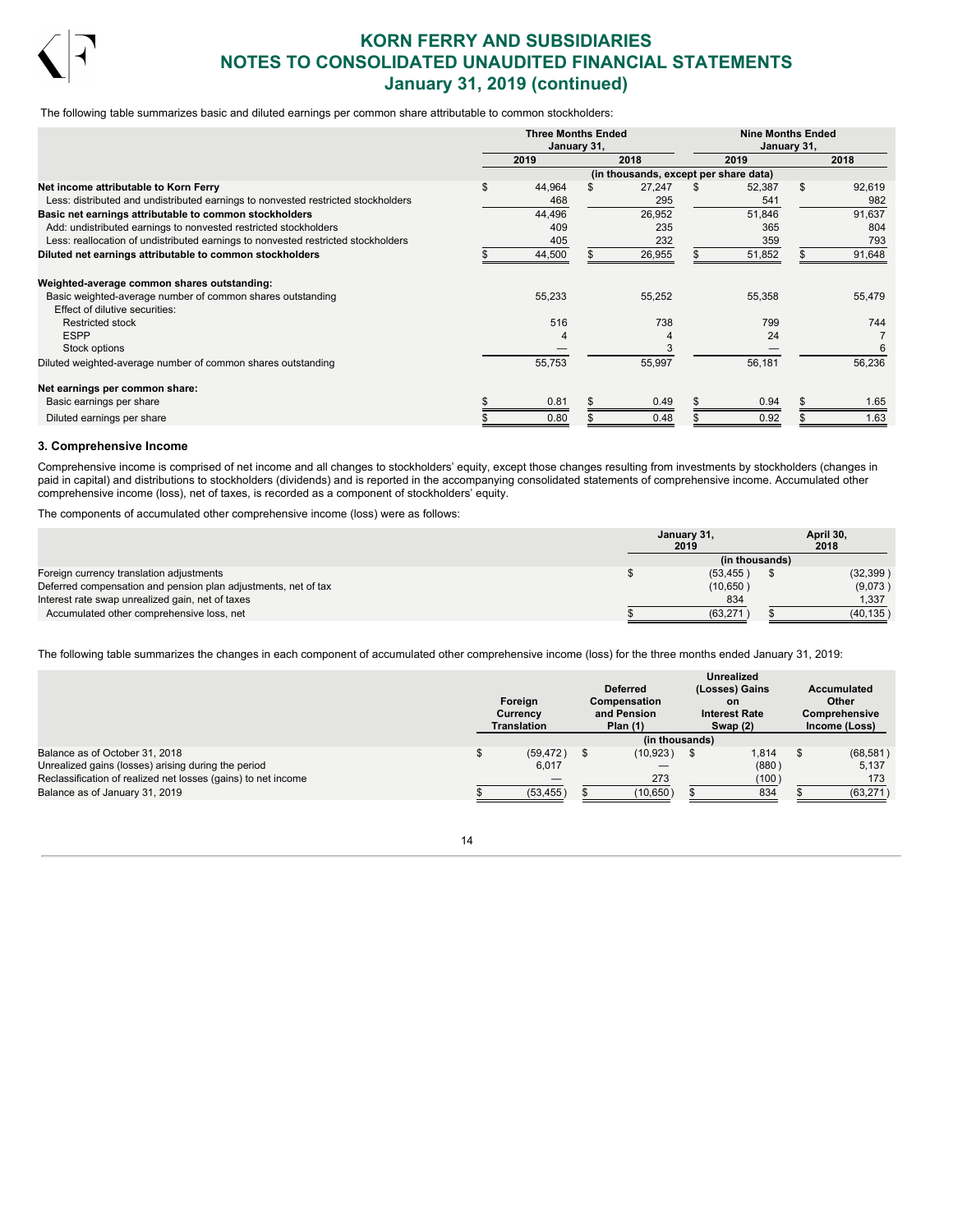

The following table summarizes the changes in each component of accumulated other comprehensive (loss) income for the nine months ended January 31, 2019:

|                                                               |             |                 |    | <b>Unrealized</b>    |  |                      |  |
|---------------------------------------------------------------|-------------|-----------------|----|----------------------|--|----------------------|--|
|                                                               |             | <b>Deferred</b> |    | (Losses) Gains       |  | <b>Accumulated</b>   |  |
|                                                               | Foreign     | Compensation    | on |                      |  | Other                |  |
|                                                               | Currency    | and Pension     |    | <b>Interest Rate</b> |  | <b>Comprehensive</b> |  |
|                                                               | Translation | Plan $(1)$      |    | Swap (2)             |  | Income (Loss)        |  |
|                                                               |             | (in thousands)  |    |                      |  |                      |  |
| Balance as of April 30, 2018                                  | (32, 399)   | (9,073)         |    | 1.337                |  | (40, 135)            |  |
| Unrealized losses arising during the period                   | (21,056)    |                 |    | (538)                |  | (21, 594)            |  |
| Reclassification of realized net losses (gains) to net income |             | 819             |    | (164)                |  | 655                  |  |
| Effect of adoption of accounting standard                     |             | (2,396)         |    | 199                  |  | (2, 197)             |  |
| Balance as of January 31, 2019                                | (53, 455)   | (10, 650)       |    | 834                  |  | (63, 271)            |  |

 $\overline{(1)}$  The tax effect on the reclassifications of realized net losses was \$0.1 million and \$0.3 million for the three and nine months ended January 31, 2019, respectively.

(2) The tax effect on unrealized losses was \$0.3 million and \$0.2 million for the three and nine months ended January 31, 2019, respectively. The tax effect on the reclassification of realized net gains to net income was \$0.1 million for the nine months ended January 31, 2019.

The following table summarizes the changes in each component of accumulated other comprehensive income (loss), net for the three months ended January 31, 2018:

|                                                       | Foreign<br>Currency<br>Translation | <b>Deferred</b><br>Compensation<br>and Pension<br>Plan(1) | <b>Unrealized</b><br>(Losses) Gains on<br><b>Interest Rate</b><br>Swap (2) |      | Accumulated<br>Other<br>Comprehensive<br>Income (Loss) |
|-------------------------------------------------------|------------------------------------|-----------------------------------------------------------|----------------------------------------------------------------------------|------|--------------------------------------------------------|
|                                                       |                                    | (in thousands)                                            |                                                                            |      |                                                        |
|                                                       | (43, 294)                          | (14,423)                                                  | (185)                                                                      | - \$ | (57,902)                                               |
| Unrealized gains arising during the period            | 17.793                             |                                                           | 973                                                                        |      | 18.766                                                 |
| Reclassification of realized net losses to net income |                                    | 361                                                       | 104                                                                        |      | 465                                                    |
| Balance as of January 31, 2018                        | (25, 501)                          | (14, 062)                                                 | 892                                                                        |      | (38, 671)                                              |

The following table summarizes the changes in each component of accumulated other comprehensive income (loss), net for the nine months ended January 31, 2018:

|                                                       |                     |             |  |                 |                      | <b>Unrealized</b> |  |                    |
|-------------------------------------------------------|---------------------|-------------|--|-----------------|----------------------|-------------------|--|--------------------|
|                                                       |                     |             |  | <b>Deferred</b> |                      | (Losses) Gains    |  | <b>Accumulated</b> |
|                                                       | Foreign<br>Currency |             |  | Compensation    |                      | <b>on</b>         |  | Other              |
|                                                       |                     |             |  | and Pension     | <b>Interest Rate</b> |                   |  | Comprehensive      |
|                                                       |                     | Translation |  | Plan $(1)$      |                      | Swap (2)          |  | Income (Loss)      |
|                                                       |                     |             |  | (in thousands)  |                      |                   |  |                    |
| Balance as of April 30, 2017                          |                     | (55, 359)   |  | (15, 127)       |                      | (578)             |  | (71,064)           |
| Unrealized gains arising during the period            |                     | 29,858      |  |                 |                      | 1,061             |  | 30,919             |
| Reclassification of realized net losses to net income |                     |             |  | 1,065           |                      | 409               |  | 1,474              |
| Balance as of January 31, 2018                        |                     | (25, 501)   |  | (14,062)        |                      | 892               |  | (38, 671)          |

 $\overline{(1)}$  The tax effect on the reclassifications of realized net losses was \$0.2 million and \$0.7 million for the three and nine months ended January 31, 2018, respectively.

(2) The tax effect on unrealized gains was \$0.6 million and \$0.6 million for the three and nine months ended January 31, 2018, respectively. The tax effect on the reclassification of realized net losses to net income was \$0.1 million and \$0.3 million for the three and nine months ended January 31, 2018, respectively.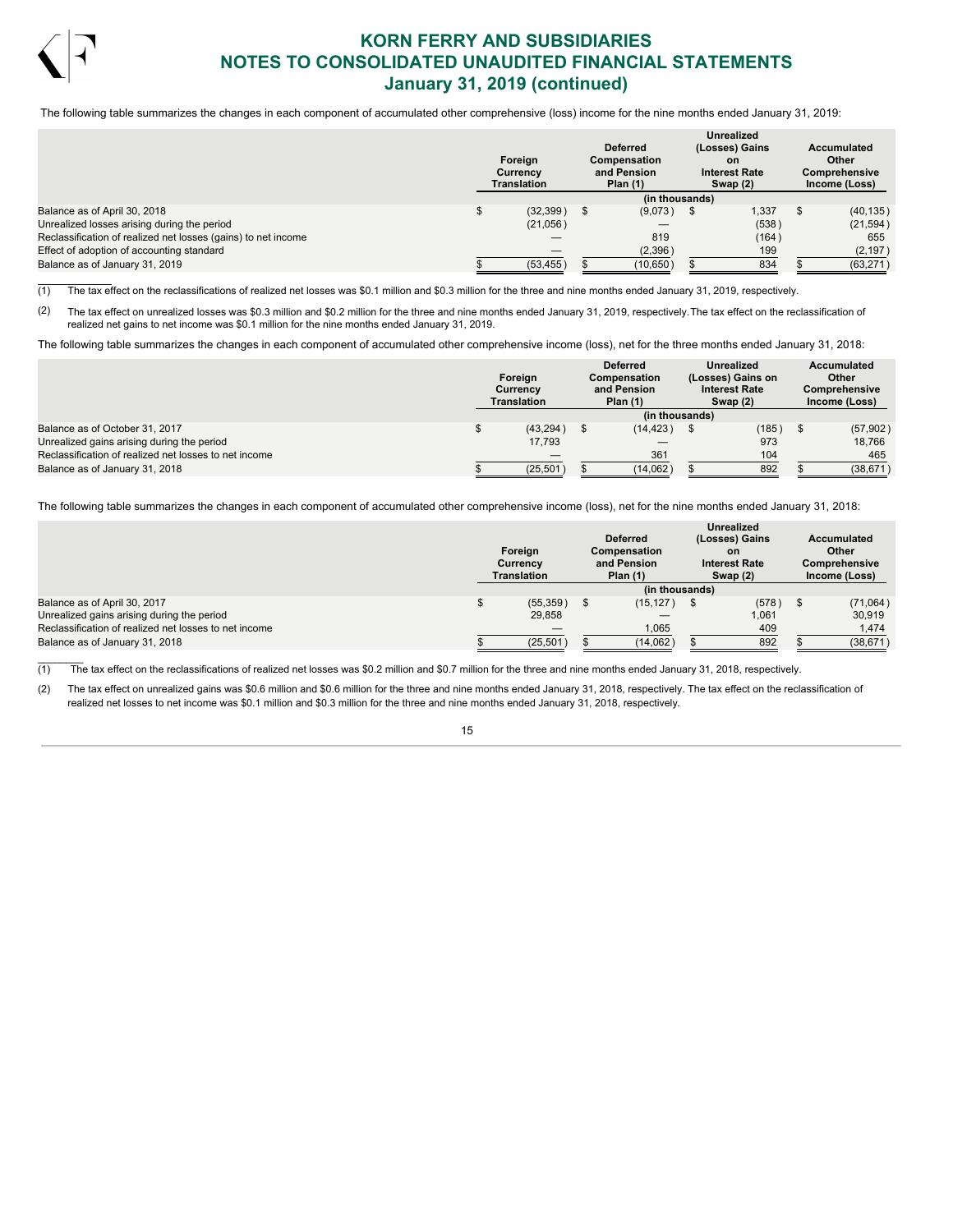

#### **4. Employee Stock Plans**

#### *Stock-Based Compensation*

The following table summarizes the components of stock-based compensation expense recognized in the Company's consolidated statements of income for the periods indicated:

|                                        | <b>Three Months Ended</b><br>January 31, |                | <b>Nine Months Ended</b><br>January 31, |      |        |
|----------------------------------------|------------------------------------------|----------------|-----------------------------------------|------|--------|
|                                        | 2019                                     | 2018           | 2019                                    | 2018 |        |
|                                        |                                          | (in thousands) |                                         |      |        |
|                                        | 5,413                                    | 5,263          | 17,083                                  |      | 14,977 |
|                                        | 246                                      | 254            | 945                                     |      | 823    |
| Total stock-based compensation expense | 5.659                                    | 5,517          | 18.028                                  |      | 15.800 |

#### *Stock Incentive Plans*

At the Company's 2016 Annual Meeting of Stockholders, held on October 6, 2016, the Company's stockholders approved an amendment and restatement to the Korn Ferry Amended and Restated 2008 Stock Incentive Plan (the 2016 amendment and restatement being "The Third A&R 2008 Plan"), which among other things, increased the number of shares under the plan by 5,500,000 shares, increasing the current maximum number of shares that may be issued under the plan to 11,200,000 shares, subject to certain changes in the Company's capital structure and other extraordinary events. The Third A&R 2008 Plan provides for the grant of awards to eligible participants, designated as either nonqualified or incentive stock options, restricted stock and restricted stock units, any of which may be performance-based or market-based, and incentive bonuses, which may be paid in cash or stock or a combination thereof. Under the Third A&R 2008 Plan, the ability to issue full-value awards is limited by requiring full-value stock awards to count 2.3 times as much as stock options.

#### *Restricted Stock*

The Company grants time-based restricted stock awards to executive officers and other senior employees generally vesting over a four-year period. In addition, certain key management members typically receive time-based restricted stock awards upon commencement of employment and may receive them annually in conjunction with the Company's performance review. Time-based restricted stock awards are granted at a price equal to fair value, which is determined based on the closing price of the Company's common stock on the grant date. The Company recognizes compensation expense for time-based restricted stock awards on a straight-line basis over the vesting period.

The Company also grants market-based and performance-based restricted stock units to executive officers and other senior employees. The market-based units vest after three years depending upon the Company's total stockholder return over the three-year performance period relative to other companies in its selected peer group. The fair value of these market-based restricted stock units are determined by using extensive market data that is based on historical Company and peer group information. The Company recognizes compensation expense for market-based restricted stock units on a straight-line basis over the vesting period.

Performance-based restricted stock units vest after three years depending upon the Company meeting certain objectives that are set at the time the restricted stock unit is issued. Performance-based restricted stock units are granted at a price equal to the fair value, which is determined based on the closing price of the Company's common stock on the grant date. At the end of each reporting period, the Company estimates the number of restricted stock units expected to vest, based on the probability that certain performance objectives will be met, be exceeded, or fall below target levels, and the Company takes into account these estimates when calculating the expense for the period. As of January 31, 2019, no performance-based shares were outstanding.

Restricted stock activity during the nine months ended January 31, 2019 is summarized below:

|                              |                                       | Weighted-<br><b>Average Grant</b> |
|------------------------------|---------------------------------------|-----------------------------------|
|                              | <b>Shares</b>                         | <b>Date Fair Value</b>            |
|                              | (in thousands, except per share data) |                                   |
| Non-vested, April 30, 2018   | 1,730                                 | 33.45                             |
| Granted                      | 665                                   | 40.86                             |
| Vested                       | (889)                                 | 36.44                             |
| Forfeited/expired            | (32)                                  | 31.96                             |
| Non-vested, January 31, 2019 | 1.474                                 | 38.33                             |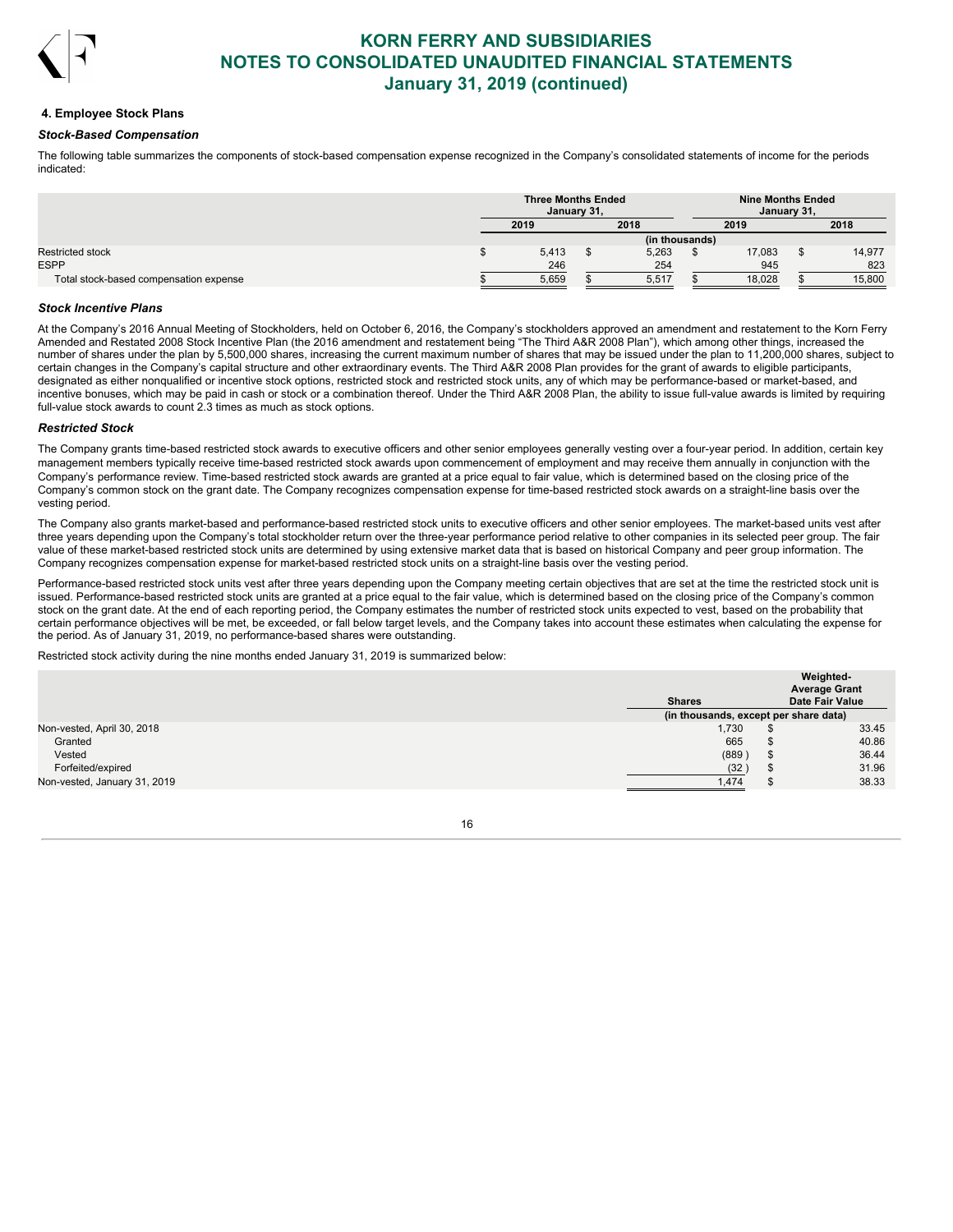

As of January 31, 2019, there were 0.6 million shares outstanding relating to market-based restricted stock units with total unrecognized compensation totaling \$12.9 million.

As of January 31, 2019, there was \$39.9 million of total unrecognized compensation cost related to all non-vested awards of restricted stock, which is expected to be recognized over a weighted-average period of 2.5 years. During the three and nine months ended January 31, 2019, 150,227 shares and 352,730 shares of restricted stock totaling \$7.3 million and \$20.5 million, respectively, were repurchased by the Company, at the option of the employee, to pay for taxes related to vesting of restricted stock. During the three and nine months ended January 31, 2018, 4,653 shares and 105,024 shares of restricted stock totaling \$0.2 million and \$3.6 million, respectively, were repurchased by the Company, at the option of employees, to pay for taxes related to vesting of restricted stock.

### *Employee Stock Purchase Plan*

The Company has an ESPP that, in accordance with Section 423 of the Internal Revenue Code, allows eligible employees to authorize payroll deductions of up to 15% of their salary to purchase shares of the Company's common stock at 85% of the fair market price of the common stock on the last day of the enrollment period. Employees may not purchase more than \$25,000 in stock during any calendar year. The maximum number of shares that may be issued under the ESPP is 3.0 million shares. During the three and nine months ended January 31, 2019, employees purchased 94,193 shares at \$33.61 per share and 169,299 shares at \$42.05 per share, respectively. During the three and nine months ended January 31, 2018, employees purchased 82,464 shares at \$35.17 per share and 198,749 shares at \$31.77 per share, respectively. As of January 31, 2019, the ESPP had approximately 1.0 million shares remaining available for future issuance.

#### *Common Stock*

During the nine months ended January 31, 2019 and 2018, the Company issued 6,720 shares and 41,075 shares of common stock, respectively, because of the exercise of stock options, with cash proceeds from the exercise of \$0.2 million and \$0.6 million, respectively. No stock options were exercised during the three months ended January 31, 2019 and 2018.

During the three and nine months ended January 31, 2019, the Company repurchased (on the open market or privately negotiated transactions) 352,800 shares and 809,074 shares of the Company's common stock for \$14.7 million and \$37.4 million, respectively. During the three and nine months ended January 31, 2018, the Company repurchased (on the open market or privately negotiated transactions) 80,800 shares and 974,079 shares of the Company's common stock for \$3.3 million and \$32.6 million, respectively.

#### **5. Financial Instruments**

The following tables show the Company's financial instruments and balance sheet classification as of January 31, 2019 and April 30, 2018:

|                                    |                                |                               |                             |     | January 31, 2019 |     |                                        |                                             |                                                     |                                                  |
|------------------------------------|--------------------------------|-------------------------------|-----------------------------|-----|------------------|-----|----------------------------------------|---------------------------------------------|-----------------------------------------------------|--------------------------------------------------|
|                                    |                                | <b>Fair Value Measurement</b> |                             |     |                  |     |                                        | <b>Balance Sheet Classification</b>         |                                                     |                                                  |
|                                    | Cost                           | <b>Unrealized</b><br>Gains    | <b>Unrealized</b><br>Losses |     | Fair<br>Value    |     | Cash and<br>Cash<br><b>Equivalents</b> | <b>Marketable</b><br>Securities,<br>Current | <b>Marketable</b><br>Securities,<br>Non-<br>current | Income<br>Taxes &<br>Other<br><b>Receivables</b> |
|                                    |                                |                               |                             |     | (in thousands)   |     |                                        |                                             |                                                     |                                                  |
| Level 1:                           |                                |                               |                             |     |                  |     |                                        |                                             |                                                     |                                                  |
| Cash                               | 468,275                        | \$                            |                             | \$  | 468,275          | \$  | 468,275                                | \$                                          | $\overline{\phantom{0}}$                            | \$                                               |
| Money market funds                 | 21,234                         |                               | —                           |     | 21,234           |     | 21,234                                 |                                             |                                                     |                                                  |
| Mutual funds (1)                   | 133,857                        | 3,392                         | (3,885)                     |     | 133,364          |     |                                        | 6,414                                       | 126,950                                             |                                                  |
| Total                              | 623,366                        | 3,392                         | (3,885)                     |     | 622,873          |     | 489,509                                | 6,414                                       | 126,950                                             |                                                  |
| Level 2:                           |                                |                               |                             |     |                  |     |                                        |                                             |                                                     |                                                  |
| Foreign currency forward contracts | \$<br>$\overline{\phantom{m}}$ | \$<br>1,633                   | \$<br>(683)                 | -\$ | 950              | \$  |                                        | \$                                          |                                                     | \$<br>950                                        |
| Interest rate swap                 | \$<br>$\overline{\phantom{m}}$ | \$<br>1,128                   | \$                          | \$  | 1,128            | -\$ | $\overline{\phantom{0}}$               | \$<br>$\overline{\phantom{a}}$              | $\overline{\phantom{m}}$                            | \$<br>1,128                                      |
|                                    |                                |                               |                             |     |                  |     |                                        |                                             |                                                     |                                                  |
|                                    |                                |                               | 17                          |     |                  |     |                                        |                                             |                                                     |                                                  |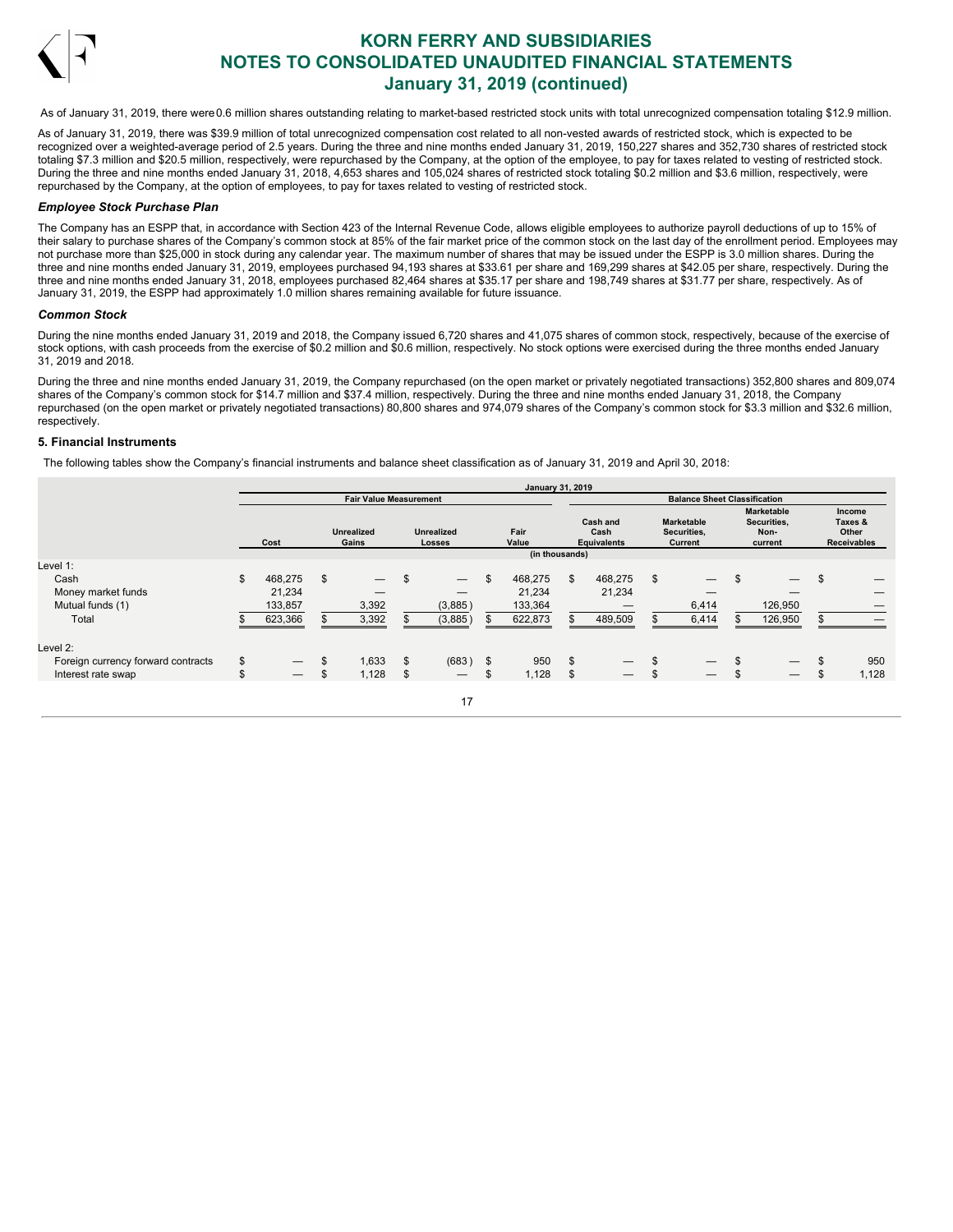

|                                    |         |    |                               |                                    |      | April 30, 2018 |                                     |                                        |    |                                             |    |                                                     |    |                                                  |  |
|------------------------------------|---------|----|-------------------------------|------------------------------------|------|----------------|-------------------------------------|----------------------------------------|----|---------------------------------------------|----|-----------------------------------------------------|----|--------------------------------------------------|--|
|                                    |         |    | <b>Fair Value Measurement</b> |                                    |      |                | <b>Balance Sheet Classification</b> |                                        |    |                                             |    |                                                     |    |                                                  |  |
|                                    | Cost    |    | <b>Unrealized</b><br>Gains    | <b>Unrealized</b><br><b>Losses</b> |      | Fair<br>Value  |                                     | Cash and<br>Cash<br><b>Equivalents</b> |    | <b>Marketable</b><br>Securities,<br>Current |    | <b>Marketable</b><br>Securities,<br>Non-<br>current |    | Income<br>Taxes &<br>Other<br><b>Receivables</b> |  |
|                                    |         |    |                               |                                    |      | (in thousands) |                                     |                                        |    |                                             |    |                                                     |    |                                                  |  |
| Level 1:                           |         |    |                               |                                    |      |                |                                     |                                        |    |                                             |    |                                                     |    |                                                  |  |
| Cash                               | 519,818 | \$ |                               | \$<br>$\overline{\phantom{0}}$     | \$   | 519,818        | \$                                  | 519,818                                | \$ |                                             | J. |                                                     | \$ |                                                  |  |
| Money market funds                 | 1.030   |    |                               |                                    |      | 1.030          |                                     | 1,030                                  |    | __                                          |    |                                                     |    | $\overbrace{\phantom{12332}}$                    |  |
| Mutual funds (1)                   | 127,077 |    | 11,040                        | (1,032)                            |      | 137,085        |                                     |                                        |    | 14,293                                      |    | 122,792                                             |    |                                                  |  |
| Total                              | 647,925 |    | 11,040                        | (1,032)                            |      | 657,933        |                                     | 520,848                                |    | 14,293                                      |    | 122,792                                             |    |                                                  |  |
| Level 2:                           |         |    |                               |                                    |      |                |                                     |                                        |    |                                             |    |                                                     |    |                                                  |  |
| Foreign currency forward contracts | \$      | Æ  | 1.778                         | \$<br>(1,025)                      | - \$ | 753            | \$                                  |                                        | J. | $\overline{\phantom{m}}$                    | \$ |                                                     | \$ | 753                                              |  |
| Interest rate swap                 |         |    | 2,076                         | \$                                 |      | 2,076          |                                     |                                        |    |                                             |    |                                                     |    | 2,076                                            |  |

(1) These investments are held in trust for settlement of the Company's vested obligations of \$116.2 million and \$118.2 million as of January 31, 2019 and April 30, 2018, respectively, under the ECAP (see Note 6 — *Deferred Compensation and Retirement Plans*). Unvested obligations under the deferred compensation plans totaled \$23.8 million and \$29.5 million as of January 31, 2019 and April 30, 2018, respectively. During the three and nine months ended January 31, 2019, the fair value of the investments increased; therefore, the Company recognized a gain of \$2.2 million and \$1.3 million, respectively, which was recorded in other income, net. During the three and nine months ended January 31, 2018, the fair value of the investments increased; therefore, the Company recognized income of \$7.2 million and \$14.0 million, respectively, which was recorded in other income, net.

Investments in marketable securities are based upon investment selections the employee elects from a pre-determined set of securities in the ECAP and the Company invests in marketable securities to mirror these elections. As of January 31, 2019 and April 30, 2018, the Company's investments in marketable securities consist of mutual funds for which market prices are readily available.

### *Designated Derivatives - Interest Rate Swap Agreement*

In March 2017, the Company entered into an interest rate swap contract with a notional amount of \$129.8 million, to hedge the variability to changes in cash flows attributable to interest rate risks caused by changes in interest rates related to its variable rate debt. The Company has designated the swap as a cash flow hedge. As of January 31, 2019, the notional amount was \$110.0 million. The interest rate swap agreement matures on June 15, 2021, and locks the interest rates on a portion of the debt outstanding at 1.919%, exclusive of the credit spread on the debt.

The fair value of the derivative designated as a cash flow hedge instrument is as follows:

|                             | January 31,<br>2019 | April 30,<br>2018 |
|-----------------------------|---------------------|-------------------|
|                             | (in thousands)      |                   |
| Derivative asset:           |                     |                   |
| Interest rate swap contract | ,128                | 2.076             |

During the three and nine months ended January 31, 2019, the Company recognized the following gains and losses on the interest rate swap:

|                                                                                                                                         | <b>Three Months Ended</b><br>January 31. |                |  | <b>Nine Months Ended</b><br>January 31. |  |       |
|-----------------------------------------------------------------------------------------------------------------------------------------|------------------------------------------|----------------|--|-----------------------------------------|--|-------|
|                                                                                                                                         | 2019                                     | 2018           |  | 2019                                    |  | 2018  |
|                                                                                                                                         |                                          | (in thousands) |  |                                         |  |       |
| (Losses) gains recognized in other comprehensive income (net of tax effects of (\$309), \$553,<br>$($189)$ , and $$609$ , respectively) | (880)                                    | 973            |  | (538)                                   |  | 1.061 |
| Gains (losses) reclassified from accumulated other comprehensive income into interest expense,<br>net                                   | 135                                      | (167)          |  | 221                                     |  | (667) |

As the critical terms of the hedging instrument and the hedged forecasted transaction are the same, the Company has concluded that the changes in the fair value or cash flows attributable to the risk being hedged are expected to completely offset at inception and on an ongoing basis.

We estimate that \$0.6 million of derivative gains included in accumulated other comprehensive income as of January 31, 2019 will be reclassified into interest expense, net within the following 12 months. The cash flows related to the interest rate swap contract are included in net cash provided by operating activities.

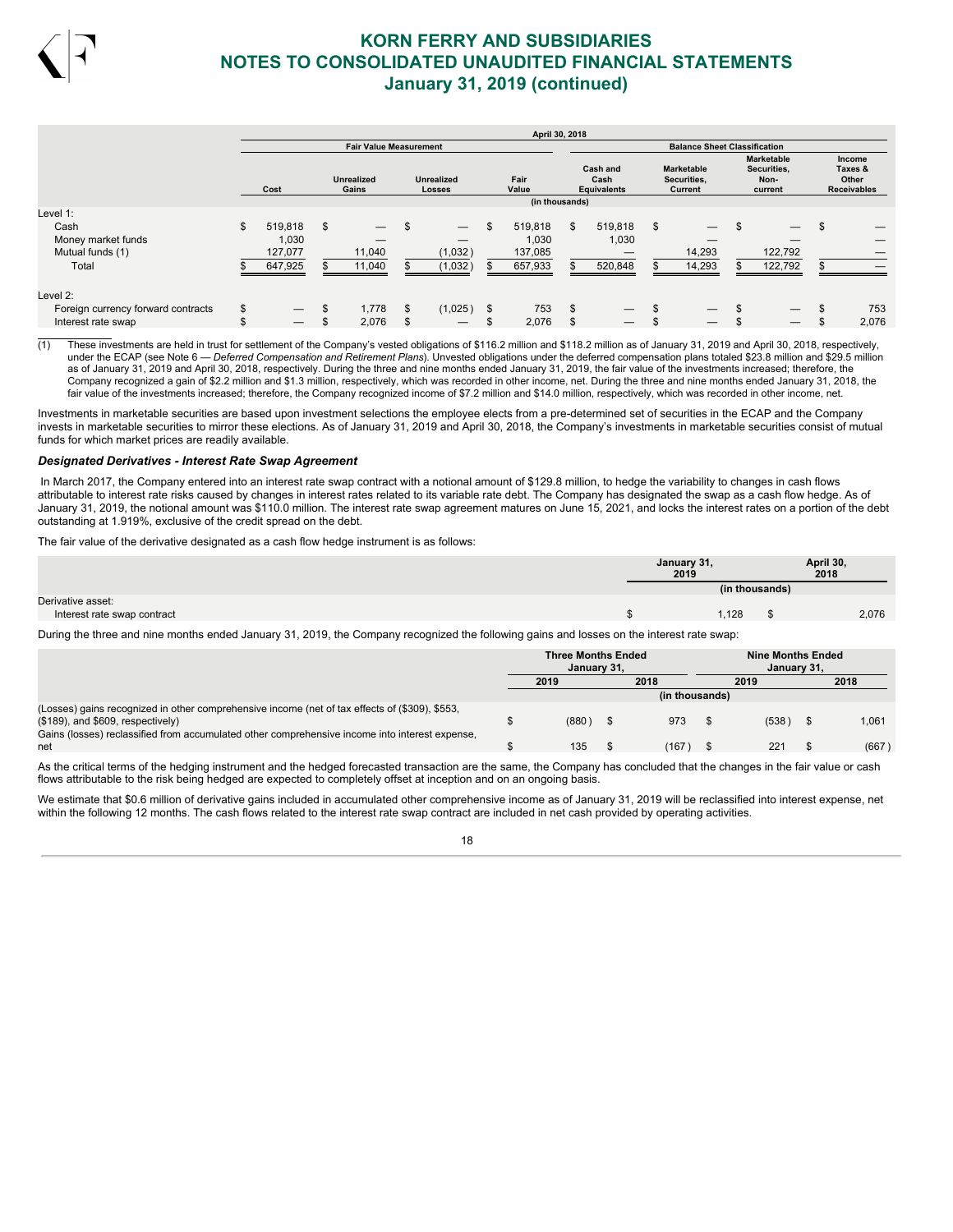

### *Foreign Currency Forward Contracts Not Designated as Hedges*

The fair value of derivatives not designated as hedge instruments are as follows:

|                                                               | January 31,<br>2019 |                | April 30,<br>2018 |       |
|---------------------------------------------------------------|---------------------|----------------|-------------------|-------|
|                                                               |                     | (in thousands) |                   |       |
| Derivative assets:<br>Foreign currency forward contracts      |                     | 1,633          |                   | 1,778 |
| Derivative liabilities:<br>Foreign currency forward contracts |                     | 683            |                   | 1,025 |

As of January 31, 2019, the total notional amounts of the forward contracts purchased and sold were \$48.4 million and \$45.9 million, respectively. As of April 30, 2018, the total notional amounts of the forward contracts purchased and sold were \$80.8 million and \$78.5 million, respectively. The Company recognizes forward contracts as a net asset or net liability on the consolidated balance sheets as such contracts are covered by a master netting agreement. During the three and nine months ended January 31, 2019, the Company incurred gains of \$0.7 million and \$0.6 million, respectively, which were recorded in general and administrative expenses in the accompanying consolidated statements of income. These gains offset foreign currency losses that result from transactions denominated in a currency other than the Company's functional currency. During the three and nine months ended January 31, 2018, the company incurred losses of \$1.9 million and \$4.2 million, respectively, which were recorded in general and administrative expenses in the accompanying consolidated statements of income. These foreign currency losses offset foreign currency gains that result from transactions denominated in a currency other than the Company's functional currency. The cash flows related to foreign currency forward contracts are included in net cash used in operating activities.

#### **6. Deferred Compensation and Retirement Plans**

The Company has several deferred compensation and retirement plans for eligible consultants and vice presidents that provide defined benefits to participants based on the deferral of current compensation or contributions made by the Company subject to vesting and retirement or termination provisions. Among these plans is a defined benefit pension plan for certain employees in the United States. The assets of this plan are held separately from the assets of the sponsor in self-administered funds. All other defined benefit obligations from other plans are unfunded.

The components of net periodic benefit costs are as follows:

|                                          | <b>Three Months Ended</b><br>January 31, |   | <b>Nine Months Ended</b><br>January 31, |          |   |          |
|------------------------------------------|------------------------------------------|---|-----------------------------------------|----------|---|----------|
|                                          | 2019                                     |   | 2018                                    | 2019     |   | 2018     |
|                                          |                                          |   | (in thousands)                          |          |   |          |
| Service cost                             | 4,538                                    | S | 3.148                                   | 12.716   | S | 8,292    |
| Interest cost                            | 1,330                                    |   | 1,045                                   | 3,956    |   | 3,110    |
| Amortization of actuarial loss           | 446                                      |   | 577                                     | 1,338    |   | 1,731    |
| Expected return on plan assets (1)       | (392)                                    |   | (398)                                   | (1, 176) |   | (1, 195) |
| Net periodic service credit amortization | (77                                      |   |                                         | (231)    |   |          |
| Net periodic benefit costs (2)           | 5,845                                    |   | 4,372                                   | 16,603   |   | 11,938   |

(1) The expected long-term rate of return on plan assets is 6.25% and 6.50% for January 31, 2019 and 2018, respectively.

(2) The service cost, interest cost and the other components of net periodic benefit costs are included in compensation and benefits expense, interest expense, net and other income, net, respectively, on the consolidated statements of income.

The Company purchased COLI contracts insuring the lives of certain employees eligible to participate in the deferred compensation and pension plans as a means of setting aside funds to cover such plans. The gross CSV of these contracts of \$218.8 million and \$186.8 million as of January 31, 2019 and April 30, 2018, respectively,is offset by outstanding policy loans of \$94.2 million and \$66.7 million in the accompanying consolidated balance sheets as of January 31, 2019 and April 30, 2018, respectively. The CSV value of the underlying COLI investments increased by \$1.5 million and \$4.5 million during the three and nine months ended January 31, 2019, respectively, and is recorded as a decrease in compensation and benefits expense in the accompanying consolidated statements of income. The CSV value of the underlying COLI investments increased by \$1.8 million and \$6.0 million during the three and nine months ended January 31, 2018, respectively, and is recorded as a decrease in compensation and benefits expense in the accompanying consolidated statements of income.

The Company's ECAP is intended to provide certain employees an opportunity to defer salary and/or bonus on a pre-tax basis. In addition, the Company, as part of its compensation philosophy, makes discretionary contributions into the ECAP and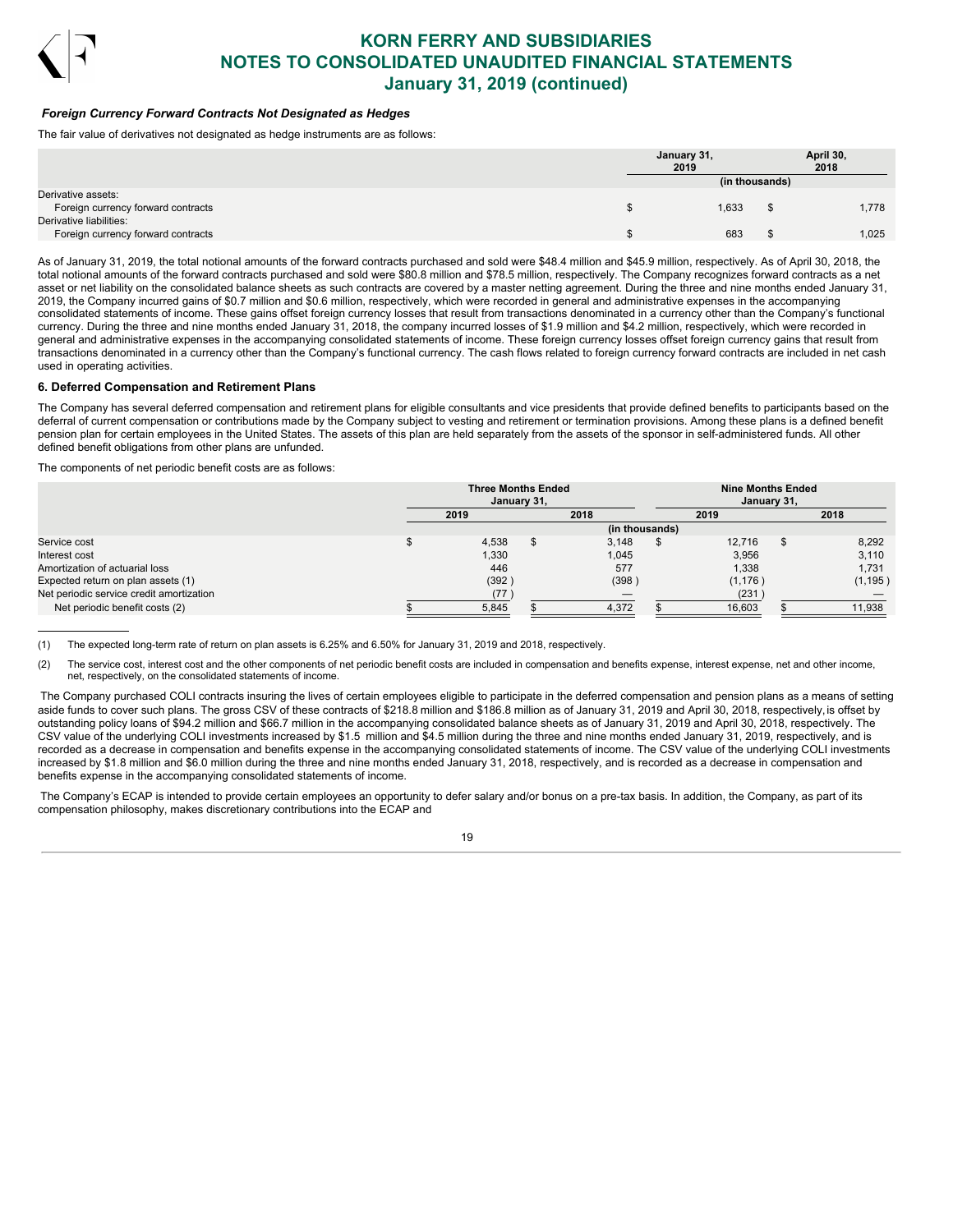

such contributions may be granted to key employees annually based on the employees' performance. Certain key management may also receive Company ECAP contributions upon commencement of employment. The Company amortizes these contributions on a straight-line basis over the service period, generally a four- to five-year period. Participants have the ability to allocate their deferrals among a number of investment options and may receive their benefits at termination, retirement or "in service" either in a lump sum or in quarterly installments over one to 15 years. The ECAP amounts that are expected to be paid to employees over the next 12 months are classified as a current liability included in compensation and benefits payable on the accompanying balance sheet.

The ECAP is accounted for whereby the changes in the fair value of the vested amounts owed to the participants are adjusted with a corresponding charge (or credit) to compensation and benefits costs. During the three and nine months ended January 31, 2019, deferred compensation liability increased; therefore, the Company recognized an increase in compensation expense of \$2.2 million and \$2.0 million, respectively. Offsetting the increase in compensation and benefits expense was an increase in the fair value of marketable securities (held in trust to satisfy obligations under the ECAP) of \$2.2 million and \$1.3 million during the three and nine months ended January 31, 2019, respectively, recorded in other income, net on the consolidated statements of income. During the three and nine months ended January 31, 2018, deferred compensation liability increased; therefore, the Company recognized an increase in compensation expense of \$7.2 million and \$14.4 million, respectively. Offsetting the increase in compensation and benefits expense was an increase in the fair value of marketable securities (held in trust to satisfy obligations under the ECAP) of \$7.2 million and \$14.0 million during the three and nine months ended January 31, 2018, respectively, recorded in other income, net on the consolidated statements of income (see Note 5 —*Financial Instruments*).

#### **7. Fee Revenue**

Substantially all fee revenue is derived from fees for professional services related to executive and professional recruitment performed on a retained basis, recruitment process outsourcing, talent and organizational advisory services and the sale of products, standalone or as part of a solution. The Company adopted ASC 606 in its fiscal year beginning May 1, 2018 using the modified retrospective transition method applied to those contracts still outstanding and not completed as of May 1, 2018.

#### *Effect of the Adoption of ASC 606*

The impact of adoption to the balance sheet was immaterial.

#### *Contract Balances*

A contract asset (unbilled receivables) is recorded when the Company transfers control of products or services before there is an unconditional right to payment. A contract liability (deferred revenue) is recorded when cash is received in advance of performance of the obligation. Deferred revenue represents the future performance obligations to transfer control of products or services for which we have already received consideration. Deferred revenue is presented in other accrued liabilities on the consolidated balance sheet.

The following table outlines our contract asset and liability balances as of January 31, 2019 and May 1, 2018:

|                                         | January 31, 2019 |                | May 1, 2018 |         |
|-----------------------------------------|------------------|----------------|-------------|---------|
|                                         |                  | (in thousands) |             |         |
| Contract assets (unbilled receivables)  |                  | 71.289         |             | 65.164  |
| Contract liabilities (deferred revenue) |                  | 114,266        |             | 114.695 |

During the nine months ended January 31, 2019, we recognized revenue of \$90.0 million that was included in the contract liabilities balance at the beginning of the period.

#### *Performance Obligations*

The Company has elected to apply the practical expedient to exclude the value of unsatisfied performance obligations for contracts with a duration of one year or less, which applies to all executive search and professional search fee revenue. As of January 31, 2019, the aggregate transaction price allocated to the performance obligations that are unsatisfied for contracts with an expected duration of greater than one year at inception was \$528.9 million. Of the \$528.9 million of remaining performance obligations, we expect to recognize approximately \$104.4 million as fee revenue in fiscal 2019, \$241.8 million in fiscal 2020, \$100.4 million in fiscal 2021 and the remaining \$82.3 million in fiscal 2022 and thereafter. However, this amount should not be considered an indication of the Company's future revenue as contracts with an initial term of one year or less are not included. Further, our contract terms and conditions allow for clients to increase or decrease the scope of services and such changes do not increase or decrease a performance obligation until the Company has an enforceable right to payment.

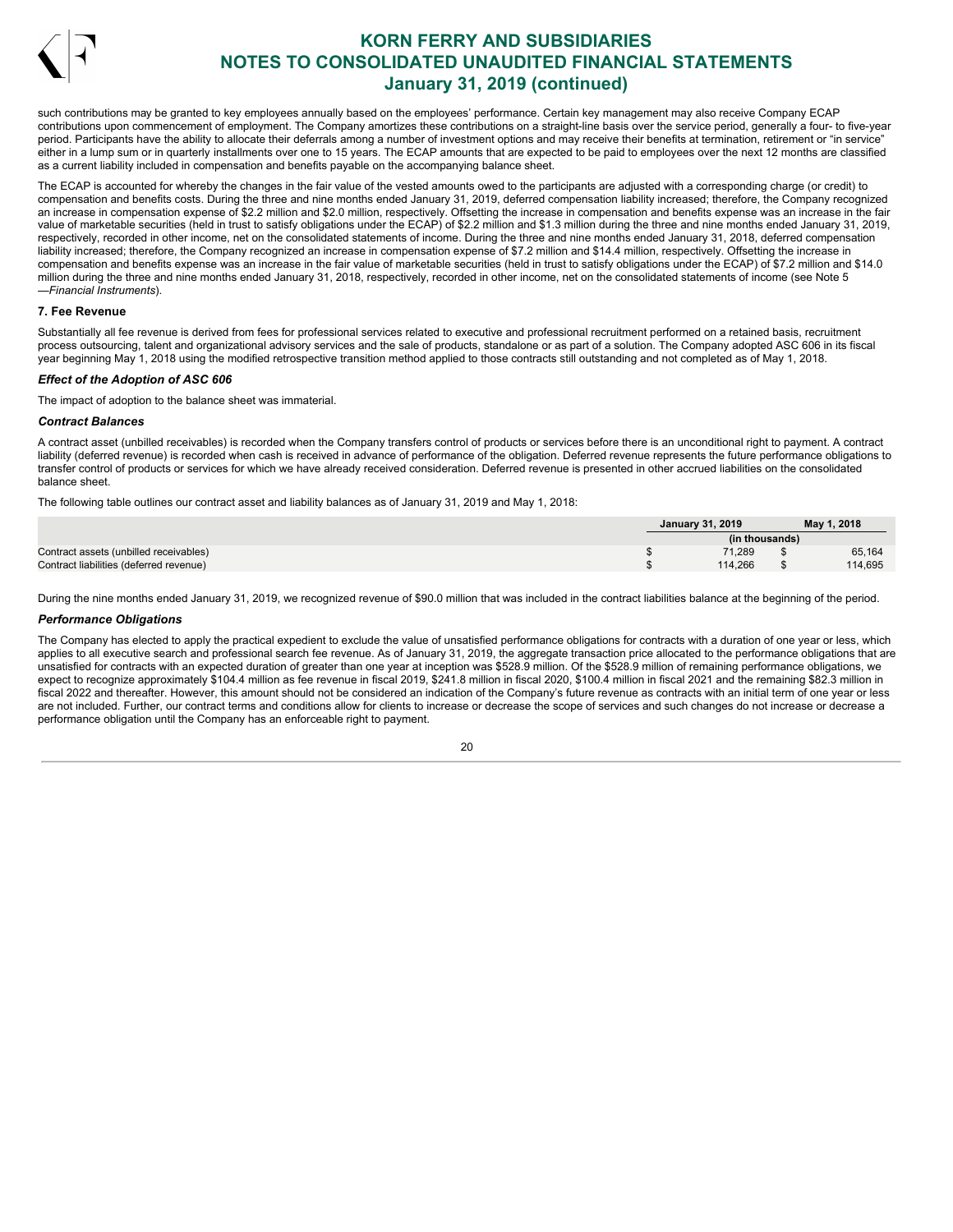

#### *Disaggregation of Revenue*

The Company disaggregates revenue by line of business and further by region for Executive Search. This information is presented in Note 9—*Business Segments*.

The following table provides further disaggregation of fee revenue by industry:

|                           |                | Three Months Ended January 31, |                        |                |        |  |  |  |
|---------------------------|----------------|--------------------------------|------------------------|----------------|--------|--|--|--|
|                           | 2019           |                                |                        | 2018           |        |  |  |  |
|                           | <b>Dollars</b> | $\%$                           |                        | <b>Dollars</b> | $\%$   |  |  |  |
|                           |                |                                | (dollars in thousands) |                |        |  |  |  |
| Industrial                | 137,436        | 29.0%                          |                        | 134,512        | 30.1%  |  |  |  |
| <b>Financial Services</b> | 86,397         | 18.2                           |                        | 74.044         | 16.6   |  |  |  |
| Life Sciences/ Healthcare | 76,066         | 16.0                           |                        | 76,237         | 17.0   |  |  |  |
| <b>Consumer Goods</b>     | 74,007         | 15.6                           |                        | 72,229         | 16.1   |  |  |  |
| Technology                | 64,248         | 13.6                           |                        | 57,823         | 12.9   |  |  |  |
| Education/Non-Profit      | 29,083         | 6.1                            |                        | 30,019         | 6.7    |  |  |  |
| General                   | 7,267          | 1.5                            |                        | 2,717          | 0.6    |  |  |  |
| Fee Revenue               | 474,504        | 100.0%                         |                        | 447,581        | 100.0% |  |  |  |

|                           |                | Nine Months Ended January 31, |                        |                |        |
|---------------------------|----------------|-------------------------------|------------------------|----------------|--------|
|                           | 2019           |                               |                        | 2018           |        |
|                           | <b>Dollars</b> | $\%$                          |                        | <b>Dollars</b> | $\%$   |
|                           |                |                               | (dollars in thousands) |                |        |
| Industrial                | 419.559        | 29.2%                         |                        | 388,607        | 30.1%  |
| <b>Financial Services</b> | 259,962        | 18.1                          |                        | 224,771        | 17.4   |
| Life Sciences/ Healthcare | 239,891        | 16.7                          |                        | 214,771        | 16.6   |
| <b>Consumer Goods</b>     | 226,159        | 15.8                          |                        | 204,323        | 15.8   |
| Technology                | 188,088        | 13.1                          |                        | 165,893        | 12.8   |
| Education/Non-Profit      | 91.250         | 6.4                           |                        | 84,538         | 6.6    |
| General                   | 10,368         | 0.7                           |                        | 8,950          | 0.7    |
| Fee Revenue               | 1,435,277      | 100.0%                        |                        | 1,291,853      | 100.0% |

#### **8. Income Taxes**

The provision for income tax was an expense of \$15.4 million and \$14.1 million in the three and nine months ended January 31, 2019, respectively. This reflects a 25.4% and a 20.8% effective tax rate compared to the U.S. federal statutory rate of 21.0%. The Company recorded a tax benefit in the three months ended July 31, 2018 which was largely due to the tradename impairment charge recorded in that quarter. The Company also recorded an excess tax benefit on vested stock-based awards in the three months ended July 31, 2018 and January 31, 2019, both of which were discrete to those respective quarters. The excess tax benefit is the amount by which the Company's tax deduction for these awards, based on the fair market value of the awards on the date of vesting, exceeds the expense recorded in the Company's financial statements over the awards' vesting period.

In accordance with Staff Accounting Bulletin No. 118 ("SAB 118"), we finalized our computation of the one-time transition tax on accumulated foreign earnings (the "Transition Tax") in the three months ended January 31, 2019.

The Tax Act also introduced a tax on Global Intangible Low-Taxed Income ("GILTI") which first became effective for us in fiscal year 2019. The Company has elected to treat taxes due on future U.S. inclusions in taxable income related to GILTI as an expense when incurred (the "period cost method") as opposed to factoring such amounts in the Company's measurement of its deferred taxes (the "deferred method").

Although the SAB 118 measurement period has closed, and the Company did not make any adjustments to its provisional estimates recorded in prior periods, further technical guidance on a broad range of topics related to the Tax Act is expected. We will continue to recognize the effects of such guidance in the period in which it is issued.

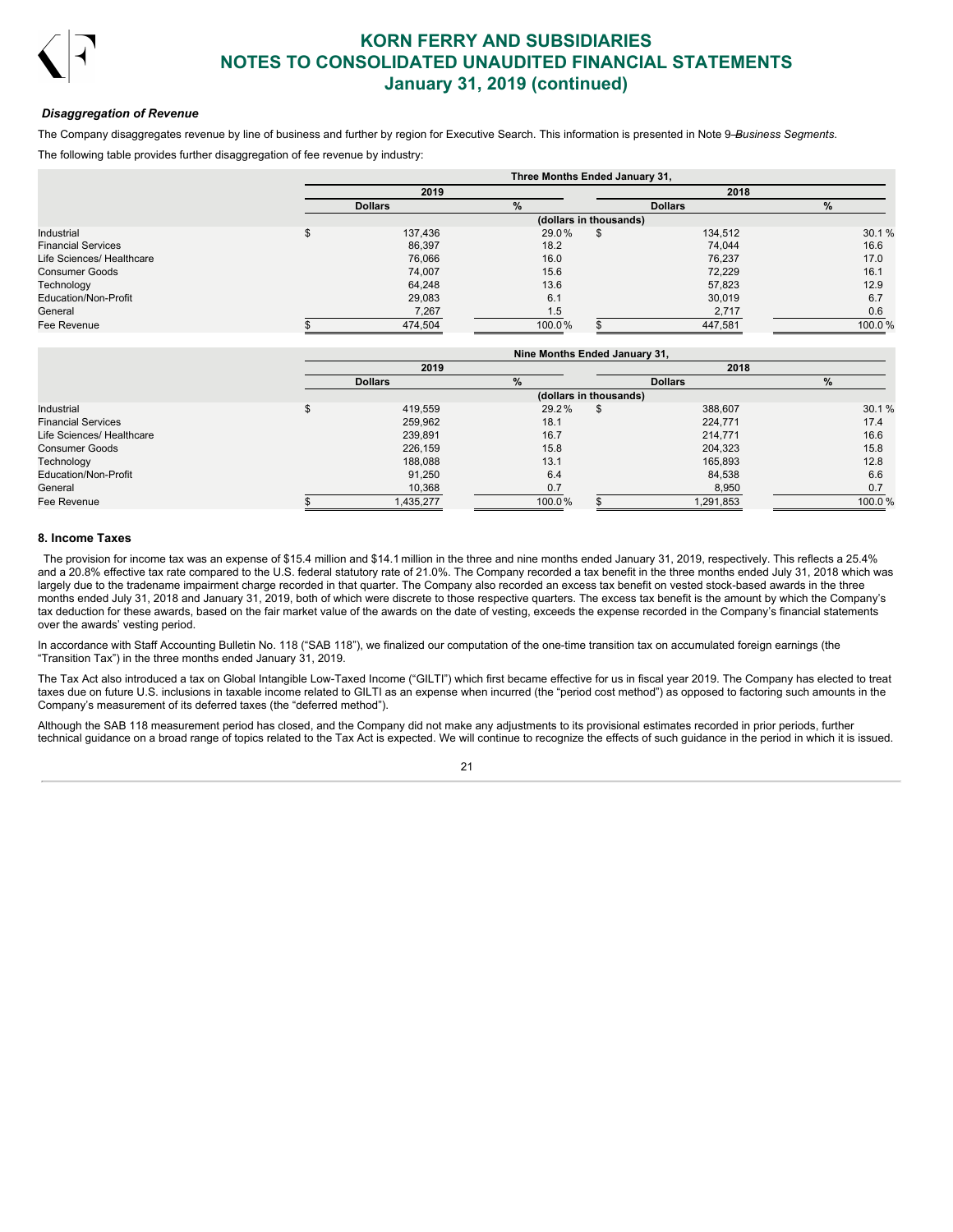

#### **9. Business Segments**

The Company currently operates in three global businesses: Executive Search, Advisory and RPO & Professional Search. The Executive Search segment focuses on recruiting board level, chief executive and other senior executive and general management positions in addition to research-based interviewing and onboarding solutions, for clients predominantly in the consumer goods, financial services, industrial, life sciences/healthcare and technology industries. Advisory assists clients synchronize strategy and talent by addressing four fundamental needs: Organizational Strategy, Assessment and Succession, Leadership Development, and Rewards and Benefits, all underpinned by a comprehensive array of world-leading IP, products and tools. RPO & Professional Search is a global industry leader in high-impact talent acquisition solutions. Its portfolio of services includes global and regional RPO, project recruitment, individual professional search and consulting. The Executive Search business segment is managed by geographic regional leaders and Advisory and RPO & Professional Search worldwide operations are managed by their Chief Executive Officers. The Executive Search geographic regional leaders and the Chief Executive Officers of Advisory and RPO & Professional Search report directly to the Chief Executive Officer of the Company. The Company also operates a Corporate segment to record global expenses of the Company.

The Company evaluates performance and allocates resources based on the Company's chief operating decision maker's review of (1) fee revenue and (2) adjusted earnings before interest, taxes, depreciation and amortization ("Adjusted EBITDA"). To the extent that such charges occur, Adjusted EBITDA excludes restructuring charges, integration/acquisition costs, certain separation costs and certain non-cash charges (goodwill, intangible asset and other than temporary impairment). The accounting policies for the reportable segments are the same as those described in the summary of significant accounting policies, except the items described above are excluded from EBITDA to arrive at Adjusted EBITDA.

#### Financial highlights by business segment are as follows:

|                                                                                    |    |                  | Three Months Ended January 31, 2019<br><b>Executive Search</b><br>RPO&<br>Latin<br>Professional<br><b>EMEA</b><br><b>Asia Pacific</b><br>America<br>Search<br><b>Subtotal</b><br>Advisory<br>(in thousands)<br>25,687<br>201,502<br>\$<br>45,940<br>S<br>7,554<br>\$<br>\$<br>193,396<br>S<br>46,639<br>S<br>26,046<br>7,573<br>197,983<br>205,677<br>\$<br>\$<br>\$<br>S<br>\$.<br>30,596<br>\$<br>7,525<br>S<br>653<br>s.<br>29,279<br>5,929<br>44,703<br>\$<br>\$<br>\$<br>970<br>402<br>338<br>97<br>1.807<br>7,307<br>1,564<br>26<br>786<br>(134)<br>133<br>1,589<br>62<br>62<br>33,192<br>7,953<br>6,133<br>883<br>37,372<br>48,161 |       |       |     |        |        |  |        |    |                          |     |                |
|------------------------------------------------------------------------------------|----|------------------|-------------------------------------------------------------------------------------------------------------------------------------------------------------------------------------------------------------------------------------------------------------------------------------------------------------------------------------------------------------------------------------------------------------------------------------------------------------------------------------------------------------------------------------------------------------------------------------------------------------------------------------------|-------|-------|-----|--------|--------|--|--------|----|--------------------------|-----|----------------|
|                                                                                    |    | North<br>America |                                                                                                                                                                                                                                                                                                                                                                                                                                                                                                                                                                                                                                           |       |       |     |        |        |  |        |    | Corporate                |     | Consolidated   |
| Fee revenue                                                                        | £. | 114,215          |                                                                                                                                                                                                                                                                                                                                                                                                                                                                                                                                                                                                                                           |       |       |     |        |        |  | 79,606 | \$ |                          |     | 474,504        |
| Total revenue                                                                      | \$ | 117,725          |                                                                                                                                                                                                                                                                                                                                                                                                                                                                                                                                                                                                                                           |       |       |     |        |        |  | 82,512 | \$ | $\overline{\phantom{0}}$ | \$  | 486,172        |
| Net income attributable to Korn Ferry<br>Net income attributable to noncontrolling |    |                  |                                                                                                                                                                                                                                                                                                                                                                                                                                                                                                                                                                                                                                           |       |       |     |        |        |  |        |    |                          | \$. | 44,964         |
| interest                                                                           |    |                  |                                                                                                                                                                                                                                                                                                                                                                                                                                                                                                                                                                                                                                           |       |       |     |        |        |  |        |    |                          |     | 480            |
| Other income, net                                                                  |    |                  |                                                                                                                                                                                                                                                                                                                                                                                                                                                                                                                                                                                                                                           |       |       |     |        |        |  |        |    |                          |     | (2, 401)       |
| Interest expense, net                                                              |    |                  |                                                                                                                                                                                                                                                                                                                                                                                                                                                                                                                                                                                                                                           |       |       |     |        |        |  |        |    |                          |     | 4,282          |
| Equity in earnings of unconsolidated                                               |    |                  |                                                                                                                                                                                                                                                                                                                                                                                                                                                                                                                                                                                                                                           |       |       |     |        |        |  |        |    |                          |     |                |
| subsidiaries, net<br>Income tax provision                                          |    |                  |                                                                                                                                                                                                                                                                                                                                                                                                                                                                                                                                                                                                                                           |       |       |     |        |        |  |        |    |                          |     | (62)<br>15,420 |
| Operating income (loss)                                                            | \$ |                  |                                                                                                                                                                                                                                                                                                                                                                                                                                                                                                                                                                                                                                           |       |       |     |        |        |  | 12,176 | S  | (23, 475)                |     | 62,683         |
| Depreciation and amortization                                                      |    |                  |                                                                                                                                                                                                                                                                                                                                                                                                                                                                                                                                                                                                                                           |       |       |     |        |        |  | 803    |    | 1,824                    |     | 11,741         |
| Other income (loss), net                                                           |    |                  |                                                                                                                                                                                                                                                                                                                                                                                                                                                                                                                                                                                                                                           |       |       |     |        |        |  | 77     |    | (51)                     |     | 2,401          |
| Equity in earnings of unconsolidated                                               |    |                  |                                                                                                                                                                                                                                                                                                                                                                                                                                                                                                                                                                                                                                           |       |       |     |        |        |  |        |    |                          |     |                |
| subsidiaries, net                                                                  |    |                  |                                                                                                                                                                                                                                                                                                                                                                                                                                                                                                                                                                                                                                           |       |       |     |        |        |  |        |    |                          |     | 62             |
| <b>EBITDA</b>                                                                      |    |                  |                                                                                                                                                                                                                                                                                                                                                                                                                                                                                                                                                                                                                                           |       |       |     |        |        |  | 13,056 |    | (21, 702)                |     | 76,887         |
| Integration/acquisition costs                                                      |    |                  |                                                                                                                                                                                                                                                                                                                                                                                                                                                                                                                                                                                                                                           |       |       |     | –      | 777    |  | _      |    | 27                       |     | 804            |
| <b>Adjusted EBITDA</b>                                                             |    | 33,192           |                                                                                                                                                                                                                                                                                                                                                                                                                                                                                                                                                                                                                                           | 7,953 | 6,133 | 883 | 48,161 | 38,149 |  | 13,056 |    | (21, 675)                |     | 77,691         |

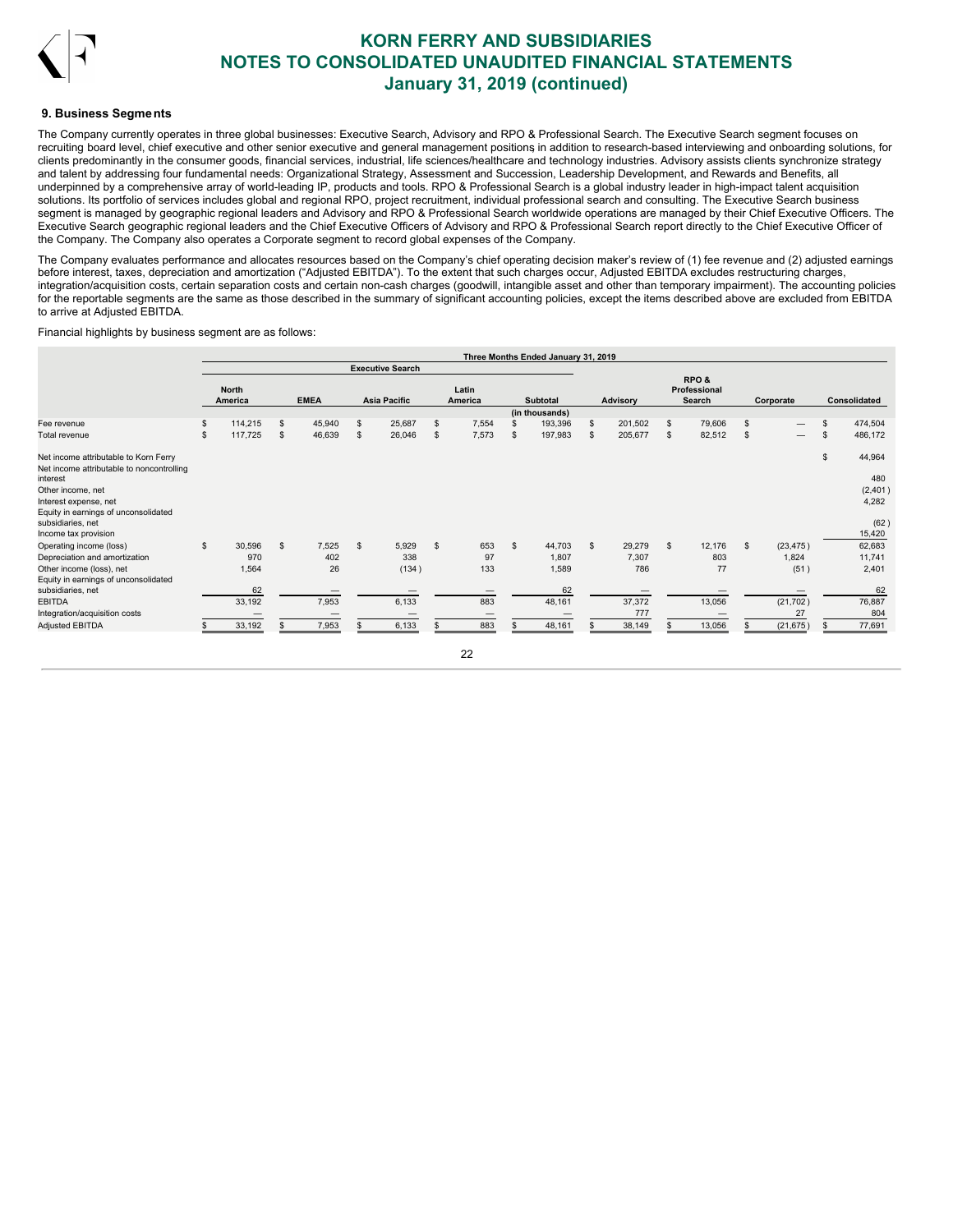

|                                                           |        |                         |          |                                 |          |                         |          |                  |                | Three Months Ended January 31, 2018 |          |                    |         |                                |          |                                                      |           |                    |
|-----------------------------------------------------------|--------|-------------------------|----------|---------------------------------|----------|-------------------------|----------|------------------|----------------|-------------------------------------|----------|--------------------|---------|--------------------------------|----------|------------------------------------------------------|-----------|--------------------|
|                                                           |        |                         |          |                                 |          | <b>Executive Search</b> |          |                  |                |                                     |          |                    |         |                                |          |                                                      |           |                    |
|                                                           |        | <b>North</b><br>America |          | <b>EMEA</b>                     |          | <b>Asia Pacific</b>     |          | Latin<br>America |                | <b>Subtotal</b>                     |          | Advisory           |         | RPO&<br>Professional<br>Search |          | Corporate                                            |           | Consolidated       |
| Fee revenue                                               |        |                         |          |                                 |          |                         |          |                  |                | (in thousands)                      |          |                    |         |                                |          |                                                      |           |                    |
| Total revenue                                             | S<br>S | 102,716<br>106,332      | \$<br>\$ | 46,782<br>47,763                | \$<br>\$ | 24,493<br>24,942        | \$<br>\$ | 6,425<br>6,456   |                | 180,416<br>185,493                  | \$<br>\$ | 198,056<br>201,961 | \$<br>S | 69,109<br>73,316               | \$<br>\$ | $\overline{\phantom{0}}$<br>$\overline{\phantom{0}}$ | \$<br>\$. | 447,581<br>460,770 |
| Net income attributable to Korn Ferry                     |        |                         |          |                                 |          |                         |          |                  |                |                                     |          |                    |         |                                |          |                                                      | \$        | 27,247             |
| Net income attributable to noncontrolling<br>interest     |        |                         |          |                                 |          |                         |          |                  |                |                                     |          |                    |         |                                |          |                                                      |           | 180                |
| Other income, net                                         |        |                         |          |                                 |          |                         |          |                  |                |                                     |          |                    |         |                                |          |                                                      |           | (7, 510)           |
| Interest expense, net                                     |        |                         |          |                                 |          |                         |          |                  |                |                                     |          |                    |         |                                |          |                                                      |           | 3,710              |
| Equity in earnings of unconsolidated<br>subsidiaries, net |        |                         |          |                                 |          |                         |          |                  |                |                                     |          |                    |         |                                |          |                                                      |           | (97)               |
| Income tax provision                                      |        |                         |          |                                 |          |                         |          |                  |                |                                     |          |                    |         |                                |          |                                                      |           | 26,316             |
| Operating income (loss)                                   | \$     | 21,408                  | \$       | 7,329                           | \$       | 5,289                   | \$       | 408              | $\mathfrak{L}$ | 34,434                              | \$       | 27,057             | \$.     | 10,064                         | \$       | (21,709)                                             |           | 49,846             |
| Depreciation and amortization                             |        | 990                     |          | 458                             |          | 361                     |          | 113              |                | 1,922                               |          | 7,882              |         | 733                            |          | 1,688                                                |           | 12,225             |
| Other income, net                                         |        | 585                     |          | 37                              |          | 185                     |          | 40               |                | 847                                 |          | 768                |         | 2                              |          | 5,893                                                |           | 7,510              |
| Equity in earnings of unconsolidated                      |        |                         |          |                                 |          |                         |          |                  |                |                                     |          |                    |         |                                |          |                                                      |           |                    |
| subsidiaries, net                                         |        | 97                      |          |                                 |          |                         |          |                  |                | 97                                  |          |                    |         |                                |          |                                                      |           | 97                 |
| <b>EBITDA</b>                                             |        | 23,080                  |          | 7,824                           |          | 5,835                   |          | 561              |                | 37,300                              |          | 35,707             |         | 10,799                         |          | (14, 128)                                            |           | 69,678             |
| Integration/acquisition costs                             |        |                         |          | $\hspace{0.1mm}-\hspace{0.1mm}$ |          | $\hspace{0.05cm}$       |          |                  |                | $\overline{\phantom{m}}$            |          | 1,593              |         |                                |          | 80                                                   |           | 1,673              |
| Adjusted EBITDA                                           |        | 23,080                  |          | 7,824                           |          | 5,835                   |          | 561              |                | 37,300                              |          | 37,300             |         | 10,799                         |          | (14,048)                                             |           | 71,351             |

|                                                                                    |                                |    |             |    |                         |                |                  |                | Nine Months Ended January 31, 2019 |                |                 |              |                                |    |           |                 |
|------------------------------------------------------------------------------------|--------------------------------|----|-------------|----|-------------------------|----------------|------------------|----------------|------------------------------------|----------------|-----------------|--------------|--------------------------------|----|-----------|-----------------|
|                                                                                    |                                |    |             |    | <b>Executive Search</b> |                |                  |                |                                    |                |                 |              |                                |    |           |                 |
|                                                                                    | <b>North</b><br><b>America</b> |    | <b>EMEA</b> |    | <b>Asia Pacific</b>     |                | Latin<br>America |                | <b>Subtotal</b><br>(in thousands)  |                | <b>Advisory</b> |              | RPO&<br>Professional<br>Search |    | Corporate | Consolidated    |
| Fee revenue                                                                        | \$<br>342,175                  | \$ | 137,522     | \$ | 79,918                  |                | 24,339           |                | 583,954                            | $\mathfrak{s}$ | 613,966         | $\mathbb{S}$ | 237,357                        | \$ |           | 1,435,277       |
| Total revenue                                                                      | \$<br>352,804                  | S  | 140,024     | s. | 80,817                  | $\mathfrak{s}$ | 24,388           | $\mathfrak{s}$ | 598,033                            | \$             | 627,243         | \$           | 246,051                        | \$ |           | \$<br>1,471,327 |
| Net income attributable to Korn Ferry<br>Net income attributable to noncontrolling |                                |    |             |    |                         |                |                  |                |                                    |                |                 |              |                                |    |           | \$<br>52,387    |
| interest                                                                           |                                |    |             |    |                         |                |                  |                |                                    |                |                 |              |                                |    |           | 1,782           |
| Other income, net                                                                  |                                |    |             |    |                         |                |                  |                |                                    |                |                 |              |                                |    |           | (2, 292)        |
| Interest expense, net                                                              |                                |    |             |    |                         |                |                  |                |                                    |                |                 |              |                                |    |           | 12,722          |
| Equity in earnings of unconsolidated<br>subsidiaries, net                          |                                |    |             |    |                         |                |                  |                |                                    |                |                 |              |                                |    |           | (191)           |
| Income tax provision                                                               |                                |    |             |    |                         |                |                  |                |                                    |                |                 |              |                                |    |           | 14,143          |
| Operating income (loss)                                                            | \$<br>92,438                   | s. | 21,813      | S. | 19,337                  | \$             | 3,460            | $\mathbf{s}$   | 137,048                            | \$             | (24, 374)       | -S           | 36,337                         | s. | (70, 460) | 78,551          |
| Depreciation and amortization                                                      | 2.917                          |    | 867         |    | 1,083                   |                | 305              |                | 5,172                              |                | 21,702          |              | 2,325                          |    | 5,291     | 34,490          |
| Other income (loss), net                                                           | 955                            |    | 388         |    | 118                     |                | 263              |                | 1,724                              |                | 1,621           |              | 103                            |    | (1, 156)  | 2,292           |
| Equity in earnings of unconsolidated                                               |                                |    |             |    |                         |                |                  |                |                                    |                |                 |              |                                |    |           |                 |
| subsidiaries, net                                                                  | 191                            |    |             |    |                         |                |                  |                | 191                                |                |                 |              |                                |    |           | 191             |
| <b>EBITDA</b>                                                                      | 96,501                         |    | 23,068      |    | 20,538                  |                | 4,028            |                | 144,135                            |                | (1,051)         |              | 38,765                         |    | (66, 325) | 115,524         |
| Integration/acquisition costs                                                      |                                |    |             |    |                         |                |                  |                |                                    |                | 6,559           |              |                                |    | 187       | 6,746           |
| Tradename write-offs                                                               |                                |    |             |    |                         |                |                  |                |                                    |                | 106,555         |              |                                |    |           | 106,555         |
| <b>Adjusted EBITDA</b>                                                             | 96,501                         |    | 23,068      |    | 20,538                  |                | 4,028            |                | 144,135                            |                | 112,063         |              | 38,765                         |    | (66, 138) | 228,825         |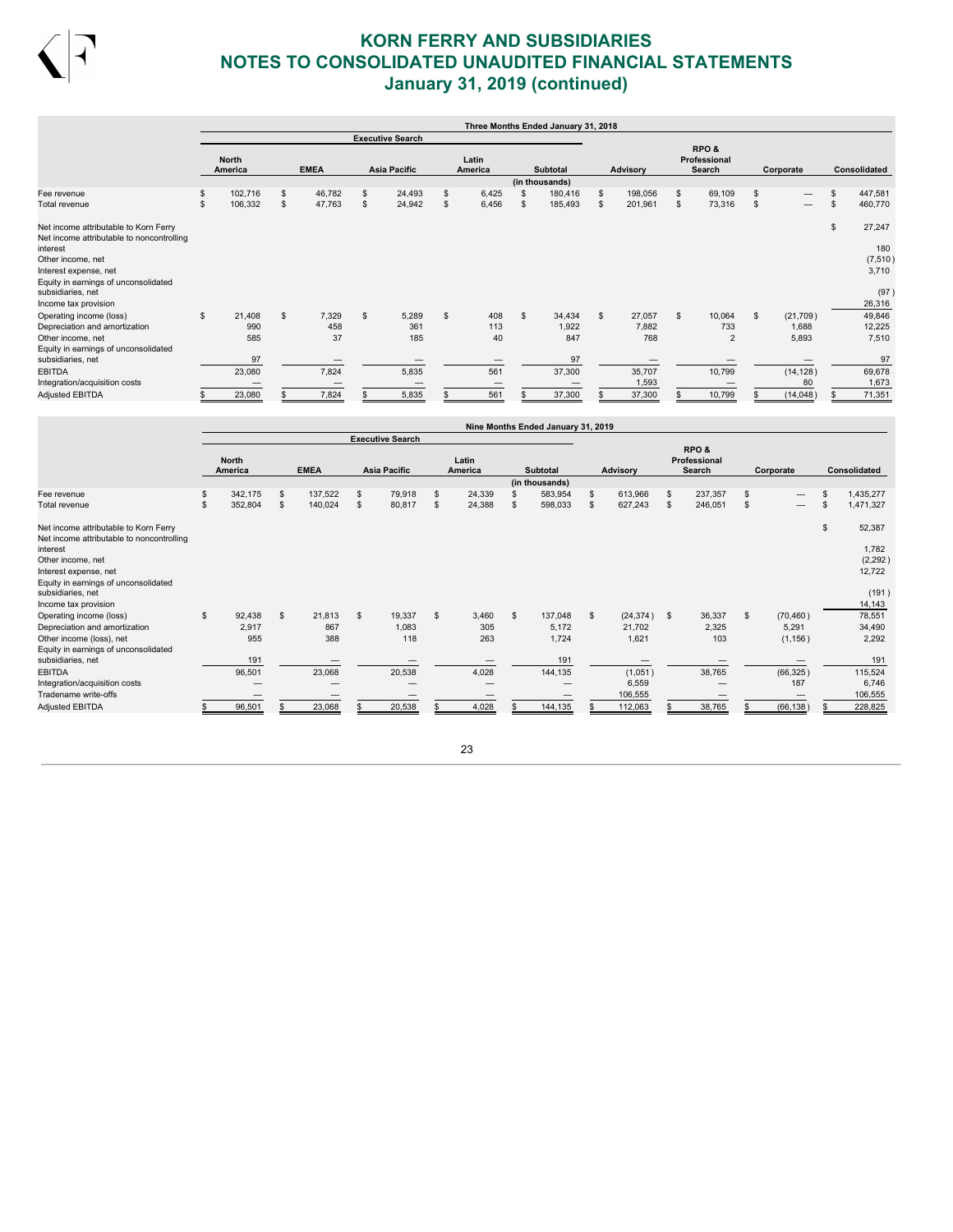

|                                                           |                         |               |                         |              |                  | Nine Months Ended January 31, 2018 |    |          |     |                                |                                |              |
|-----------------------------------------------------------|-------------------------|---------------|-------------------------|--------------|------------------|------------------------------------|----|----------|-----|--------------------------------|--------------------------------|--------------|
|                                                           |                         |               | <b>Executive Search</b> |              |                  |                                    |    |          |     |                                |                                |              |
|                                                           | <b>North</b><br>America | <b>EMEA</b>   | <b>Asia Pacific</b>     |              | Latin<br>America | <b>Subtotal</b>                    |    | Advisory |     | RPO&<br>Professional<br>Search | Corporate                      | Consolidated |
|                                                           |                         |               |                         |              |                  | (in thousands)                     |    |          |     |                                |                                |              |
| Fee revenue                                               | \$<br>296,093           | \$<br>128,249 | \$<br>71,983            | \$           | 22,048           | 518,373                            | \$ | 577,462  | S   | 196,018                        | \$<br>$\overline{\phantom{m}}$ | 1,291,853    |
| Total revenue                                             | \$<br>305,866           | \$<br>130,894 | \$<br>73,009            | \$           | 22,114           | \$<br>531,883                      | S  | 589,093  | \$. | 210,179                        | \$                             | 1,331,155    |
| Net income attributable to Korn Ferry                     |                         |               |                         |              |                  |                                    |    |          |     |                                |                                | \$<br>92,619 |
| Net income attributable to noncontrolling<br>interest     |                         |               |                         |              |                  |                                    |    |          |     |                                |                                | 969          |
| Other income, net                                         |                         |               |                         |              |                  |                                    |    |          |     |                                |                                | (14, 311)    |
| Interest expense, net                                     |                         |               |                         |              |                  |                                    |    |          |     |                                |                                | 11,014       |
| Equity in earnings of unconsolidated<br>subsidiaries, net |                         |               |                         |              |                  |                                    |    |          |     |                                |                                | (187)        |
| Income tax provision                                      |                         |               |                         |              |                  |                                    |    |          |     |                                |                                | 54,145       |
| Operating income (loss)                                   | \$<br>66,517            | \$<br>20,349  | \$<br>12,811            | $\mathbf{s}$ | 2,961            | \$<br>102,638                      | \$ | 72,459   | \$  | 27,727                         | \$<br>(58, 575)                | 144,249      |
| Depreciation and amortization                             | 2,923                   | 1,345         | 1,052                   |              | 331              | 5,651                              |    | 24,110   |     | 2,313                          | 4,807                          | 36,881       |
| Other income, net                                         | 1,157                   | 136           | 384                     |              | 99               | 1,776                              |    | 1,654    |     | 10                             | 10,871                         | 14,311       |
| Equity in earnings of unconsolidated                      |                         |               |                         |              |                  |                                    |    |          |     |                                |                                |              |
| subsidiaries, net                                         | 187                     |               |                         |              |                  | 187                                |    |          |     |                                |                                | 187          |
| <b>EBITDA</b>                                             | 70,784                  | 21,830        | 14,247                  |              | 3,391            | 110,252                            |    | 98,223   |     | 30,050                         | (42, 897)                      | 195,628      |
| Restructuring charges (recoveries), net                   |                         |               | 313                     |              |                  | 313                                |    | (241)    |     | 6                              |                                | 78           |
| Integration/acquisition costs                             |                         |               | —                       |              |                  |                                    |    | 6,455    |     |                                | 199                            | 6,654        |
| <b>Adjusted EBITDA</b>                                    | 70,784                  | 21,830        | 14,560                  |              | 3,391            | 110,565                            |    | 104,437  |     | 30,056                         | (42, 698)                      | 202,360      |

#### **10. Long-Term Debt**

On December 19, 2018, the Company entered into an Amended and Restated Credit Agreement (the "Credit Agreement") with a syndicate of banks and Wells Fargo Bank, National Association as administrative agent to among other things, provide for enhanced financial flexibility. The Credit Agreement provides for, among other things: (a) a \$650.0 million five-year senior secured revolving credit facility (the "Revolver") and (b) certain customary affirmative and negative covenants, including a maximum consolidated total leverage ratio (as defined below) and a minimum interest coverage ratio. The Credit Agreement permits payment of dividends to stockholders and share repurchases so long as the pro forma leverage ratio is no greater than 3.25 to 1.00, and the pro forma domestic liquidity is at least \$50.0 million. The Company drew down \$226.9 million on the Revolver and used the proceeds to pay-off the term loan that was outstanding as of December 19, 2018. The payoff of the old credit facility and draw down on the new Revolver is considered a debt modification and therefore, the previously incurred unamortized and current debt issuance costs will be amortized over the life of the new issuance.

At the Company's option, loans issued under the Credit Agreement will bear interest at either LIBOR or an alternate base rate, in each case plus the applicable interest rate margin. The interest rate applicable to loans outstanding under the Credit Agreement may fluctuate between LIBOR plus 1.25% per annum to LIBOR plus 2.00% per annum, in the case of LIBOR borrowings (or between the alternate base rate plus 0.25% per annum and the alternate base rate plus 1.00% per annum, in the alternative), based upon the Company's total funded debt to Adjusted EBITDA ratio (as set forth in the Credit Agreement, the "consolidated leverage ratio") at such time. In addition, the Company will be required to pay to the lenders a quarterly commitment fee ranging from 0.20% to 0.35% per annum on the average daily unused amount of the Revolver, based upon the Company's consolidated leverage ratio at such time, and fees relating to the issuance of letters of credit. During the three and nine months ended January 31, 2019, the average interest rate on our long-term debt arrangements were 3.64% and 3.42%, respectively. During the three and nine months ended January 31, 2018, the average interest rate on our previous term loan was 2.65% and 2.49%, respectively.

The Revolver matures on December 19, 2023 and any unpaid principal balance is payable on this date. The Revolver also may be prepaid and terminated early by the Company at any time without premium or penalty (subject to customary LIBOR breakage fees). As of January 31, 2019, \$226.9 million was outstanding under the Revolver compared to \$238.9 million as of April 30, 2018, under the previous term loan. The unamortized debt issuance costs associated with the long-term debt were \$4.2 million and \$2.7 million as of January 31, 2019 and April 30, 2018, respectively. The fair value of the Company's Revolver is based on borrowing rates currently required of loans with similar terms, maturity and credit risk. The carrying amount of the Revolver approximates fair value because the base interest rate charged varies with market conditions and the credit spread is commensurate with current market spreads for issuers of similar risk. The fair value of the Revolver is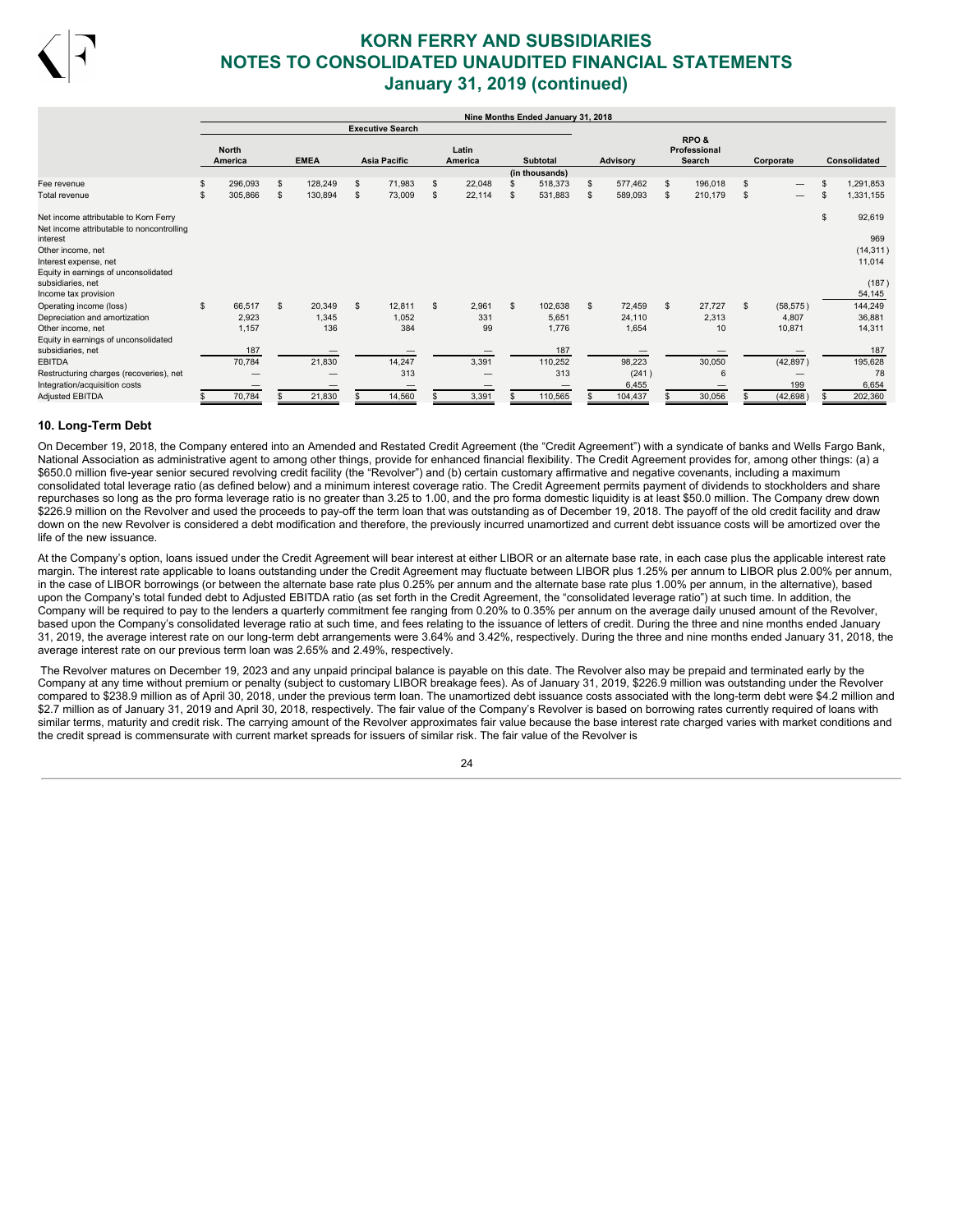

classified as a Level 2 liability in the fair value hierarchy. As of January 31, 2019, the Company was in compliance with its debt covenants.

The Company had a total of \$420.2 million available under the Revolver after the Company drew down \$226.9 million and after \$2.9 million of standby letters of credit were issued as of January 31, 2019. As of April 30, 2018, the Company had no borrowings under its previous revolver. The Company had a total of \$122.1 million available under the previous revolver after \$2.9 million of standby letters of credit were issued as of April 30, 2018. The Company had a total of \$10.4 million and \$7.4 million of standby letters with other financial institutions as of January 31, 2019 and April 30, 2018, respectively. The standby letters of credits were generally issued as a result of entering into office premise leases.

#### **11. Subsequent Events**

#### *Quarterly Dividend Declaration*

On March 6, 2019, the Board of Directors of the Company declared a cash dividend of \$0.10 per share with a payment date of April 15, 2019 to holders of the Company's common stock of record at the close of business on March 26, 2019. The declaration and payment of future dividends under the quarterly dividend policy will be at the discretion of the Board of Directors and will depend upon many factors, including the Company's earnings, capital requirements, financial conditions, the terms of the Company's indebtedness and other factors that the Board of Directors may deem to be relevant. The Board may amend, revoke or suspend the dividend policy at any time and for any reason.

On March 6, 2019, our Board of Directors approved an increase to the share repurchase program of approximately \$200 million, which brings our available capacity to repurchase shares in the open market or privately negotiated transactions to approximately \$250 million.

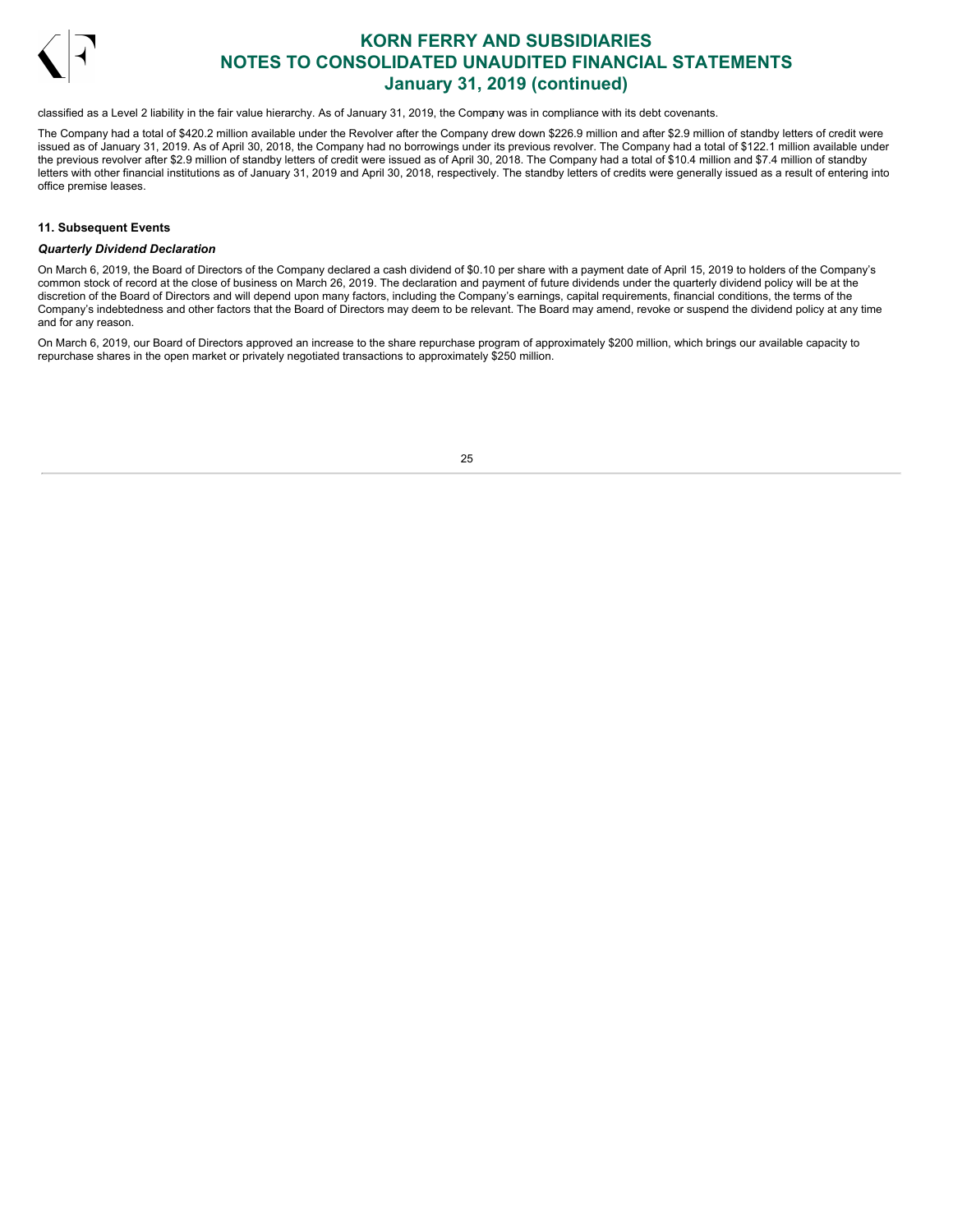

#### <span id="page-27-0"></span>*Item 2. Management's Discussion and Analysis of Financial Condition and Results of Operations*

### **Forward-Looking Statements**

This Quarterly Report on Form 10-Q may contain certain statements that we believe are, or may be considered to be, "forward-looking" statements, within the meaning of Section 27A of the Securities Act of 1933, as amended and Section 21E of the Securities Exchange Act of 1934, as amended (the "Exchange Act"). These forward-looking statements generally can be identified by use of statements that include phrases such as "believe," "expect," "anticipate," "intend," "plan," "foresee," "may," "will," "likely," "estimates," "potential," "continue" or other similar words or phrases. Similarly, statements that describe our objectives, plans or goals also are forward-looking statements. All of these forward-looking statements are subject to risks and uncertainties that could cause our actual results to differ materially from those contemplated by the relevant forward-looking statement. The principal risk factors that could cause actual performance and future actions to differ materially from the forward-looking statements include, but are not limited to, changes in demand for our services as a result of automation, dependence on attracting and retaining qualified and experienced consultants, maintaining our relationships with customers and suppliers and retaining key employees, maintaining our brand name and professional reputation, the expected timing and manner of the Plan (as defined below), the impact of the rebranding on the Company's products and services, the costs of the Plan, potential legal liability and regulatory developments, portability of client relationships, global and local political or economic developments in or affecting countries where we have operations, currency fluctuations in our international operations, risks related to growth, restrictions imposed by off-limits agreements, competition, consolidation in industries, reliance on information processing systems, cyber security vulnerabilities, changes to data security, data privacy, and data protection laws, limited protection of our intellectual property ("IP"), our ability to enhance and develop new technology, our ability to successfully recover from a disaster or business continuity problems, employment liability risk, an impairment in the carrying value of goodwill and other intangible assets, the effects of the Tax Cuts and Jobs Act (the "Tax Act") on our business and our company, deferred tax assets that we may not be able to use, our ability to develop new products and services, changes in our accounting estimates and assumptions, alignment of our cost structure, risks related to the integration of recently acquired businesses, the utilization and billing rates of our consultants, seasonality and the matters disclosed under the heading "Risk Factors" in the Company's Exchange Act reports, including Item 1A of the Company's Annual Report on Form 10-K for the fiscal year ended April 30, 2018 ("Form 10-K"). Readers are urged to consider these factors carefully in evaluating the forward-looking statements. The forward-looking statements included in this Quarterly Report on Form 10-Q are made only as of the date of this Quarterly Report on Form 10-Q and we undertake no obligation to publicly update these forward-looking statements to reflect *subsequent events or circumstances.*

The following presentation of management's discussion and analysis of our financialcondition and results of operations should be read together with our consolidated financial statements and related notes included in this Quarterly Report onForm 10-Q. We also make available on the Investor Relations portion of our website at *www.kornferry.com earnings slides and other important information, which we encourage you to review.*

#### **Executive Summary**

Korn Ferry (referred to herein as the "Company," or in the first person notations "we," "our," and "us") is a global organizational consulting firm. We currently operate in three global businesses: Executive Search, Korn Ferry Advisory (Advisory) and Korn Ferry RPO and Professional Search ("RPO & Professional Search"). The Executive Search segment focuses on recruiting board level, chief executive and other senior executive and general management positions, in addition to research-based interviewing and onboarding solutions, for clients predominantly in the consumer goods, financial services, industrial, life sciences/healthcare and technology industries. Advisory assists clients synchronize strategy and talent by addressing four fundamental needs: Organizational Strategy, Assessment and Succession, Leadership Development, and Rewards and Benefits, all underpinned by a comprehensive array of world-leading intellectual property, products and tools. RPO & Professional Search is a global industry leader in high-impact talent acquisition solutions. Its portfolio of services includes global and regional RPO, project recruitment, individual professional search and consulting. We also operate a Corporate segment to record global expenses of the Company. Approximately 69% of the executive searches we performed in fiscal 2018 were for board level, chief executive and other senior executive and general management positions. Our 3,773 search engagement clients in fiscal 2018 included many of the world's largest and most prestigious public and private companies. We have built strong client loyalty, with 88% of assignments performed during fiscal 2018 having been on behalf of clients for whom we had conducted assignments in the previous three fiscal years. Approximately 62% of our revenues were generated from clients that utilize multiple lines of business.

Superior performance comes from having the right conditions for success in two key areas—the organization and its people. Organizational conditions encourage people to put forth their best effort and invest their energy towards achieving the organization's purpose. We can help operationalize a client's complete strategy or address any combination of five broad categories:

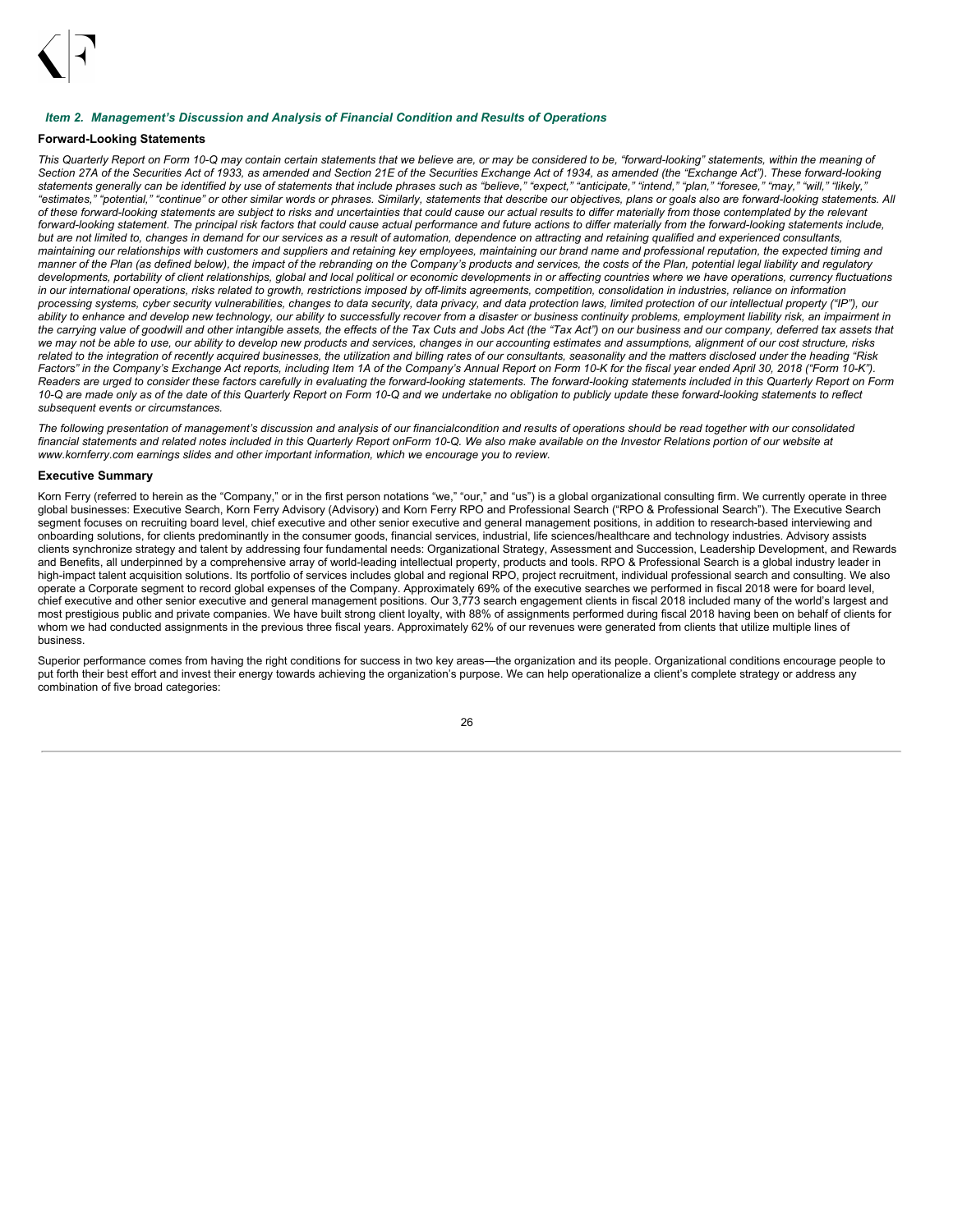| <b>Organizational Strategy</b>   | We map talent strategy to business strategy by designing operating models and organizational structures that align to them,<br>helping organizations put their plans into action. We make sure they have the right people, in the right roles, engaged and<br>enabled to do the right things.        |
|----------------------------------|------------------------------------------------------------------------------------------------------------------------------------------------------------------------------------------------------------------------------------------------------------------------------------------------------|
| <b>Assessment and Succession</b> | We provide actionable, research-backed insights that allow organizations to understand the true capabilities of their people so<br>they can make decisions that ensure the right leaders are ready—when and where they are needed—in the future.                                                     |
| <b>Talent Acquisition</b>        | From executive search to recruitment process outsourcing, we integrate scientific research with our practical experience and<br>industry-specific expertise to recruit professionals of all levels and functions for client organizations.                                                           |
| <b>Leadership Development</b>    | We activate purpose, vision and strategy through leaders at all levels and organizations. We combine expertise, science and<br>proven techniques with forward thinking and creativity to build leadership experiences that help entry- to senior-level leaders<br>grow and deliver superior results. |
| <b>Rewards and Benefits</b>      | We help organizations align reward with strategy. We help them pay their people fairly for doing the right things—with rewards<br>they value-at a cost the organization can afford.                                                                                                                  |

On June 12, 2018, the Company's Board of Directors approved the One Korn Ferry rebranding plan for the Company (the "Plan"). This Plan includes going to market under a single, master brand architecture, solely as Korn Ferry and sunsetting all the Company's sub-brands, including Futurestep, Hay Group and Lominger, among others. This integrated go-to-market approach was a key driver in our fee revenue growth in fiscal year 2018, which led to the decision to further integrate our go-to-market activities under one master brand — Korn Ferry. As a result, the Company discontinued the use of all sub-brands and changed its name, effective January 1, 2019, to "Korn Ferry." Two of the Company's sub-brands, Hay Group and Lominger came to Korn Ferry through acquisitions. In connection with the accounting for these acquisitions, \$106.6 million of the purchase price was allocated to indefinite-lived tradename intangible assets. As a result of the decision to discontinue their use, the Company took a one-time, noncash write-off of tradenames of \$106.6 million during the nine months ended January 31, 2019. During the three months ended January 31, 2019, there was no non-cash write-off of tradenames.

The Company currently operates in three global business segments: Executive Search, Advisory and RPO & Professional Search. See Note 9 —*Business Segments,* in the Notes to Consolidated Unaudited Financial Statements for discussion of the Company's global business segments. The Company evaluates performance and allocates resources based on the chief operating decision maker's review of (1) fee revenue and (2) adjusted earnings before interest, taxes, depreciation and amortization ("Adjusted EBITDA"). To the extent that such charges occur, Adjusted EBITDA excludes restructuring charges, integration/acquisition costs, certain separation costs and certain noncash charges (goodwill, intangible asset and other than temporary impairment). In the nine months ended January 31, 2019, Adjusted EBITDA excluded \$106.6 million of write-off of tradenames related to the Plan.

EBITDA and Adjusted EBITDA are non-GAAP financial measures. They have limitations as analytical tools, should not be viewed as a substitute for financial information determined in accordance with United States ("U.S.") generally accepted accounting principles ("GAAP"), and should not be considered in isolation or as a substitute for analysis of the Company's results as reported under GAAP. In addition, they may not necessarily be comparable to non-GAAP performance measures that may be presented by other companies.

Management believes the presentation of these non-GAAP financial measures provides meaningful supplemental information regarding Korn Ferry's performance by excluding certain charges, items of income and other items that may not be indicative of Korn Ferry's ongoing operating results. The use of these non-GAAP financial measures facilitates comparisons to Korn Ferry's historical performance and identification of operating trends that may otherwise be distorted by certain charges and other items. Korn Ferry includes these non-GAAP financial measures because management believes it is useful to investors in allowing for greater transparency with respect to supplemental information used by management in its evaluation of Korn Ferry's ongoing operations and financial and operational decision-making. The accounting policies for the reportable segments are the same as those described in the summary of significant accounting policies in the accompanying consolidated financial statements, except that the above noted items are excluded from EBITDA to arrive at Adjusted EBITDA. Management further believes that EBITDA is useful to investors because it is frequently used by investors and other interested parties to measure operating performance among companies with different capital structures, effective tax rates and tax attributes and capitalized asset values, all of which can vary substantially from company to company.

Fee revenue was \$474.5 million during the three months ended January 31, 2019, an increase of \$26.9 million, or 6%, compared to \$447.6 million in the three months ended January 31, 2018, with increases in fee revenue in all business segments. Exchange rates unfavorably impacted fee revenue by \$16.6 million, or 4%, in the three months ended January 31, 2019 compared to the year-ago quarter. During the three months ended January 31, 2019, we recorded operating income of \$62.7 million, an increase of \$12.9 million, as compared to operating income of \$49.8 million in the three months ended January 31, 2018, with the Executive Search, Advisory and RPO & Professional Search segments contributing \$44.7 million, \$29.3 million and \$12.2 million, respectively, offset by Corporate expenses of \$23.5 million. Net income attributable to Korn Ferry in the three months ended January 31, 2019 was \$45.0 million, an increase of \$17.8 million as compared to net income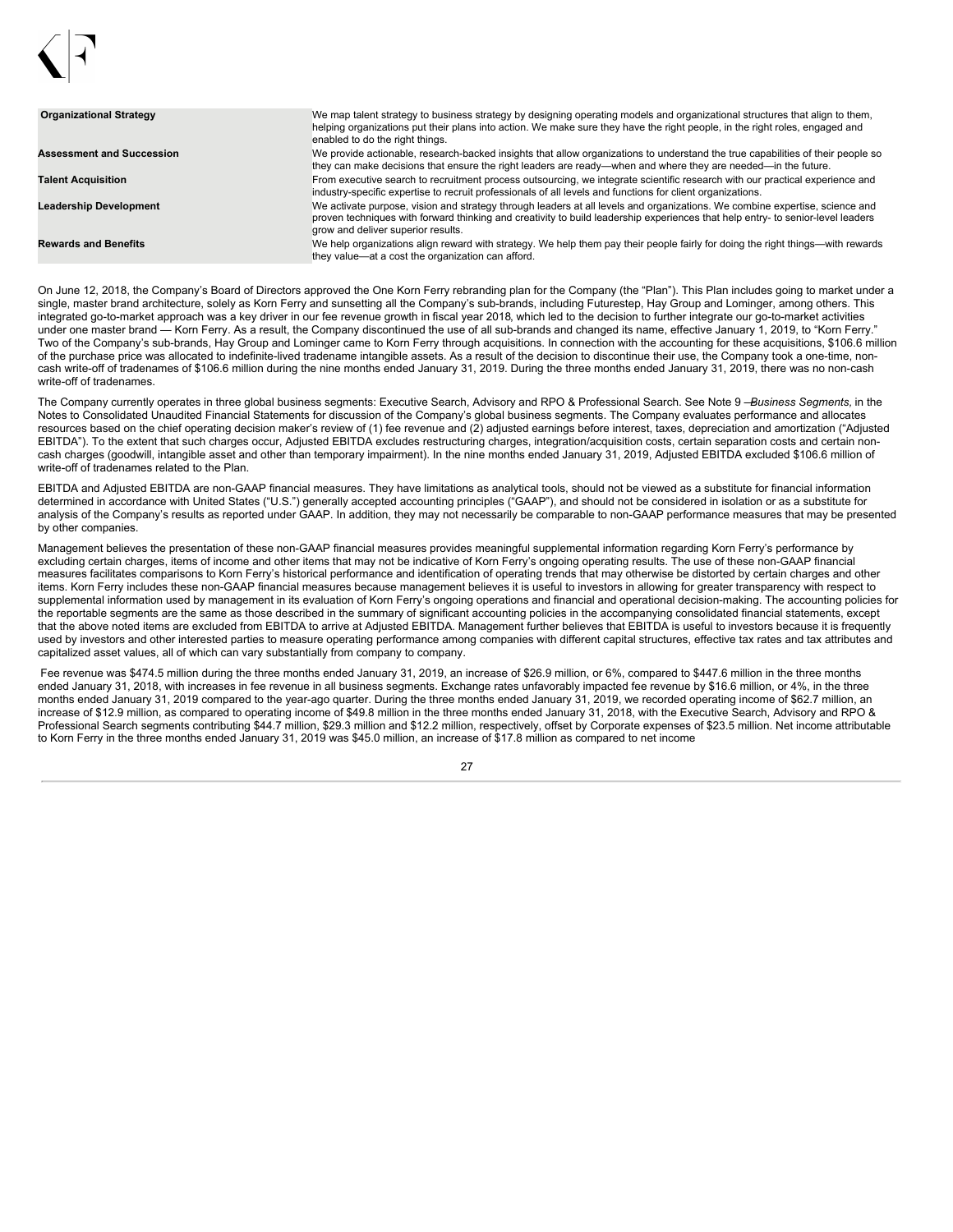

attributable to Korn Ferry of \$27.2 millon in the year-ago quarter. During the three months ended January 31, 2019, Adjusted EBITDA was \$77.7 million, an increase of \$6.3 million from Adjusted EBITDA of \$71.4 million in the year-ago quarter, with the Executive Search, Advisory and RPO & Professional Search segments contributing \$48.2 million, \$38.1 million and \$13.1 million, respectively, offset by Corporate expenses net of other income of \$21.7 million.

Our cash, cash equivalents and marketable securities decreased by \$35.0 million to \$622.9 million at January 31, 2019, compared to \$657.9 million at April 30, 2018. This decrease was mainly due to annual bonuses earned in fiscal 2018 and paid during the first quarter of fiscal 2019, sign-on and retention payments, \$238.9 million in principal payments on our term loan, \$36.9 million in payments for the purchase of property and equipment, \$37.4 million for stock repurchases in the open market, \$20.5 million paid in tax withholding on restricted stock vestings and \$17.8 million in dividends paid during the nine months ended January 31, 2019, partially offset by proceeds from our Revolver of \$226.9 million and cash provided by operating activities. As of January 31, 2019, we held marketable securities to settle obligations under our Executive Capital Accumulation Plan ("ECAP") with a cost value of \$133.9 million and a fair value of \$133.4 million. Our vested obligations for which these assets were held in trust totaled \$116.2 million as of January 31, 2019 and our unvested obligations totaled \$23.8 million.

Our working capital increased by \$74.9 million to \$530.7 million as of January 31, 2019, as compared to \$455.8 million at April 30, 2018. We believe that cash on hand and funds from operations and other forms of liquidity will be sufficient to meet our anticipated working capital, capital expenditures, general corporate requirements, repayment of the debt obligations and dividend payments under our dividend policy in the next twelve months. We had \$420.2 million available for borrowing under our Revolver at January 31, 2019. As of April 30, 2018, we had no borrowings under our previous revolver. As of April 30, 2018, we had a total of \$122.1 million available under the previous revolver after issued letters of credit. As of January 31, 2019 and April 30, 2018, there was \$2.9 million of standby letters of credit issued under our long-term debt arrangements. We had a total of \$10.4 million and \$7.4 million of standby letters of credits with other financial institutions as of January 31, 2019 and April 30, 2018, respectively*.*

**Nine Months Ended**

#### *Results of Operations*

The following table summarizes the results of our operations as a percentage of fee revenue: (Numbers may not total exactly due to rounding)

**Three Months Ended**

|                                              | January 31, |        | January 31, |        |
|----------------------------------------------|-------------|--------|-------------|--------|
|                                              | 2019        | 2018   | 2019        | 2018   |
| Fee revenue                                  | 100.0%      | 100.0% | 100.0%      | 100.0% |
| Reimbursed out-of-pocket engagement expenses | 2.5         | 2.9    | 2.5         | 3.0    |
| <b>Total revenue</b>                         | 102.5       | 102.9  | 102.5       | 103.0  |
| Compensation and benefits                    | 67.8        | 69.2   | 68.2        | 68.3   |
| General and administrative expenses          | 12.9        | 13.1   | 20.0        | 13.6   |
| Reimbursed expenses                          | 2.5         | 2.9    | 2.5         | 3.0    |
| Cost of services                             | 3.6         | 3.9    | 3.8         | 4.1    |
| Depreciation and amortization                | 2.5         | 2.7    | 2.4         | 2.9    |
| Restructuring charges, net                   |             |        |             |        |
| Operating income                             | 13.2        | 11.1   | 5.5         | 11.2   |
| Net income                                   | 9.6%        | 6.1%   | 3.8%        | 7.2%   |
| Net income attributable to Korn Ferry        | 9.5%        | 6.1%   | 3.6%        | 7.2%   |

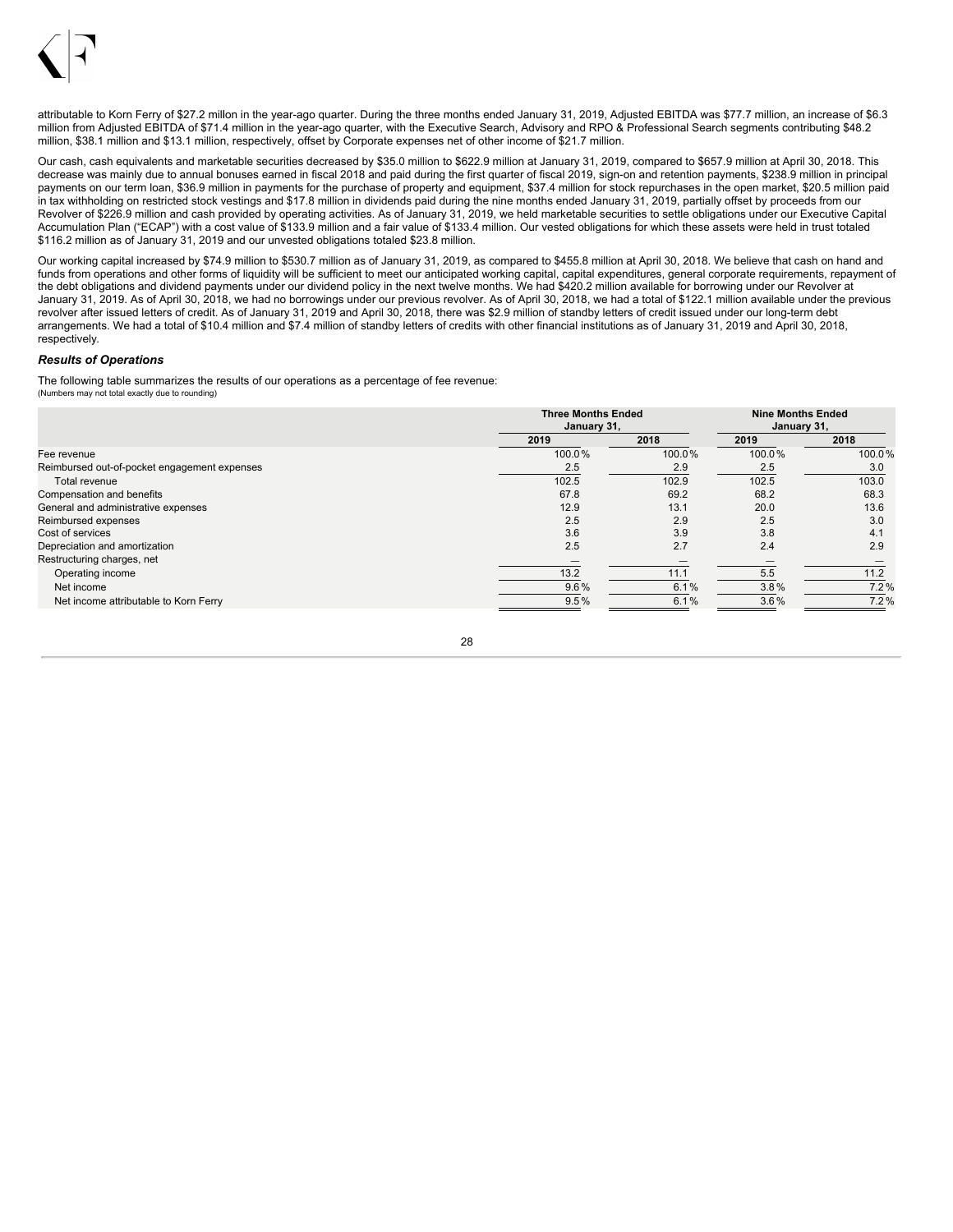The following tables summarize the results of our operations by business segment: (Numbers may not total exactly due to rounding)

|                                                            |                |                                          | January 31,   | <b>Three Months Ended</b> |                        |                        |                |                | <b>Nine Months Ended</b><br>January 31, |          |                |            |
|------------------------------------------------------------|----------------|------------------------------------------|---------------|---------------------------|------------------------|------------------------|----------------|----------------|-----------------------------------------|----------|----------------|------------|
|                                                            |                | 2019                                     |               |                           | 2018                   |                        |                | 2019           |                                         |          | 2018           |            |
|                                                            | <b>Dollars</b> |                                          | $\frac{9}{6}$ | <b>Dollars</b>            | $\frac{9}{6}$          |                        |                | <b>Dollars</b> | $\%$                                    |          | <b>Dollars</b> | %          |
|                                                            |                |                                          |               |                           |                        | (dollars in thousands) |                |                |                                         |          |                |            |
| Fee revenue                                                |                |                                          |               |                           |                        |                        |                |                |                                         |          |                |            |
| <b>Executive Search:</b>                                   |                |                                          |               |                           |                        |                        |                |                |                                         |          |                |            |
| North America                                              | \$             | 114,215                                  | 24.1%         | \$                        | 102,716                | 22.9%                  | \$             | 342,175        | 23.8%                                   | <b>S</b> | 296,093        | 22.9%      |
| <b>EMEA</b>                                                |                | 45,940                                   | 9.7           |                           | 46,782                 | 10.5                   |                | 137,522        | 9.6                                     |          | 128,249        | 9.9        |
| Asia Pacific                                               |                | 25,687                                   | 5.4           |                           | 24,493                 | 5.5                    |                | 79,918         | 5.6                                     |          | 71,983         | 5.6        |
| Latin America                                              |                | 7,554                                    | 1.6           |                           | 6,425                  | 1.4                    |                | 24,339         | 1.7                                     |          | 22,048         | 1.7        |
| <b>Total Executive Search</b>                              |                | 193,396                                  | 40.8          |                           | 180,416                | 40.3                   |                | 583,954        | 40.7                                    |          | 518,373        | 40.1       |
| <b>Advisory</b>                                            |                | 201,502                                  | 42.4          |                           | 198,056                | 44.3                   |                | 613,966        | 42.8                                    |          | 577,462        | 44.7       |
| <b>RPO &amp; Professional Search</b>                       |                | 79,606                                   | 16.8          |                           | 69,109                 | 15.4                   |                | 237,357        | 16.5                                    |          | 196,018        | 15.2       |
| <b>Total fee revenue</b>                                   |                | 474,504                                  | 100.0%        |                           | 447,581                | 100.0%                 |                | 1,435,277      | 100.0%                                  |          | 1,291,853      | 100.0%     |
| Reimbursed out-of-pocket engagement                        |                |                                          |               |                           |                        |                        |                |                |                                         |          |                |            |
| expense                                                    |                | 11,668                                   |               |                           | 13,189                 |                        |                | 36,050         |                                         |          | 39,302         |            |
| <b>Total revenue</b>                                       |                | 486,172                                  |               |                           | 460,770                |                        |                | 1,471,327      |                                         |          | 1,331,155      |            |
|                                                            |                |                                          |               |                           |                        |                        |                |                |                                         |          |                |            |
|                                                            |                | <b>Three Months Ended</b><br>January 31, |               |                           |                        |                        |                |                | <b>Nine Months Ended</b><br>January 31, |          |                |            |
|                                                            | 2019           |                                          |               | 2018                      |                        |                        |                | 2019           |                                         |          | 2018           |            |
|                                                            | <b>Dollars</b> | Margin (1)                               |               | <b>Dollars</b>            | Margin (1)             |                        | <b>Dollars</b> |                | Margin (1)                              |          | <b>Dollars</b> | Margin (1) |
|                                                            |                |                                          |               |                           | (dollars in thousands) |                        |                |                |                                         |          |                |            |
| <b>Operating income (loss)</b><br><b>Executive Search:</b> |                |                                          |               |                           |                        |                        |                |                |                                         |          |                |            |
| North America                                              | \$<br>30,596   | 26.8%                                    | \$            | 21,408                    | 20.8%                  | \$                     |                | 92,438         | 27.0%                                   | \$       | 66,517         | 22.5%      |
| <b>EMEA</b>                                                | 7,525          | 16.4                                     |               | 7,329                     | 15.7                   |                        |                | 21,813         | 15.9                                    |          | 20,349         | 15.9       |
| Asia Pacific                                               | 5,929          | 23.1                                     |               | 5,289                     | 21.6                   |                        |                | 19,337         | 24.2                                    |          | 12,811         | 17.8       |
| Latin America                                              | 653            | 8.6                                      |               | 408                       | 6.4                    |                        |                | 3,460          | 14.2                                    |          | 2,961          | 13.4       |
| <b>Total Executive Search</b>                              | 44,703         | 23.1                                     |               | 34,434                    | 19.1                   |                        |                | 137,048        | 23.5                                    |          | 102,638        | 19.8       |
| <b>Advisory</b>                                            | 29,279         | 14.5                                     |               | 27,057                    | 13.7                   |                        |                | (24, 374)      | (4.0)                                   |          | 72,459         | 12.5       |
| <b>RPO &amp; Professional Search</b>                       | 12,176         | 15.3                                     |               | 10,064                    | 14.6                   |                        |                | 36,337         | 15.3                                    |          | 27,727         | 14.1       |
| Corporate                                                  | (23, 475)      |                                          |               | (21, 709)                 |                        |                        |                | (70, 460)      |                                         |          | (58, 575)      |            |
| <b>Total operating income</b>                              | \$<br>62,683   | 13.2%                                    |               | 49,846                    | 11.1%                  | \$                     |                | 78,551         | 5.5%                                    | \$       | 144,249        | 11.2%      |

(1) Margin calculated as a percentage of fee revenue by business segment.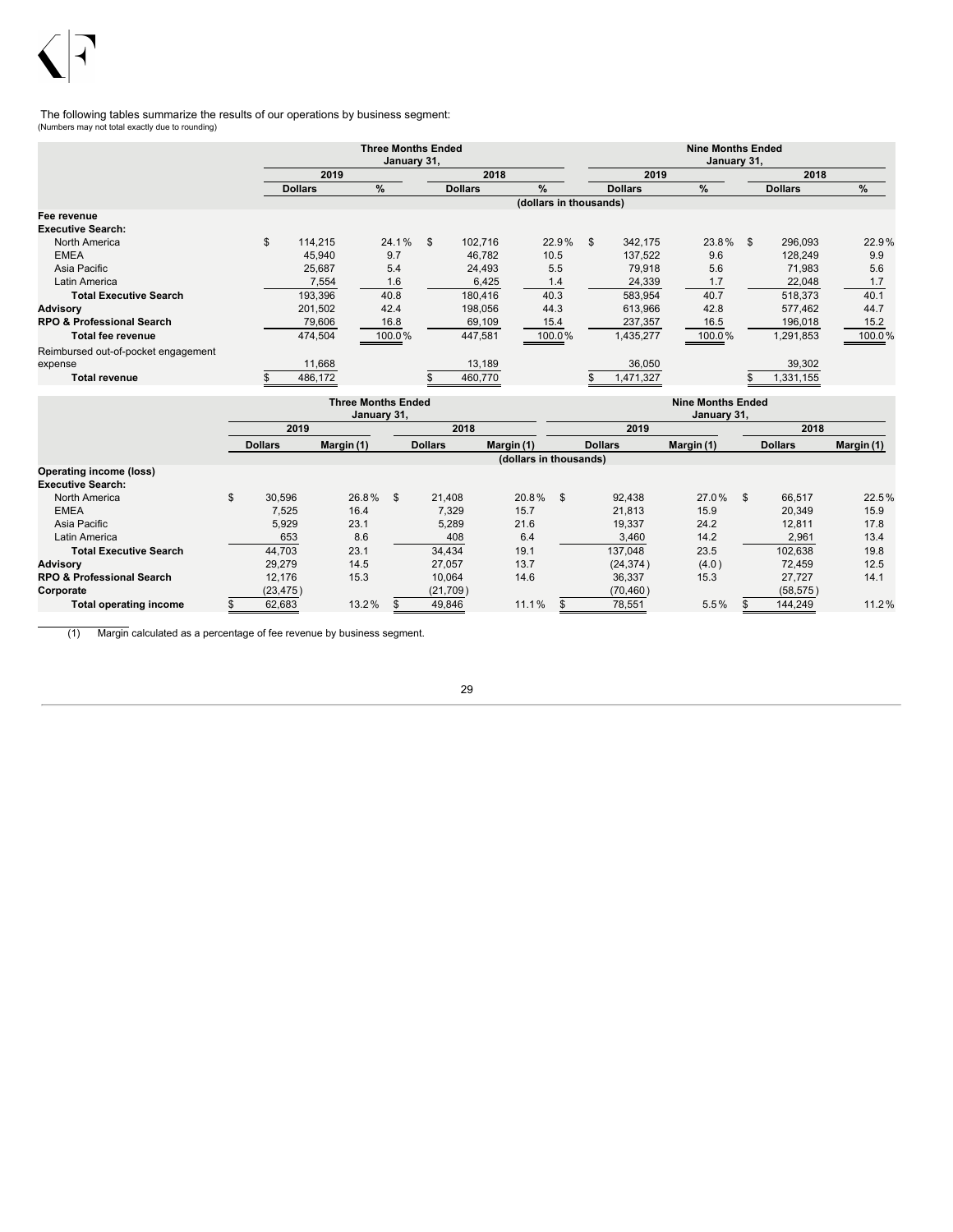

|                                                                                    |                         |    |             |    |                         |    |                  |     | Three Months Ended January 31, 2019 |                                 |     |                                |                                |              |
|------------------------------------------------------------------------------------|-------------------------|----|-------------|----|-------------------------|----|------------------|-----|-------------------------------------|---------------------------------|-----|--------------------------------|--------------------------------|--------------|
|                                                                                    |                         |    |             |    | <b>Executive Search</b> |    |                  |     |                                     |                                 |     |                                |                                |              |
|                                                                                    | <b>North</b><br>America |    | <b>EMEA</b> |    | Asia Pacific            |    | Latin<br>America |     | <b>Subtotal</b>                     | Advisory                        |     | RPO&<br>Professional<br>Search | Corporate                      | Consolidated |
|                                                                                    |                         |    |             |    |                         |    |                  |     | (in thousands)                      |                                 |     |                                |                                |              |
| Fee revenue                                                                        | \$<br>114,215           | S  | 45,940      | \$ | 25,687                  | £. | 7,554            |     | 193,396                             | \$<br>201,502                   | \$. | 79,606                         | \$                             | 474,504      |
| Total revenue                                                                      | \$<br>117,725           | \$ | 46,639      | \$ | 26,046                  | \$ | 7,573            | \$. | 197,983                             | \$<br>205,677                   | \$  | 82,512                         | \$<br>$\overline{\phantom{0}}$ | 486,172      |
| Net income attributable to Korn Ferry<br>Net income attributable to noncontrolling |                         |    |             |    |                         |    |                  |     |                                     |                                 |     |                                |                                | \$<br>44,964 |
| interest                                                                           |                         |    |             |    |                         |    |                  |     |                                     |                                 |     |                                |                                | 480          |
| Other income, net                                                                  |                         |    |             |    |                         |    |                  |     |                                     |                                 |     |                                |                                | (2,401)      |
| Interest expense, net                                                              |                         |    |             |    |                         |    |                  |     |                                     |                                 |     |                                |                                | 4,282        |
| Equity in earnings of unconsolidated                                               |                         |    |             |    |                         |    |                  |     |                                     |                                 |     |                                |                                |              |
| subsidiaries, net                                                                  |                         |    |             |    |                         |    |                  |     |                                     |                                 |     |                                |                                | (62)         |
| Income tax provision                                                               |                         |    |             |    |                         |    |                  |     |                                     |                                 |     |                                |                                | 15,420       |
| Operating income (loss)                                                            | \$<br>30,596            | \$ | 7,525       | s. | 5,929                   | \$ | 653              | \$  | 44,703                              | \$<br>29,279                    | -\$ | 12,176                         | \$<br>(23, 475)                | 62,683       |
| Depreciation and amortization                                                      | 970                     |    | 402         |    | 338                     |    | 97               |     | 1,807                               | 7,307                           |     | 803                            | 1,824                          | 11,741       |
| Other income (loss), net                                                           | 1,564                   |    | 26          |    | (134)                   |    | 133              |     | 1,589                               | 786                             |     | 77                             | (51)                           | 2,401        |
| Equity in earnings of unconsolidated                                               |                         |    |             |    |                         |    |                  |     |                                     |                                 |     |                                |                                |              |
| subsidiaries, net                                                                  | 62                      |    |             |    |                         |    |                  |     | 62                                  | $\hspace{0.1mm}-\hspace{0.1mm}$ |     |                                |                                | 62           |
| <b>EBITDA</b>                                                                      | 33,192                  |    | 7,953       |    | 6,133                   |    | 883              |     | 48,161                              | 37,372                          |     | 13,056                         | (21, 702)                      | 76,887       |
| Integration/acquisition costs                                                      |                         |    |             |    |                         |    |                  |     |                                     | 777                             |     |                                | 27                             | 804          |
| Adjusted EBITDA                                                                    | 33,192                  |    | 7,953       |    | 6,133                   |    | 883              |     | 48,161                              | 38,149                          |     | 13,056                         | (21, 675)                      | 77,691       |
| Adjusted EBITDA margin                                                             | 29.1%                   |    | 17.3 %      |    | 23.9%                   |    | 11.7%            |     | 24.9%                               | 18.9%                           |     | 16.4 %                         |                                | 16.4 %       |

|                                                                                    |    |                         |                |                 |    |                         |                  |      | Three Months Ended January 31, 2018 |                 |    |                                |    |           |    |                   |
|------------------------------------------------------------------------------------|----|-------------------------|----------------|-----------------|----|-------------------------|------------------|------|-------------------------------------|-----------------|----|--------------------------------|----|-----------|----|-------------------|
|                                                                                    |    |                         |                |                 |    | <b>Executive Search</b> |                  |      |                                     |                 |    |                                |    |           |    |                   |
|                                                                                    |    | <b>North</b><br>America |                | <b>EMEA</b>     |    | <b>Asia Pacific</b>     | Latin<br>America |      | Subtotal                            | <b>Advisory</b> |    | RPO&<br>Professional<br>Search |    | Corporate |    | Consolidated      |
|                                                                                    |    |                         |                |                 |    |                         |                  |      | (in thousands)                      |                 |    |                                |    |           |    |                   |
| Fee revenue                                                                        | S  | 102,716                 | $\mathfrak{L}$ | 46,782          | s  | 24,493                  | \$<br>6,425      |      | 180,416                             | \$<br>198,056   | \$ | 69,109                         | \$ |           | £. | 447,581           |
| Total revenue                                                                      | \$ | 106,332                 | \$             | 47,763          | \$ | 24,942                  | \$<br>6,456      | \$.  | 185,493                             | \$<br>201,961   | \$ | 73,316                         | \$ |           | £. | 460,770           |
| Net income attributable to Korn Ferry<br>Net income attributable to noncontrolling |    |                         |                |                 |    |                         |                  |      |                                     |                 |    |                                |    |           | \$ | 27,247            |
| interest                                                                           |    |                         |                |                 |    |                         |                  |      |                                     |                 |    |                                |    |           |    | 180               |
| Other income, net<br>Interest expense, net                                         |    |                         |                |                 |    |                         |                  |      |                                     |                 |    |                                |    |           |    | (7, 510)<br>3,710 |
| Equity in earnings of unconsolidated<br>subsidiaries, net<br>Income tax provision  |    |                         |                |                 |    |                         |                  |      |                                     |                 |    |                                |    |           |    | (97)<br>26,316    |
| Operating income (loss)                                                            | s. | 21,408                  | \$             | 7,329           | s. | 5,289                   | \$<br>408        | - \$ | 34,434                              | \$<br>27,057    | s. | 10,064                         | s. | (21,709)  |    | 49,846            |
| Depreciation and amortization                                                      |    | 990                     |                | 458             |    | 361                     | 113              |      | 1,922                               | 7,882           |    | 733                            |    | 1,688     |    | 12,225            |
| Other income, net                                                                  |    | 585                     |                | 37              |    | 185                     | 40               |      | 847                                 | 768             |    | $\overline{2}$                 |    | 5,893     |    | 7,510             |
| Equity in earnings of unconsolidated<br>subsidiaries, net                          |    | 97                      |                |                 |    |                         |                  |      | 97                                  |                 |    |                                |    |           |    | 97                |
| <b>EBITDA</b>                                                                      |    | 23,080                  |                | 7,824           |    | 5,835                   | 561              |      | 37,300                              | 35,707          |    | 10,799                         |    | (14, 128) |    | 69,678            |
| Integration/acquisition costs                                                      |    |                         |                | $\qquad \qquad$ |    |                         | —                |      | $\qquad \qquad$                     | 1,593           |    |                                |    | 80        |    | 1,673             |
| <b>Adjusted EBITDA</b>                                                             |    | 23,080                  |                | 7,824           |    | 5,835                   | 561              |      | 37,300                              | 37,300          |    | 10,799                         |    | (14, 048) |    | 71,351            |
| Adjusted EBITDA margin                                                             |    | 22.5 %                  |                | 16.7%           |    | 23.8%                   | 8.7%             |      | 20.7%                               | 18.8%           |    | 15.6%                          |    |           |    | 15.9%             |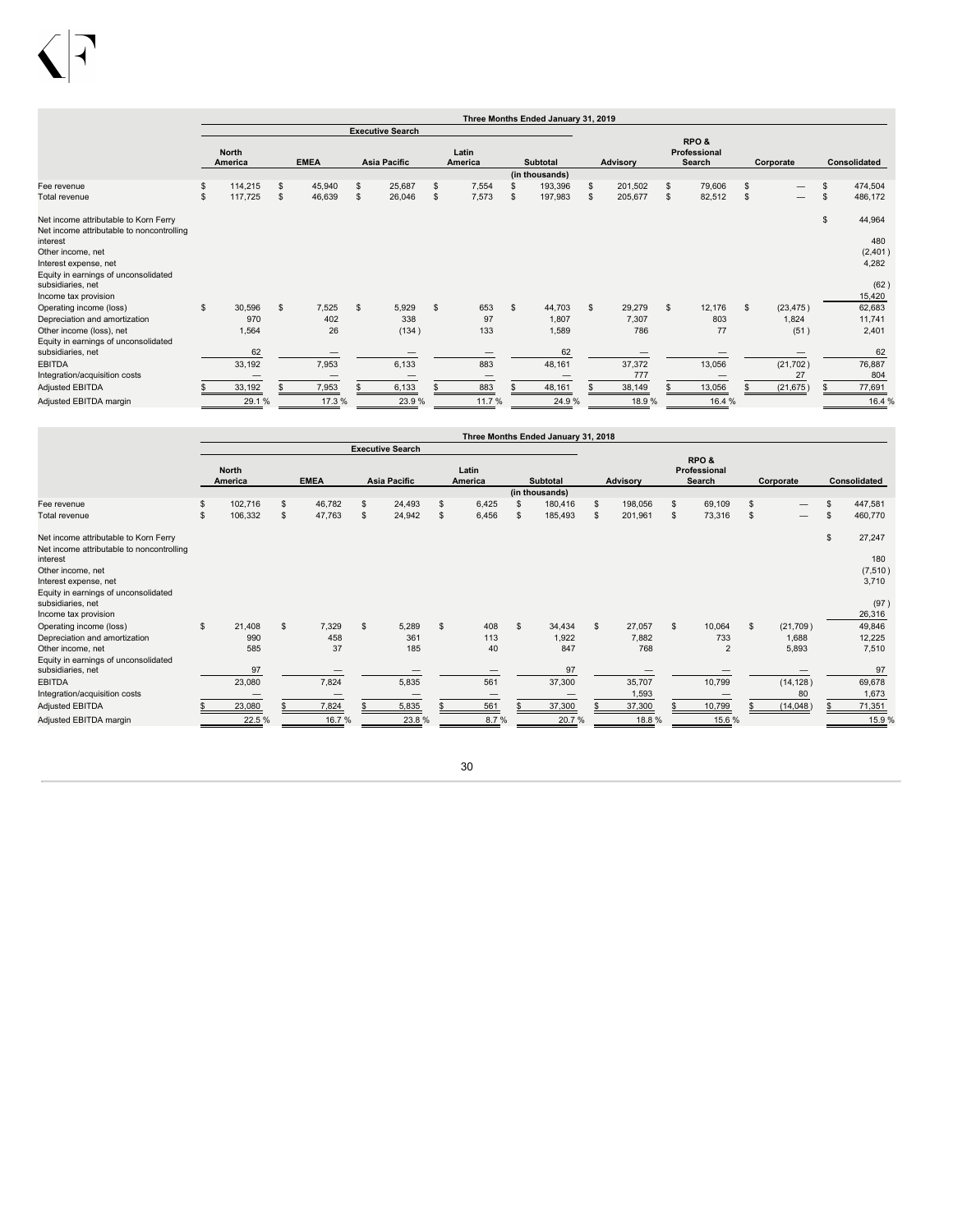

|                                                                                    |                                 |                |             |                |                         |                  |     | Nine Months Ended January 31, 2019 |                      |              |                                |    |                          |              |
|------------------------------------------------------------------------------------|---------------------------------|----------------|-------------|----------------|-------------------------|------------------|-----|------------------------------------|----------------------|--------------|--------------------------------|----|--------------------------|--------------|
|                                                                                    |                                 |                |             |                | <b>Executive Search</b> |                  |     |                                    |                      |              |                                |    |                          |              |
|                                                                                    | <b>North</b><br>America         |                | <b>EMEA</b> |                | Asia Pacific            | Latin<br>America |     | <b>Subtotal</b>                    | <b>Advisory</b>      |              | RPO&<br>Professional<br>Search |    | Corporate                | Consolidated |
| Fee revenue                                                                        | \$<br>342,175                   | S              | 137,522     |                | 79,918                  | 24,339           |     | (in thousands)<br>583,954          | \$<br>613,966        |              | 237,357                        | S  |                          | 1,435,277    |
| Total revenue                                                                      | \$<br>352,804                   | $\mathfrak{L}$ | 140,024     | $\mathfrak{L}$ | 80,817                  | \$<br>24,388     | \$. | 598,033                            | \$<br>627,243        | $\mathbf{s}$ | 246,051                        | \$ | $\overline{\phantom{0}}$ | 1,471,327    |
|                                                                                    |                                 |                |             |                |                         |                  |     |                                    |                      |              |                                |    |                          |              |
| Net income attributable to Korn Ferry<br>Net income attributable to noncontrolling |                                 |                |             |                |                         |                  |     |                                    |                      |              |                                |    |                          | \$<br>52,387 |
| interest                                                                           |                                 |                |             |                |                         |                  |     |                                    |                      |              |                                |    |                          | 1.782        |
| Other income, net                                                                  |                                 |                |             |                |                         |                  |     |                                    |                      |              |                                |    |                          | (2, 292)     |
| Interest expense, net<br>Equity in earnings of unconsolidated                      |                                 |                |             |                |                         |                  |     |                                    |                      |              |                                |    |                          | 12,722       |
| subsidiaries, net                                                                  |                                 |                |             |                |                         |                  |     |                                    |                      |              |                                |    |                          | (191)        |
| Income tax provision                                                               |                                 |                |             |                |                         |                  |     |                                    |                      |              |                                |    |                          | 14,143       |
| Operating income (loss)                                                            | \$<br>92,438                    | $\mathfrak{s}$ | 21,813      | $\mathfrak{s}$ | 19,337                  | \$<br>3,460      | s.  | 137,048                            | \$<br>$(24, 374)$ \$ |              | 36,337                         | \$ | (70, 460)                | 78,551       |
| Depreciation and amortization                                                      | 2,917                           |                | 867         |                | 1,083                   | 305              |     | 5,172                              | 21,702               |              | 2,325                          |    | 5,291                    | 34,490       |
| Other income (loss), net                                                           | 955                             |                | 388         |                | 118                     | 263              |     | 1,724                              | 1,621                |              | 103                            |    | (1, 156)                 | 2,292        |
| Equity in earnings of unconsolidated                                               |                                 |                |             |                |                         |                  |     |                                    |                      |              |                                |    |                          |              |
| subsidiaries, net                                                                  | 191                             |                |             |                |                         |                  |     | 191                                |                      |              |                                |    |                          | 191          |
| <b>EBITDA</b>                                                                      | 96,501                          |                | 23,068      |                | 20,538                  | 4,028            |     | 144,135                            | (1,051)              |              | 38,765                         |    | (66, 325)                | 115,524      |
| Integration/acquisition costs                                                      |                                 |                |             |                |                         |                  |     |                                    | 6,559                |              |                                |    | 187                      | 6,746        |
| Tradename write-offs                                                               | $\hspace{0.1mm}-\hspace{0.1mm}$ |                |             |                |                         |                  |     | –                                  | 106,555              |              | –                              |    |                          | 106,555      |
| Adjusted EBITDA                                                                    | 96,501                          |                | 23,068      |                | 20,538                  | 4,028            |     | 144,135                            | 112,063              |              | 38,765                         |    | (66, 138)                | 228,825      |
| Adjusted EBITDA margin                                                             | 28.2%                           |                | 16.8%       |                | 25.7%                   | 16.5%            |     | 24.7%                              | 18.3%                |              | 16.3%                          |    |                          | 15.9%        |

|                                                                                    |                                 |    |             |     |                         |                         | Nine Months Ended January 31, 2018 |    |          |              |                                |                                |                     |
|------------------------------------------------------------------------------------|---------------------------------|----|-------------|-----|-------------------------|-------------------------|------------------------------------|----|----------|--------------|--------------------------------|--------------------------------|---------------------|
|                                                                                    |                                 |    |             |     | <b>Executive Search</b> |                         |                                    |    |          |              |                                |                                |                     |
|                                                                                    | <b>North</b><br>America         |    | <b>EMEA</b> |     | <b>Asia Pacific</b>     | Latin<br><b>America</b> | <b>Subtotal</b>                    |    | Advisory |              | RPO&<br>Professional<br>Search | Corporate                      | <b>Consolidated</b> |
| Fee revenue                                                                        | 296,093                         | £. | 128,249     | \$  | 71,983                  | \$<br>22,048            | (in thousands)<br>518,373          | s. | 577,462  | <sub>S</sub> | 196,018                        | \$                             | 1,291,853           |
| Total revenue                                                                      | 305,866                         | \$ | 130,894     | \$. | 73,009                  | \$<br>22,114            | \$<br>531,883                      | s. | 589,093  | $\mathbf{s}$ | 210,179                        | \$<br>$\overline{\phantom{m}}$ | 1,331,155           |
| Net income attributable to Korn Ferry<br>Net income attributable to noncontrolling |                                 |    |             |     |                         |                         |                                    |    |          |              |                                |                                | \$<br>92,619        |
| interest                                                                           |                                 |    |             |     |                         |                         |                                    |    |          |              |                                |                                | 969                 |
| Other income, net                                                                  |                                 |    |             |     |                         |                         |                                    |    |          |              |                                |                                | (14, 311)           |
| Interest expense, net<br>Equity in earnings of unconsolidated                      |                                 |    |             |     |                         |                         |                                    |    |          |              |                                |                                | 11,014              |
| subsidiaries, net                                                                  |                                 |    |             |     |                         |                         |                                    |    |          |              |                                |                                | (187)               |
| Income tax provision                                                               |                                 |    |             |     |                         |                         |                                    |    |          |              |                                |                                | 54,145              |
| Operating income (loss)                                                            | \$<br>66,517                    | \$ | 20,349      | \$. | 12.811                  | \$<br>2,961             | \$<br>102,638                      | s  | 72,459   | \$           | 27,727                         | \$<br>(58, 575)                | 144,249             |
| Depreciation and amortization                                                      | 2,923                           |    | 1.345       |     | 1,052                   | 331                     | 5,651                              |    | 24,110   |              | 2,313                          | 4,807                          | 36,881              |
| Other income, net                                                                  | 1,157                           |    | 136         |     | 384                     | 99                      | 1,776                              |    | 1,654    |              | 10                             | 10,871                         | 14,311              |
| Equity in earnings of unconsolidated                                               |                                 |    |             |     |                         |                         |                                    |    |          |              |                                |                                |                     |
| subsidiaries, net                                                                  | 187                             |    |             |     |                         |                         | 187                                |    |          |              |                                |                                | 187                 |
| <b>EBITDA</b>                                                                      | 70,784                          |    | 21,830      |     | 14,247                  | 3,391                   | 110,252                            |    | 98,223   |              | 30,050                         | (42, 897)                      | 195,628             |
| Restructuring charges (recoveries), net                                            |                                 |    |             |     | 313                     |                         | 313                                |    | (241)    |              | 6                              |                                | 78                  |
| Integration/acquisition costs                                                      | $\hspace{0.1mm}-\hspace{0.1mm}$ |    |             |     | $\qquad \qquad$         |                         |                                    |    | 6,455    |              | –                              | 199                            | 6,654               |
| Adjusted EBITDA                                                                    | 70,784                          |    | 21,830      |     | 14,560                  | 3,391                   | 110,565                            |    | 104,437  |              | 30,056                         | (42, 698)                      | 202,360             |
| Adjusted EBITDA margin                                                             | 23.9%                           |    | 17.0%       |     | 20.2%                   | 15.4 %                  | 21.3%                              |    | 18.1%    |              | 15.3 %                         |                                | 15.7%               |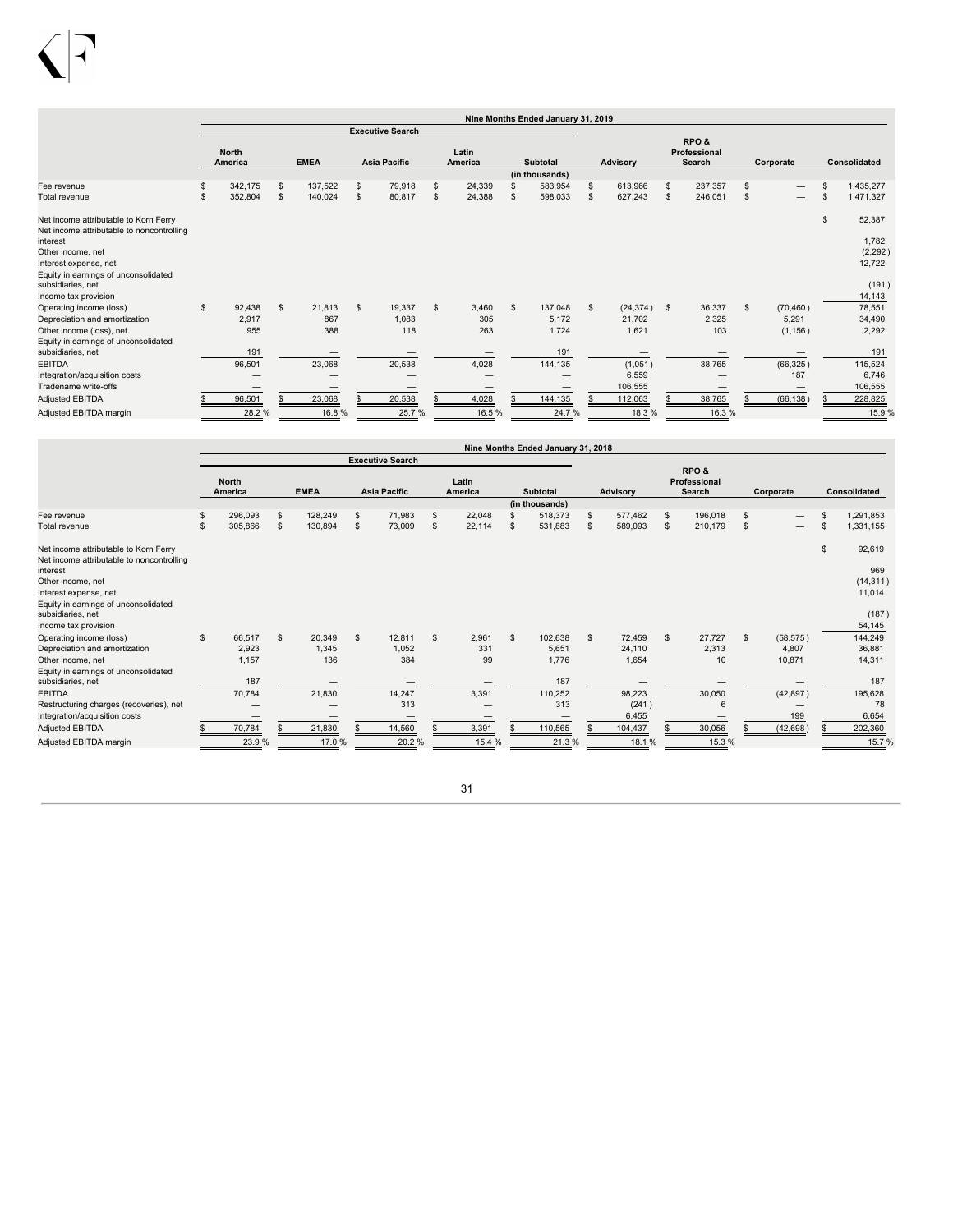

#### **Three Months Ended January 31, 2019 Compared to Three Months Ended January 31, 2018**

#### *Fee Revenue*

Fee Revenue. Fee revenue increased by \$26.9 million, or 6%, to \$474.5 million in the three months ended January 31, 2019 compared to \$447.6 million in the year-ago quarter. Exchange rates unfavorably impacted fee revenue by \$16.6 million, or 4%, in the three months ended January 31, 2019 compared to the year-ago quarter. The higher fee revenue was attributable to organic growth in solution areas.

*Executive Search.* Executive Search reported fee revenue of \$193.4 million, an increase of \$13.0 million, or 7%, in the three months ended January 31, 2019 compared to \$180.4 million in the year-ago quarter. Exchange rates unfavorably impacted fee revenue by \$5.2 million, or 3%, in the three months ended January 31, 2019 compared to the year-ago quarter. As detailed below, Executive Search fee revenue was higher in North America, Asia Pacific and Latin America, partially offset by lower fee revenue in the EMEA region in the three months ended January 31, 2019 as compared to the year-ago quarter. The higher fee revenue in Executive Search was mainly due to a 5% increase in the weighted-average fees billed per engagement (calculated using local currency) and a 5% increase in the number of engagements billed during the three months ended January 31, 2019 compared to the year-ago quarter.

North America reported fee revenue of \$114.2 million, an increase of \$11.5 million, or 11%, in the three months ended January 31, 2019 compared to \$102.7 million in the year-ago quarter. North America's fee revenue was higher due to a 6% increase in the number of engagements billed and a 5% increase in the weighted-average fees billed per engagement (calculated using local currency) during the three months ended January 31, 2019 compared to the year-ago quarter. The overall increase in fee revenue was driven by the increase in fee revenue from financial services, industrial, and technology, partially offset by a decrease in fee revenue in the life sciences/healthcare sector.

EMEA reported fee revenue of \$45.9 million, a decrease of \$0.9 million, or 2%, in the three months ended January 31, 2019 compared to \$46.8 million in the year-ago quarter. Exchange rates unfavorably impacted fee revenue by \$2.4 million, or 5% in the three months ended January 31, 2019 compared to the year-ago quarter. The performance in France, Switzerland and Spain were the primary contributors to the decrease in fee revenue, partially offset by an increase in fee revenue in Germany in the three months ended January 31, 2019 compared to the year-ago quarter. In terms of business sectors, life sciences/healthcare, consumer goods and industrial had the largest decrease in fee revenue in the three months ended January 31, 2019 compared to the year-ago quarter, partially offset by an increase in fee revenue in the financial services and technology sectors.

Asia Pacific reported fee revenue of \$25.7 million, an increase of \$1.2 million, or 5%, in the three months ended January 31, 2019 compared to \$24.5 million in the year-ago quarter. Exchange rates unfavorably impacted fee revenue by \$1.2 million, or 5%, in the three months ended January 31, 2019 compared to the year-ago quarter. The increase in fee revenue was higher due to a 7% increase in the weighted-average fees billed per engagement (calculated using local currency) and a 2% increase in the number of engagements billed during the three months ended January 31, 2019 compared to the year-ago quarter. The performance in Hong Kong, Australia and New Zealand were the primary contributors to the increase in fee revenue, partially offset by a decrease in fee revenue in China in the three months ended January 31, 2019 compared to the year-ago quarter. Technology and education/non-profit were the main sectors contributing to the increase in fee revenue in the three months ended January 31, 2019 as compared to the year-ago quarter, partially offset by a decrease in fee revenue in the life sciences/healthcare sector.

Latin America reported fee revenue of \$7.6 million, an increase of \$1.2 million, or 19%, in the three months ended January 31, 2019 compared to \$6.4 million in the year-ago quarter. Exchange rates unfavorably impacted fee revenue by \$1.1 million, or 17%, in the three months ended January 31, 2019 compared to the year-ago quarter. The increase in fee revenue in the region was due to higher fee revenue in Mexico and Brazil in the three months ended January 31, 2019 compared to the year-ago quarter.

*Advisory.* Advisory reported fee revenue of \$201.5 million, an increase of \$3.4 million, or 2%, in the three months ended January 31, 2019 compared to \$198.1 million in the year-ago qu arter. Exchange rates unfavorably impacted fee revenue by \$8.5 million, or 4%, in the three months ended January 31, 2019 compared to the year-ago quarter. The increase in fee revenue was primarily due to an increase in fee revenue from consulting services, which increased by \$3.1 million in the three months ended January 31, 2019, compared to the year-ago quarter, with the remaining increase of \$0.3 million generated by our products business.

*RPO & Professional Search.* RPO & Professional Search reported fee revenue of \$79.6 million, an increase of \$10.5 million, or 15%, in the three months ended January 31, 2019 compared to \$69.1 million in the year-ago quarter. Exchange rates unfavorably impacted fee revenue by \$2.9 million, or 4% in the three months ended January 31, 2019 compared to the year-ago quarter. Higher fee revenues in RPO & Professional Search of \$6.7 million and \$3.8 million, respectively, drove the increase in fee revenue.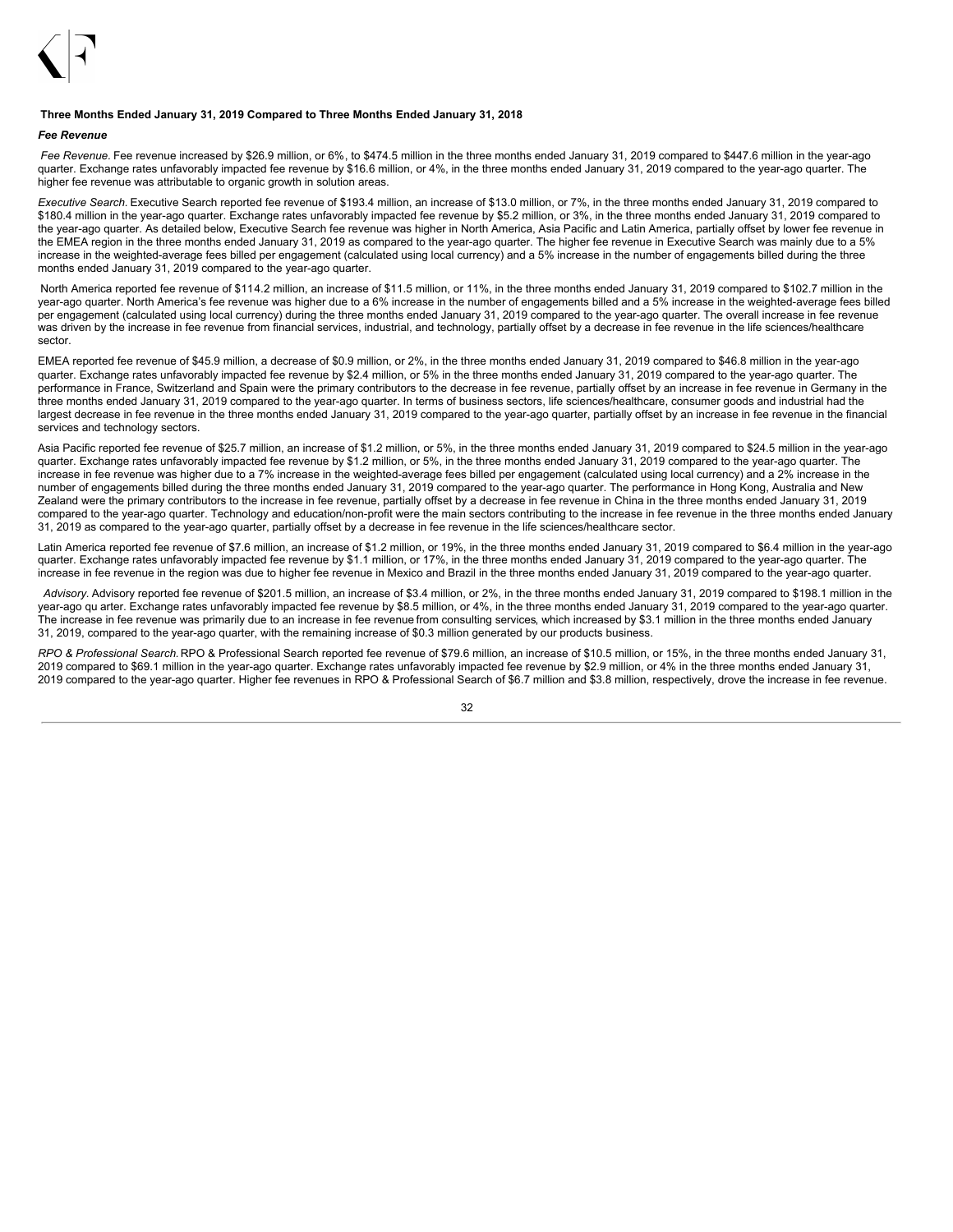

#### *Compensation and Benefits*

Compensation and benefits expense increased by \$12.3 million, or 4%, to \$321.8 million in the three months ended January 31, 2019 from \$309.5 million in the year-ago quarter. Exchange rates favorably impacted compensation and benefits by \$10.0 million, or 3%, in the three months ended January 31, 2019 compared to the year-ago quarter. The increase in compensation and benefits was primarily due to an 8% increase in average headcount, which contributed \$8.9 million in higher salaries and related payroll taxes, a \$2.4 million increase in amortization of long-term incentive awards, and \$1.3 million increase in commission expense, partially offset by a decrease of \$4.1 million in the amounts owed under certain deferred compensation and retirement plans driven by lower increases in the fair value of participants' accounts in the three months ended January 31, 2019 compared to the year-ago quarter. Also contributing to the increase was higher performance-related bonus expense of \$2.7 million due to an increase in fee revenue in the three months ended January 31, 2019 compared to the year-ago quarter.

Executive Search compensation and benefits expense increased by \$1.2 million, or 1%, to \$124.9 million in the three months ended January 31, 2019 compared to \$123.7 million in the year-ago quarter. Exchange rates favorably impacted compensation and benefits by \$3.2 million, or 3%, in the three months ended January 31, 2019 compared to the year-ago quarter. Executive Search compensation and benefits expense, as a percentage of fee revenue, decreased to 65% in the three months ended January 31, 2019 from 69% in the year-ago quarter.

Advisory compensation and benefits expense increased by \$2.3 million, or 2%, to \$127.9 million in the three months ended January 31, 2019 from \$125.6 million in the yearago quarter. Exchange rates favorably impacted compensation and benefits by \$4.9 million, or 4%, in the three months ended January 31, 2019 compared to the year-ago quarter. The increase in compensation and benefits expense was due to increases in commission expense and amortization of long-term incentive awards of \$1.3 million and \$0.8 million, respectively, in the three months ended January 31, 2019 compared to the year-ago quarter. Advisory compensation and benefits expense, as a percentage of fee revenue, was 63% for both the three months ended January 31, 2019 and 2018.

RPO & Professional Search compensation and benefits expense increased by \$7.3 million, or 15%, to \$56.3 million in the three months ended January 31, 2019 from \$49.0 million in the year-ago quarter. Exchange rates favorably impacted compensation and benefits by \$1.9 million, or 4%, in the three months ended January 31, 2019 compared to the year-ago quarter. The increase was due to higher salaries and related payroll taxes of \$5.3 million resulting from a 25% increase in the average headcount in the three months ended January 31, 2019 compared to the year-ago quarter. The higher average headcount was primarily driven by the need to service an increase in fee revenue in the RPO business. Also contributing to the increase in compensation and benefits was a higher performance-related bonus expense of \$1.0 million. RPO & Professional Search compensation and benefits expense, as a percentage of fee revenue, was 71% for both the three months ended January 31, 2019 and 2018.

Corporate compensation and benefits expense increased by \$1.4 million, or 12%, to \$12.7 million in the three months ended January 31, 2019 from \$11.3 million in the yearago quarter. The increase was primarily due to higher salaries and related payroll taxes of \$0.6 million in the three months ended January 31, 2019 compared to the yearago quarter.

#### *General and Administrative Expenses*

General and administrative expenses was \$61.2 million, an increase of \$2.7 million, or 5%, in the three months ended January 31, 2019 compared to \$58.5 million in the year-ago quarter. Exchange rates favorably impacted general and administrative expenses by \$3.2 million, or 5%, in the three months ended January 31, 2019 compared to the year-ago quarter. The increase was due to increases in premise and office expense, other general and administrative expenses and bad debt expense of \$1.1 million, \$1.0 million and \$0.6 million, respectively, during the three months ended January 31, 2019 compared to the year-ago quarter. General and administrative expenses, as a percentage of fee revenue, was 13% in both the three months ended January 31, 2019 and 2018.

Executive Search general and administrative expenses was \$21.6 million, an increase of \$2.3 million, or 12%, in the three months ended January 31, 2019 compared to \$19.3 million in the year-ago quarter. The increase was primarily due to an increase in premise and office expense, foreign exchange loss and bad debt expense of \$0.7 million, \$0.7 million and \$0.6 million, respectively, during the three months ended January 31, 2019 compared to the year-ago quarter. Executive Search general and administrative expenses, as a percentage of fee revenue, was 11% in both the three months ended January 31, 2019 and 2018.

Advisory general and administrative expenses was \$23.5 million in the three months ended January 31, 2019 compared to \$24.0 million in the year-ago quarter. Advisory general and administrative expenses, as a percentage of fee revenue, was 12% for both the three months ended January 31, 2019 and 2018.

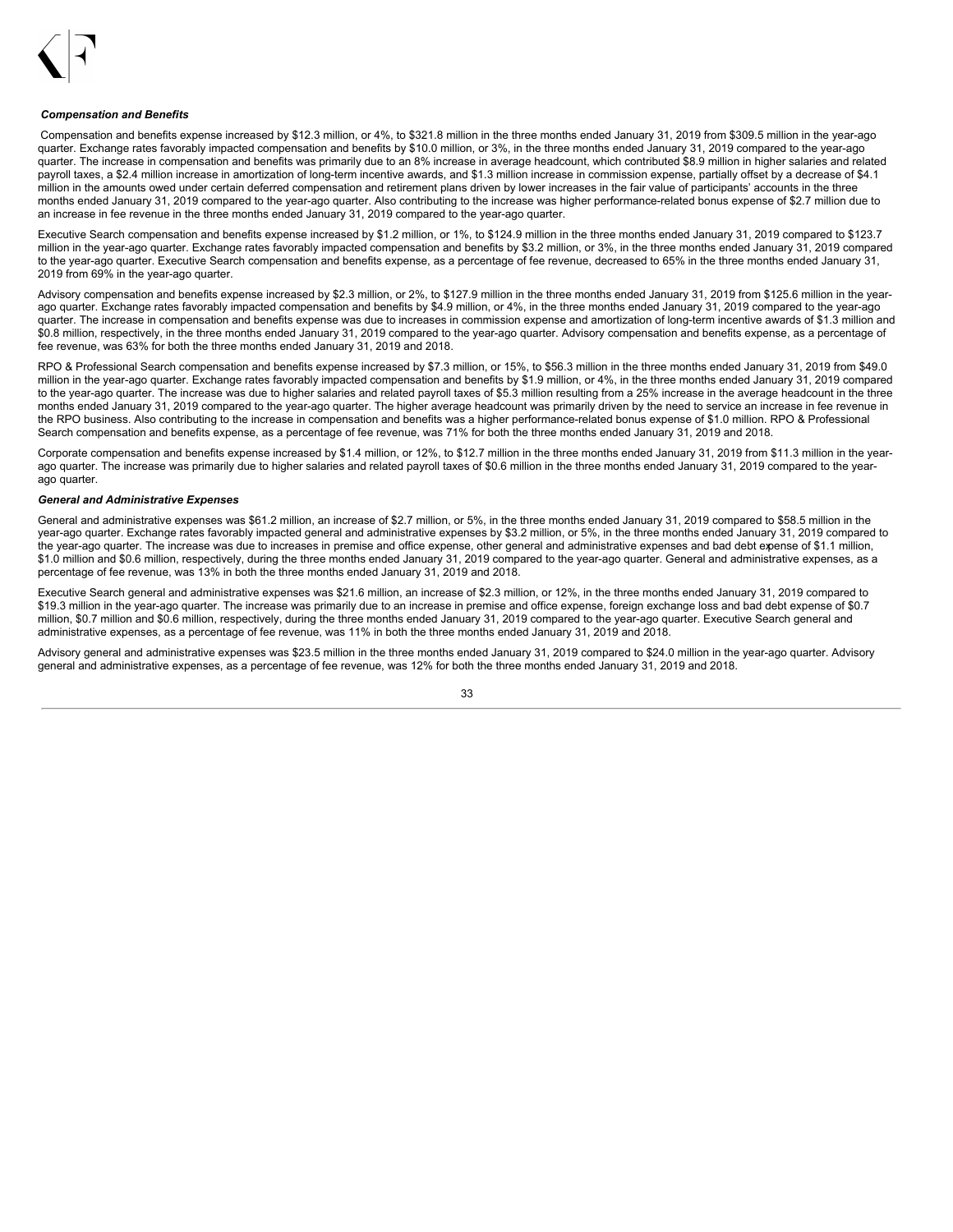

RPO & Professional Search general and administrative expenses was \$7.1 million in the three months ended January 31, 2019 compared to \$6.5 million in the year-ago quarter. RPO & Professional Search general and administrative expenses, as a percentage of fee revenue, was 9% for both the three months ended January 31, 2019 and 2018.

Corporate general and administrative expenses increased \$0.2 million, or 2%, to \$8.9 million in the three months ended January 31, 2019 compared to \$8.7 million in the year-ago quarter.

#### *Cost of Services Expense*

Cost of services expense consists primarily of non-billable contractor and product costs related to the delivery of various services and products, primarily in RPO & Professional Search and Advisory. Cost of services expense was \$17.1 million in the three months ended January 31, 2019 compared to \$17.5 million in the year-ago quarter. Cost of services expense, as a percentage of fee revenue, was 4% for both the three months ended January 31, 2019 and 2018.

#### *Depreciation and Amortization Expenses*

Depreciation and amortization expenses were \$11.7 million, a decrease of \$0.5 million, or 4%, in three months ended January 31, 2019 compared to \$12.2 million in the year-ago quarter. The decrease was due to lower amortization expense associated with intangible assets as some of our intangible assets became fully amortized.

#### *Restructuring Charges, Net*

During the three months ended January 31, 2019 and 2018, no restructuring charges were incurred.

#### *Operating Income*

Operating income increased by \$12.9 million, or 26%, to \$62.7 million in the three months ended January 31, 2019 compared to an operating income of \$49.8 million in the year-ago quarter. The increase in operating income was driven by higher fee revenue of \$26.9 million offset by an increase in compensation and benefits expense of \$12.3 million and general and administrative expenses of \$2.7 million.

Executive Search operating income increased \$10.3 million, or 30%, to \$44.7 million in the three months ended January 31, 2019 as compared to \$34.4 million in the yearago quarter. The increase in Executive Search operating income was mainly driven by higher fee revenue of \$13.0 million, offset by an increase in general and administrative expenses of \$2.3 million and higher compensation and benefits expense of \$1.2 million. Executive Search operating income, as a percentage of fee revenue, was 23% and 19% in the three months ended January 31, 2019 and 2018, respectively.

Advisory operating income was \$29.3 million in the three months ended January 31, 2019, an increase of \$2.2 million, or 8%, as compared to \$27.1 million in the year-ago quarter. The increase in operating income was primarily due to higher fee revenue of \$3.4 million, offset by an increase in compensation and benefits expense of \$2.3 million. Advisory operating income, as a percentage of fee revenue, was 15% compared to 14% in the year-ago quarter.

RPO & Professional Search operating income was \$12.2 million, an increase of \$2.1 million, or 21%, in the three months ended January 31, 2019 as compared to \$10.1 million in the year-ago quarter. The increase in operating income was mainly driven by higher fee revenue of \$10.5 million, offset by increases in compensation and benefits expense and general and administrative expenses of \$7.3 million and \$0.6 million, respectively. RPO & Professional Search operating income, as a percentage of fee revenue, was 15% for both the three months ended January 31, 2019 and 2018.

#### *Net Income Attributable to Korn Ferry*

Net income attributable to Korn Ferry increased by \$17.8 million to \$45.0 million in the three months ended January 31, 2019 as compared to \$27.2 million in the year-ago quarter. The increase was primarily due to higher total revenue of \$25.4 million and a decrease in income tax provision of \$10.9 million due to the enactment of the Tax Act, offset by an increase in compensation and benefits expense of \$12.3 million, higher general and administrative expenses of \$2.7 million and a decrease in other income, net of \$5.1 million primarily due to smaller gains in the fair value of our marketable securities during the three months ended January 31, 2019 compared to the year-ago quarter. Net income attributable to Korn Ferry, as a percentage of fee revenue, was 9% in the three months ended January 31, 2019 as compared to 6% in the three months ended January 31, 2018.

#### *Adjusted EBITDA*

Adjusted EBITDA increased by \$6.3 million to \$77.7 million in the three months ended January 31, 2019 as compared to \$71.4 million in the year-ago quarter. This increase was driven by higher fee revenue of \$26.9 million, offset by an increase of \$13.2 million in compensation and benefits expense (excluding integration costs), an increase in general and administrative expenses of \$2.7 million and a decrease of \$5.1 million in other income, net due to changes in the fair value of our marketable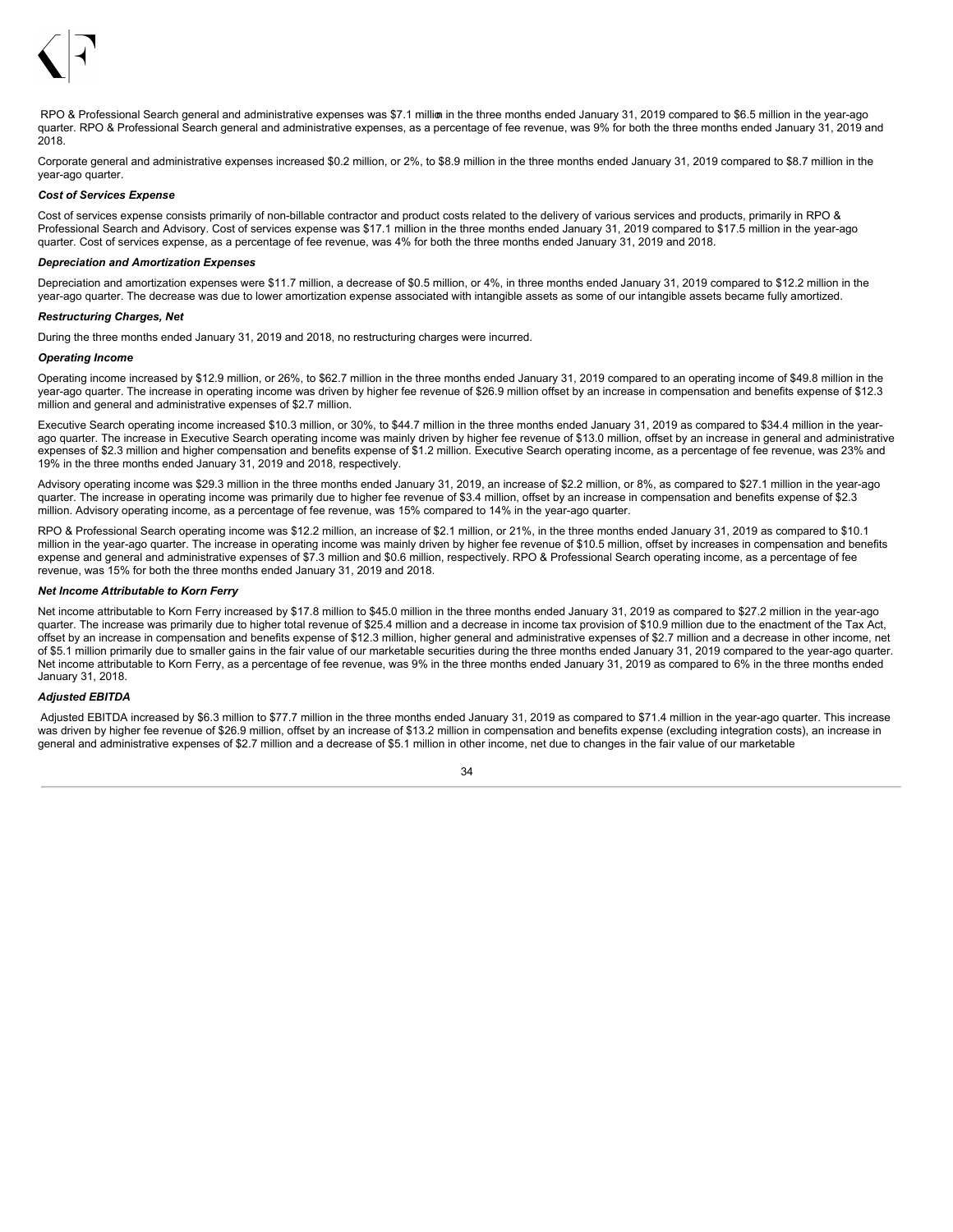

securities during the three months ended January 31, 2019 compared to the year-ago quarter. Adjusted EBITDA, as a percentage of fee revenue, was 16% in both the three months ended January 31, 2019 and 2018.

Executive Search Adjusted EBITDA increased \$10.9 million, or 29%, to \$48.2 million in the three months ended January 31, 2019 as compared to \$37.3 million in the yearago quarter. The increase was driven by higher fee revenue of \$13.0 million and an increase in other income, net of \$0.7 million, offset by increases of \$2.3 million in general and administrative expenses and \$1.2 million in compensation and benefits expense during the three months ended January 31, 2019 compared to the year-ago quarter. Executive Search Adjusted EBITDA, as a percentage of fee revenue, was 25% in the three months ended January 31, 2019 as compared to 21% in the three months ended January 31, 2018.

Advisory Adjusted EBITDA was \$38.1 million in the three months ended January 31, 2019, an increase of \$0.8 million, or 2%, as compared to \$37.3 million in the year-ago quarter. Advisory Adjusted EBITDA, as a percentage of fee revenue, was 19% in both the three months ended January 31, 2019 and 2018.

RPO & Professional Search Adjusted EBITDA was \$13.1 million in the three months ended January 31, 2019, an increase of \$2.3 million, or 21%, as compared to \$10.8 million in the year-ago quarter. The increase was driven by higher fee revenue of \$10.5 million, offset by increases of \$7.3 million in compensation and benefits expense and \$0.6 million in general and administrative expenses during the three months ended January 31, 2019 compared to the year-ago quarter. RPO & Professional Search Adjusted EBITDA, as a percentage of fee revenue, was 16% in both the three months ended January 31, 2019 and 2018.

#### *Other Income, Net*

Other income, net was \$2.4 million in the three months ended January 31, 2019 compared to \$7.5 million in the year-ago quarter. The decrease was primarily due to smaller gains in the fair value of our marketable securities during the three months ended January 31, 2019 compared to the year-ago quarter.

#### *Interest Expense, Net*

Interest expense, net primarily relates to our credit agreement and borrowings under ourcompany owned life insurance ("COLI") policies, which are partially offset by interest earned on cash and cash equivalent balances. Interest expense, net was \$4.3 million in the three months ended January 31, 2019 compared to \$3.7 million in the year-ago quarter.

#### *Income Tax Provision*

The provision for income tax was \$15.4 million in the three months ended January 31, 2019 compared to \$26.3 million in the year-ago quarter. This reflects a 25.4% and 49.1% effective tax rate for the three months ended January 31, 2019 and 2018, respectively. The prior year effective tax rate was significantly impacted by the December 22, 2017 enactment of the Tax Act as a result of which the Company recorded a provisional tax charge of \$16.3 million for the Transition Tax, which was partially offset by a provisional tax benefit of \$5.8 million recorded for the remeasurement of our U.S. federal deferred tax assets and liabilities.

#### *Net Income Attributable to Noncontrolling Interest*

Net income attributable to noncontrolling interest represents the portion of a subsidiary's net earnings that are attributable to shares of a subsidiary not held by Korn Ferry that are included in the consolidated results of operations. Net income attributable to noncontrolling interest for the three months ended January 31, 2019 was \$0.5 million as compared to \$0.2 million for the three months ended January 31, 2018.

#### **Nine Months Ended January 31, 2019 Compared to Nine Months Ended January 31, 2018**

#### *Fee Revenue*

*Fee Revenue.* Fee revenue increased by \$143.4 million, or 11% to \$1,435.3 million in the nine months ended January 31, 2019 compared to \$1,291.9 million in the year-ago period. Exchange rates unfavorably impacted fee revenue by \$27.8 million, or 2%, in the nine months ended January 31, 2019 compared to the year-ago period. The higher fee revenue was attributable to organic growth in solution areas.

*Executive Search.* Executive Search reported fee revenue of \$584.0 million, an increase of \$65.6 million, or 13%, in the nine months ended January 31, 2019 compared to \$518.4 million in the year-ago period. Exchange rates unfavorably impacted fee revenue by \$8.5 million, or 2%, in the nine months ended January 31, 2019 compared to the year-ago period. As detailed below, Executive Search fee revenue was higher in all regions in the nine months ended January 31, 2019 as compared to the year-ago period. The higher fee revenue in Executive Search was mainly due to a 7% increase in the weighted-average fees billed per engagement (calculated using local currency) and a 6% increase in the number of engagements billed during the nine months ended January 31, 2019 compared to the year-ago period.

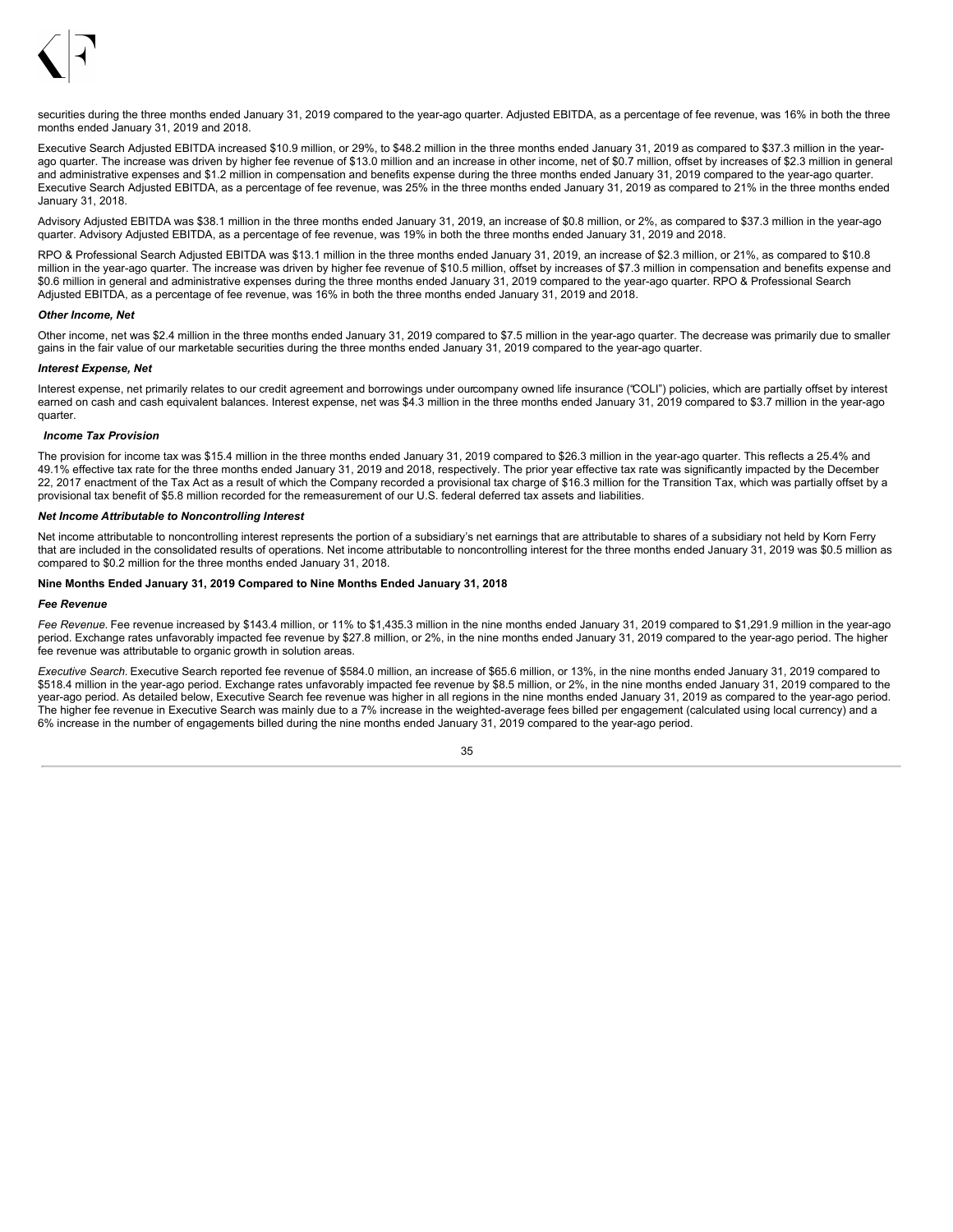

North America reported fee revenue of \$342.2 million, an increase of \$46.1 million, or 16%, in the nine months ended January 31, 2019 compared to \$296.1 million in the year-ago period. North America's fee revenue was higher due to an 11% increase in the number of engagements billed and a 4% increase in the weighted-average fees billed per engagement (calculated using local currency) during the nine months ended January 31, 2019 compared to the year-ago period. All business sectors contributed to the growth in fee revenue in the nine months ended January 31, 2019 as compared to the year-ago period, with industrial, technology, financial services, and consumer goods contributing the most.

EMEA reported fee revenue of \$137.5 million, an increase of \$9.3 million, or 7%, in the nine months ended January 31, 2019 compared to \$128.2 million in the year-ago period. Exchange rates unfavorably impacted fee revenue by \$2.3 million, or 2% in the nine months ended January 31, 2019 compared to the year-ago period. The change in fee revenue was due to a 7% increase in the weighted-average fees billed per engagement (calculated using local currency) and a 2% increase in the number of engagements billed during the nine months ended January 31, 2019 compared to the year-ago period. The performance in the United Kingdom, Germany, France, and United Arab Emirates were the primary contributors to the increase in fee revenue in the nine months ended January 31, 2019 compared to the year-ago period. In terms of business sectors, financial services, industrial and technology had the largest increase in fee revenue in the nine months ended January 31, 2019 compared to the year-ago period, partially offset by a decrease in fee revenue in the life sciences/healthcare sector.

Asia Pacific reported fee revenue of \$79.9 million, an increase of \$7.9 million, or 11%, in the nine months ended January 31, 2019 compared to \$72.0 million in the year-ago period. Exchange rates unfavorably impacted fee revenue by \$2.2 million, or 3%, in the nine months ended January 31, 2019 compared to the year-ago period. The increase in fee revenue was higher due to a 7% increase in the number of engagements billed and a 6% increase in the weighted-average fees billed per engagement (calculated using local currency) during the nine months ended January 31, 2019 compared to the year-ago period. The performance in Hong Kong, Australia and Singapore were the primary contributors to the increase in fee revenue in the nine months ended January 31, 2019 compared to the year-ago period, partially offset by a decline in fee revenue in Indonesia. Consumer goods, education/non-profit and technology were the main sectors contributing to the increase in fee revenue in the nine months ended January 31, 2019 as compared to the year-ago period.

Latin America reported fee revenue of \$24.3 million in the nine months ended January 31, 2019 compared to \$22.0 million in the year-ago period. Exchange rates unfavorably impacted fee revenue by \$3.4 million, or 15%, in the nine months ended January 31, 2019 compared to the year-ago period. The increase in fee revenue in the region was due to higher fee revenue in Mexico, Brazil and Colombia in the nine months ended January 31, 2019 compared to the year-ago period, partially offset by lower fee revenue in Chile.

*Advisory.* Advisory reported fee revenue of \$614.0 million, an increase of \$36.5 million, or 6%, in the nine months ended January 31, 2019 compared to \$577.5 million in the year-ago period. Exchange rates unfavorably impacted fee revenue by \$14.4 million, or 2%, in the nine months ended January 31, 2019 compared to the year-ago period. Fee revenue from consulting services was higher by \$29.0 million in the nine months ended January 31, 2019 compared to the year-ago period, with the remaining increase of \$7.5 million was generated by our products business.

*RPO & Professional Search.* RPO & Professional Search reported fee revenue of \$237.4 million, an increase of \$41.4 million, or 21%, in the nine months ended January 31, 2019 compared to \$196.0 million in the year-ago period. Exchange rates unfavorably impacted fee revenue by \$4.9 million, or 3%, in the nine months ended January 31, 2019 compared to the year-ago period. Higher fee revenues in RPO & Professional Search of \$22.1 million and \$19.3 million, respectively, drove the increase in fee revenue.

#### *Compensation and Benefits*

Compensation and benefits expense increased \$97.5 million, or 11%, to \$979.6 million in the nine months ended January 31, 2019 from \$882.1 million in the year-ago period. Exchange rates favorably impacted compensation and benefits by \$17.3 million, or 2%, in the nine months ended January 31, 2019 compared to the year-ago period. The increase in compensation and benefits was primarily due to an increase in performance related bonus expense of \$47.2 million, higher commission expense of \$4.7 million and an increase in the use of outside contractors of \$4.3 million due to higher fee revenues. Also contributing to the increase was a 7% increase in average headcount, which contributed \$28.5 million in higher salaries and related payroll taxes, \$10.7 million increase in amortization of long-term incentive awards and \$4.2 million in severance costs, partially offset by a decrease of \$8.1 million in the amounts owed under certain deferred compensation and retirement plans driven by smaller gains in the fair value of participants' accounts in the nine months ended January 31, 2019 compared to the year-ago period.

Executive Search compensation and benefits expense increased by \$29.3 million, or 8%, to \$378.0 million in the nine months ended January 31, 2019 compared to \$348.7 million in the year-ago period. Exchange rates favorably impacted compensation and benefits by \$5.3 million, or 2%, in the nine months ended January 31, 2019 compared to the year-ago period. The increase was primarily due to higher performance-related bonus expense of \$24.9 million due to the increase in fee revenue.

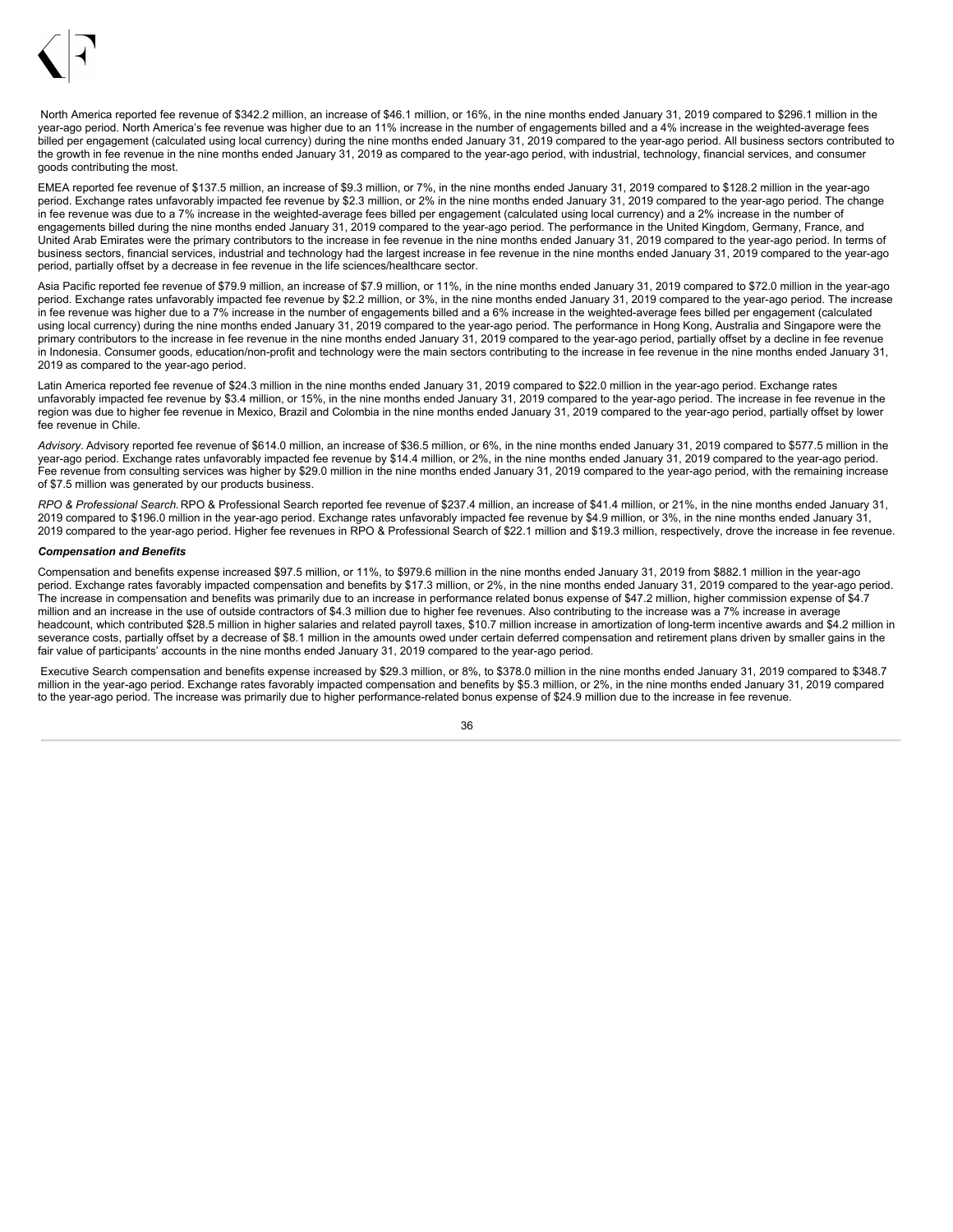

Also contributing to the increase was a 4% increase in average headcount, which contributed \$10.1 million in higher salaries and related payroll taxes, and a \$6.3 million increase in amortization of long-term incentive awards, partially offset by a decrease of \$8.0 million in the amounts owed under certain deferred compensation and retirement plans driven by smaller increases in the fair value of participants' accounts in the nine months ended January 31, 2019 compared to the year-ago period. Executive Search compensation and benefits expense, as a percentage of fee revenue, decreased to 65% in the nine months ended January 31, 2019 from 67% in the year-ago period.

Advisory compensation and benefits expense increased by \$29.4 million, or 8%, to \$395.2 million in the nine months ended January 31, 2019 from \$365.8 million in the yearago period. Exchange rates favorably impacted compensation and benefits by \$8.5 million, or 2%, in the nine months ended January 31, 2019 compared to the year-ago period. The change was primarily due to \$11.9 million in higher performance-related bonus expense, an increase of \$4.6 million in commission expense and \$1.6 million in outside contractors due to the growth in fee revenue. The rest of the increase in compensation and benefits expense was due to an increase in amortization of long-term incentive awards of \$3.2 million and \$2.6 million in severance expense. Advisory compensation and benefits expense, as a percentage of fee revenue increased to 64% in the nine months ended January 31, 2019 from 63% in the year-ago period.

RPO & Professional Search compensation and benefits expense increased by \$30.6 million, or 22%, to \$169.0 million in the nine months ended January 31, 2019 from \$138.4 million in the year-ago period. Exchange rates favorably impacted compensation and benefits by \$3.5 million, or 3%, in the nine months ended January 31, 2019 compared to the year-ago period. The increase was due to higher salaries and related payroll taxes of \$16.9 million resulting from a 26% increase in the average headcount in the nine months ended January 31, 2019 compared to the year-ago period. The higher average headcount and the \$2.0 million increase in the use of outside contractors was primarily driven by the need to service an increase in fee revenue in the RPO business. Also contributing to the increase in compensation and benefits was a higher performance-related bonus expense of \$8.3 million. RPO & Professional Search compensation and benefits expense, as a percentage of fee revenue, was 71% for both the nine months ended January 31, 2019 and 2018.

Corporate compensation and benefits expense increased by \$8.1 million, or 28%, to \$37.4 million in the nine months ended January 31, 2019 from \$29.3 million in the yearago period. The increase was primarily due to higher performance-related bonus expense, higher salaries and related payroll taxes, higher stock-based compensation expense and an increase in amortization of long-term incentive awards of \$2.0 million, \$1.6 million, \$1.3 million and \$0.7 million, respectively, in the nine months ended January 31, 2019 compared to the year-ago period. The rest of the increase was due to a change in the cash surrender value ("CSV") of COLI that increased compensation and benefits expense by \$1.5 million in the nine months ended January 31, 2019 compared to the year-ago period.

#### *General and Administrative Expenses*

General and administrative expenses increased \$112.2 million, or 64%, to \$287.6 million in the nine months ended January 31, 2019 compared to \$175.4 million in the yearago period. Exchange rates favorably impacted general and administrative expenses by \$4.5 million, or 3%, in the nine months ended January 31, 2019 compared to the year-ago period. The increase in general and administrative expenses was due to the write-off of tradenames of \$106.6 million related to the Plan, an increase of \$2.7 million in legal and other professional expenses, higher marketing and business development expenses of \$1.6 million and an increase in bad debt expense of \$1.1 million during the nine months ended January 31, 2019 as compared to the year-ago period. General and administrative expenses, as a percentage of fee revenue, was 20% in the nine months ended January 31, 2019 as compared to 14% in the nine months ended January 31, 2018. Excluding the tradename write-offs, general and administrative expenses as a percentage of fee revenue, was 13% in the nine months ended January 31, 2019.

Executive Search general and administrative expenses was \$61.2 million in the nine months ended January 31, 2019 compared to \$57.6 million in the year-ago period. The increase in general and administrative expenses was mainly due to \$1.2 million more in premise and office expense, an increase in foreign exchange loss of \$1.2 million, higher bad debt expense of \$0.7 million and an increase in marketing and business development expenses of \$0.5 million in the nine months ended January 31, 2019 compared to the year-ago period. Executive Search general and administrative expenses, as a percentage of fee revenue, was 10% in the nine months ended January 31, 2019 compared to 11% in the year-ago period.

Advisory general and administrative expenses increased by \$105.3 million, or 144%, to \$178.6 million in the nine months ended January 31, 2019 from \$73.3 million in the year-ago period. The increase in general and administrative expenses was mainly due to the write-off of tradenames of \$106.6 million in the nine months ended January 31, 2019 compared to the year-ago period. Advisory general and administrative expenses, as a percentage of fee revenue, was 29% in the nine months ended January 31, 2019 as compared to 13% in the nine months ended January 31, 2018. Excluding the tradename write-offs, general and administrative expenses as a percentage of fee revenue, was 12% in the nine months ended January 31, 2019.

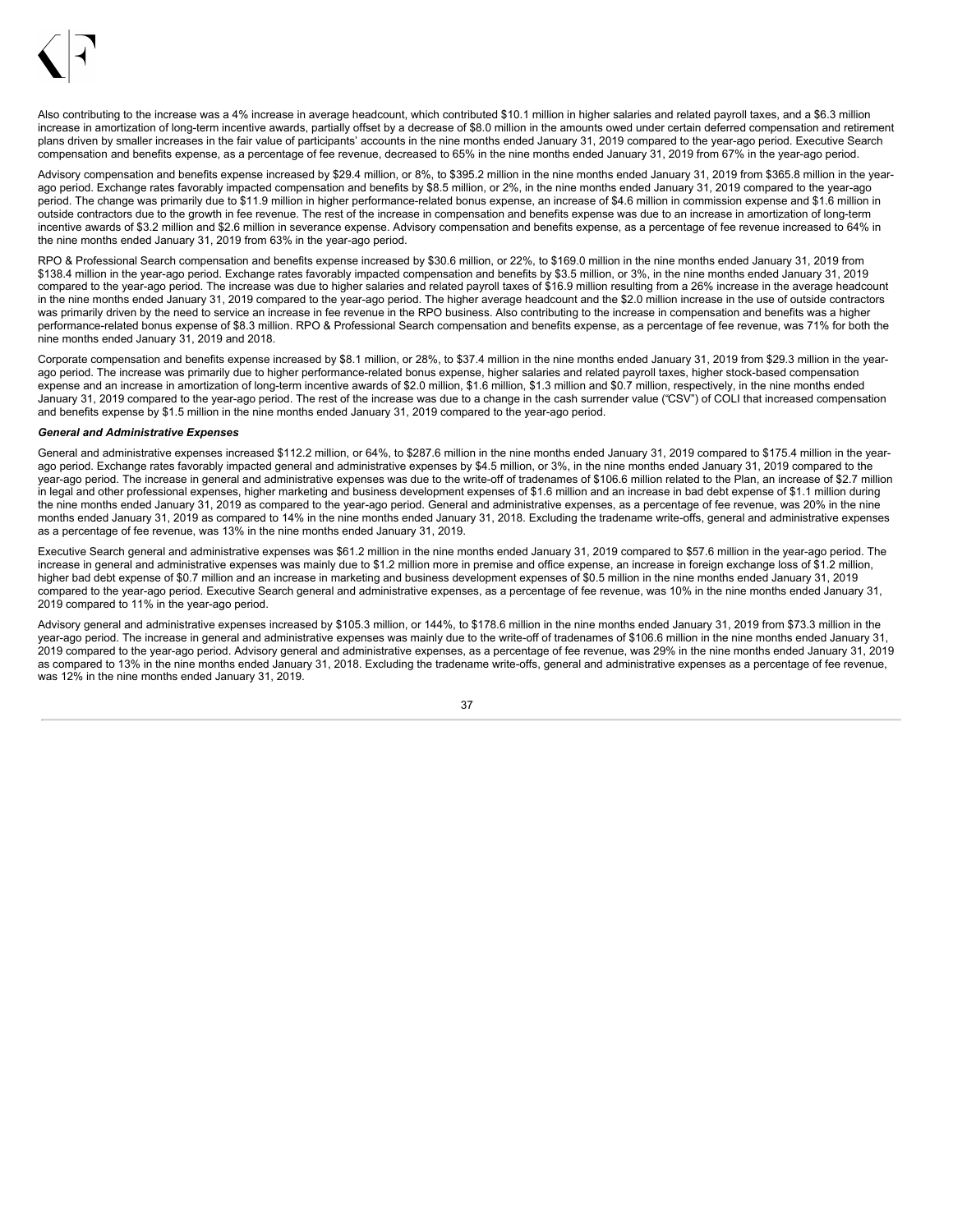

RPO & Professional Search general and administrative expenses was \$20.0 million in both the nine months ended January 31, 2019 and 2018. RPO & Professional Search general and administrative expenses, as a percentage of fee revenue, was 8% in the nine months ended January 31, 2019 compared to 10% in the year-ago period.

Corporate general and administrative expenses increased by \$3.3 million, or 13%, to \$27.8 million in the nine months ended January 31, 2019 compared to \$24.5 million in the year-ago period. The increase in general and administrative expenses was mainly due to an increase of \$2.4 million in legal and other professional expenses and \$0.8 million in marketing and business development expenses.

#### *Cost of Services Expense*

Cost of services expense consists primarily of non-billable contractor and product costs related to the delivery of various services and products, primarily in RPO & Professional Search and Advisory. Cost of services expense increased by \$1.8 million, or 3%, to \$55.0 million in the nine months ended January 31, 2019 compared to \$53.2 million in the year-ago period. The increase was mainly due to higher fee revenue. Cost of services expense, as a percentage of fee revenue, was 4% in both the nine months ended January 31, 2019 and 2018.

#### *Depreciation and Amortization Expenses*

Depreciation and amortization expenses were \$34.5 million, a decrease of \$2.4 million, or 7%, in the nine months ended January 31, 2019 compared to \$36.9 million in the year-ago period. The decrease was due to lower amortization expense associated with intangible assets as some of our intangible assets became fully amortized.

#### *Restructuring Charges, Net*

During the nine months ended January 31, 2019, no restructuring charges were incurred.

During the nine months ended January 31, 2018, we continued the implementation of the fiscal 2016 restructuring plan to integrate entities that were acquired in fiscal 2016 and recorded \$0.1 million of restructuring charges, net relating to the consolidation of premises.

#### *Operating Income*

Operating income decreased by \$65.6 million to \$78.6 million in the nine months ended January 31, 2019 compared to operating income of \$144.2 million in the year-ago period. The decrease in operating income was primarily driven by the write-off of tradenames of \$106.6 million, an increase of \$97.5 million in compensation and benefits expense, and \$5.6 million more in general and administrative expenses (excluding write-off of tradenames), offset by higher fee revenue of \$143.4 million.

Executive Search operating income, increased by \$34.4 million, or 34%, to \$137.0 million in the nine months ended January 31, 2019 as compared to \$102.6 million in the year-ago period. The increase in Executive Search operating income was driven by higher fee revenue of \$65.6 million, offset by an increase in compensation and benefits expense of \$29.3 million. Executive Search operating income, as a percentage of fee revenue, was 23% and 20% in the nine months ended January 31, 2019 and 2018, respectively.

Advisory operating loss was \$24.4 million in the nine months ended January 31, 2019, a decrease of \$96.9 million, as compared to operating income of \$72.5 million in the year-ago period. The change from operating income to an operating loss was primarily due to the write-off of tradenames of \$106.6 million and an increase of \$29.4 million in compensation and benefits expense, offset by higher fee revenue of \$36.5 million and a decrease in depreciation and amortization expense of \$2.4 million. Advisory operating loss, as a percentage of fee revenue, was 4% in the nine months ended January 31, 2019 compared to an operating income, as a percentage of fee revenue, of 13% in the year-ago period. Excluding the tradename write-offs, operating income as a percentage of fee revenue, was 13% in the nine months ended January 31, 2019.

RPO & Professional Search operating income was \$36.3 million, an increase of \$8.6 million, or 31%, in the nine months ended January 31, 2019 as compared to \$27.7 million in the year-ago period. The increase in operating income was driven by higher fee revenue of \$41.4 million, offset by increases in compensation and benefits expense and cost of services expense of \$30.6 million and \$2.1 million, respectively. RPO & Professional Search operating income, as a percentage of fee revenue, was 15% in the nine months ended January 31, 2019 compared to 14% in the year-ago period.

#### *Net Income Attributable to Korn Ferry*

Net income attributable to Korn Ferry decreased by \$40.2 million to \$52.4 million in the nine months ended January 31, 2019 as compared to \$92.6 million in the year-ago period. The decrease was due to an increase in operating expenses of \$205.9 million mainly due to the tradename write-off of \$106.6 million, higher compensation and benefits expense of \$97.5 million, and a decrease in other income, net of \$12.0 million primarily due to changes in the fair value of our marketable securities during the nine months ended January 31, 2019 compared to the year-ago period. These decreases in net income attributable

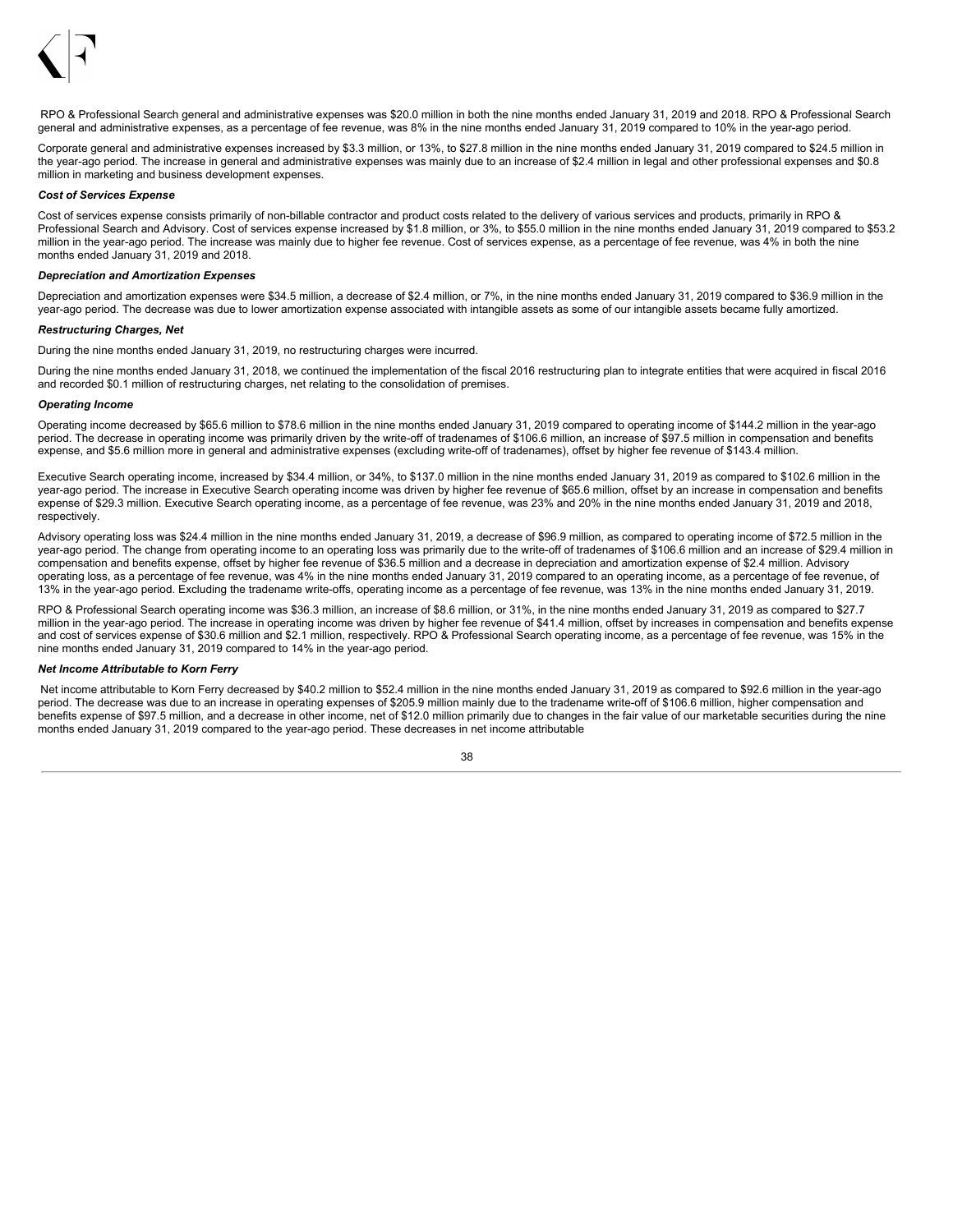

to Korn Ferry were offset by higher total revenue of \$140.1 million and lower income tax provision of \$40.0 million during the nie months ended January 31, 2019 compared to the year-ago period. Net income attributable to Korn Ferry, as a percentage of fee revenue, was 4% in the nine months ended January 31, 2019 compared to 7% in the nine months ended January 31, 2018.

#### *Adjusted EBITDA*

Adjusted EBITDA increased by \$26.4 million to \$228.8 million in the nine months ended January 31, 2019 as compared to \$202.4 million in the year-ago period. This increase was driven by higher fee revenue of \$143.4 million, offset by an increases of \$97.4 million in compensation and benefits expense (excluding integration costs), \$5.6 million in general and administrative expenses (excluding write-off on tradenames) and \$1.8 million in cost of services and a decrease in other income, net of \$12.0 million primarily due to changes in the fair value of our marketable securities during the nine months ended January 31, 2019 compared to the year-ago period. Adjusted EBITDA, as a percentage of fee revenue, was 16% for both the nine months ended January 31, 2019 and 2018.

Executive Search Adjusted EBITDA increased by \$33.5 million, or 30%, to \$144.1 million in the nine months ended January 31, 2019 as compared to \$110.6 million in the nine months ended January 31, 2018. The increase was driven by higher fee revenue of \$65.6 million during the nine months ended January 31, 2019 compared to the yearago period, offset by increases of \$29.3 million in compensation and benefits expense and \$3.6 million in general and administrative expenses. Executive Search Adjusted EBITDA, as a percentage of fee revenue, was 25% in the nine months ended January 31, 2019 as compared to 21% in the nine months ended January 31, 2018.

Advisory Adjusted EBITDA was \$112.1 million in the nine months ended January 31, 2019, an increase of \$7.7 million, or 7%, as compared to \$104.4 million in the year-ago period. The increase was driven by higher fee revenue of \$36.5 million, offset by increases of \$29.3 million in compensation and benefits expense (excluding integration costs) during the nine months ended January 31, 2019 compared to the year-ago period. Advisory Adjusted EBITDA, as a percentage of fee revenue, was 18% in both the nine months ended January 31, 2019 and 2018.

RPO & Professional Search Adjusted EBITDA was \$38.8 million in the nine months ended January 31, 2019, an increase of \$8.7 million, or 29%, as compared to \$30.1 million in the year-ago period. The increase was driven by higher fee revenue of \$41.4 million, offset by increases of \$30.6 million in compensation and benefits expense and an increase of \$2.1 million in cost of services expense during the nine months ended January 31, 2019 compared to the year-ago period. RPO & Professional Search Adjusted EBITDA, as a percentage of fee revenue, was 16% in the nine months ended January 31, 2019 compared to 15% in the year-ago period.

#### *Other Income, Net*

Other income, net was \$2.3 million in the nine months ended January 31, 2019 compared to \$14.3 million in the year-ago period. The decrease was primarily due to smaller gains in the fair value of our marketable securities during the nine months ended January 31, 2019 compared to the year-ago period.

#### *Interest Expense, Net*

Interest expense, net primarily relates to our credit agreement and borrowings under our COLI policies, which is partially offset by interest earned on cash and cash equivalent balances. Interest expense, net was \$12.7 million in the nine months ended January 31, 2019 compared to \$11.0 million in the year-ago period.

#### *Income Tax Provision*

The provision for income tax was \$14.1 million in the nine months ended January 31, 2019 compared to \$54.1 million in the year-ago period. This reflects a 20.8% and 36.7% effective tax rate for the nine months ended January 31, 2019 and 2018, respectively. The difference in the effective tax rate is primarily due to the enactment of the Tax Act which reduced the U.S. corporate federal statutory income tax rate from 35% to 21% and the excess tax benefit on stock-based awards that vested in the three months ended July 31, 2018 and January 31, 2019, which were recorded as discrete benefits in those respective quarters.

#### *Net Income Attributable to Noncontrolling Interest*

Net income attributable to noncontrolling interest represents the portion of a subsidiary's net earnings that are attributable to shares of a subsidiary not held by Korn Ferry that are included in the consolidated results of operations. Net income attributable to noncontrolling interest for the nine months ended January 31, 2019 was \$1.8 million as compared to \$1.0 million for the nine months ended January 31, 2018.

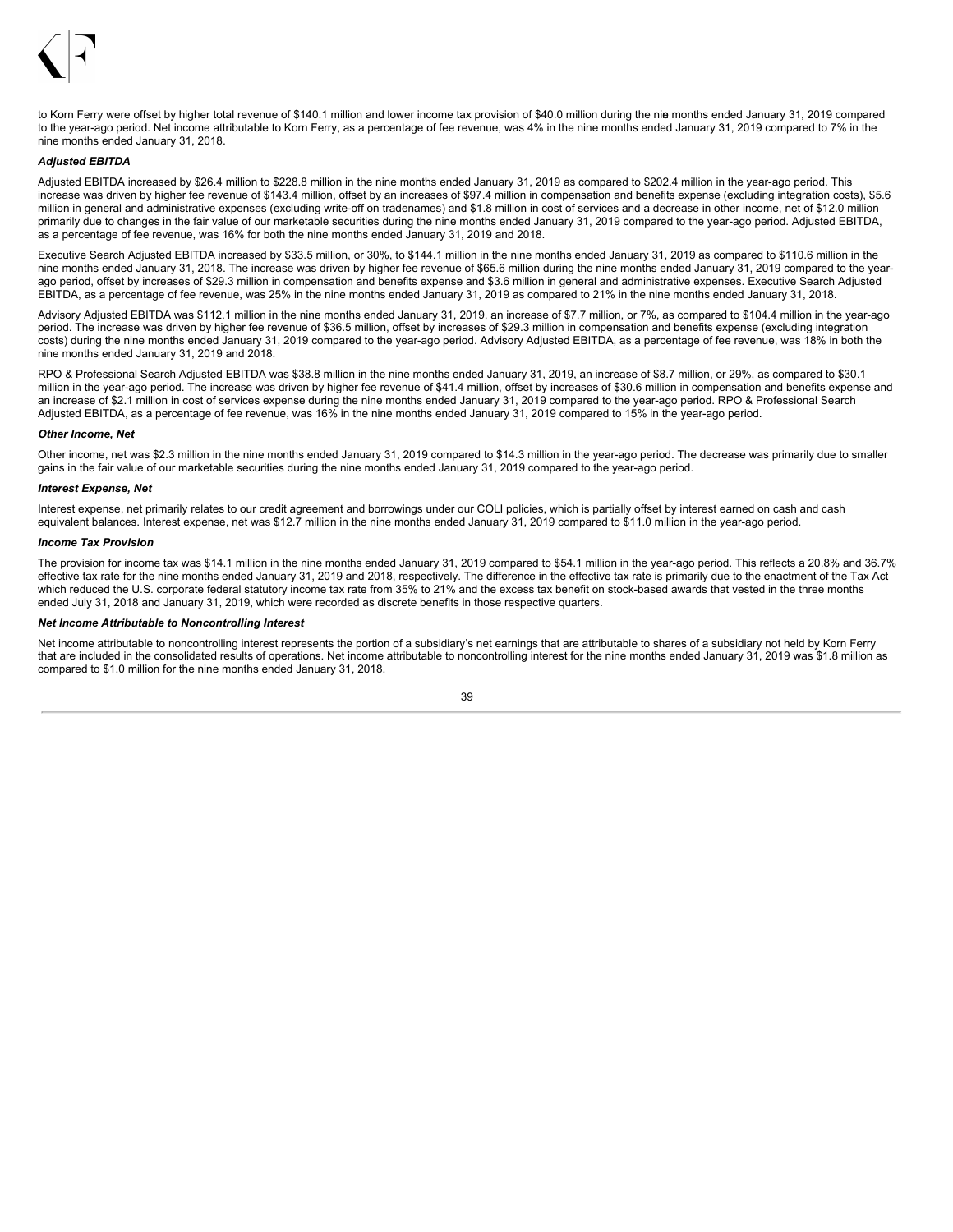

#### **Liquidity and Capital Resources**

The Company and its Board of Directors endorse a balanced approach to capital allocation. The Company's priority is to invest in growth initiatives, such as the hiring of consultants, the continued development of IP and derivative products and services, and the investment in synergistic, accretive merger and acquisition transactions that earn a return that is superior to the Company's cost of capital. Next, the Company's capital allocation approach contemplates the return of a portion of excess capital to stockholders, in the form of a regular quarterly dividend, subject to the factors discussed below and in the "Risk Factors" section of the Annual Report on Form 10-K for the fiscal year ended April 30, 2018. Additionally, the Company considers share repurchases on an opportunistic basis and subject to the terms of our Credit Agreement (defined below).

On December 19, 2018, we entered into a senior secured \$650.0 million Amended and Restated Credit Agreement (the "Credit Agreement") with a syndicate of banks and Wells Fargo Bank, National Association as administrative agent to among other things, provide for enhanced financial flexibility. See Note 10—*Long-Term Debt* for a description of the Credit Agreement. We drew down \$226.9 million on the Revolver (define below) and used the proceeds to pay-off the term loan that was outstanding as of December 19, 2018. We have \$420.2 million available under the Revolver after we drew down \$226.9 million and after \$2.9 million of standby letters of credit were issued as of January 31, 2019. We had \$2.9 million in standby letters of credit issued under our long-term debt arrangements as of January 31, 2019 and April 30, 2018, respectively. We had a total of \$10.4 million and \$7.4 million of standby letters of credits with other financial institutions as of January 31, 2019 and April 30, 2018, respectively. The standby letters of credits were generally issued as a result of entering into office premise leases.

As part of a previous acquisition, the Company committed to a \$40 million retention pool for certain employees of the previous acquired company subject to certain circumstances. The balance has been paid in full as of January 31, 2019.

The Board of Directors has adopted a dividend policy to distribute, to our stockholders, a regular quarterly cash dividend of \$0.10 per share. Every quarter since the adoption of the dividend policy, the Company has declared a quarterly dividend. The declaration and payment of future dividends under the quarterly dividend program will be at the discretion of the Board of Directors and will depend upon many factors, including our earnings, capital requirements, financial conditions, the terms of our indebtedness and other factors our Board of Directors may deem to be relevant. Our Board of Directors may, however, amend, revoke or suspend our dividend policy at any time and for any reason.

The Company repurchased approximately \$37.4 million and \$32.6 million of the Company's stock during the nine months ended January 31, 2019 and 2018, respectively. On March 6, 2019, our Board of Directors approved an increase to the share repurchase program of approximately \$200 million, which brings our available capacity to repurchase shares in the open market or privately negotiated transactions to approximately \$250 million. Any decision to continue to execute our currently outstanding share repurchase program will depend on our earnings, capital requirements, financial condition and other factors considered relevant by our Board of Directors. Our Credit Agreement, dated December 19, 2018, permits us to pay dividends to our stockholders and make share repurchases so long as our pro forma net leverage ratio, defined as, the ratio of consolidated funded indebtedness minus up to \$50 million of unrestricted cash and cash equivalents of the Company and domestic subsidiaries to consolidated Adjusted EBITDA, is no greater than 3.25 to 1.00, and our pro forma domestic liquidity is at least \$50.0 million, including the revolving credit commitment minus amounts outstanding on the Revolver, issued letters of credit and swing loans.

Our performance is subject to the general level of economic activity in the geographic regions and the industries we service. We believe, based on current economic conditions, that our cash on hand and funds from operations and the Credit Agreement we entered into on December 19, 2018 will be sufficient to meet anticipated working capital, capital expenditures, general corporate requirements, repayment of the debt, share repurchases and dividend payments under our dividend policy during the next twelve months. However, if the national or global economy, credit market conditions and/or labor markets were to deteriorate in the future, such changes could put negative pressure on demand for our services and affect our operating cash flows. If these conditions were to persist over an extended period of time, we may incur negative cash flows and it might require us to access our existing credit facility to meet our capital needs and/or discontinue our share repurchases and dividend policy.

Cash and cash equivalents and marketable securities were \$622.9 million and \$657.9 million as of January 31, 2019 and April 30, 2018, respectively. Net of amounts held in trust for deferred compensation plans and accrued bonuses, cash and marketable securities were \$295.9 million and \$312.4 million at January 31, 2019 and April 30, 2018, respectively. As of January 31, 2019 and April 30, 2018, we held \$230.4 million and \$207.6 million, respectively of cash and cash equivalents in foreign locations, net of amounts held in trust for deferred compensation plans and to pay fiscal 2019 annual bonuses. Cash and cash equivalents consist of cash and highly liquid investments purchased with original maturities of three months or less. Marketable securities consist of mutual funds. The primary objectives of our investment in mutual funds are to meet the obligations under certain of our deferred compensation plans.

As of January 31, 2019 and April 30, 2018, marketable securities of \$133.4 million (net of gross unrealized gains of \$3.4 million and gross unrealized losses of \$3.9 million) and \$137.1 million (net of gross unrealized gains of \$11.0 million and gross

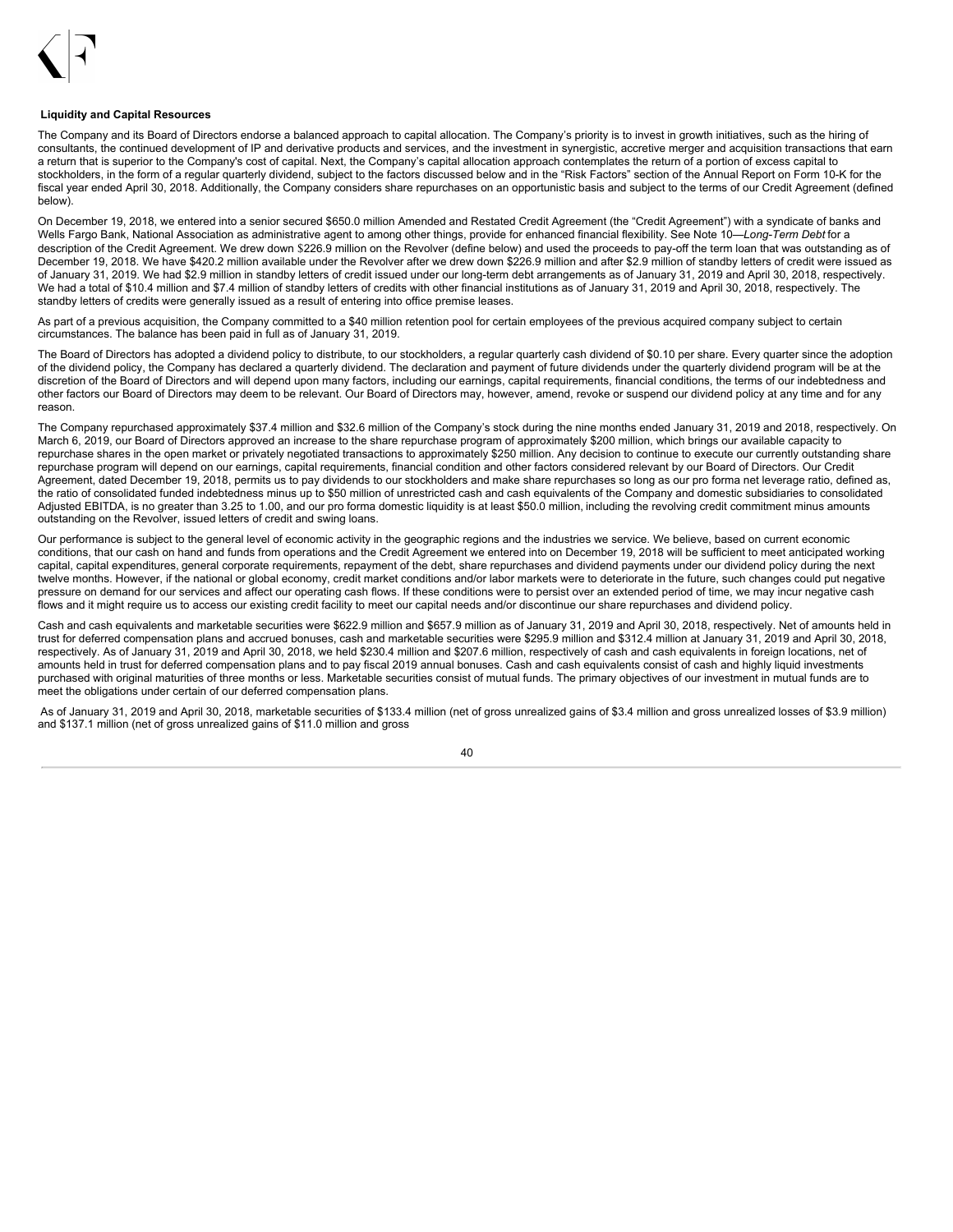

unrealized losses of \$1.0 million), respectively, were held in trust for settlement of our obligations under certain deferred compensation plans, of which \$127.0 million and \$122.8 million, respectively, are classified as non-current. These marketable securities were held to satisfy vested obligations totaling \$116.2 million and \$118.2 million as of January 31, 2019 and April 30, 2018, respectively. Unvested obligations under the deferred compensation plans totaled \$23.8 million and \$29.5 million as of January 31, 2019 and April 30, 2018, respectively.

The net increase in our working capital of \$74.9 million as of January 31, 2019 compared to April 30, 2018 is primarily attributable to decreases in compensation and benefits payable and current portion of our long-term debt and an increase in accounts receivable, offset by a decrease in cash and cash equivalents. The decrease in cash and cash equivalents and compensation and benefits payable was primarily due to the payment of annual bonuses earned in fiscal 2018 and paid during the first quarter of fiscal 2019, with cash and cash equivalents also decreasing due to sign-on and retention payments, stock repurchases made in the open market, payments for tax withholding on restricted stock vesting and dividend payment during the first three quarters of fiscal 2019. The decrease in the current portion of our long-term debt is a result of the amount withdrawn on the revolver to pay off the term loan. The increase in accounts receivable was due to an increase in days of sales outstanding which went from 58 days to 71 days (which is consistent with historical experience) from April 30, 2018 to January 31, 2019. Cash provided by operating activities was \$101.0 million in the nine months ended January 31, 2019 compared to \$59.6 million in the nine months ended January 31, 2018.

Cash used in investing activities was \$59.5 million in the nine months ended January 31, 2019 compared to \$32.2 million in the year-ago period. An increase in cash used in investing activities was primarily due to an increase in premiums paid under our COLI contracts and higher cash used for the purchases of property and equipment, offset by an increase in death benefits proceeds received from life insurance policies and increase in proceeds from sales/maturities of marketable securities net of cash used to purchase marketable securities during the nine months ended January 31, 2019 compared to the year-ago period.

Cash used in financing activities was \$57.8 million in the nine months ended January 31, 2019 compared to \$64.6 million in the nine months ended January 31, 2018. The change was primarily due to the borrowings of \$31.9 million from our COLI contracts, offset with increases in cash used to repurchase shares of common stock to satisfy tax withholding requirements upon the vesting of restricted stock of \$16.8 million, \$4.8 million in shares repurchased under the stock repurchase program and an increase in payments on life insurance policy loans of \$3.8 million in the nine months ended January 31, 2019 compared to the year-ago period.

#### *Cash Surrender Value of Company-Owned Life Insurance Policies, Net of Loans*

The Company purchased COLI policies or contracts insuring the lives of certain employees eligible to participate in the deferred compensation and pension plans as a means of funding benefits under such plans. As of January 31, 2019 and April 30, 2018, we held contracts with gross CSV of \$218.8 million and \$186.8 million, respectively. Total outstanding borrowings against the CSV of COLI contracts were \$94.2 million and \$66.7 million as of January 31, 2019 and April 30, 2018, respectively. Such borrowings do not require annual principal repayments, bear interest primarily at variable rates and are secured by the CSV of COLI contracts. At January 31, 2019 and April 30, 2018, the net cash value of these policies was \$124.6 million and \$120.1 million, respectively.

#### *Long-Term Debt*

On December 19, 2018, we entered into the Credit Agreement to among other things, provide for enhanced financial flexibility. The Credit Agreement provides for, among other things: (a) a \$650.0 million five-year senior secured revolving credit facility (the "Revolver") and (b) certain customary affirmative and negative covenants, including a maximum consolidated total leverage ratio (as defined below) and a minimum interest coverage ratio. Our Credit Agreement permits payment of dividends to stockholders and share repurchases so long as the pro forma net leverage ratio is no greater than 3.25 to 1.00, and the pro forma domestic liquidity is at least \$50.0 million. We drew down \$226.9 million on the Revolver and used the proceeds to pay-off the term loan that was outstanding as of December 19, 2018. The pay-off of the old credit facility and drawn-down on the new Revolver is considered a debt modification and therefore the previously incurred unamortized and current debt issuance costs will be amortized over the life of the new issuance.

At our option, loans issued under the Credit Agreement will bear interest at either LIBOR or an alternate base rate, in each case plus the applicable interest rate margin. The interest rate applicable to loans outstanding under the Credit Agreement may fluctuate between LIBOR plus 1.25% per annum to LIBOR plus 2.00% per annum, in the case of LIBOR borrowings (or between the alternate base rate plus 0.25% per annum and the alternate base rate plus 1.00% per annum, in the alternative), based upon the Company's total funded debt to Adjusted EBITDA ratio (as set forth in the Credit Agreement, the "consolidated leverage ratio") at such time. In addition, the Company will be required to pay to the lenders a quarterly commitment fee ranging from 0.20% to 0.35% per annum on the average daily unused amount of the Revolver, based upon the Company's consolidated leverage ratio at such time, and fees relating to the issuance of letters of credit. During the three and nine months ended January 31, 2019, the average rate on our long-term debt arrangements were 3.64% and 3.42%,

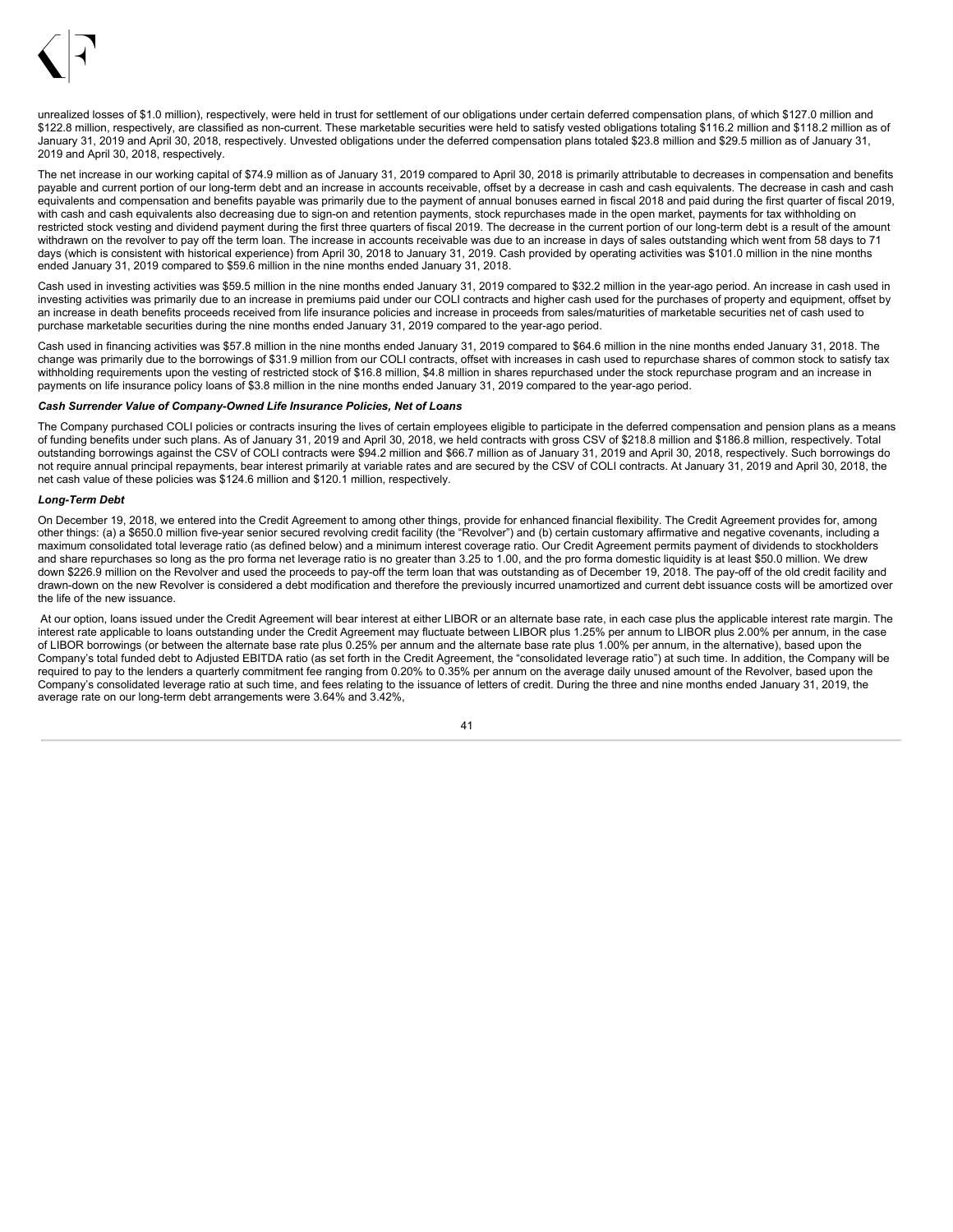

respectively. During the three and nine months ended January 31, 2018, the average rate on the previous term loan was 2.65% and 2.49%, respectively.

The Revolver matures on December 19, 2023 andany unpaid principal balance is payable on this date. The Revolver alsomay be prepaid and terminated early by us at any time without premium or penalty (subject to customary LIBOR breakage fees). As of January 31, 2019, \$226.9 million was outstanding under the Revolver compared to \$238.9 million as of April 30, 2018, under the previous term loan. The unamortized debt issuance costs associated with the long-term debt, were \$4.2 million and \$2.7 million as of January 31, 2019 and April 30, 2018, respectively. The fair value of our Revolver is based on borrowing rates currently required of loans with similar terms, maturity and credit risk. The carrying amount of the Revolver approximates fair value because the base interest rate charged varies with market conditions and the credit spread is commensurate with current market spreads for issuers of similar risk. The fair value of the Revolver is classified as a Level 2 liability in the fair value hierarchy. As of January 31, 2019, we were in compliance with our debt covenants.

We had a total of \$420.2 million available under the Revolver after we drew down \$226.9 million and after \$2.9 million of standby letters of credit were issued as of January 31, 2019. As of April 30, 2018, we had no borrowings under the previous revolver. We had a total of \$122.1 million available under the previous revolver after \$2.9 million of standby letters of credit were issued as of April 30, 2018. We had a total of \$10.4 million and \$7.4 million of standby letters of credits with other financial institutions as of January 31, 2019 and April 30, 2018, respectively. The standby letters of credits were generally issued as a result of entering into office premise leases.

We are not aware of any other trends, demands or commitments that would materially affect liquidity or those that relate to our resources.

#### **Off-Balance Sheet Arrangements**

We have no off-balance sheet arrangements and have not entered into any transactions involving unconsolidated, special purpose entities. We had no material changes in contractual obligations as of January 31, 2019, as compared to those disclosed in our table of contractual obligations included in our Annual Report.

#### **Critical Accounting Policies**

Preparation of this Quarterly Report on Form 10-Q requires us to make estimates and assumptions that affect the reported amount of assets and liabilities, disclosure of contingent assets and liabilities at the date of our financial statements and the reported amounts of revenue and expenses during the reporting period. Actual results could differ from those estimates and assumptions and changes in the estimates are reported in current operations as new information is learned or upon the amounts becoming fixed or determinable. In preparing our interim consolidated financial statements and accounting for the underlying transactions and balances, we apply our accounting policies as disclosed in the notes to our consolidated financial statements. We consider the policies related to revenue recognition, performance related bonuses, deferred compensation, carrying values of receivables, goodwill, intangible assets and recoverability of deferred income taxes as critical to an understanding of our interim consolidated financial statements because their application places the most significant demands on management's judgment and estimates. Specific risks for these critical accounting policies are described in our Form 10-K filed with the Securities Exchange Commission. During the nine months ended January 31, 2019, we implemented the new revenue standard (ASU 2014-09), which superseded revenue recognition requirements regarding contracts with customers to transfer goods or services or for the transfer of nonfinancial assets.

#### *Revenue Recognition*

Substantially all fee revenue is derived from fees for professional services related to executive and professional recruitment performed on a retained basis, recruitment process outsourcing, talent and organizational advisory services and the sale of products, standalone or as part of a solution.

Revenue is recognized when control of the goods and services are transferred to the customer, in an amount that reflects the consideration we expect to be entitled to in exchange for those goods and services. Revenue contracts with customers are evaluated based on the five-step model outlined in the Accounting Standard Codification 606 ("ASC 606"): 1) identify the contract with a customer; 2) identify the performance obligation(s) in the contract; 3) determine the transaction price; 4) allocate the transaction price to the separate performance obligation(s); and 5) recognize revenue when (or as) each performance obligation is satisfied.

Fee revenue from executive search and non-executive professional activities is generally one-third of the estimated first-year compensation of the placed candidate, plus a percentage of the fee to cover indirect engagement-related expenses. In addition to the search retainer, an uptick fee is billed when the actual compensation awarded by the client for a placement is higher than the estimated compensation. In the aggregate, upticks have been a relatively consistent percentage of the original estimated fee; therefore, we estimate upticks using the expected value method based on historical data on a portfolio basis. In a standard search engagement, there is one performance obligation which is the promise to undertake a search. We generally

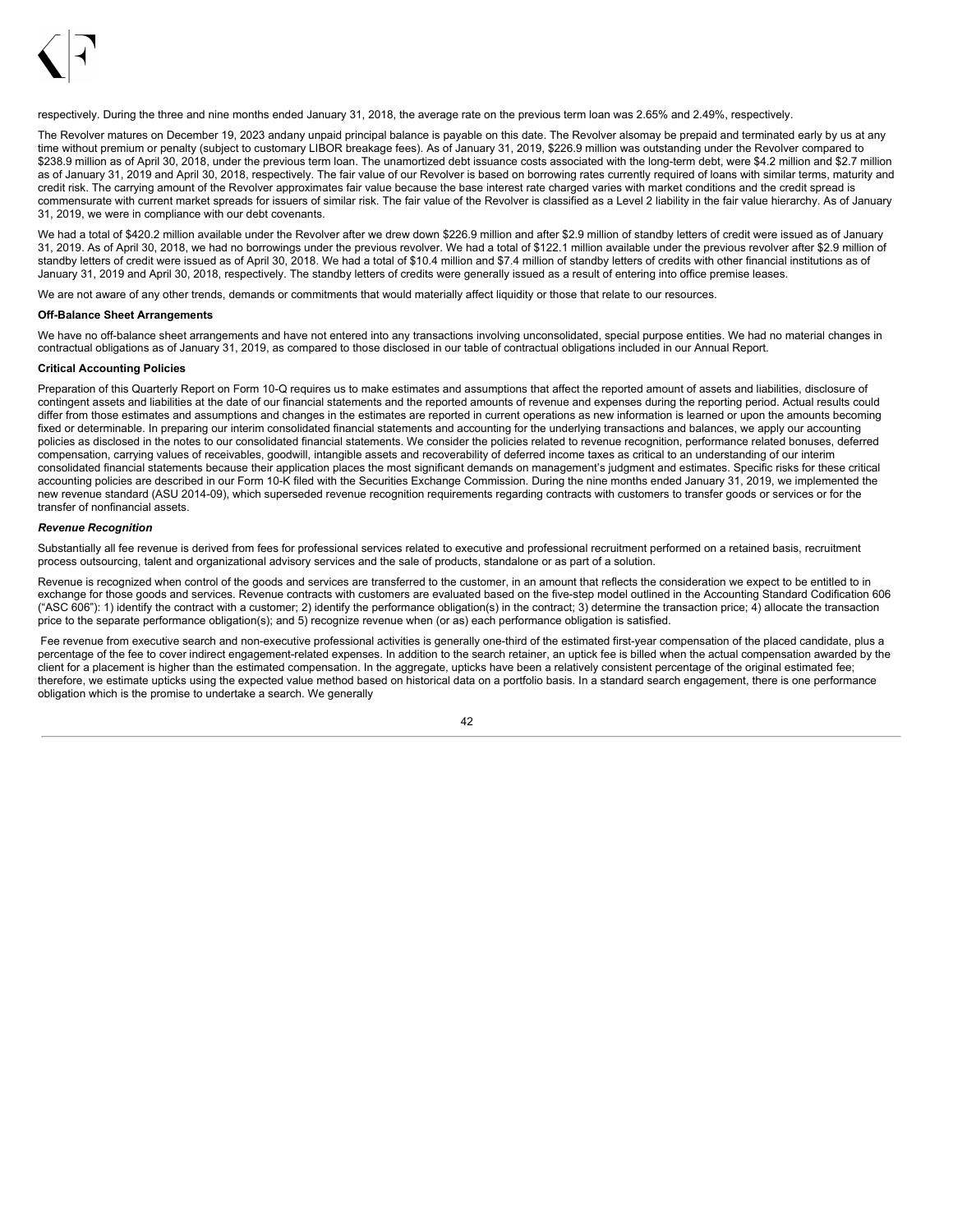recognize such revenue over the course of a search and when it is legally entitled to payment as outlined in the billing terms of the contract. Any revenues associated with services that are provided on a contingent basis are recognized once the contingency is resolved as this is when control is transferred to the customer. These assumptions determine the timing of revenue recognition for the reported period.

RPO fee revenue is generated through two distinct phases: 1) the implementation phase and 2) the post-implementation recruitment phase. The fees associated with the implementation phase are recognized over the period that the related Implementation services are provided. The post-implementation recruitment phase represents end-toend recruiting services to clients for which there are both fixed and variable fees, which are recognized over the period that the related recruiting services are performed.

Consulting fee revenue, primarily generated from Advisory, is recognized as services are rendered, measured by total hours incurred to the total estimated hours at completion. It is possible that updated estimates for consulting engagements may vary from initial estimates with such updates being recognized in the period of determination. Depending on the timing of billings and services rendered, we accrue or defer revenue as appropriate.

Product revenue is generated from a range of online tools designed to support human resource processes for pay, talent and engagement, and assessments, as well as licenses to proprietary IP and tangible/digital products. IP subscriptions grant access to proprietary compensation and job evaluation databases. IP subscriptions are considered symbolic IP due to the dynamic nature of the content and, as a result, revenue is recognized over the term of the contract. Functional IP licenses grant customers the right to use IP content via delivery of a flat file. Because the IP content license has significant standalone functionality, revenue is recognized upon delivery and when an enforceable right to payment exists**.** Online assessments are delivered in the form of online questionnaires.A bundle of assessments represents one performance obligation, and revenue is recognized as assessment services are delivered and we have a legally enforceable right to payment. Tangible/Digital products sold by us mainly consist of books and digital files covering a variety of topics including performance management, team effectiveness, and coaching and development. We recognize revenue for its products when sold or shipped as in the case for books.

#### <span id="page-44-0"></span>*Item 3. Quantitative and Qualitative Disclosures About Market Risk*

As a result of our global operating activities, we are exposed to certain market risks, including foreign currency exchange fluctuations and fluctuations in interest rates. We manage our exposure to these risks in the normal course of our business as described below.

#### **Foreign Currency Risk**

Substantially all our foreign subsidiaries' operations are measured in their local currencies. Assets and liabilities are translated into U.S. dollars at the rates of exchange in effect at the end of each reporting period and revenue and expenses are translated at average rates of exchange during the reporting period. Resulting translation adjustments are reported as a component of accumulated other comprehensive loss, net on our consolidated balance sheets.

Transactions denominated in a currency other than the reporting entity's functional currency may give rise to foreign currency gains or losses that impact our results of operations. Historically, we have not realized significant foreign currency gains or losses on such transactions. During the nine months ended January 31, 2019 and 2018, we recorded foreign currency losses of \$1.4 million and \$2.8 million, respectively, in general and administrative expenses in the consolidated statements of income.

Our exposure to foreign currency exchange rates is primarily driven by fluctuations involving the following currencies - U.S. Dollar, Canadian Dollar, Euro, Pound Sterling, Swiss Franc, Singapore Dollar, Brazilian Real and Mexican Peso. Based on balances exposed to fluctuation in exchange rates between these currencies as of January 31, 2019, a 10% increase or decrease equally in the value of these currencies could result in a foreign exchange gain or loss of \$10.3 million. We have a program that primarily utilizes foreign currency forward contracts to offset the risks associated with the effects of certain foreign currency exposures. These foreign currency forward contracts are neither used for trading purposes nor are they designated as hedging instruments pursuant to Accounting Standards Codification 815, *Derivatives and Hedging*.

#### **Interest Rate Risk**

Our exposure to interest rate risk is limited to our Revolver and borrowings against the CSV of COLI contracts. As of January 31, 2019, there was \$226.9 million outstanding under the Revolver. At our option, loans issued under the Credit Agreement bear interest at either LIBOR or an alternate base rate, in each case plus the applicable interest rate margin. The interest rate applicable to loans outstanding under the Credit Agreement may fluctuate between LIBOR plus 1.25% per annum to LIBOR plus 2.00% per annum, in the case of LIBOR borrowings (or between the alternate base rate plus 0.25% per annum and the alternate base rate plus 1.00% per annum, in the alternative), based upon our total funded debt to Adjusted EBITDA ratio (as set forth in the Credit Agreement, the "consolidated net leverage ratio") at such time. In addition, we are required to pay the lenders a quarterly commitment fee ranging from 0.20% to 0.35% per annum on the average daily unused amount of the

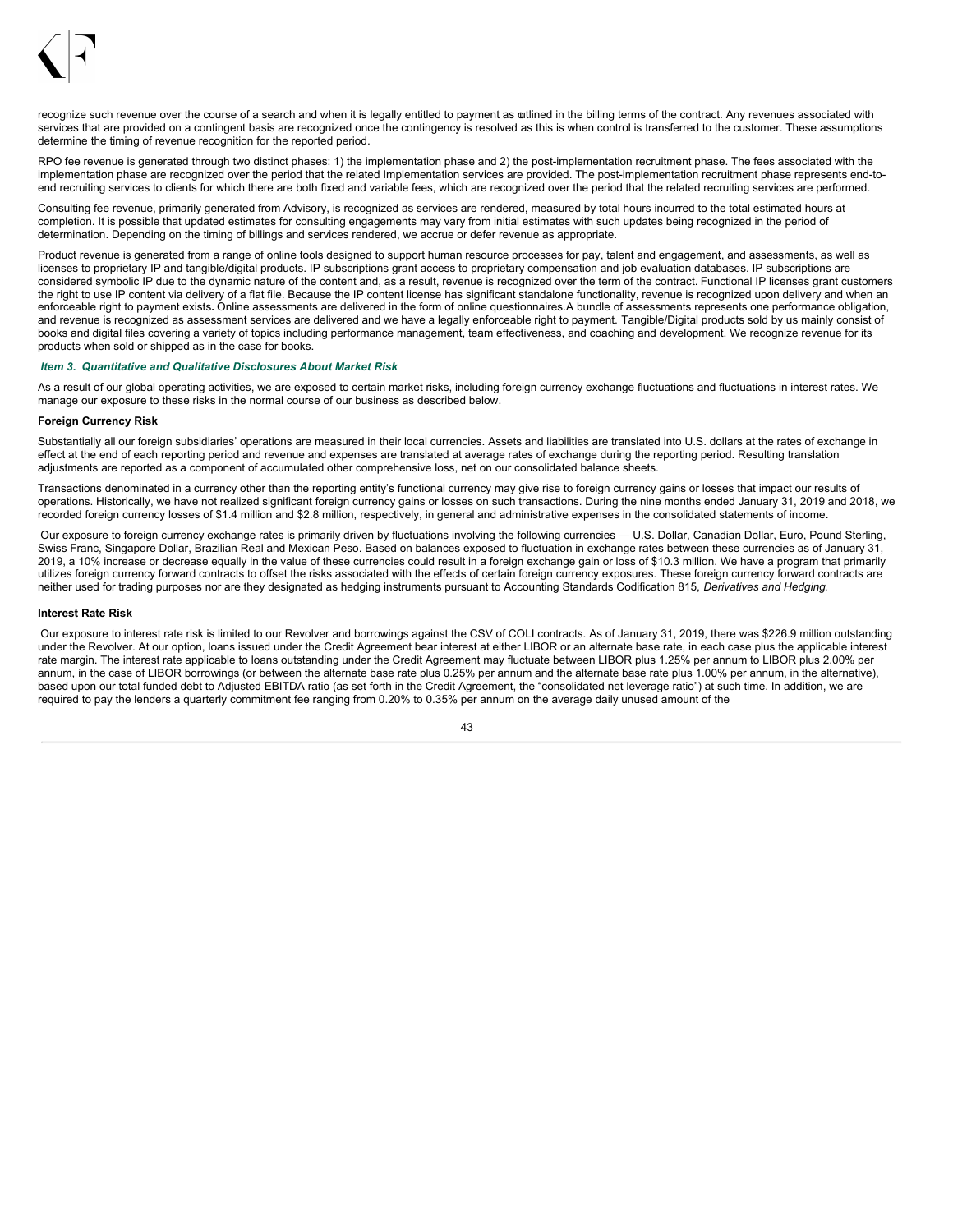

Revolver, based upon our consolidated net leverage ratio at such time, and fees relating to the issuance of letters of credit. A 100-basis point increase in LIBOR rates would have increased our interest expense by approximately \$0.6 million and \$1.8 million for the three and nine months ended January 31, 2019, respectively. During the three and nine months ended January 31, 2019, the average interest rate on the previous term loan was 3.64% and 3.42%, respectively.

To mitigate this interest rate risk, we entered into an interest rate swap contract with an initial notional amount of \$129.8 million to hedge the variability to changes in cash flows attributable to interest rate risks caused by changes in interest rates related to our variable rate debt. We have designated the swap as a cash flow hedge. As of January 31, 2019, the notional amount was \$110.0 million. The interest rate swap agreement matures on June 15, 2021 and locks the interest rates on a portion of our outstanding debt at 1.919%, exclusive of the credit spread on the debt.

We had \$94.2 million and \$66.7 million of borrowings against the CSV of COLI contracts as of January 31, 2019 and April 30, 2018, respectively, bearing interest primarily at variable rates. The risk of fluctuations in these variable rates is minimized by the fact that we receive a corresponding adjustment to our borrowed funds crediting rate which has the effect of increasing the CSV on our COLI contracts.

#### <span id="page-45-0"></span>*Item 4. Controls and Procedures*

a) Evaluation of Disclosure Controls and Procedures.

Based on their evaluation of our disclosure controls and procedures (as defined in Rules 13a-15(e) and 15d-15(e) under the Securities Exchange Act of 1934 (the "Exchange Act")) conducted as of the end of the period covered by this Quarterly Report on Form 10-Q, our Chief Executive Officer and Chief Financial Officer have concluded that our disclosure controls and procedures (as defined in Rules 13a-15(e) and 15d-15(e) under the Exchange Act) are effective.

b) Changes in Internal Control over Financial Reporting.

There were no changes in our internal control over financial reporting during the three months ended January 31, 2019 that have materially affected or are reasonably likely to materially affect our internal control over financial reporting.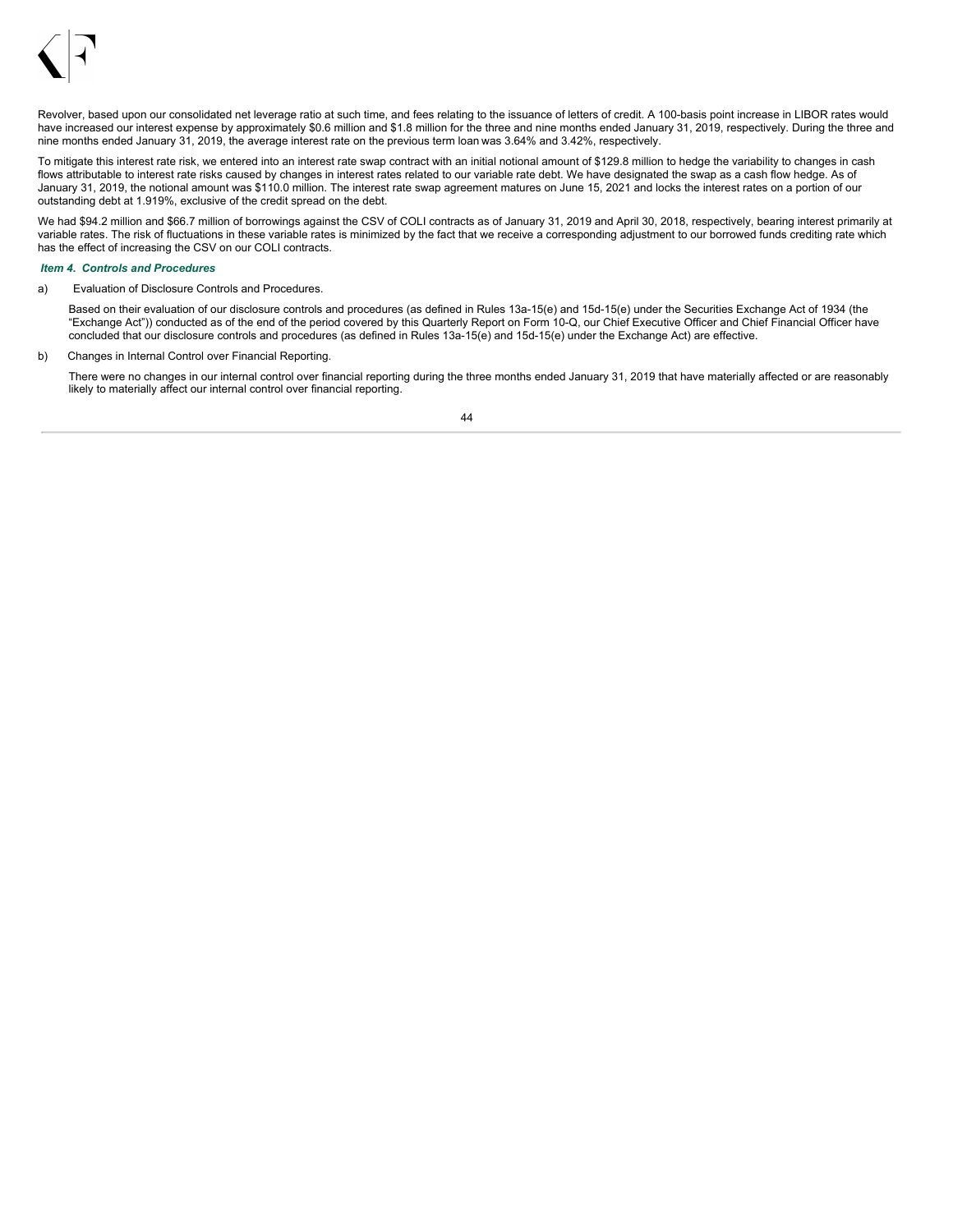

# **PART II. OTHER INFORMATION**

### <span id="page-46-0"></span>**Item 1.** *Legal Proceedings*

From time to time, we are involved in litigation both as a plaintiff and a defendant, relating to claims arising out of our operations. As of the date of this report, we are not engaged in any legal proceedings that are expected, individually or in the aggregate, to have a material adverse effect on our business, financial condition or results of operations.

#### <span id="page-46-1"></span>**Item 1A.** *Risk Factors*

In our Form 10-K for the year ended April 30, 2018, we described material risk factors facing our business. Additional risks not presently known to us or that we currently deem immaterial may also impair our business operations. As of the date of this report, there have been no material changes to the risk factors described in our Form 10-K.

### <span id="page-46-2"></span>**Item 2.** *Unregistered Sales of Equity Securities, Use of Proceeds and Issuers Purchases of Equity Securities*

#### **Issuer Purchases of Equity Securities**

The following table summarizes common stock repurchased by us during the quarter ended January 31, 2019:

|                                     | <b>Shares</b><br>Purchased (1)  | Average<br><b>Price Paid</b><br><b>Per Share</b> |       | <b>Shares Purchased</b><br>as Part of Publicly-<br>Announced<br>Programs (2) | <b>Approximate Dollar</b><br><b>Value of Shares</b><br>That May Yet be<br><b>Purchased Under</b><br>the Programs $(2)$ $(3)$ |  |
|-------------------------------------|---------------------------------|--------------------------------------------------|-------|------------------------------------------------------------------------------|------------------------------------------------------------------------------------------------------------------------------|--|
| November 1, 2018- November 30, 2018 | $\hspace{0.1mm}-\hspace{0.1mm}$ |                                                  |       |                                                                              | \$65.4 million                                                                                                               |  |
| December 1, 2018- December 31, 2018 | 454.023                         |                                                  | 44.05 | 304.500                                                                      | \$52.6 million                                                                                                               |  |
| January 1, 2019- January 31, 2019   | 49,004                          |                                                  | 39.59 | 48,300                                                                       | \$50.7 million                                                                                                               |  |
| Total                               | 503.027                         |                                                  | 43.62 | 352,800                                                                      |                                                                                                                              |  |

 $(1)$  Represents withholding of a portion of restricted shares to cover taxes on vested restricted shares and shares purchased as part of our publicly announced programs.

(2) On December 8, 2014, the Board of Directors approved an increase in the Company's stock repurchase program to an aggregate of \$150.0 million. The shares can be repurchased in open market transactions or privately negotiated transactions at the Company's discretion. We repurchased approximately \$14.7 million of the Company's common stock under the program during the third quarter of fiscal 2019.

(3) On March 6, 2019, our Board of Directors approved an increase to the share repurchase program of approximately \$200 million, which brings our available capacity to repurchase shares in the open market or privately negotiated transactions to approximately \$250 million.

Our Credit agreement, dated December 19, 2018, permits us to pay dividends to our stockholders and make share repurchases so long as our pro forma net leverage ratio, defined as, the ratio of consolidated funded indebtedness minus up to \$50 million of unrestricted cash and cash equivalents of the Company and domestic subsidiaries to consolidated Adjusted EBITDA, is no greater than 3.25 to 1.00, and our pro forma domestic liquidity is at least \$50.0 million, including the revolving credit commitment minus amounts outstanding on the revolver, issued letters of credit and swing loans.

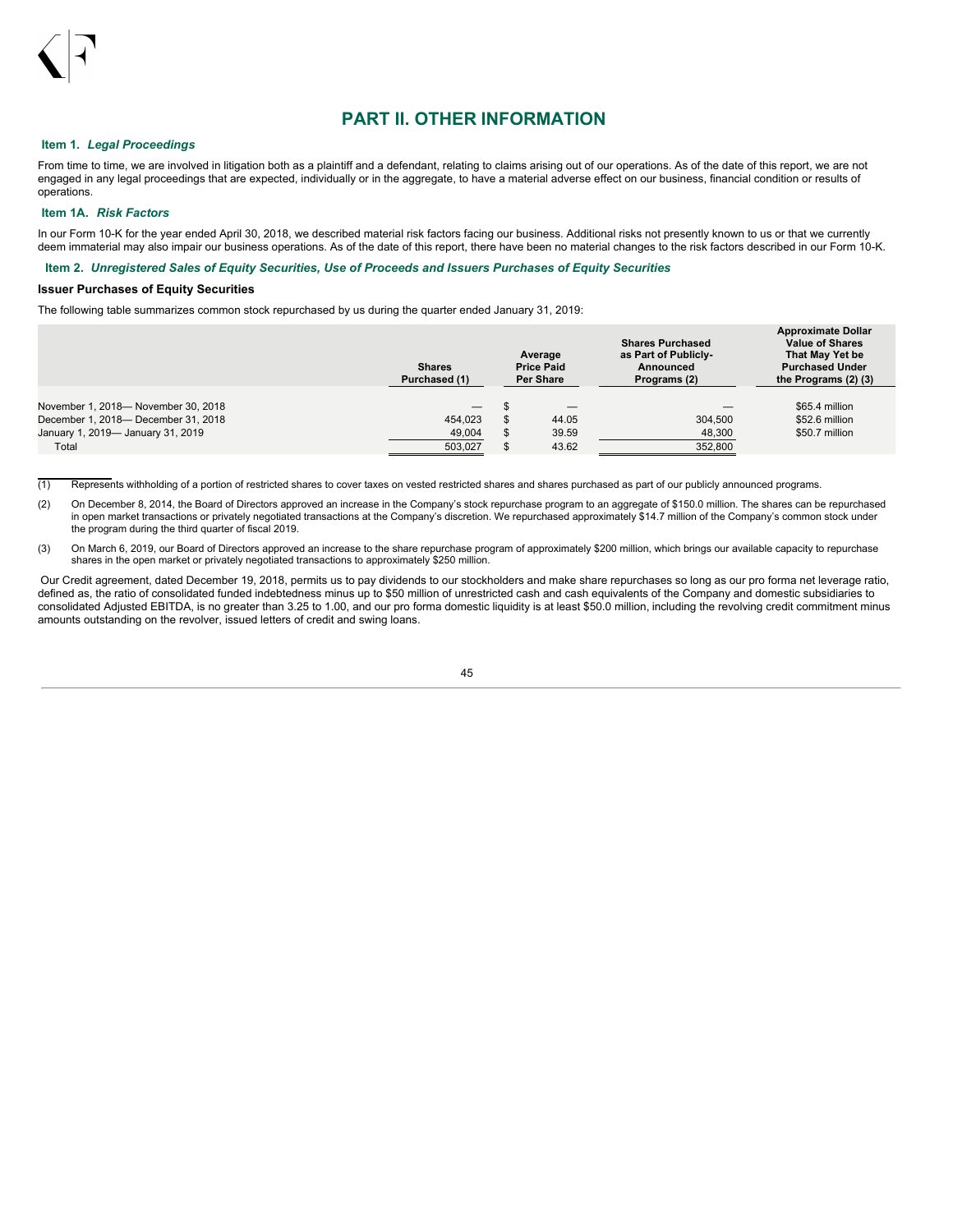

### <span id="page-47-0"></span>*Item 6. Exhibits*

| <b>Description</b>                                                                                                                                                                                                                                                                         |
|--------------------------------------------------------------------------------------------------------------------------------------------------------------------------------------------------------------------------------------------------------------------------------------------|
| Certificate of Amendment of Restated Certificate of Incorporation of the Company, effective January 1, 2019, filed as Exhibit 3.1 to the Company's Current Report<br>on Form 8-K, filed December 13, 2018.                                                                                 |
| Seventh Amended and restated Bylaws, effective January 1, 2019, filed as Exhibit 3.2 to the Company's Current Report on Form 8-K, filed December 13, 2018.                                                                                                                                 |
| Restated Certificate of Incorporation of the Company, effective January 7, 2019.                                                                                                                                                                                                           |
| Amended and Restated Credit Agreement, dated December 19, 2018, by and among the Company, Wells Fargo Bank, National Association, as administrative<br>agent and other lender parties thereto, filed as Exhibit 10.1 to the Company's Current Report on Form 8-K, filed December 20, 2018. |
| Chief Executive Officer Certification pursuant to Rule 13a-14(a) under the Exchange Act.                                                                                                                                                                                                   |
| Chief Financial Officer Certification pursuant to Rule 13a-14(a) under the Exchange Act.                                                                                                                                                                                                   |
| Chief Executive Officer and Chief Financial Officer Certification pursuant to 18 U.S.C. Section 1350.                                                                                                                                                                                      |
| <b>XBRL Instance Document.</b>                                                                                                                                                                                                                                                             |
| XBRL Taxonomy Extension Schema Document.                                                                                                                                                                                                                                                   |
| XBRL Taxonomy Extension Calculation Linkbase Document.                                                                                                                                                                                                                                     |
| XBRL Taxonomy Extension Definition Linkbase Document.                                                                                                                                                                                                                                      |
| XBRL Taxonomy Extension Label Linkbase Document.                                                                                                                                                                                                                                           |
| XBRL Taxonomy Extension Presentation Linkbase Document.                                                                                                                                                                                                                                    |
|                                                                                                                                                                                                                                                                                            |

\* Incorporated herein by reference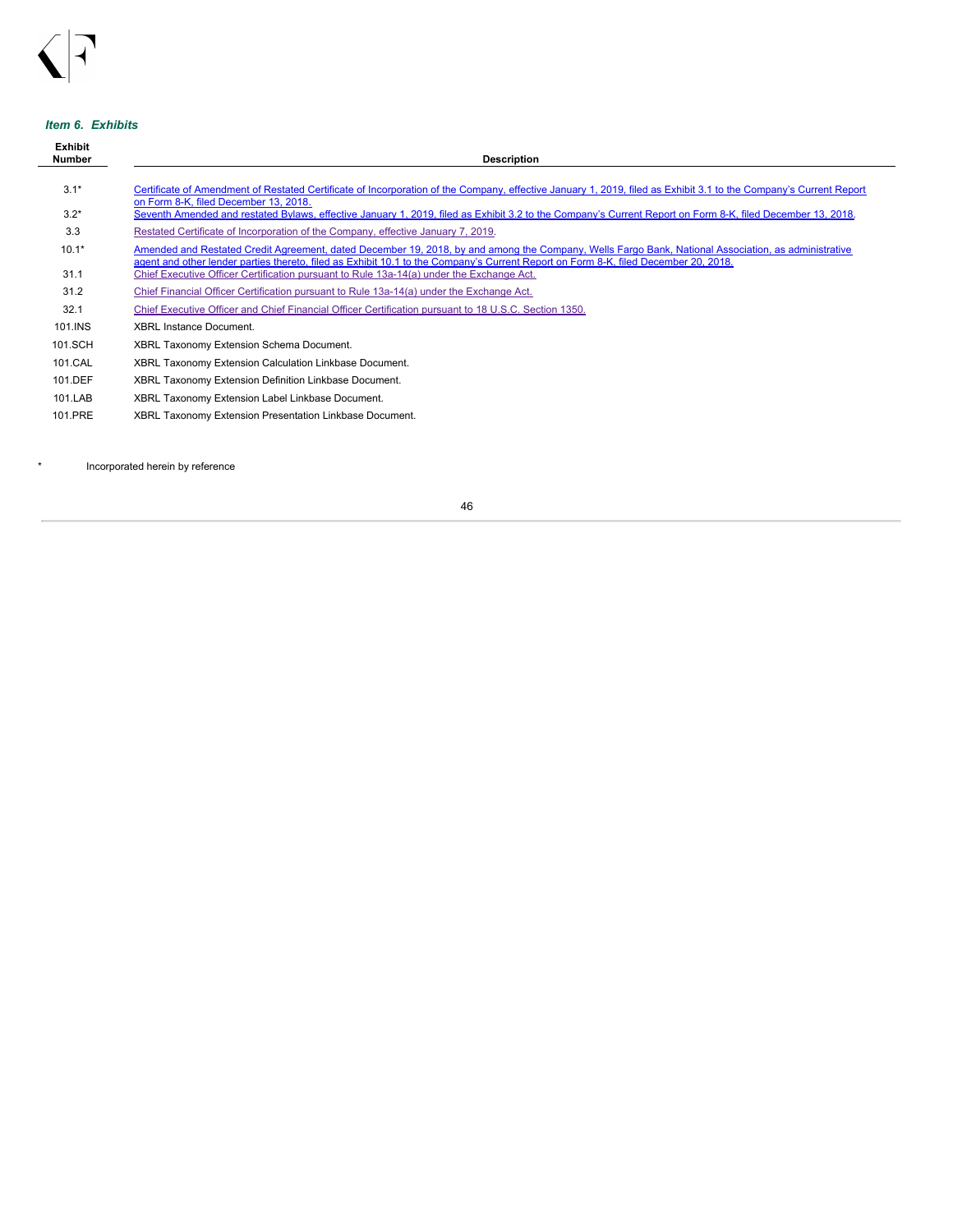# <span id="page-48-0"></span>**SIGNATURES**

Pursuant to the requirements of the Securities Exchange Act of 1934, as amended, the registrant has duly caused this report to be signed on its behalf by the **undersigned thereunto duly authorized.**

Korn Ferry

By: /s/ Robert P. Rozek

**Robert P. Rozek Executive Vice President, Chief Financial Officer and Chief Corporate Officer**

Date: March 11, 2019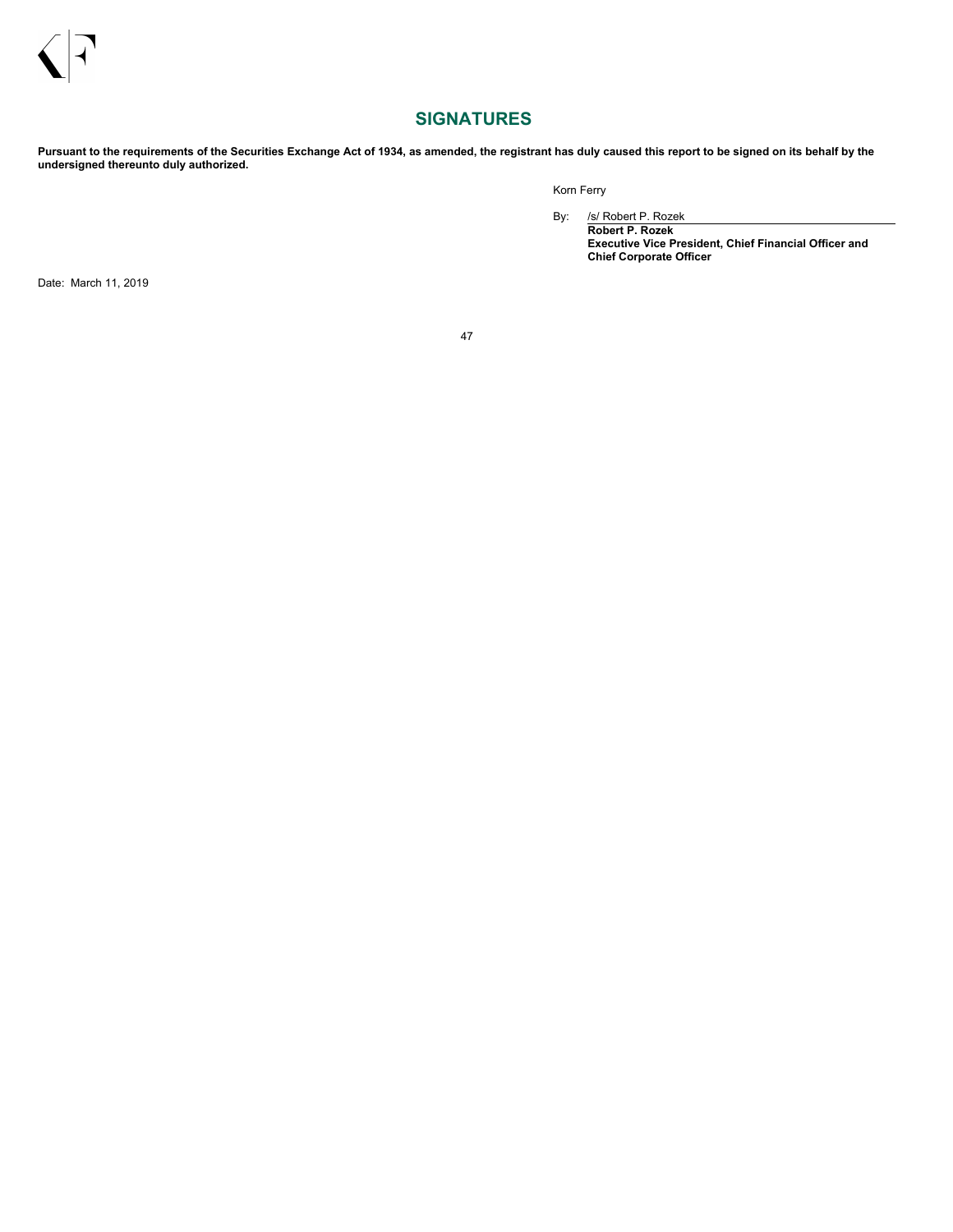### **RESTATED CERTIFICATE OF INCORPORATION**

#### **OF**

### **KORN FERRY**

Korn Ferry, a corporation organized and existing under the General Corporation Law of the State of Delaware (the "Corporation"), DOES HEREBY CERTIFY AS FOLLOWS:

- **FIRST:** The Corporation filed its original Certificate of Incorporation with the Secretary of State of Delaware on September 13, 1999 under the name "Korn/Ferry International."
- **SECOND:** The Board of Directors of the Corporation duly adopted, pursuant to Sections 242 and 245 of the General Corporation Law of the State of Delaware, a Restated Certificate of Incorporation.

**THIRD:** The Restated Certificate of Incorporation, as adopted by the Board of Directors of the Corporation, is as follows:

### **Article I: Name**

The name of the corporation is Korn Ferry (the "Corporation").

### **Article II: Registered Office**

The address of the registered office of the Corporation in the State of Delaware is 251 Little Falls Drive, Wilmington, County of New Castle 19808. The name of its registered agent at such address is Corporation Service Company.

#### **Article III: Purpose**

The purpose of the Corporation is to engage in any lawful act or activity for which corporations may be organized under the General Corporation Law of the State of Delaware.

### **Article IV: Stock**

Section 1. Authorized Shares. The total number of shares of all classes which the Corporation shall have the authority to issue shall be 200,000,000, which shall be divided into two classes, one to be designated "Common Stock," which shall consist of 150,000,000 authorized shares, \$0.01 par value per share, and a second class to be designated as "Preferred Stock," which shall consist of 50,000,000 authorized shares, \$0.01 par value per share.

Section 2. Preferred Stock of the Corporation. The Preferred Stock may be issued in one or more series, from time to time, each series to be appropriately designated by a distinguishing number, letter or title, prior to the issuance of any shares thereof. The first series of Preferred Stock shall initially consist of 10,000 shares and shall be designated "7.5% Convertible Series A Preferred Stock" ("Series A Preferred Stock").

Section 3. Authority of Board of Directors to Issue Stock. Each series of Preferred Stock shall consist of such number of shares and have such voting powers, full or limited, or no voting powers, and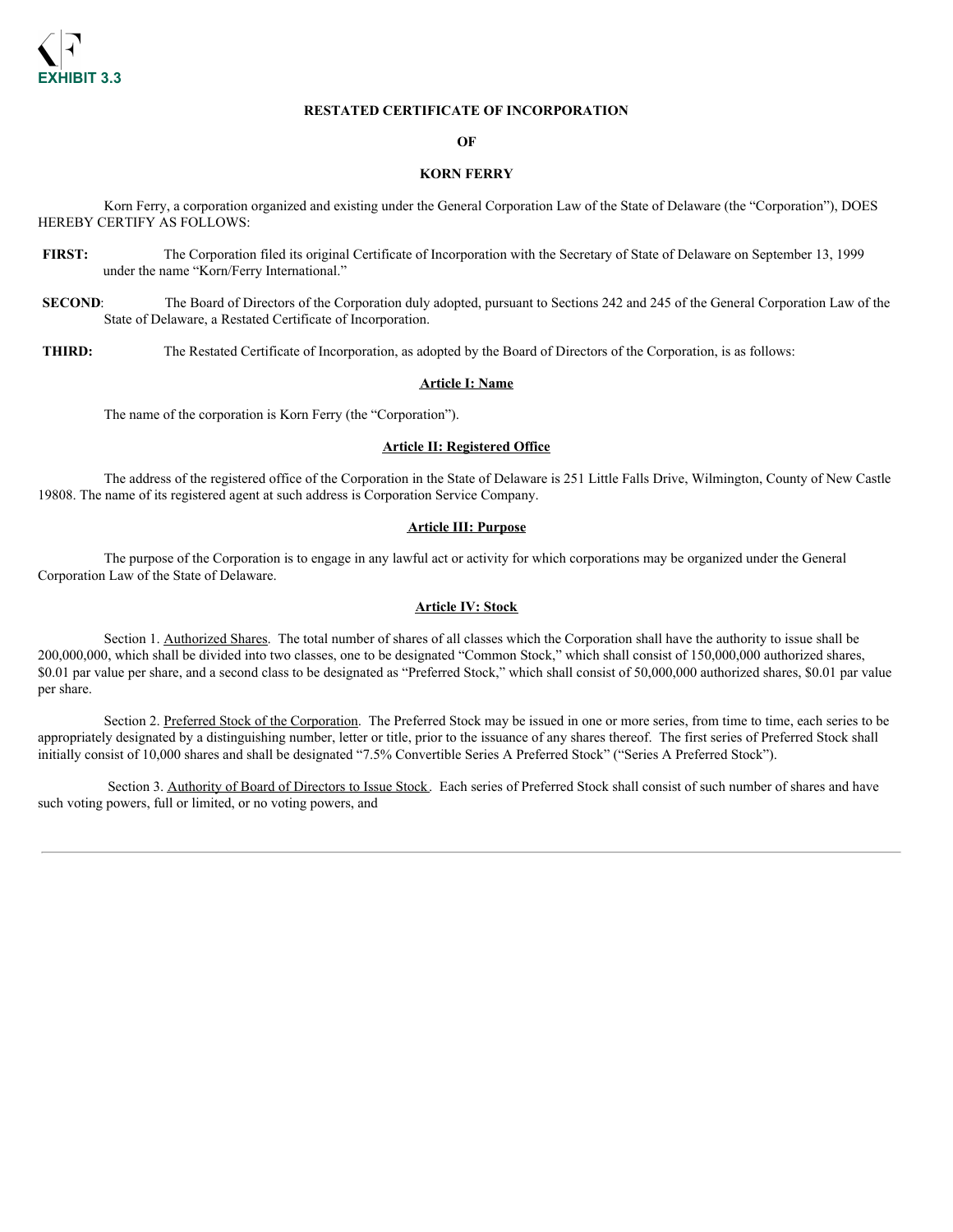such designations, preferences and relative, participating, optional or other special rights, and the qualifications, limitations or restrictions thereof, as shall be stated in the resolutions or resolutions providing for the issuance of such series adopted by the Board of Directors of the Corporation (the "Board of Directors"), and the Board of Directors is hereby expressly vested with authority, to the full extent now or hereafter provided by law, to adopt any such resolution or resolutions. The authority of the Board of Directors with respect to each series shall include, but not be limited to, determination of the following:

- (a) The number of shares constituting the series and the distinctive designation of that series;
- (b) The dividend rate on the shares of that series, whether dividends shall be cumulative, and, if so, from which date or dates, and the relative rights of priority, if any, of payment of dividends on shares of that series;
- (c) Whether that series shall have voting rights, in addition to the voting rights provided by law, and, if so, the terms of such voting rights;
- (d) Whether that series shall have conversion privileges, and, if so, the terms and conditions of such conversion, including provision for adjustment of the conversion rate in such events as the Board of Directors shall determine;
- (e) Whether or not the shares of that series shall be redeemable, and, if so, the terms and conditions of such redemption, including the date or date upon or after which they shall be redeemable, and the amount per share payable in case of redemption, which amount may vary under different conditions and at different redemption dates;
- (f) Whether that series shall have a sinking fund for the redemption or purchase of shares of that series, and, if so, the terms and amount of such sinking fund;
- (g) The rights of the shares of that series in the event of voluntary or involuntary liquidation, dissolution or winding-up of the Corporation, and the relative rights of priority, if any, of payment of shares of that series; and
- (h) Any other relative rights, preferences and limitations of that series.

Section 4. No Preemptive or Preferential Rights. No holders of shares of the Corporation of any class, now or hereafter authorized, shall have any preferential or preemptive rights to subscribe for, purchase or receive any shares of the Corporation of any class, now or hereafter authorized, or any options or warrants to subscribe for such shares, or any rights to subscribe for, purchase or receive any securities convertible to or exchangeable for such shares, which may at any time be issued, sold or offered for sale by the Corporation.

### Section 5. Series A Preferred Stock.

(a) *Designation*. Each share of Series A Preferred Stock shall be identical in all respects to every other share of Series A Preferred Stock. The shares of Series A Preferred Stock are subject to subordination in the manner, and to the extent, set forth in that certain Subordination Agreement, dated as of June 13, 2002, made by the Corporation and certain other persons in favor of Bank of America and certain senior creditors.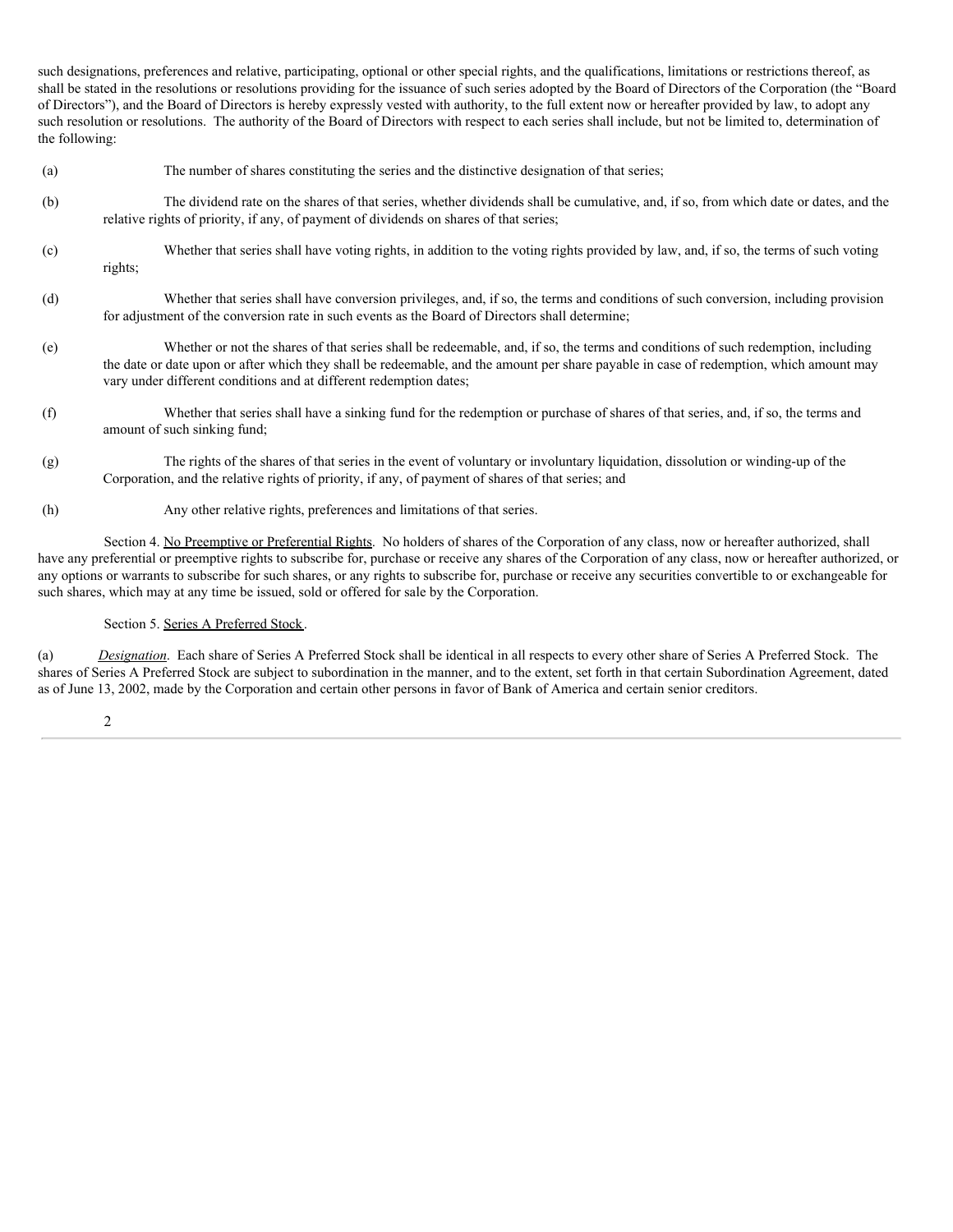(b) *Number of Shares*. The number of shares of Series A Preferred Stock shall initially be 10,000. Such number may from time to time be increased (but not in excess of the total number of authorized shares of Preferred Stock) or decreased (but not below the number of shares of Series A Preferred Stock then outstanding) by the Board of Directors. Shares of Series A Preferred Stock that are redeemed, purchased or otherwise acquired by the Corporation or converted into Common Stock shall be cancelled and shall revert to authorized but unissued shares of Preferred Stock undesignated as to series.

(c) *Definitions*. As used herein with respect to Series A Preferred Stock:

(i)"*Accrued Dividends*," with respect to any share of Series A Preferred Stock, means an amount computed at the annual dividend rate for Series A Preferred Stock, from the Closing Date or the Accrual Date, as applicable, to and including the date to which such dividends are to be accrued (whether or not such dividends have been declared), less the aggregate amount of all dividends previously paid on such share whether in cash or stock.

(ii)"*Average Closing Price*" with respect to any period shall be calculated on a volume-weighted average basis. Specifically, it shall be computed by (x) multiplying the Closing Price on each Trading Day within the period by a fraction, the numerator of which is the trading volume of the Common Stock for such Trading Day on the New York Stock Exchange or within the relevant trading market if not the New York Stock Exchange, and the denominator of which is the aggregate trading volume for the trading period, and (y) adding together the products thus derived.

(iii)"*Business Day*" means each Monday, Tuesday, Wednesday, Thursday or Friday on which banking institutions in New York, New York or Los Angeles, California are not authorized or obligated by law, regulation or executive order to close.

(iv)"*Closing Date*" means June 13, 2002.

(v) "*Closing Price*" on any Trading Day means the last reported sales price regular way or, in case no such reported sale takes place on such Trading Day, the average of the reported closing bid and asked prices regular way, in each case on the New York Stock Exchange or, if the Common Stock is not listed or admitted to trading on the New York Stock Exchange, on the principal national securities exchange, market or quotation system on which the Common Stock is listed or admitted to trading, or, if such prices are not available, Closing Price shall mean the price per share of the Common Stock determined by the Board of Directors on a reasonable basis and in good faith.

(vi) "*Fair Market Value*" on any day means the Closing Price.

(vii) "*Fundamental Change*" means any transaction (including any merger, consolidation, recapitalization or other reorganization) or a series of related transactions as a result of which all or substantially all of the outstanding Common Stock is converted into or exchanged for stock, other securities, cash or assets.

(viii) "*Junior Stock*" means the Common Stock and any other class or series of stock of the Corporation hereafter authorized over which Series A Preferred Stock has preference or priority in the payment of dividends or in the distribution of assets on any liquidation, dissolution or winding up of the Corporation.

(ix) "Note" means the 7.5% Convertible Subordinated Note Due 2010 of the Corporation.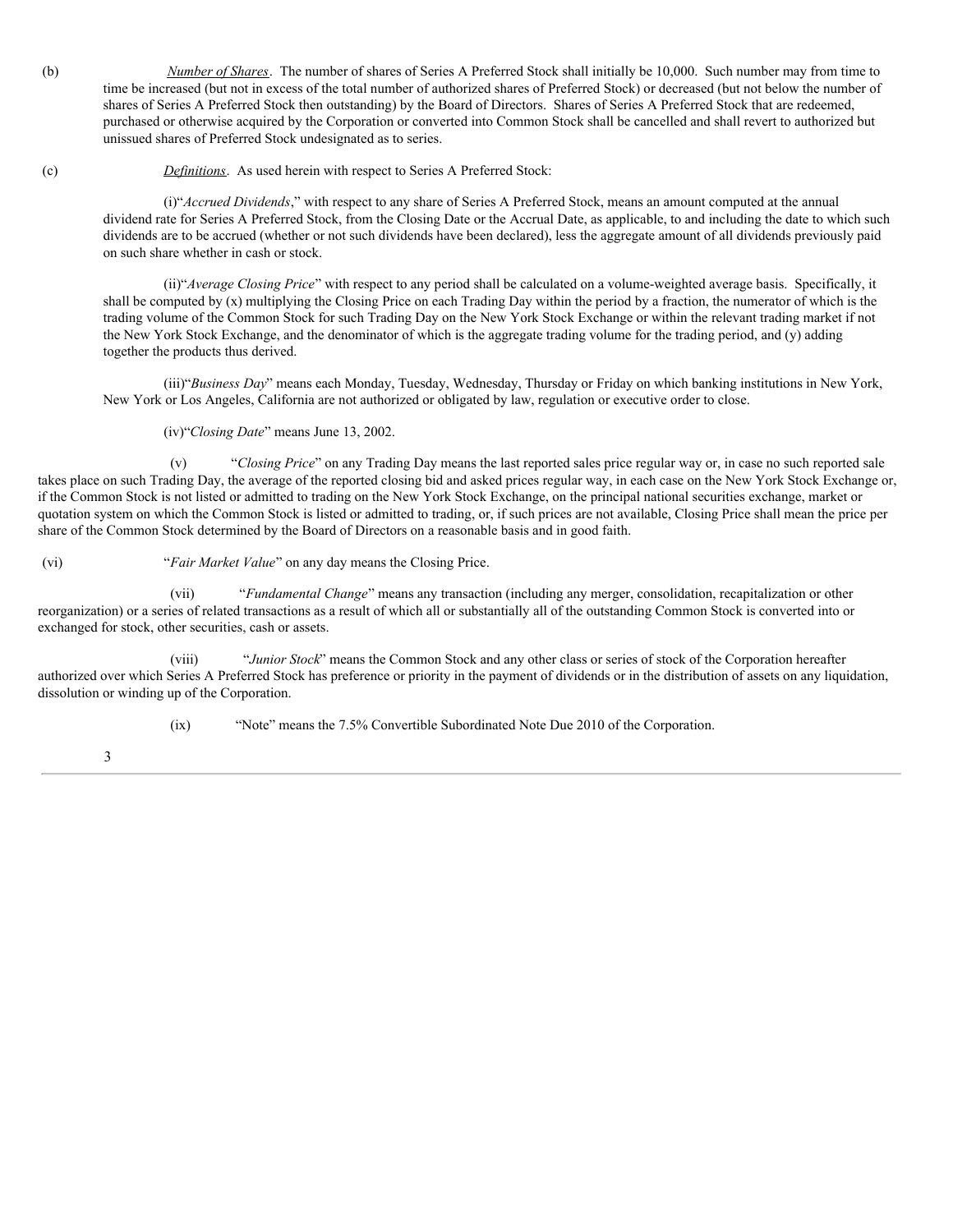(x) "*Parity Stock*" means any other class or series of stock of the Corporation that ranks on a parity with Series A Preferred Stock in the payment of dividends or in the distribution of assets on any liquidation, dissolution or winding up of the Corporation.

(xi) "*Redemption Date*" means the date fixed for redemption by or pursuant to this Certificate of Designations.

(xii) "*Trading Day*" means a day on which the principal national securities exchange, market or quotation system on which the Common Stock is listed or admitted to trading is open for the transaction of business or, if the Common Stock is not listed or admitted to trading, a Business Day.

(xiii) "*Warrants*" means the eight-year warrants issued pursuant to the Purchase Agreement, dated as of June 13, 2002, by and between the Corporation and the other parties thereto.

(d) *Dividends.*

(i) *Rate*. Holders of Series A Preferred Stock shall be entitled to receive, when, as and if declared by the Board of Directors, but only out of funds legally available therefor, cumulative dividends per share of Series A Preferred Stock at the annual rate of 7.5% (or as such rate may be modified pursuant to the next paragraph) of the Issuance Price. The Issuance Price means \$1000 per share of Series A Preferred Stock, as adjusted to reflect the occurrence of any stock split, stock dividend, stock combination, stock subdivision or similar recapitalization affecting such share.

In the event that any Registration Default (as such term is defined in the Investor Rights Agreement, entered into as of the Closing Date by and between the Corporation and the other parties thereto, hereinafter the "Investor Rights Agreement") exists and is continuing, then the annual rate of 7.5% referred to in the foregoing paragraph shall be increased by one percentage point per quarter, up to a maximum of 14%, until such time as the Registration Default ceases to continue (as set forth in the Investor Rights Agreement) at which point the annual rate shall immediately be reduced to 7.5%.

(ii) *Payment*. Dividends are payable semi-annually on the thirteenth day of June and December in each year (or, if any such date is not a Business Day, on the next succeeding Business Day), beginning December 13, 2002, to holders of record on the Business Day preceding such dividend payment date, fixed for that purpose by the Board of Directors in advance of payment of each particular dividend. The amount of dividends payable for the initial dividend period and any period shorter than a full semi‑annual period during which shares are outstanding shall be computed on the basis of a 360-day year of twelve 30-day months and the actual number of days elapsed in the period which is payable. The dividend payable per share of Series A Preferred Stock for each full dividend period shall be computed by dividing the annual dividend rate by two. No interest, or sum of money in lieu of interest, shall be payable in respect of any dividend payments on shares of Series A Preferred Stock which may be in arrears; provided*,* however*,* that to the extent that the Corporation does not declare and pay the amounts specified in Section 5(d)(i) above on the dividend payment date on which such dividend is payable, the holders of the Series A Preferred Stock thus affected shall also receive, but only out of funds legally available for the payment of dividends, additional dividends in an amount equal to 2.0% per annum of such overdue amount for each day (beginning with the first day following such dividend payment date) for which such failure to declare and pay such dividends continues.

Dividends payable on shares of Series A Preferred Stock shall be paid in additional shares of Series A Preferred Stock; provided, however, that on any dividend payment date occurring on or before the second anniversary of the Closing Date, dividends equal to 1% of the Issuance Price shall be paid in cash and equal to 6.5% of the Issuance Price shall be paid in additional shares of Series A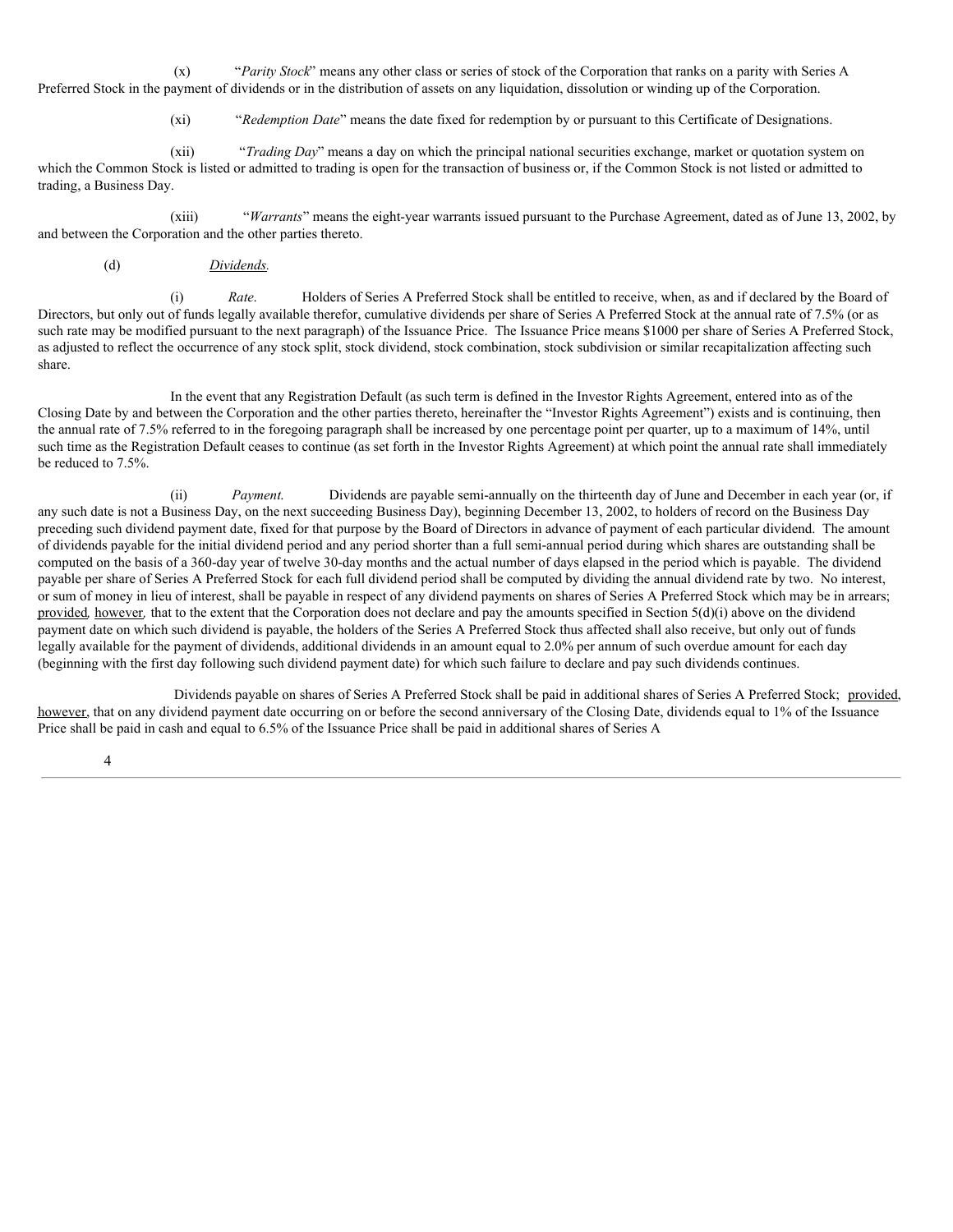Preferred Stock, and provided, further, at the option of the Corporation, dividends payable on shares of Series A Preferred Stock on any dividend payment date occurring after the second anniversary of the Closing Date may be paid entirely in cash or in additional shares of Series A Preferred Stock. To the extent that dividends are paid in additional shares of Series A Preferred Stock, such shares shall be valued at the Issuance Price, and such additional shares shall be entitled to receive cumulative dividends beginning from the date of issuance (such date an "Accrual Date").

(iii) *Priority of Dividends*. So long as any share of Series A Preferred Stock remains outstanding, no dividend whatsoever shall be paid or declared and no distribution shall be made on any Junior Stock, other than a dividend or distribution payable solely in Junior Stock, and no shares of Junior Stock shall be purchased, redeemed or otherwise acquired for consideration by the Corporation, directly or indirectly (other than as a result of (A) a reclassification of Junior Stock for or into Junior Stock, (B) the exchange or conversion of one share of Junior Stock for or into another share of Junior Stock, or (C) the repurchase of Common Stock from the Corporation's employees up to an aggregate amount of up to \$1,000,000 of Common Stock per year) provided, however, that dividends may be paid on Junior Stock if (i) all Accrued Dividends on all outstanding shares of Series A Preferred Stock for all past dividend periods have been paid in full and (ii) in the case of a dividend or distribution, there shall contemporaneously have been declared and paid or made on each outstanding share of Series A Preferred Stock a dividend or distribution in the same amount as the Corporation would have paid on such share if such share had been converted into Common Stock on the record date for the payment of such dividend or distribution and had received the dividend or distribution payable on such Common Stock. Subject to the foregoing, such dividends and distributions (payable in cash, stock or otherwise) as may be determined by the Board of Directors may be declared and paid on any Junior Stock from time to time out of any funds legally available therefor.

## (e) *Liquidation Rights*.

(i) *Voluntary or Involuntary Liquidation*. In the event of any voluntary or involuntary liquidation, dissolution or winding up of the affairs of the Corporation, holders of Series A Preferred Stock shall be entitled, before any distribution or payment out of the assets of the Corporation may be made to the holders of any Junior Stock, to receive in full an amount per share equal to the greater of (i) the Issuance Price, together with an amount equal to all Accrued Dividends to the date of payment and (ii) the amount that a holder of one share of Series A Preferred Stock would be entitled to receive if such shares were converted into Common Stock immediately prior to such liquidation, dissolution or winding up. Such greater amount per share shall be the "Liquidation Preference Amount".

(ii) *Partial Payment*. If the assets of the Corporation are not sufficient to pay the Liquidation Preference Amount in full to all holders of Series A Preferred Stock and all holders of any Parity Stock, the amounts paid to the holders of Series A Preferred Stock and to the holders of all Parity Stock shall be *pro rata* in accordance with the respective aggregate Liquidation Preference Amounts of Series A Preferred Stock and all such Parity Stock.

(iii) *Residual Distributions*. If the Liquidation Preference Amount has been paid in full to all holders of Series A Preferred Stock and all holders of any Parity Stock, the holders of Junior Stock shall be entitled to receive all remaining assets of the Corporation according to their respective rights and preferences.

(iv) *Merger, Consolidation and Sale of Assets Not Liquidation.* For purposes of this Section 5(e), the merger or consolidation of the Corporation with any other corporation, including a merger in which the holders of Series A Preferred Stock receive cash or property for their shares, or the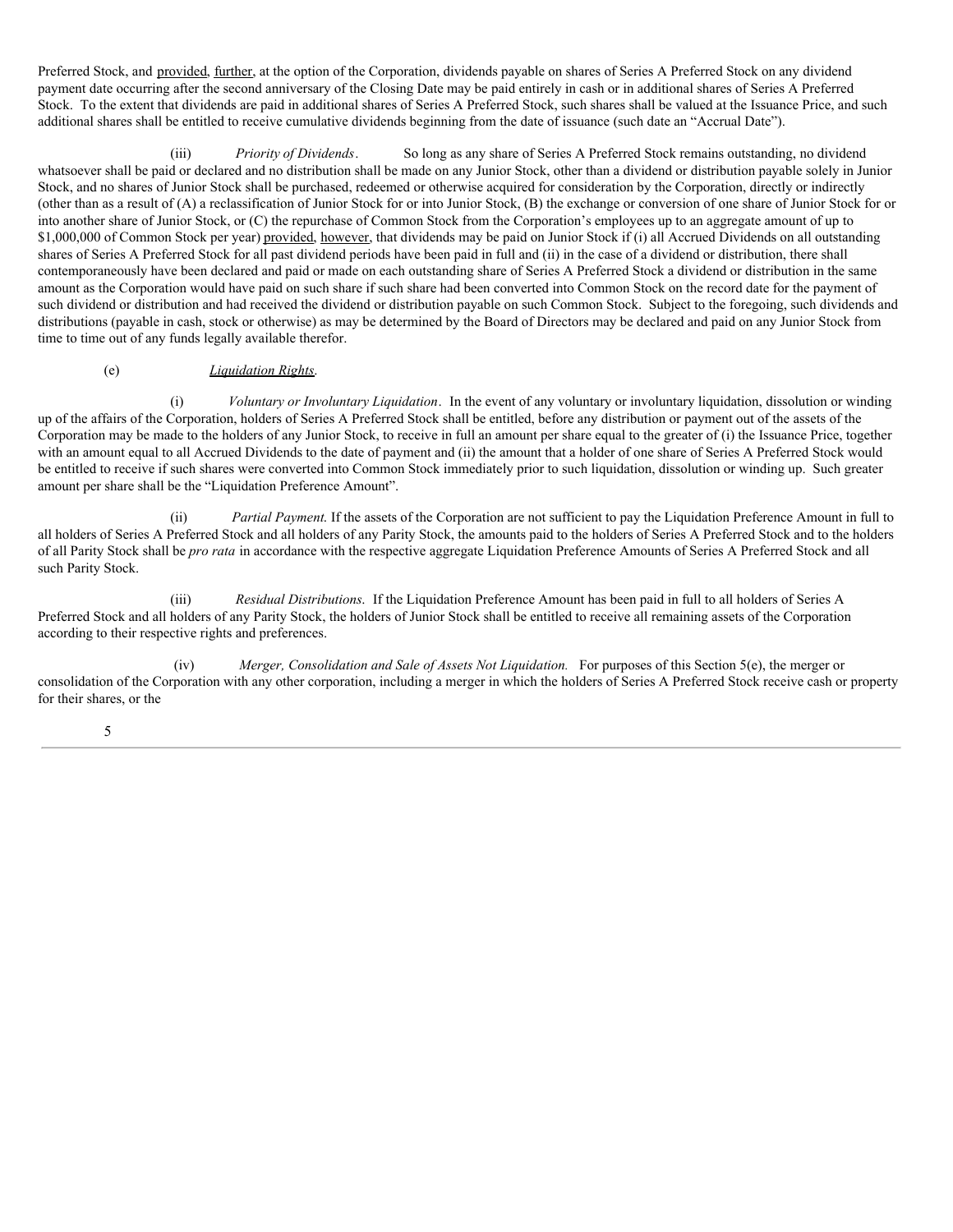sale of all or substantially all of the assets of the Corporation, shall not constitute a liquidation, dissolution or winding up of the Corporation.

### (f) *Redemption*.

(i) *Optional Redemption by the Corporation*. Any time after the third anniversary of the Closing Date, the Corporation, at the option of the Board of Directors, may redeem in whole or in part the shares of Series A Preferred Stock at the time outstanding, at any time or from time to time, upon notice given as provided in Section  $5(f)(vi)$ , at the redemption price in effect at the notice date as provided in this Section  $5(f)$ , provided*,* however*,* that (A) no shares of Series A Preferred Stock may be redeemed pursuant to this Section 5(f)(i) if at any time during the 135 days prior to the Redemption Date the Shelf Registration Statement (as defined in the Investor Rights Agreement) with respect to the Common Stock into which any shares of Series A Preferred Stock are convertible shall not be effective, (B) optional redemption may only be made if the Corporation certifies to the holders in the redemption notice sent in accordance with Section  $5(f)(vi)$  that it is able, financially and otherwise, to make the redemption payment, and there has been no default (as set forth in Section  $5(f)(ix)$ ) by the Corporation on an obligation to pay for shares of Series A Preferred Stock duly called for redemption in accordance with this Section 5(f) within the 12 months prior to the date of such notice, (C) optional redemption may only be made pursuant to this Section 5(f)(i) if, after giving effect to such redemption (and any simultaneous redemption of Notes), the ratio of (a) the aggregate outstanding principal amount of the Notes and (b) the product of  $(x)$  the number of issued and outstanding shares of Series A Preferred Stock and (y) the Issuance Price, is equal to 4:1, and (D) the Corporation shall not be permitted to redeem shares of Series A Preferred Stock pursuant to this Section  $5(f)(i)$  if, after giving effect to such redemption (and any simultaneous redemption of Notes), the sum of (a) the aggregate outstanding principal amount of the Notes and (b) the product of  $(x)$  the number of issued and outstanding shares of Series A Preferred Stock and  $(y)$  the Issuance Price, does not exceed \$15,000,000.00. The foregoing clauses (C) and (D) shall not limit the Corporation's right pursuant to this Section  $5(f)(i)$  to redeem all of the outstanding principal amount of the Notes and all of the outstanding shares of Series A Preferred Stock in one redemption.

(ii) *Redemption Price*. The redemption price for shares of Series A Preferred Stock redeemed pursuant to Section 5(f)(i) hereof shall be set by the Corporation in its discretion pursuant to any available redemption price calculation methodology set forth below.

The Corporation may in its discretion set the redemption price for each share of Series A Preferred Stock at 100% of the Issuance Price together with an amount equal to all Accrued Dividends to the date of redemption, provided, however, that the Corporation may not set the redemption price using this methodology unless the Average Closing Price of the Common Stock over the 20 Trading Day period immediately preceding the Redemption Date is equal to or greater than the price that is the result of dividing (i) the price specified in the following schedule by (ii) the number of shares of Common Stock into which such share of Series A Preferred Stock would be convertible on the notice date (such price, the "Minimum Share Purchase Price").

| <b>Redemption Date</b>                                                                  | Basis of Minimum Share Purchase Price<br>Calculation |
|-----------------------------------------------------------------------------------------|------------------------------------------------------|
| After the third and through and including the<br>fourth anniversary of the Closing Date | 2.0 x Issuance Price                                 |
| After the fourth and through and including the<br>fifth anniversary of the Closing Date | 2.25 x Issuance Price                                |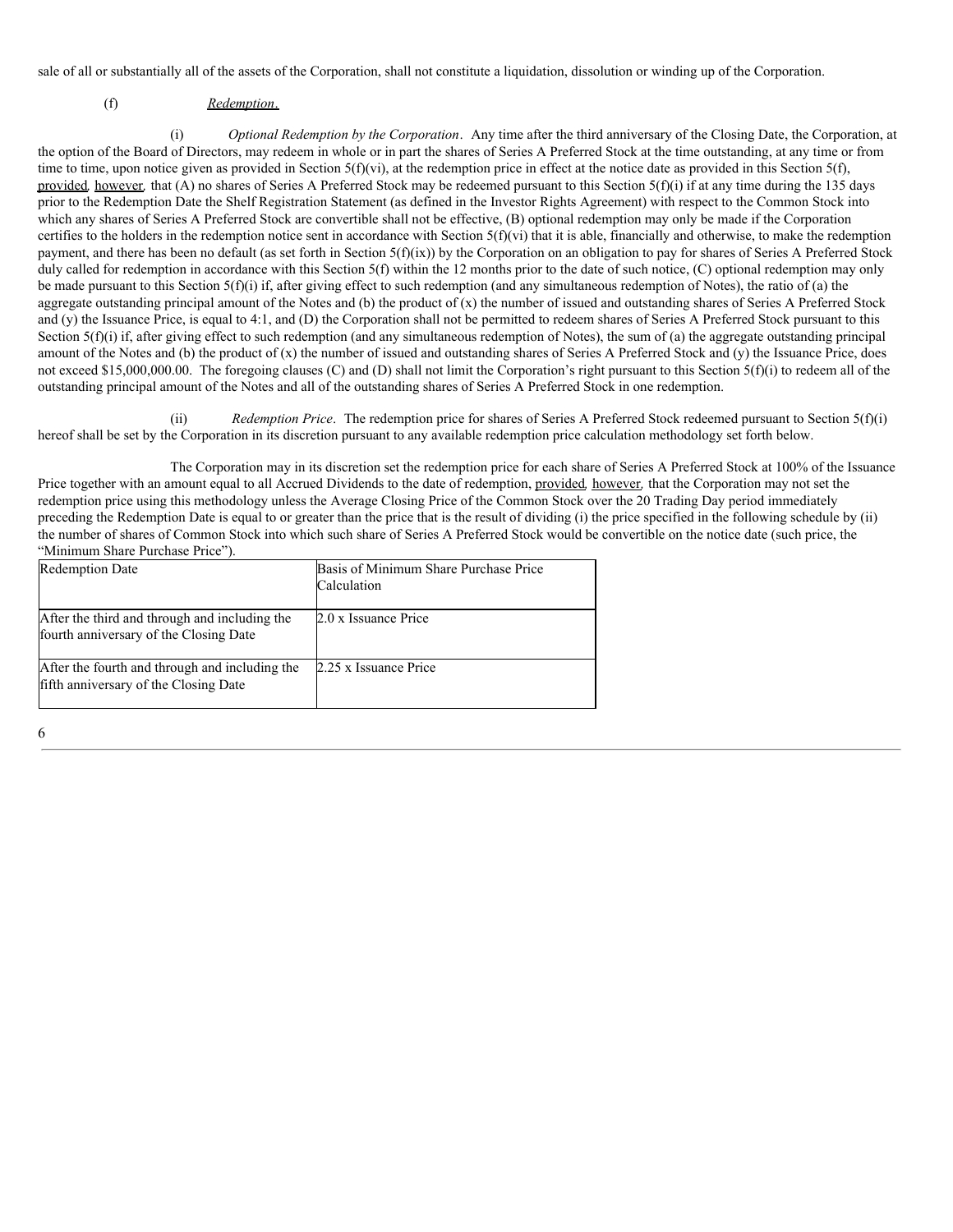The Corporation may in its discretion set the redemption price for each share of Series A Preferred Stock at the product of (i) the number of shares of Common Stock into which such share of Series A Preferred Stock would be convertible on the notice date and (ii) the greater of (x) the Average Closing Price over the 20 Trading Day period immediately preceding the notice date and (y) the Minimum Share Purchase Price.

(iii) *Mandatory Redemption*. The Corporation shall, on the eighth anniversary of the Closing Date, redeem all of the outstanding shares of Series A Preferred Stock at a redemption price per share equal to (i) 101% of the Issuance Price plus (ii) an amount equal to all Accrued Dividends to such Redemption Date.

(iv) *Optional Redemption by the Holders*. After the sixth anniversary of the Closing Date, all (or a portion) of the shares of Series A Preferred Stock shall be subject to redemption at the option of the holders thereof at a redemption price per share equal to (i) 101% of the Issuance Price plus (ii) an amount equal to all Accrued Dividends to the Redemption Date. In addition, if a Registration Default exists and is continuing, and either (a) the Shelf Registration Statement has not been declared effective by the Securities and Exchange Commission (the "SEC") on or before the 365th calendar day after the date of filing of the Shelf Registration Statement or (b) the Shelf Registration Statement is declared effective by the SEC but the Shelf Registration Statement thereafter ceases to be effective and such failure to be effective continues for a period of 90 consecutive calendar days, or more than 120 days in any 365 day period, then all of the shares of Series A Preferred Stock shall be subject to redemption at the option of the holders thereof, beginning on such 365th or 91st or 121st day, as the case may be, until such time as the Registration Default ceases to continue (as set forth in the Investor Rights Agreement) at a redemption price equal to the greater of  $(y)$  100% of the Issuance Price plus an amount equal to all Accrued Dividends to the Redemption Date or (z) the product of the number of shares of Common Stock into which such share of Series A Preferred Stock would be convertible on the date of the exercise of such option by the holder and the Average Closing Price over the 20 Trading Day period immediately preceding such date.

Any holder of Series A Preferred Stock electing to redeem shares of Series A Preferred Stock pursuant to this Section 5(f)(iv) shall give notice in writing of such election to the Corporation (or its successor, if the Corporation is no longer in existence) at its principal office, which notice shall set forth the name of the holder and the number of shares of Series A Preferred Stock to be redeemed. Such written notice of election shall be irrevocable without the consent of the Corporation, in its sole discretion. The Corporation shall forthwith give notice to all other holders of Series A Preferred Stock of any such notice of redemption, specifying the date fixed by the Corporation for redemption of such shares of Series A Preferred Stock, such date to be not more than 45 days nor less than 30 days from the notice date. Such other holders of Series A Preferred Stock may elect to sell to the Corporation all or a portion of their shares of Series A Preferred Stock by delivering written notice to the Corporation within 15 days after the distribution of the notice regarding optional redemption by the Corporation. Each holder of shares of Series A Preferred Stock that has given timely notice to the Corporation shall be entitled to receive the redemption price thereof as described in this Section  $5(f)(iv)$ , without interest, after surrender to the principal office of the Corporation of the certificate or certificates for the shares to be surrendered.

(v) *Change Of Control.* For the purposes of this Section 5(f): (1) a sale, conveyance or disposition of all or substantially all of the assets of the Corporation, (ii) the effectuation of a transaction (including a merger, consolidation, recapitalization or other reorganization) or series of related transactions as a result of which 50% or more of the issued and outstanding voting securities of the resulting entity are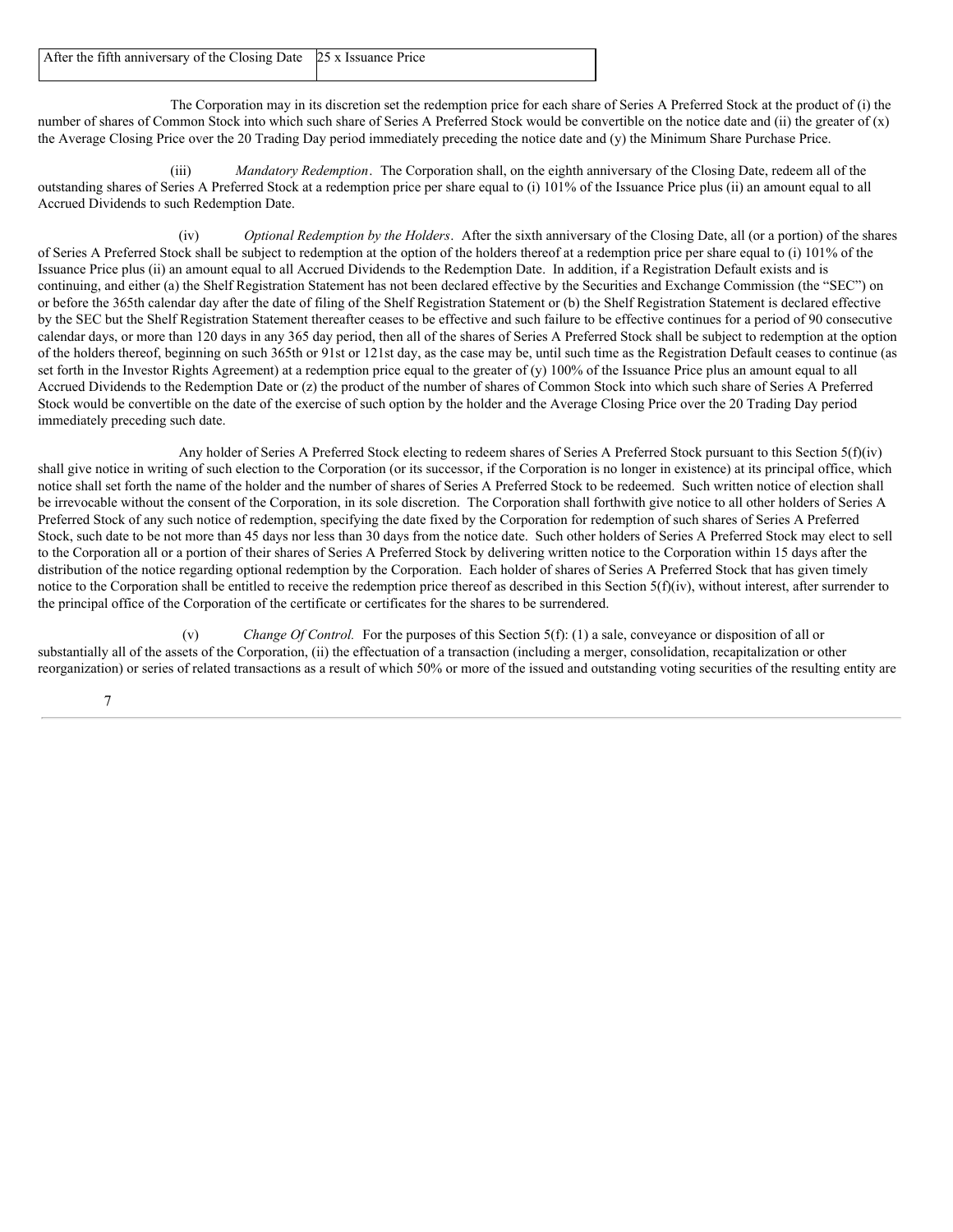beneficially owned by a person, corporation, entity or group other than the stockholders of the Corporation immediately prior to such transactions, or (iii) the effectuation of a transaction (including a merger, consolidation, recapitalization or other reorganization) or series of related transactions as a result of which any person or "group" (within the meaning of Section  $13(d)(3)$  of the Securities Exchange Act of 1934, as amended) shall succeed in having a sufficient number of its nominees elected to the Corporation's Board of Directors such that such nominees will constitute a majority of the Board of Directors, shall be a "Change of Control Event." In the event of a Change of Control Event, each holder of a share of Series A Preferred Stock shall have the right to receive, at the option of the holder, (i) 101% of the Issuance Price plus an amount equal to all Accrued Dividends to the date of the Change of Control Event, or (ii) the per share consideration to be received by a holder of the Common Stock into which such share of Series A Preferred Stock is convertible as of such Change of Control Event. Upon the consummation of a Change of Control Event that is a Fundamental Change, each share of Series A shall automatically be converted into the right to receive, at the election of the holder in accordance with the third paragraph of this Section  $5(f)(v)$ , one of the two forms of consideration described above.

On or before the 30th calendar day after a Change of Control Event (or the 30th calendar day prior to such Change of Control Event that is a Fundamental Change), the Corporation shall give notice in accordance with this Section  $5(f)(v)$  of the redemption right or other right to receive consideration set forth herein arising as a result thereof to each holder. To exercise a redemption right, a Holder shall deliver to the Corporation (or an agent designated by the Corporation for such purposes in the notice referred to above) on or before the 90th calendar day after such Change of Control Event (or if such Change of Control Event is a Fundamental Change then on or before such date of such Fundamental Change) (a) written notice of the holder's exercise of such right, which notice shall set forth the name of the holder, the number of shares of Series A Preferred Stock to be redeemed, and a statement that the option to exercise the redemption right or receive the consideration is being made thereby, and (b) the certificates for the shares of Series A Preferred Stock with respect to which the redemption right is being exercised, duly endorsed for transfer to the Corporation. Such written notice shall be irrevocable without the consent of the Corporation, in its sole discretion.

(vi) *Notice of Redemption*. Each notice of a redemption of shares of Series A Preferred Stock or otherwise to be provided by the Corporation under this Section 5(f) shall be made by hand delivery or delivered by overnight courier, addressed to the holders of record of the shares to be redeemed at their respective addresses appearing on the books of the Corporation. Each such notice shall state, as appropriate, the following and may contain such other information as the Corporation deems advisable: (a) the Redemption Date, (b) the number of such shares of Series A Preferred Stock held by such holder to be redeemed, (c) the redemption price, (d) the place or places where one or more certificates for such shares of Series A Preferred Stock are to be surrendered for redemption and (e) such items as are required to be stated in a notice of an optional redemption by the Corporation pursuant to Section  $5(f)(i)$  above. The "notice date" shall be the date such notice is mailed. Such mailing shall be at least 30 days and not more than 45 days before the date fixed for redemption. Any notice mailed as provided in this Section  $5(f)(vi)$  shall be conclusively presumed to have been duly given upon receipt, but failure duly to give such notice by overnight mail, or any defect in such notice or in the mailing thereof, to any holder of shares of Series A Preferred Stock designated for redemption shall not affect the validity of the proceedings for the redemption of any other shares of Series A Preferred Stock Upon duly delivering notice to a holder of Series A Preferred Stock, the Corporation may not thereafter rescind such notice of redemption or the Company's obligation to pay the redemption price.

(vii) *Partial Redemption*. In case of any optional redemption of only part of the shares of Series A Preferred Stock at the time outstanding (other than in the case of optional redemption by the holders pursuant to Section  $5(f)(iv)$ , the shares to be redeemed shall be selected either pro rata or by lot or in such other mariner as the Board of Directors may determine to be equitable.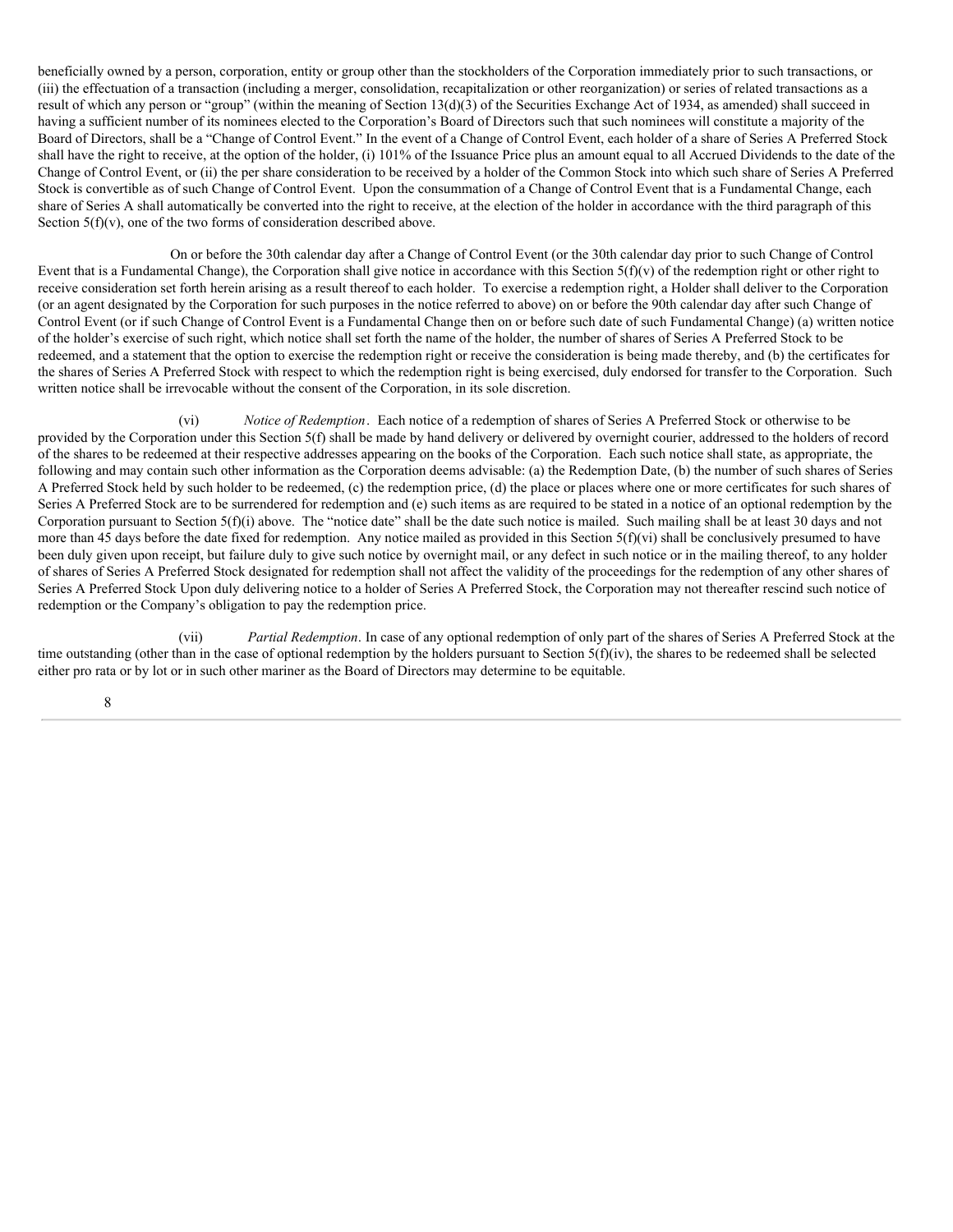<span id="page-57-0"></span>(viii) *Ef ectiveness of Redemption.* If notice of redemption has been duly given and if on or before the Redemption Date specified in the notice all funds necessary for the redemption have been set aside by the Corporation, separate and apart from its other funds, in trust for the *pro rata* benefit of the holders of the shares of Series A Preferred Stock called for redemption (or to be redeemed pursuant to Section 5(f) (iv)), so as to be and continue to be available therefor, then, notwithstanding that any certificate (or an affidavit of loss and indemnification in lieu thereof has been provided to the Corporation as provided below) for any share of Series A Preferred Stock so called for redemption (or to be redeemed pursuant to Section 5(f)(iv)) has not been surrendered for cancellation, on and after the Redemption Date all shares of Series A Preferred Stock so called for redemption (or to be redeemed pursuant to Section  $5(f)(iv)$ ) shall cease to be outstanding and all rights with respect to such shares of Series A Preferred Stock shall forthwith on such Redemption Date cease and terminate, except only the right of the holders thereof to receive the amount payable on such redemption without interest. In the event any certificate shall have been lost, stolen or destroyed, upon the making of an affidavit of that fact by the holder certifying to the satisfaction of the Corporation that such certificate has been lost, stolen or destroyed and entering into an indemnity agreement against any claim that may be made against it with respect to such certificate, the Corporation will deliver any redemption price in respect thereof issuable and/or payable in exchange for such lost, stolen or destroyed certificate pursuant to the terms of this Section 5(f). Any funds unclaimed at the end of one year from the Redemption Date shall, to the extent permitted by law, be released to the Corporation, after which time the holders of the shares of Series A Preferred Stock so called for redemption (or to be redeemed pursuant to Section  $5(f)(iv)$ ) shall look only to the Corporation for payment of the redemption price of such shares of Series A Preferred Stock.

(ix) *Redemption Default***.** If the Corporation defaults on an obligation incurred hereunder to pay a redemption price payable pursuant to the terms of this Section 5(f), the holder of any share of Series A Preferred Stock subject to such default (a) shall receive additional dividends in an amount equal to 2.0% per annum for each day for which such default continues, and (b) may at its option either (A) enforce its right to receive such redemption price and receive the additional interest due thereon pursuant to clause (b) or (B) terminate or rescind such attempted redemption.

(g) *Conversion Rights*. Each share of Series A Preferred Stock shall be convertible at the option of the holder thereof at any time into fully paid and non-assessable shares of Common Stock of the Corporation (calculated as to each conversion to the nearest 1/100th of a share) on and subject to the following terms and conditions:

(i) *Conversion Price***.** The conversion price at which shares of Series A Preferred Stock shall be convertible into Common Stock (the "Conversion Price") shall initially be \$10.25 per share and shall be adjusted in certain events as provided in Section  $5(g)(v)$ . Each share of Series A Preferred Stock shall be taken at the Issuance Price and any Accrued Dividends for the purpose of conversion.

(ii) *Surrender of Certificates*. In order to convert shares of Series A Preferred Stock into Common Stock the holder must surrender, at the office of any transfer agent for the Common Stock or at such other office as the Board of Directors may designate, the certificate or certificates for the shares to be converted, duly endorsed or assigned either to the Corporation or in blank, together with irrevocable written notice that such holder elects to convert such shares. Such shares shall be deemed to be converted immediately before the close of business on the date of such surrender, and the person or persons entitled to receive the Common Stock issuable upon such conversion shall be treated for all purposes as the record holder or holders of such Common Stock at such time. As promptly as practicable on or after such date, and in any event within 3 Business Days, the Corporation shall issue and deliver at such office to the person or persons entitled to receive the same a certificate or certificates for the number of full shares of Common Stock issuable upon such conversion, together with payment in lieu of any fraction of a share as provided in Section  $5(g)(iv)$ .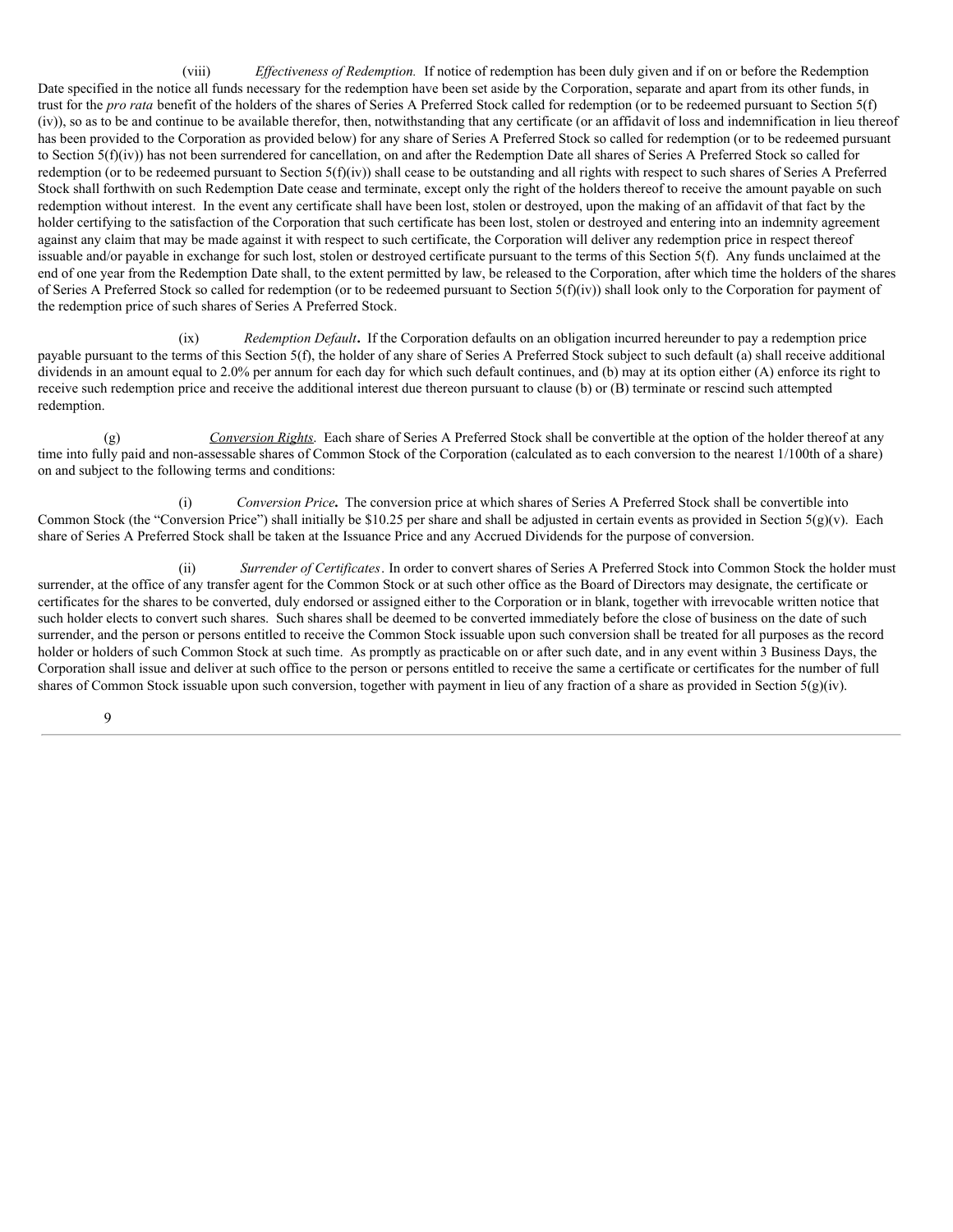(iii) *Shares Called for Redemption*. In case shares of Series A Preferred Stock are called for redemption, the right to convert such shares shall cease and terminate at the close of business on the Business Day before the date fixed for redemption' provided*,* however*,* that such right may be reinstated in case of a default in payment of the redemption price as set forth in Section  $5(f)(ix)$ .

(iv) *Fractional Shares*. No fractional shares of Common Stock shall be issued upon conversion of shares of Series A Preferred Stock, but, instead of any fraction of a share that would otherwise be issuable, the Corporation shall pay cash in an amount equal to the same fraction of the Closing Price on the date of surrender of the certificate or certificates for such shares for conversion, or, if such date is not a Trading Day, on the next Trading Day.

(v) *Adjustment of Conversion Price Anti-Dilution*. The Conversion Price and the number and kind of shares of capital stock or other property issuable on conversion shall be adjusted from time to time as follows.

(A) *Sales of Common Stock Below Fair Market Value*. In case the Corporation shall issue or grant to any person (whether directly or by assumption in a merger or otherwise, other than upon a Fundamental Change to which Section  $5(g)(v)(E)$  applies) (a) rights, warrants, options, exchangeable securities or convertible securities (each referred to herein as "Rights") entitling such person to subscribe for or purchase shares of Common Stock at a price per share less than the Fair Market Value or (b) shares of Common Stock at a price per share less than the Fair Market Value, on the record date fixed for the determination of persons entitled to receive such Rights or such shares, the Conversion Price in effect immediately before the close of business on the record date fixed for such determination shall be reduced by multiplying such Conversion Price by a fraction, of which (i) the numerator is the number of shares of Common Stock outstanding (including all shares of Common Stock issued or issuable upon conversion of any convertible security or upon the exercise of any rights, warrants or options) on such record date plus the number of shares of Common Stock which the aggregate of the offering price of the total number of shares of Common Stock so offered for subscription or purchase pursuant to such Rights, or so issued, would purchase at the Fair Market Value on such record date and (ii) the denominator shall be the number of shares of Common Stock outstanding (including all shares of Common Stock issued or issuable upon conversion of any convertible security or upon the exercise of any rights, warrants or options) at the close of business on such record date plus the number of shares of Common Stock so offered for subscription or purchase pursuant to such Rights, or so issued. If, after any such record date, any such Rights or shares are not in fact issued, or are not exercised prior to the expiration thereof, the Conversion Price shall be immediately readjusted, effective as of the date such Rights or shares expire, or the date the Board of Directors determines not to issue such Rights or shares, to the Conversion Price that would have been in effect if the unexercised Rights had never been granted or such record date had not been fixed, as the case may be. Such adjustment shall be made successively whenever any such event shall occur. For the purposes of this paragraph, the aggregate of the offering price received or to be received by the Corporation shall include the maximum aggregate amount (if any) payable upon exercise or conversion of such Rights. The value of any consideration received or to be received by the Corporation, if other than cash, is to be determined by the Board of Directors on a reasonable basis and in good faith.

(B) *Stock Splits and Combinations*. In case the Corporation shall subdivide its outstanding Common Stock into a greater number of shares or combine its outstanding Common Stock into a smaller number of shares, the Conversion Price in effect immediately before the time when such subdivision or combination becomes effective shall be adjusted so that the holder of each share of Series A Preferred Stock converted thereafter shall be entitled to receive the number of shares of Common Stock that such holder would have received if such shares of Series A Preferred Stock had been converted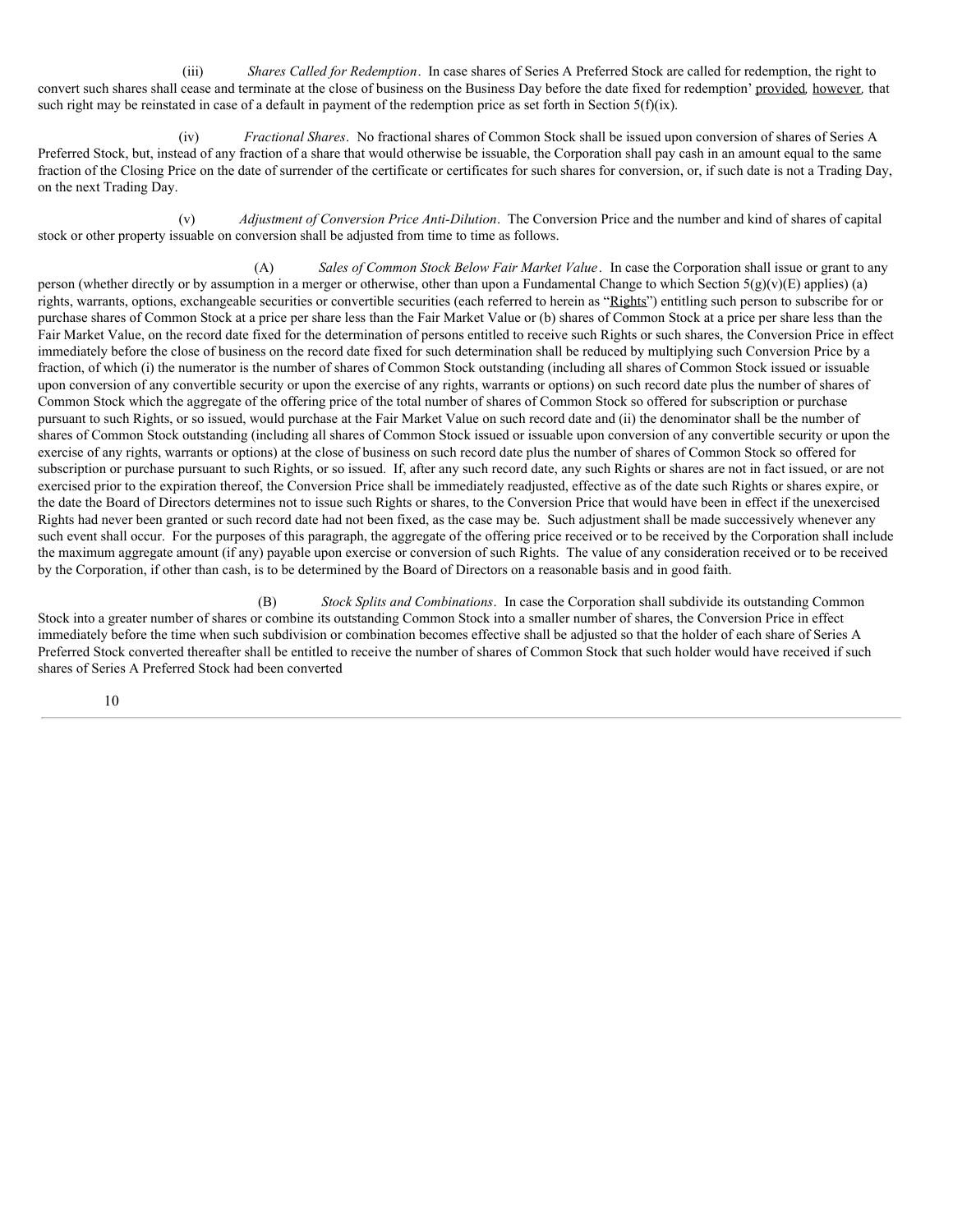immediately prior thereto at the Conversion Price then in effect. Such adjustment shall be made successively whenever any such event shall occur.

(C) *Stock Dividends in Common Stock.* In case the Corporation shall pay a dividend or make a distribution in shares of Common Stock on any class of capital stock of the Corporation, the Conversion Price in effect immediately before the close of business on the record date fixed for determination of stockholders entitled to receive such dividend or distribution shall be reduced by multiplying such Conversion Price by a fraction, of which the numerator is the number of shares of Common Stock outstanding (including all shares of Common Stock issued or issuable upon conversion of any convertible security or upon the exercise of any rights, warrants or options) on such record date and the denominator is the sum of such number of shares and the total number of shares of Common Stock issued in such dividend or distribution. Such adjustment shall be made successively whenever any such event shall occur.

(D) *Distributions of Indebtedness, Securities or Assets*. In case the Corporation shall distribute to all holders of Common Stock (whether by dividend or in a merger or consolidation or otherwise) evidences of indebtedness, shares of capital stock of any class or series, other securities, cash or assets (other than Common Stock or a dividend or distribution payable exclusively in cash and other than as a result of a Fundamental Change), the Conversion Price in effect immediately before the close of business on the record date fixed for determination of stockholders entitled to receive such distribution shall be reduced by multiplying such Conversion Price by a fraction, of which the numerator is the Fair Market Value on such record date less the fair market value (as determined by the Board of Directors, whose determination in good faith shall be conclusive) of the portion of such evidences of indebtedness, shares of capital stock, other securities, cash and assets so distributed applicable to one share of Common Stock and the denominator is such Fair Market Value. Such adjustment shall be made successively whenever any such event shall occur. In case such distribution is not made after such a record date has been fixed, the Conversion Price shall be readjusted to the Conversion Price that would have been in effect if such record date had not been fixed.

(E) *Fundamental Changes*. In case any Fundamental Change shall occur, the holder of each share of Series A Preferred Stock outstanding immediately before such Fundamental Change shall have, in addition to all other rights hereunder, the right to receive the kind and amount of stock, other securities, cash and assets that such holder would have received if such share of Series A Preferred Stock had been converted immediately prior thereto. The Corporation agrees that it will not be a party to or permit any Fundamental Change to occur unless the foregoing provisions are included in the terms thereof, and unless the holders of Series A Preferred Stock shall continue to have all of its rights and privileges hereunder in an equivalent manner after giving effect to the Fundamental Change.

(F) *Exempted Issuances*. Notwithstanding any other provision in this Section 5(g)(v), the foregoing provisions of this Section  $5(g)(v)$  shall not apply to, and no adjustment shall be made to the Conversion Price for:

(1) shares of Common Stock issuable upon the exercise of options or other convertible securities to be issued pursuant to the Company's stock option, performance award or employee benefit plans; provided, however*,* that this exemption shall be limited to 7,000,000 shares of Common Stock issuable upon and an additional 1,574,501 shares of Common Stock issuable upon the exercise of options reserved for grant in September 2002 pursuant to the Company's option exchange program;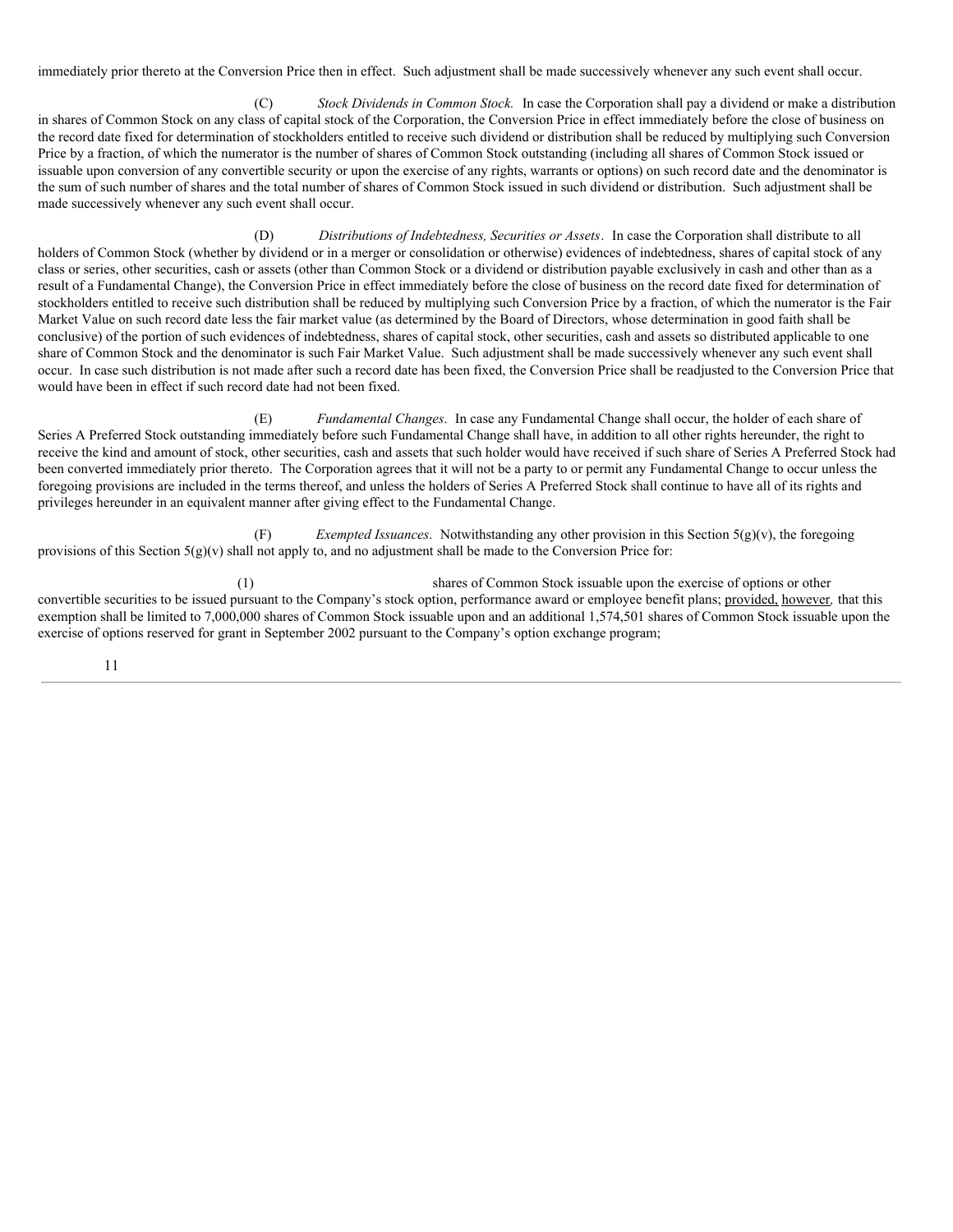(2) shares of Common Stock issuable upon the exercise of options or other convertible securities previously issued pursuant to the Corporation's stock option, performance award or employee benefit plan;

(3) shares of Common Stock issuable upon conversion of shares of Series A Preferred Stock, the Note or exercise of outstanding Warrants, or pay-in-kind dividends paid on the Series A Preferred Stock or the Note;

(4) securities that have been approved for issuance or grant by the holders of at least two-thirds of the outstanding shares of Series A Preferred Stock; or

(5) securities that are issued in conjunction with an acquisition or a non-financing strategic transaction approved by the Board of Directors; provided*,* however*,* that the number of shares of Common Stock or securities convertible into Common Stock issued by the Corporation in conjunction with non-financing strategic transactions that are exempt from the foregoing provisions of this Section  $5(g)(v)$  shall be limited to 20% of the shares of Common Stock outstanding (including all shares of Common Stock issued or issuable upon conversion of any convertible security or upon the exercise of any rights, warrants or options) immediately prior to the Closing Date.

(G) *No Adjustment for Participating Distributions.* Notwithstanding any of the provisions of this Section  $5(g)(v)$ , no adjustment to the Conversion Price shall be made pursuant to a distribution by the Corporation in which the holders of Series A Preferred Stock shares have participated on an as-converted to Common Stock basis in accordance with Section 5(d)(iii).

(H) *Deferral of Certain Conversions Requiring Adjustment*. In any case in which this Section 5(g)(v) requires that an adjustment as a result of any event become effective from and after a record date, the Corporation may elect to defer until after the occurrence of such event (A) issuing to the holder of any shares of Series A Preferred Stock converted after such record date and before the occurrence of such event the additional shares of Common Stock issuable upon such conversion over and above the shares issuable on the basis of the Conversion Price in effect immediately before adjustment and (B) paying to such holder any amount in cash in lieu of a fractional share of Common Stock pursuant to Section  $5(g)(iv)$  above. In any such case the Corporation shall issue or cause a transfer agent to issue due bills or other appropriate evidence of the right to receive the shares the issuance of which is so deferred.

(I) *Deferral of Small Adjustments*. Any adjustment in the Conversion Price otherwise required by this Section  $5(g)$  may be postponed until the date of the next adjustment (or the date of conversion, if earlier) otherwise required to be made if such adjustment (together with any other adjustments postponed pursuant to this paragraph (ix) and not theretofore made) would not require an increase or decrease of more than 0.5% in such Conversion Price. All calculations under this Section  $5(g)(v)$  shall be made to the nearest cent or to the nearest 1/100th of a share, as the case may be.

(J) *Voluntary Reduction in Conversion Price*. The Board of Directors may make such reductions in the Conversion Price, in addition to those required by this Section  $5(g)(v)$ , as it shall deem necessary to avoid taxation of any dividend or distribution of stock or rights to acquire stock or any event treated as a deemed dividend or distribution for Federal income tax purposes to the recipients.

(vi) *Notice of Conversion Price Adjustments*. Whenever the Conversion Price is adjusted as herein provided:

(A) The Corporation shall compute and file with each transfer agent for the shares of Series A Preferred Stock the adjusted Conversion Price in accordance with this Section 5(g) and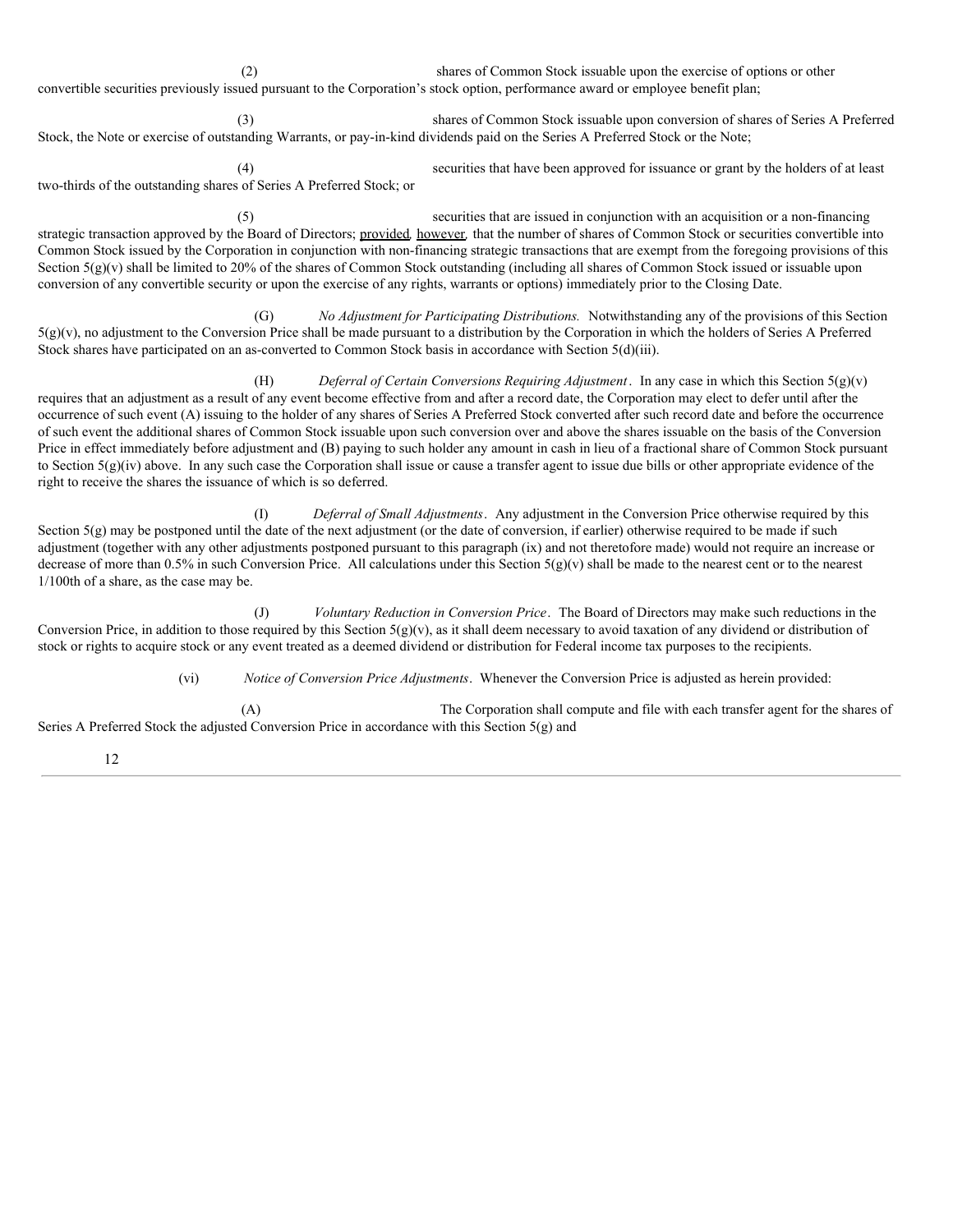shall prepare a certificate signed by the Corporation's chief financial officer setting forth the adjusted Conversion Price and showing in reasonable detail the facts upon which such adjustment is based; and

A notice stating that the Conversion Price has been adjusted and setting forth the adjusted Conversion Price shall be made by hand delivery or delivered by overnight courier, as soon as practicable to the holders of record of outstanding shares of Series A Preferred Stock at their respective addresses appearing on the books of the Corporation.

| (vii) | <i>Notice of Certain Events.</i> In case:                                                                                                                |
|-------|----------------------------------------------------------------------------------------------------------------------------------------------------------|
| (A)   | The Corporation declares a dividend or other distribution on its Common Stock;                                                                           |
| (B)   | The Corporation authorizes the issuance to the holders of its Common Stock of                                                                            |
|       | rights or warrants entitling them to subscribe for or purchase any shares of capital stock of any class or any other subscription rights or warrants; or |

(C) Of any reclassification of the capital stock of the Corporation (other than a subdivision or combination of its outstanding shares of Common Stock), or of any consolidation or merger to which the Corporation is a party and for which approval of any stockholders of the Corporation is required, or of any sale, transfer or other disposition of all or substantially all of the assets of the Corporation or of any other transaction or event that would constitute or result in a Fundamental Change or a Change in Control; or

(D) Of the voluntary or involuntary liquidation, dissolution or winding up of the

Corporation;

then the Corporation shall file with each transfer agent for the shares of Series A Preferred Stock and shall deliver by hand delivery or by overnight courier to the holders of record of outstanding shares of Series A Preferred Stock, at their respective addresses appearing on the books of the Corporation, at least 5 days before the applicable record or effective date hereinafter specified, a notice stating (x) the date as of which the holders of record of Common Stock to be entitled to such dividend, distribution, rights or warrants are to be determined, or (y) the date on which such reclassification, consolidation, merger, sale, transfer, disposition, liquidation, dissolution or winding up or Fundamental Change is expected to become effective, and the date as of which it is expected that holders of record of Common Stock shall be entitled to exchange their shares for securities, cash or other property deliverable upon such reclassification, consolidation, merger, sale, transfer, disposition, liquidation, dissolution or winding up or Fundamental Change. Failure to give notice as required by this Section  $5(g)(vi)$ , or any defect in such notice, shall not affect the validity of any such dividend, distribution, right, warrant, reclassification, consolidation, merger, sale, transfer, disposition, liquidation, dissolution or winding up or Fundamental Change, or the vote on any action authorizing such.

(viii) *Reservation of Shares*. The Corporation shall at all times reserve and keep available, free from preemptive rights, out of its authorized but unissued Common Stock, solely for the purpose of issuance upon conversion of shares of Series A Preferred Stock, the full number of shares of Common Stock then deliverable upon conversion of all shares of Series A Preferred Stock outstanding.

(h) *Voting Rights*.

(i) *General***.** The holders of Series A Preferred Stock shall be entitled to vote and, except as hereinafter provided, shall vote together with the holders of Common Stock (and of any other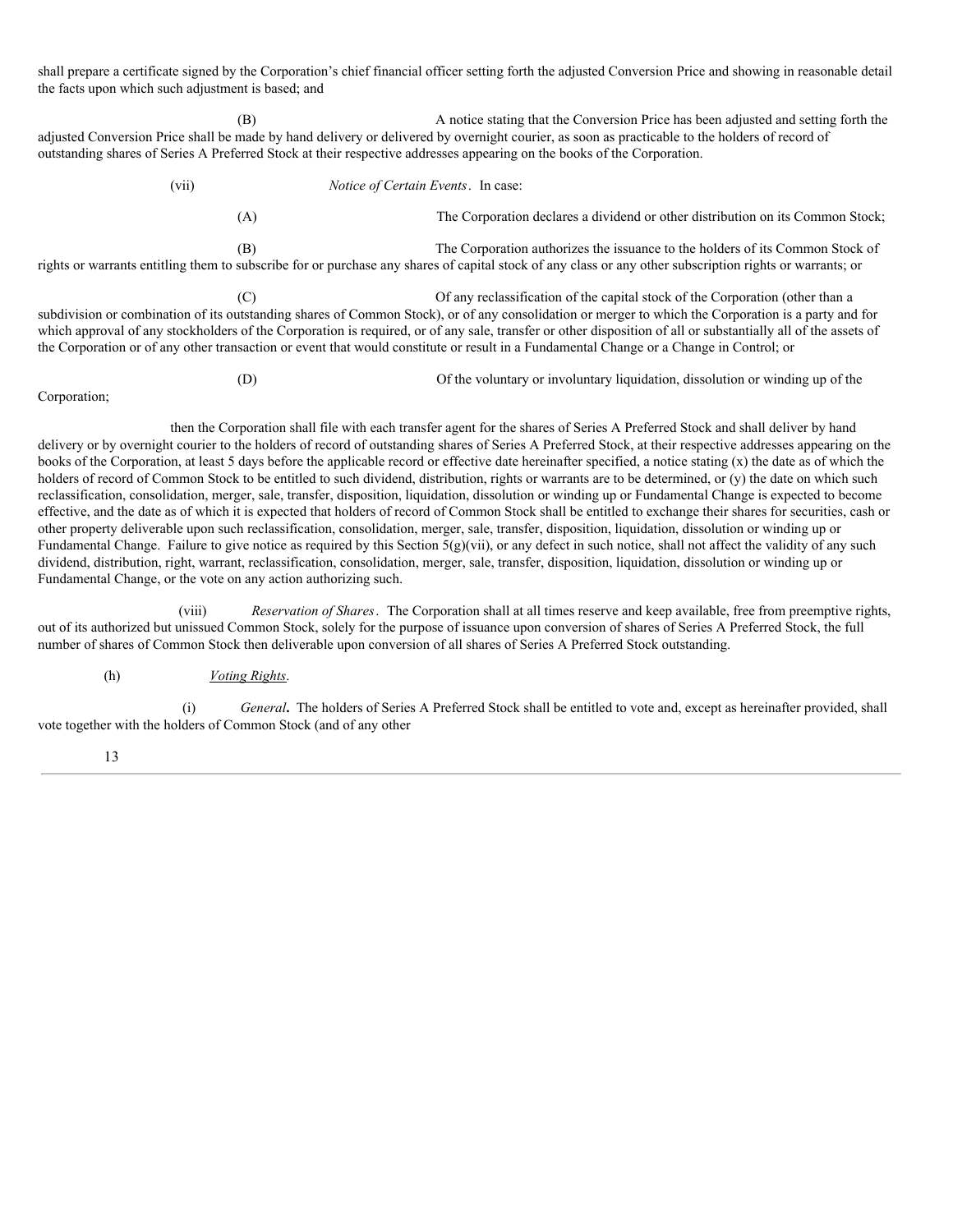class or series that may similarly be entitled to vote with the holders of Common Stock) as a single class on all matters on which holders of Common Stock are entitled to vote.

In so voting, the holders of Series A Preferred Stock shall be entitled to cast such number of votes as such holders would have been entitled to cast if the Series A Preferred Stock and the Note had been converted into Common Stock on the record date for the determination of holders entitled to vote. Each share of Series A Preferred Stock shall be entitled to cast a pro rata portion of such number of votes.

(ii) *Other Voting Rights.* So long as the sum of (a) the aggregate outstanding principal amount of the Notes and (b) the product of  $(x)$  the number of issued and outstanding shares of Series A Preferred Stock and  $(y)$  the Issuance Price, exceeds \$15,000,000.00, the Corporation will not, without the prior written consent of the holders of two thirds of the Series A Preferred Stock at the time outstanding, permit the taking of the following actions or take any action that has the effect of:

(A) waiving, amending, altering, repealing or changing the rights, preferences or privileges of the Series A Preferred Stock, as provided herein or in the certificate of incorporation, whether by merger, consolidation or otherwise;

(B) authorizing or issuing any other equity security, including any other security convertible into or exercisable for any equity security, having a preference over the Series A Preferred Stock with respect to voting, the payment of dividends or in the distribution of assets on any liquidation, dissolution or winding up of the Corporation;

(C) reclassifying any outstanding shares of equity securities, including any security convertible into or exercisable for any such equity security, into equity securities having a preference over, or being on a parity with, the Series A Preferred Stock with respect to voting, the payment of dividends or in the distribution of assets on any liquidation, dissolution or winding up of the Corporation;

(D) authorizing or paying any dividend or distribution with respect to Common Stock or any other class or series of Junior Stock;

(E) increasing the authorized number of shares of Series A Preferred Stock other than in connection with the payment of dividends on the Series A Preferred Stock;

or

(F) altering or changing the business of the Corporation in any fundamental respect; (G) effecting a voluntary liquidation, dissolution or winding up of the Corporation;

provided, however*,* that the amendment of the certificate of incorporation so as to authorize or create, or to increase the authorized amount of, any Junior Stock or any shares of any class or series or any securities convertible into shares of any class or series of capital stock of the Corporation ranking on a parity with Series A Preferred Stock in the payment of dividends or in the distribution of assets on any liquidation, dissolution or winding up of the Corporation shall not be deemed to affect adversely the rights, preferences or privileges of the Series A Preferred Stock; provided, further*,* that no such vote or consent of the holders of Series A Preferred Stock shall be required if provision is made for the redemption pursuant to Section 5(f) of all shares of Series A Preferred Stock at the time outstanding at or before the time when such amendment, alteration or repeal is to take effect or when such authorization,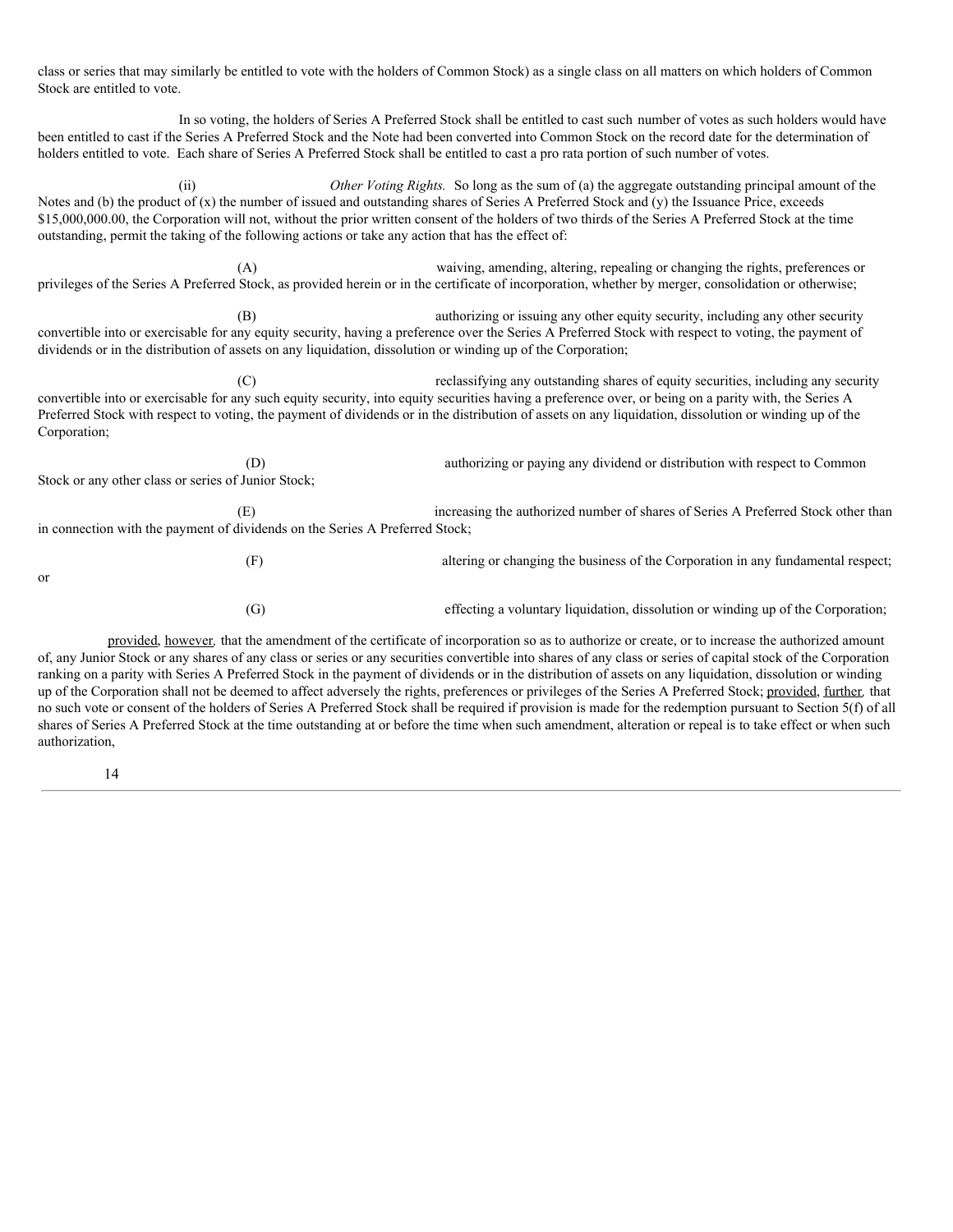creation or increase in the authorized amount of any shares or convertible securities is to be made, as the case may be.

(i) *Other Rights.* The shares of Series A Preferred Stock shall not have any voting powers, preferences or relative, participating, optional or other special rights, or qualifications, limitations or restrictions thereof, other than as set forth herein or in the certificate of incorporation of the Corporation.

### **Article V: Incorporator**

The name and mailing address of the incorporator are as follows: Peter L. Dunn, Korn Ferry, 1800 Century Park East, Suite 900, Los Angeles, California 90067.

### **Article VI: Bylaws**

In furtherance and not in limitation of the powers conferred by the laws of the State of Delaware, the Board of Directors is expressly authorized to adopt, alter, amend and repeal the Bylaws of the Corporation, subject to the power of the stockholders of the Corporation to alter or repeal any bylaw whether adopted by them or otherwise; provided, however, that the affirmative vote of the majority of the voting power of the then outstanding voting stock of the Corporation shall be required for stockholders to adopt, amend, alter or repeal any provision of the Bylaws of the Corporation.

### **Article VII: Election of Directors**

Unless and except to the extent that the Bylaws of the Corporation shall so require, the election of directors of the Corporation need not be by written ballot.

### **Article VIII: Number of Directors**

Except as otherwise provided for or fixed by or pursuant to the provisions of Article IV of this Certificate of Incorporation or any resolution or resolutions of the Board of Directors providing the issuance of any class or series of stock having a preference over the Common Stock as to dividends or upon liquidation to elect additional directors under specified circumstances, the Board of Directors shall consist of not fewer than 8 nor more than 15 directors, the exact number of directors within such limits to be determined solely by the Board of Directors in the manner set forth in the Bylaws of the Corporation. Commencing with the 2013 annual meeting of stockholders, directors shall be elected for a term ending on the date of the next annual meeting of stockholders following their election and until their successors shall have been duly elected and qualified, or until their earlier death, resignation or removal.

### **Article IX: Director Liability**

A director of the Corporation shall not be liable to the Corporation or its stockholders for monetary damages for breach of fiduciary duty as a director, except to the extent such exemption from liability or limitation thereof is not permitted under the General Corporation Law of the State of Delaware as the same exists or may hereafter be amended. Any amendment, modification or repeal of the foregoing sentence shall not adversely affect any right or protection of a director of the Corporation hereunder in respect of any act or omission occurring prior to the time of such amendment, modification or repeal.

### **Article X: Removal of Directors**

Any or all directors may be removed with or without cause by the holders of a majority of the shares entitled to vote at an election of directors.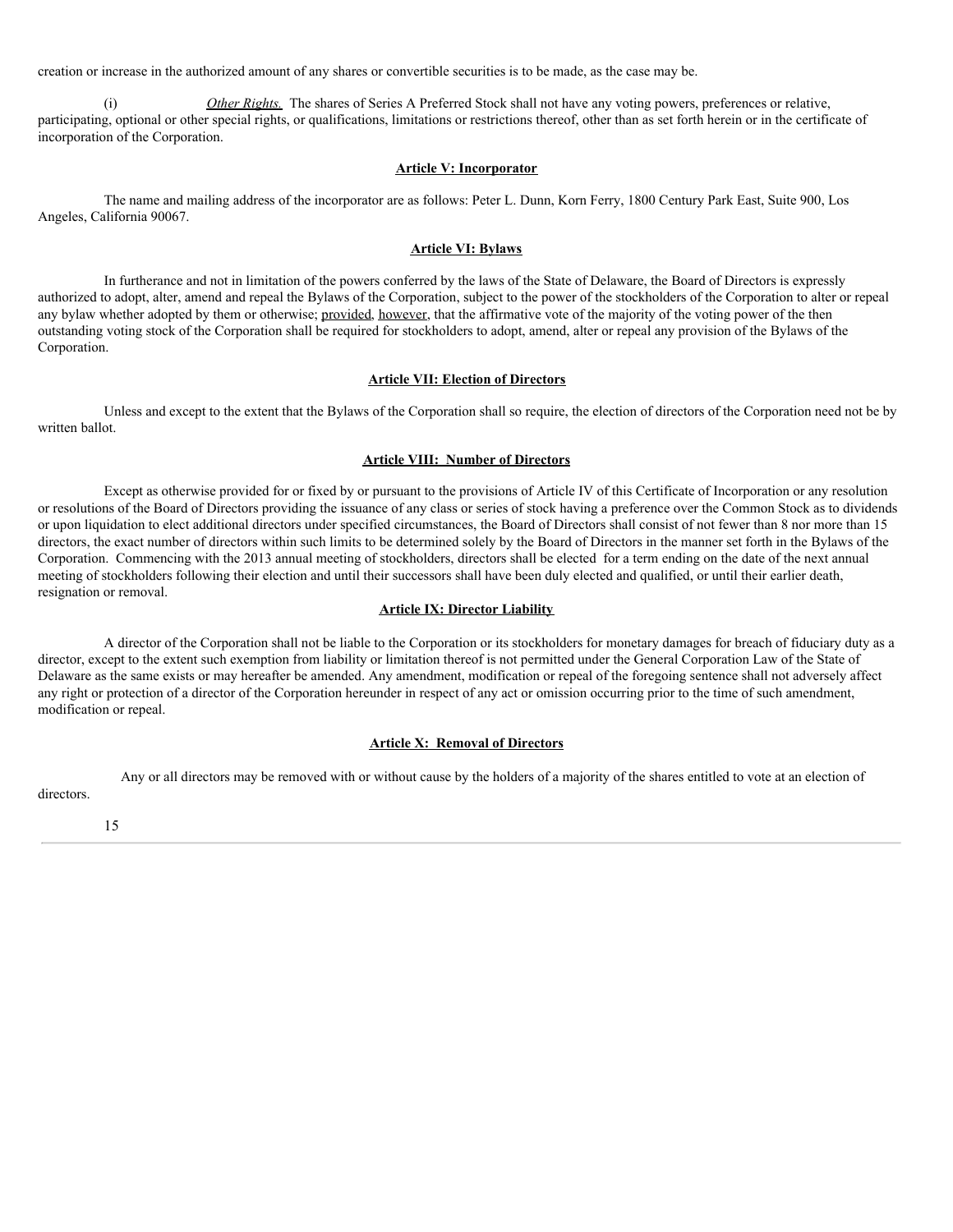### **Article XI: Reservation of Rights by the Corporation**

The Corporation hereby reserves the right at any time and from time to time to amend, alter, change or repeal any provisions contained in this Certificate of Incorporation, and other provisions authorized by the laws of the State of Delaware at the time in force may be added or inserted, in the manner now or hereafter prescribed by law, and all rights, preferences and privileges of whatsoever nature conferred upon stockholders, directors or any other persons whomsoever by or pursuant to this Certificate of Incorporation in its present form or as hereafter amended are granted subject to the right reserved in this Article XI.

### **Article XII: Meetings of the Stockholders**

Section 1. Place of Meetings. Meetings of the stockholders may be held within or without the State of Delaware, as the Bylaws of the Corporation may provide.

Section 2. Ability to Call Special Meetings. Special meetings of the stockholders: (a) may be called by the Board of Directors, the Chair of the Board of Directors, the Chief Executive Officer or the President of the Corporation, and (b) shall be called by the Chair of the Board of Directors or the Corporate Secretary upon the written request or requests of one or more persons that: (i) own (as such term is defined in the Bylaws of the Corporation, as amended from time to time) shares representing at least 25% of the Common Stock outstanding as of the record date fixed in accordance with the Bylaws of the Corporation to determine who may deliver a written request to call a special meeting, and (ii) comply with such other requirements and procedures for requesting a special meeting of stockholders as may be set forth in the Bylaws of the Corporation and amended from time to time. The foregoing provisions of this Article XII shall be subject to the provisions of the Bylaws of the Corporation (as amended from time to time) that, among other things, limit the ability to make a request for a special meeting and that specify the circumstances pursuant to which a request for a special meeting will be deemed to be revoked. Special meetings may not be called by any other person or persons.

### **Article XIII: Books of the Corporation**

The books of the Corporation may be kept (subject to any provision contained in the laws of the State of Delaware) outside of the State of Delaware at such place or places as may be designated from time to time by the Board of Directors or in the Bylaws of the Corporation.

### **Article XIV: Action by Written Consent of Stockholders Prohibited**

No action that is required or permitted to be taken by the stockholders of the Corporation at any annual or special meeting of the stockholders may be effected by written consent of the stockholders in lieu of a meeting of the stockholders, unless the action to be effected by written consent of stockholders and the taking of such action by such written consent have expressly been approved in advance by the Board of Directors of the Corporation.

*[Remainder of Page Intentionally Left Blank]*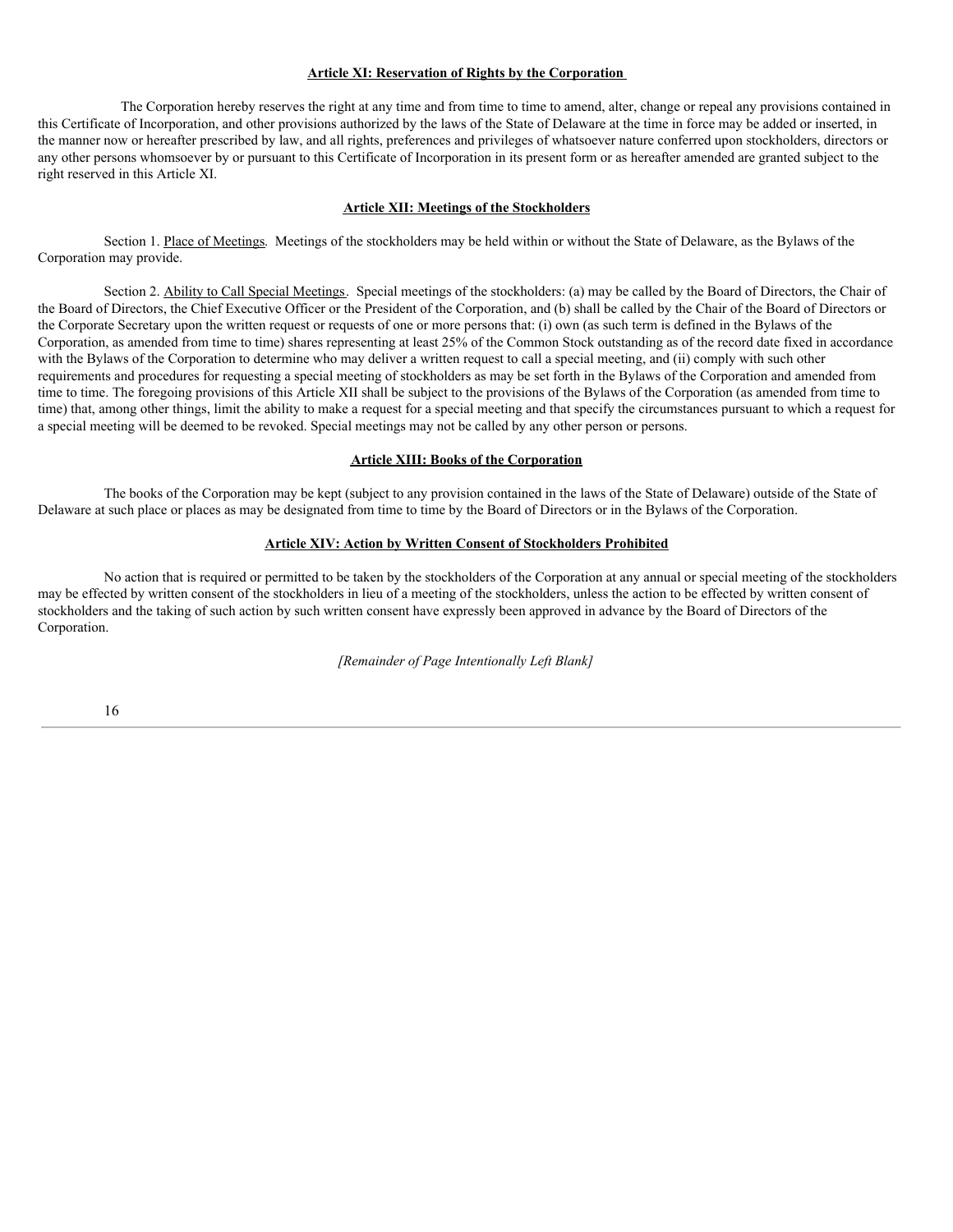# $\sqrt{7}$

IN WITNESS WHEREOF, the Corporation has caused this Restated Certificate of Incorporation to be executed on its behalf by its Corporate Secretary on this 7th day of January, 2019.

## KORN FERRY

By:/s/ Jonathan Kuai Name:Jonathan Kuai Title: Corporate Secretary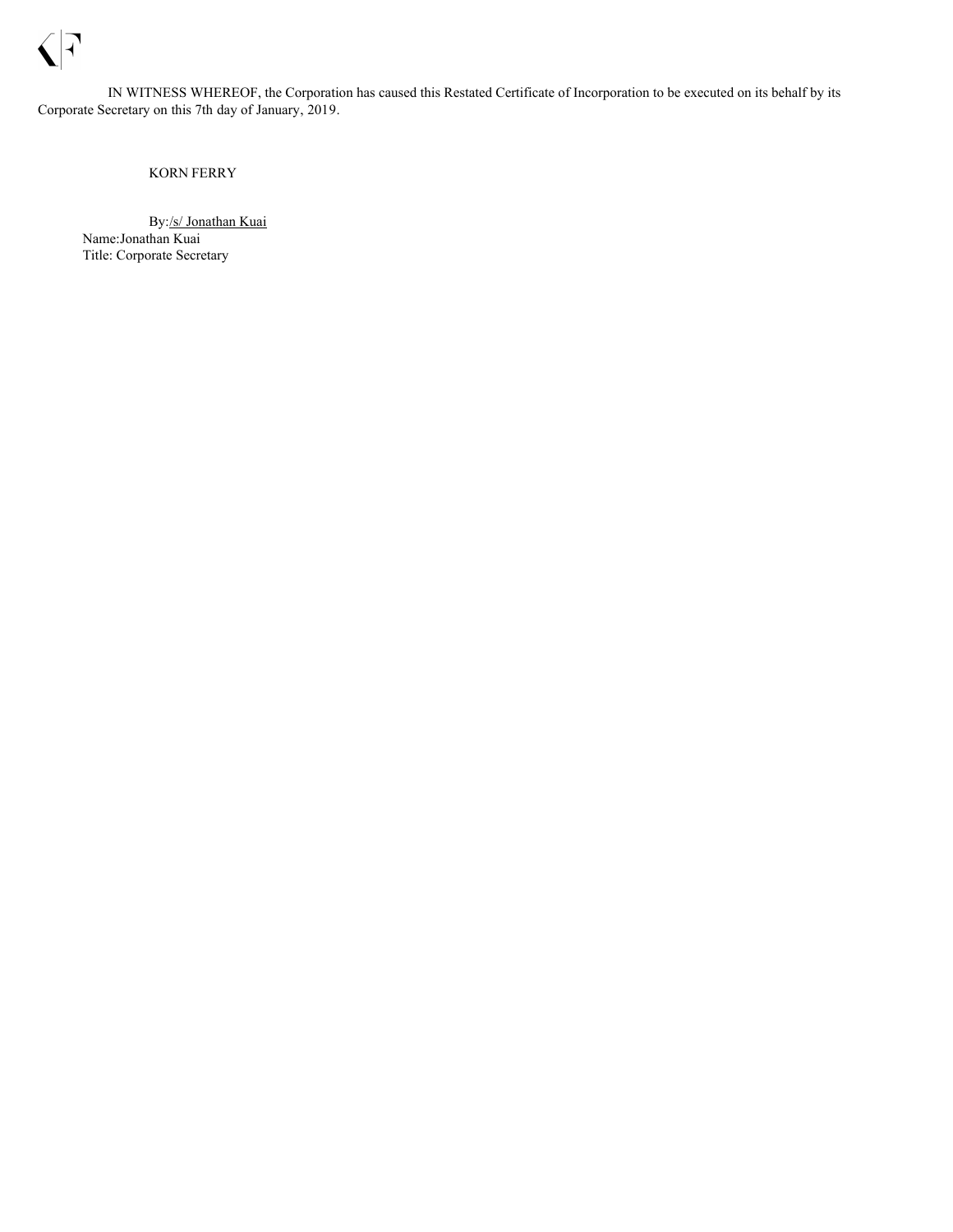<span id="page-66-0"></span>

### **EXHIBIT 31.1**

#### **CERTIFICATIONS**

I, Gary D. Burnison, certify that:

- 1. I have reviewed this quarterly report on Form 10-Q of Korn/Ferry International;
- 2. Based on my knowledge, this report does not contain any untrue statement of a material fact or omit to state a material fact necessary to make the statements made, in light of the circumstances under which such statements were made, not misleading with respect to the period covered by this report;
- 3. Based on my knowledge, the financial statements, and other financial information included in this report, fairly present in all material respects the financial condition, results of operations and cash flows of the registrant as of, and for, the periods presented in this report;
- 4. The registrant's other certifying officer(s) and I are responsible for establishing and maintaining disclosure controls and procedures (as defined in Exchange Act Rules 13a-15(e) and 15d-15(e)) and internal control over financial reporting (as defined in Exchange Act Rules 13a-15(f) and 15d-15(f)) for the registrant and have:
	- a. Designed such disclosure controls and procedures, or caused such disclosure controls and procedures to be designed under our supervision, to ensure that material information relating to the registrant, including its consolidated subsidiaries, is made known to us by others within those entities, particularly during the period in which this report is being prepared;
	- b. Designed such internal control over financial reporting, or caused such internal control over financial reporting to be designed under our supervision, to provide reasonable assurance regarding the reliability of financial reporting and the preparation of financial statements for external purposes in accordance with generally accepted accounting principles;
	- c. Evaluated the effectiveness of the registrant's disclosure controls and procedures and presented in this report our conclusions about the effectiveness of the disclosure controls and procedures, as of the end of the period covered by this report based on such evaluation; and
	- d. Disclosed in this report any change in the registrant's internal control over financial reporting that occurred during the registrant's most recent fiscal quarter (the registrant's fourth fiscal quarter in the case of an annual report) that has materially affected, or is reasonably likely to materially affect, the registrant's internal control over financial reporting; and
- 5. The registrant's other certifying officer(s) and I have disclosed, based on our most recent evaluation of internal control over financial reporting, to the registrant's auditors and the audit committee of the registrant's board of directors (or persons performing the equivalent functions):
	- a. All significant deficiencies and material weaknesses in the design or operation of internal control over financial reporting which are reasonably likely to adversely affect the registrant's ability to record, process, summarize and report financial information; and
	- b. Any fraud, whether or not material, that involves management or other employees who have a significant role in the registrant's internal control over financial reporting.
- By: /s/ GARY D. BURNISON Name: **Gary D. Burnison** Title: **Chief Executive Officer and President**

Date: March 11, 2019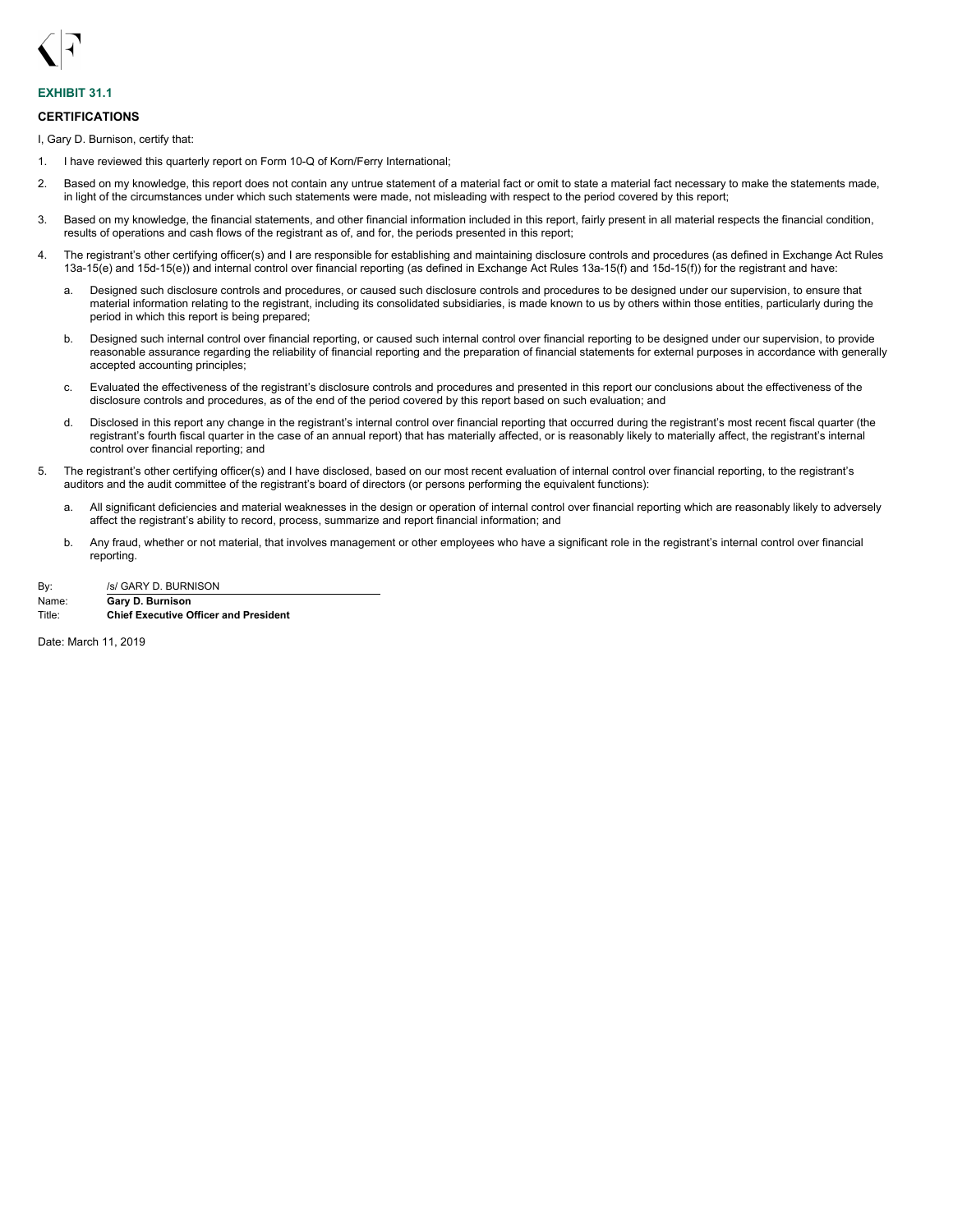<span id="page-67-0"></span>

### **EXHIBIT 31.2**

#### **CERTIFICATIONS**

I, Robert P. Rozek, certify that:

- 1. I have reviewed this quarterly report on Form 10-Q of Korn/Ferry International;
- 2. Based on my knowledge, this report does not contain any untrue statement of a material fact or omit to state a material fact necessary to make the statements made, in light of the circumstances under which such statements were made, not misleading with respect to the period covered by this report;
- 3. Based on my knowledge, the financial statements, and other financial information included in this report, fairly present in all material respects the financial condition, results of operations and cash flows of the registrant as of, and for, the periods presented in this report;
- 4. The registrant's other certifying officer(s) and I are responsible for establishing and maintaining disclosure controls and procedures (as defined in Exchange Act Rules 13a-15(e) and 15d-15(e)) and internal control over financial reporting (as defined in Exchange Act Rules 13a-15(f) and 15d-15(f)) for the registrant and have:
	- a. Designed such disclosure controls and procedures, or caused such disclosure controls and procedures to be designed under our supervision, to ensure that material information relating to the registrant, including its consolidated subsidiaries, is made known to us by others within those entities, particularly during the period in which this report is being prepared;
	- b. Designed such internal control over financial reporting, or caused such internal control over financial reporting to be designed under our supervision, to provide reasonable assurance regarding the reliability of financial reporting and the preparation of financial statements for external purposes in accordance with generally accepted accounting principles;
	- c. Evaluated the effectiveness of the registrant's disclosure controls and procedures and presented in this report our conclusions about the effectiveness of the disclosure controls and procedures, as of the end of the period covered by this report based on such evaluation; and
	- d. Disclosed in this report any change in the registrant's internal control over financial reporting that occurred during the registrant's most recent fiscal quarter (the registrant's fourth fiscal quarter in the case of an annual report) that has materially affected, or is reasonably likely to materially affect, the registrant's internal control over financial reporting; and
- 5. The registrant's other certifying officer(s) and I have disclosed, based on our most recent evaluation of internal control over financial reporting, to the registrant's auditors and the audit committee of the registrant's board of directors (or persons performing the equivalent functions):
	- a. All significant deficiencies and material weaknesses in the design or operation of internal control over financial reporting which are reasonably likely to adversely affect the registrant's ability to record, process, summarize and report financial information; and
	- b. Any fraud, whether or not material, that involves management or other employees who have a significant role in the registrant's internal control over financial reporting.

| By:    | /s/ ROBERT P. ROZEK                                                 |
|--------|---------------------------------------------------------------------|
| Name:  | <b>Robert P. Rozek</b>                                              |
| Title: | <b>Executive Vice President, Chief Financial Officer, and Chief</b> |
|        | <b>Corporate Officer</b>                                            |

Date: March 11, 2019